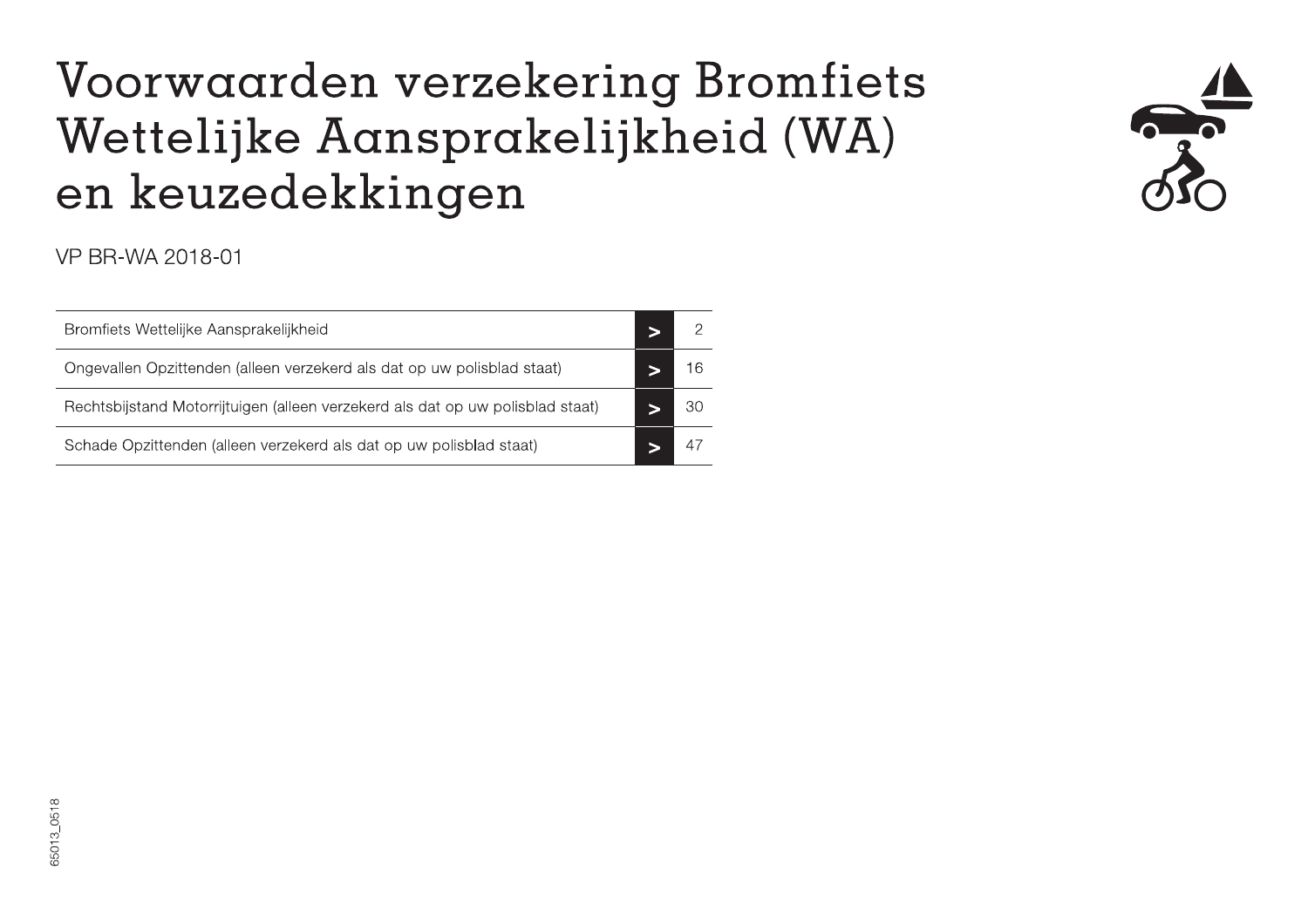### Voorwaarden verzekering Bromfiets Wettelijke Aansprakelijkheid (WA)

### Inhoud

| 1              | Wie zijn verzekerd?                                  | 3              |
|----------------|------------------------------------------------------|----------------|
| $\overline{2}$ | Welke bromfiets is verzekerd? In welke landen        |                |
|                | bent u verzekerd? Voor hoeveel bent u verzekerd?     | 3              |
| 2.1            | Welke bromfiets is verzekerd?                        | 3              |
| 2.2            | In welke landen bent u verzekerd?                    | 3              |
| 2.3            | Voor hoeveel bent u verzekerd?                       | $\overline{4}$ |
| 3              | Voor welke schade bent u verzekerd? En voor          |                |
|                | welke niet?                                          | 4              |
| 4              | Hoe vergoeden wij de schade? Hebt u een eigen        |                |
|                | risico?                                              | 7              |
| 4.1            | Schadevergoeding aan de benadeelde                   | $\overline{7}$ |
| 4.2            | Welke kosten vergoeden wij ook?                      | 7              |
| 4.3            | Jeugd eigen risico                                   | 9              |
| 4.4            | Vergoeding door anderen                              | 9              |
| 5              | Tot wanneer kunt u op onze beslissing reageren?      | 9              |
| 6              | Wat verwachten wij van u bij een aanvraag,           |                |
|                | wijziging of schade? Wat zijn de gevolgen als u      |                |
|                | zich daar niet aan houdt?                            | 10             |
| 6.1            | Uw verplichtingen                                    | 10             |
| 6.2            | Gevolgen als u zich niet aan uw verplichtingen houdt | 11             |
| $\overline{7}$ | Hoe werkt de no-claimregeling?                       | 11             |
| 7.1            | De no-claimladder                                    | 11             |
| 7.2            | Schade zonder gevolgen voor de no-claimladder        | 12             |
| 7.3            | Schade die valt onder de verzekering Bromfiets Casco |                |
|                | Allrisk                                              | 1.3            |

| 8    | Wat als ? Bijzondere situaties                          | 13 |
|------|---------------------------------------------------------|----|
| 8.1  | Wat als u tijdelijk een bromfiets te leen krijgt van de |    |
|      | reparateur als uw eigen bromfiets een onderhoudsbeurt   |    |
|      | krijgt of gerepareerd wordt?                            | 13 |
| 8.2  | Wat als u uw bromfiets vervangt door een andere         |    |
|      | bromfiets?                                              | 13 |
| 8.3  | Wat als u uw bromfiets verkoopt?                        | 14 |
| 8.4  | Wat als u als verzekeringnemer naar een ander adres     |    |
|      | binnen Nederland verhuist?                              | 14 |
| 8.5  | Wat als u als verzekeringnemer naar het buitenland      |    |
|      | verhuist? Of als uw bromfiets een buitenlands kenteken  |    |
|      | krijgt?                                                 | 14 |
| 8.6  | Wat als uw bromfiets in het buitenland is gestald?      | 14 |
| 8.7  | Wat als er in het buitenland ruimere wettelijke         |    |
|      | bepalingen gelden bij een schade?                       | 14 |
| 8.8  | Wat als de bromfiets een andere regelmatige             |    |
|      | bestuurder krijgt?                                      | 14 |
| 8.9  | Wat als u als verzekeringnemer overlijdt?               | 14 |
| 8.10 | Wat als er sprake is van opzet of roekeloosheid?        | 15 |
| 8.11 | Wat als uw bromfiets wordt gebruikt voor criminele of   |    |
|      | strafbare activiteiten?                                 | 15 |
| 8.12 | Wat als de schade verband houdt met terrorisme?         | 15 |
|      |                                                         |    |
|      | <b>Begrippenlijst</b>                                   | 15 |

| Hoofdmenu                     |  |    |
|-------------------------------|--|----|
| <b>Bromfiets WA</b>           |  | 2  |
| Ongevallen Opzittenden        |  | 16 |
| Rechtsbijstand Motorrijtuigen |  | 29 |
| Schade Opzittenden            |  | 46 |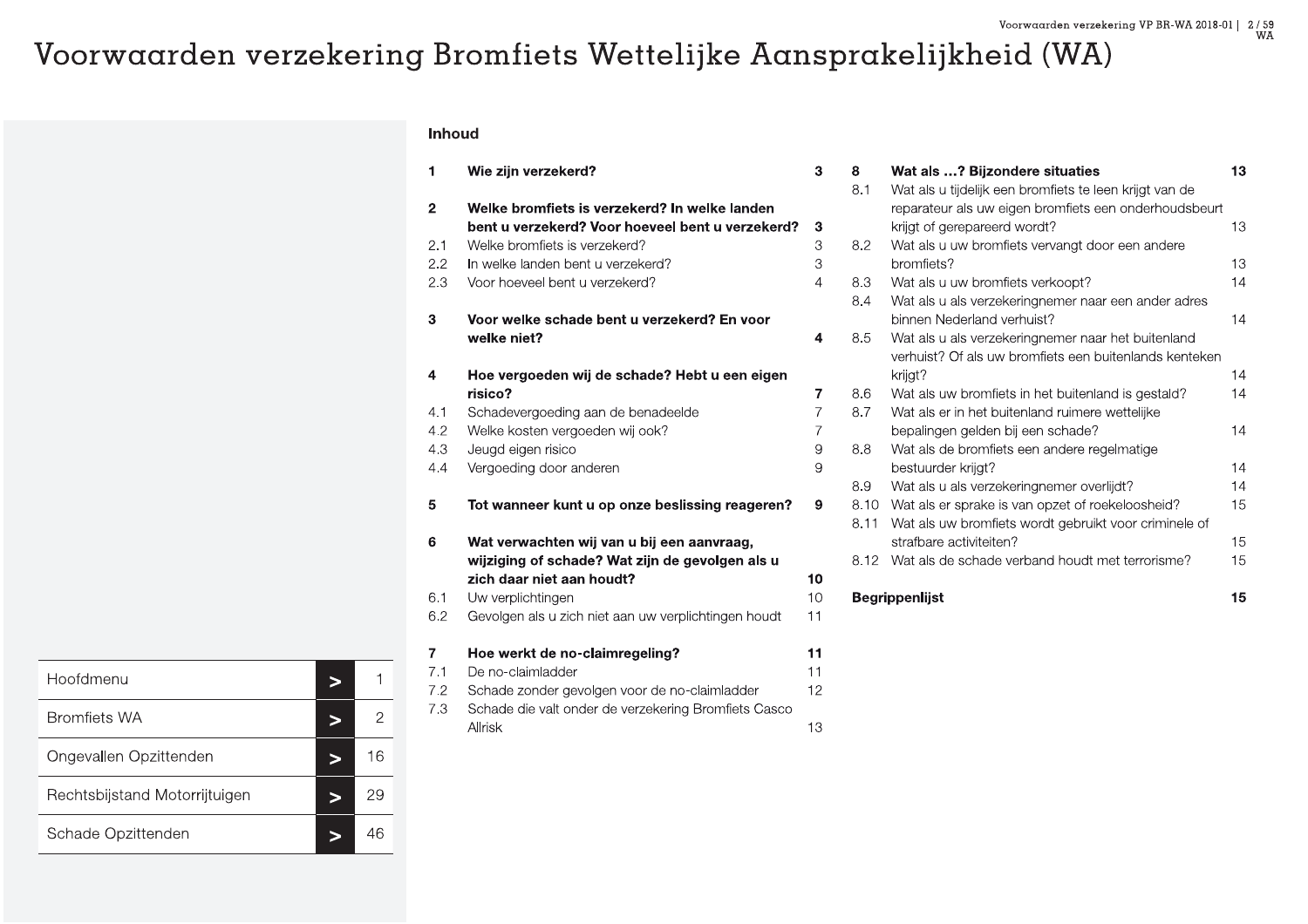### Voorwaarden verzekering Bromfiets Wettelijke Aansprakelijkheid (WA)  $\overline{2}$ 3 Wie zijn verzekerd? 2 Welke bromfiets is verzekerd? In welke landen bent u verzekerd? Voor hoeveel bent u verzekerd?  $\mathcal{R}$  $\mathcal{L}$ Voor welke schade bent u verzekerd? En voor welke niet?  $\overline{4}$  $\overline{4}$ Hoe vergoeden wij de schade? Hebt u een eigen risico?  $\overline{7}$ Tot wanneer kunt u op onze beslissing reageren? 9 5 6 Wat verwachten wij van u bij een aanvraag, wijziging of schade? Wat zijn de gevolgen als u zich daar niet aan houdt?  $10$ Hoe werkt de no-claimregeling?  $11$  $\overline{7}$ 8 Wat als ...? Bijzondere situaties 13  $15$ Begrippenlijst

| Hoofdmenu                     |  |    |
|-------------------------------|--|----|
| <b>Bromfiets WA</b>           |  |    |
| Ongevallen Opzittenden        |  | 16 |
| Rechtsbijstand Motorrijtuigen |  | 26 |
| Schade Opzittenden            |  |    |

### Uw polis en de voorwaarden

Alle afspraken die we met u maken over de verzekering staan op het polisblad. Bijvoorbeeld hoe lang de verzekering loopt en welke dekkingen u hebt gekozen. Deze voorwaarden gelden voor de Bromfietsverzekering Wettelijke Aansprakelijkheid (WA). Voor deze verzekering gelden ook de Algemene voorwaarden Voordeelpakket en de clausules die op het polisblad staan.

Wijken de voorwaarden van elkaar af? Of wijken de voorwaarden en de clausules van elkaar af? Dan gelden eerst de bepalingen en clausules die op het polisblad staan. Daarna gelden deze voorwaarden Bromfietsverzekering Wettelijke Aansprakelijkheid (WA). En tenslotte gelden de Algemene voorwaarden Voordeelpakket.

### $\blacksquare$

### Verzekerd ziin:

- de persoon die de verzekering met ons afsluit en die eigenaar is van de bromfiets. Dat noemen wij de verzekeringnemer;
- de gemachtigde bestuurder en gemachtigde passagier van de bromfiets;
- de werkgever van de hierboven genoemde mensen, als die volgens het burgerlijk recht aansprakelijk is voor de schade die zij hebben veroorzaakt.

### U en wij

In deze voorwaarden noemen we de verzekerden steeds 'u', maar niet als een bepaling alleen geldt voor de persoon die de verzekering heeft afgesloten. In dat geval schrijven we 'u als verzekeringnemer'. We noemen ASR Schadeverzekering N.V. 'a.s.r.', 'we' of 'wij'.

### Welke bromfiets is verzekerd? In welke landen bent u verzekerd? Voor hoeveel bent u verzekerd?  $\overline{2}$

### 2.1 Welke bromfiets is verzekerd?

Verzekerd is de bromfiets die op uw polisblad staat:

- waarvoor u een geldig Nederlands kentekenbewijs van de Rijksdienst voor het Wegverkeer (RDW) hebt, en
- die voldoet aan de wettelijke eisen.

Wij onderscheiden de volgende typen bromfiets:

- bromfiets met versnelling: een bromfiets met een hand- of voetversnelling;
- bromfiets zonder versnelling: een bromfiets met een automatische versnelling;
- brommobiel: een kleine personenauto, die in technisch opzicht en volgens de RDW een bromfiets is;
- snorfiets: een bromfiets met een automatische versnelling en met een toegestane maximumsnelheid van 25 km per uur;
- zoemfiets: een fiets met hulpmotor, die ook zonder bijtrappen kan (weg)rijden.

In deze voorwaarden spreken wij verder van 'bromfiets'.

### 2.2 In welke landen bent u verzekerd?

U bent verzekerd in de landen die op uw Internationaal Motorrijtuigverzekeringsbewijs (de Groene Kaart) staan. U bent niet verzekerd in de landen die op de Groene Kaart zijn doorgekruist.

Wie zijn verzekerd? - de regelmatige bestuurder die op uw polisblad staat;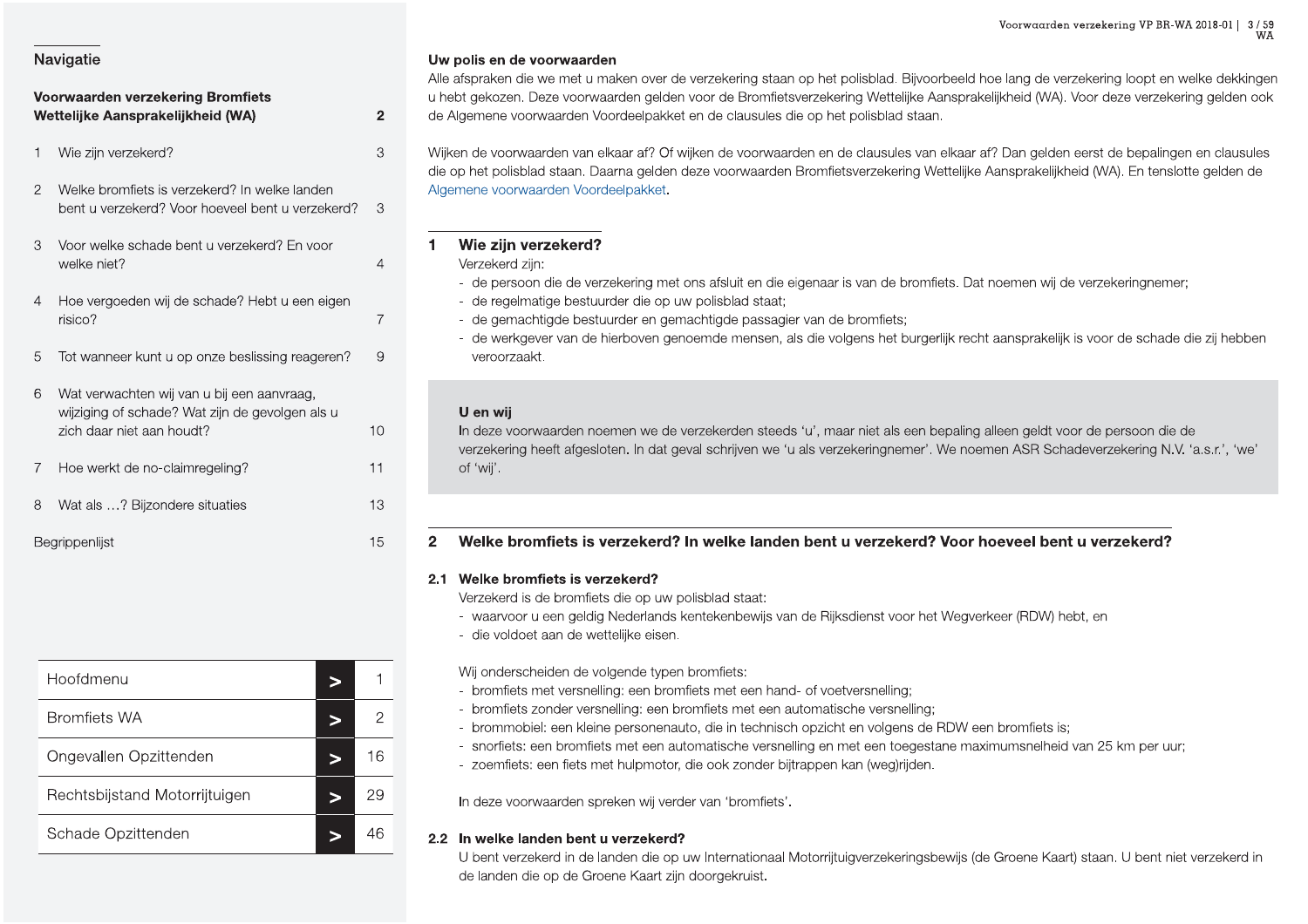### Voorwaarden verzekering VP BR-WA 2018-01 | 4/59 WĂ

### **Navigatie**

### Voorwaarden verzekering Bromfiets Wettelijke Aansprakelijkheid (WA) Wie zijn verzekerd? 2 Welke bromfiets is verzekerd? In welke landen bent u verzekerd? Voor hoeveel bent u verzekerd?  $\mathcal{L}$ Voor welke schade bent u verzekerd? En voor welke niet? 4 Hoe vergoeden wij de schade? Hebt u een eigen risico? Tot wanneer kunt u op onze beslissing reageren? 5 Wat verwachten wij van u bij een aanvraag, 6 wijziging of schade? Wat zijn de gevolgen als u zich daar niet aan houdt?  $10$  $\overline{7}$ Hoe werkt de no-claimregeling? 8 Wat als ...? Bijzondere situaties Begrippenlijst

### 2.3 Voor hoeveel bent u verzekerd?

 $\overline{2}$ 

3

 $\mathcal{S}$ 

 $\overline{4}$ 

 $\overline{7}$ 

9

 $11$ 

13

15

U bent verzekerd voor maximaal de bedragen die op uw polisblad staan.

### $\mathbf{3}$ Voor welke schade bent u verzekerd? En voor welke niet?

Deze verzekering voldoet aan de eisen van de Wet Aansprakelijkheidsverzekering Motorrijtuigen (W.A.M.).

U bent verzekerd voor schade die met of door de bromfiets wordt veroorzaakt aan anderen en aan hun spullen en waarvoor u aansprakelijk bent.

Met schade bedoelen wii:

- personenschade: letsel, aantasting van de gezondheid of dood van personen. En ook de schade die daar een gevolg van is, of
- schade aan spullen: beschadiging, vernietiging of verloren gaan van spullen en onroerende zaken. En ook de schade die daar een gevolg van is.

U bent verzekerd voor de aansprakelijkheid voor schade veroorzaakt door gebeurtenissen in de tabel hieronder.

Het moet gaan om een gebeurtenis die plotseling en onvoorzien is. Schade die ontstaat door langzaam inwerkende processen valt hier niet onder. De gebeurtenis moet plaatsvinden tijdens de looptijd van de verzekering. Een gebeurtenis is een voorval of een reeks van voorvallen die met elkaar verband houden, waardoor schade ontstaat. En bij het sluiten van de verzekering moet het voor u en voor ons onzeker zijn dat uit deze gebeurtenis schade zal ontstaan. Dit wordt ook wel het wettelijke vereiste van onzekerheid genoemd.

We noemen hier ook de uitsluitingen en beperkingen die van toepassing zijn. Daarnaast gelden de algemene uitsluitingen die genoemd worden in de Algemene voorwaarden. Dit betekent dat u niet verzekerd bent voor schade door atoomkernreacties en molest. En ook niet als u fraude pleegt, of een betalingsachterstand hebt. De volledige informatie over algemene uitsluitingen leest u in de Algemene voorwaarden.

### Let op:

Er is alleen recht op schadevergoeding voor de onderstaande gebeurtenissen als u aansprakelijk bent. Bent u niet aansprakelijk voor de schade die onder de dekking van deze verzekering valt? Dan kunnen wij namens u verweer voeren tegen degene door wie u aansprakelijk bent gesteld.

| <b>Gebeurtenis</b>                                                        | Dekking                                                                         | <b>Beperking of uitsluiting</b> |
|---------------------------------------------------------------------------|---------------------------------------------------------------------------------|---------------------------------|
| Aansprakelijkheid voor<br>1.<br>schade met of door de<br><b>bromfiets</b> | U bent verzekerd voor schade die met of door de bromfiets<br>wordt veroorzaakt. |                                 |

| Hoofdmenu                     |   |    |
|-------------------------------|---|----|
| <b>Bromfiets WA</b>           | ∍ | 2  |
| Ongevallen Opzittenden        |   | 16 |
| Rechtsbijstand Motorrijtuigen |   | 29 |
| Schade Opzittenden            |   |    |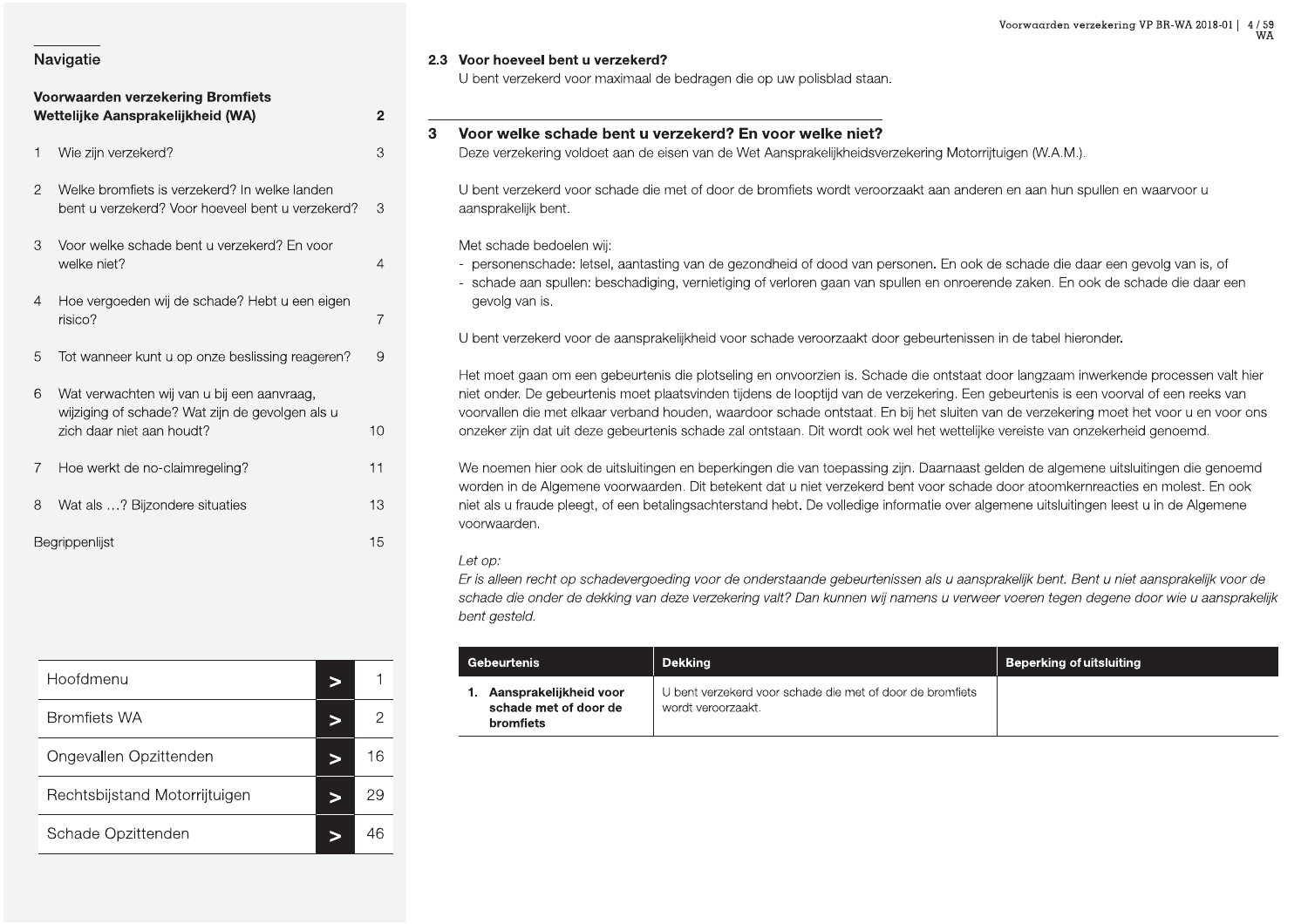| Navigatie |  |
|-----------|--|
|           |  |

| Voorwaarden verzekering Bromfiets<br>Wettelijke Aansprakelijkheid (WA)<br>2 |                                                                                                                            |    |  |
|-----------------------------------------------------------------------------|----------------------------------------------------------------------------------------------------------------------------|----|--|
| 1                                                                           | Wie zijn verzekerd?                                                                                                        | 3  |  |
| 2                                                                           | Welke bromfiets is verzekerd? In welke landen<br>bent u verzekerd? Voor hoeveel bent u verzekerd?                          | 3  |  |
| 3                                                                           | Voor welke schade bent u verzekerd? En voor<br>welke niet?                                                                 | 4  |  |
| 4                                                                           | Hoe vergoeden wij de schade? Hebt u een eigen<br>risico?                                                                   | 7  |  |
| 5                                                                           | Tot wanneer kunt u op onze beslissing reageren?                                                                            | 9  |  |
| 6                                                                           | Wat verwachten wij van u bij een aanvraag,<br>wijziging of schade? Wat zijn de gevolgen als u<br>zich daar niet aan houdt? | 10 |  |
| 7                                                                           | Hoe werkt de no-claimregeling?                                                                                             | 11 |  |
| 8                                                                           | Wat als ? Bijzondere situaties                                                                                             | 13 |  |
| 15<br>Begrippenlijst                                                        |                                                                                                                            |    |  |

| Hoofdmenu                     |  |    |
|-------------------------------|--|----|
| <b>Bromfiets WA</b>           |  | 2  |
| Ongevallen Opzittenden        |  | 16 |
| Rechtsbijstand Motorrijtuigen |  | 29 |
| Schade Opzittenden            |  | 46 |

| <b>Gebeurtenis</b>                                        |                                                                                         | <b>Dekking</b>                                                                                                                                                                                                                                                                                                                                                                                         | <b>Beperking of uitsluiting</b>                                                                                                                                                                                                                                                                                                                                                                                                          |
|-----------------------------------------------------------|-----------------------------------------------------------------------------------------|--------------------------------------------------------------------------------------------------------------------------------------------------------------------------------------------------------------------------------------------------------------------------------------------------------------------------------------------------------------------------------------------------------|------------------------------------------------------------------------------------------------------------------------------------------------------------------------------------------------------------------------------------------------------------------------------------------------------------------------------------------------------------------------------------------------------------------------------------------|
|                                                           | 2. Aansprakelijkheid voor<br>schade met of door een<br>aanhanger                        | U bent verzekerd voor schade die wordt veroorzaakt:<br>- met of door een aanhanger die gekoppeld is aan de<br>bromfiets;<br>met of door een aanhanger die is losgekoppeld van de<br>bromfiets, maar nog niet veilig buiten het verkeer tot<br>stilstand is gekomen.<br>Met een aanhanger bedoelen wij een bagagewagen of iets<br>vergelijkbaars. De aanhanger moet voldoen aan de wettelijke<br>eisen. |                                                                                                                                                                                                                                                                                                                                                                                                                                          |
|                                                           | 3. Aansprakelijkheid voor<br>schade door lading of<br>spullen                           | U bent verzekerd voor schade die wordt veroorzaakt:<br>- met of door spullen die u vervoert met de bromfiets of de<br>aangekoppelde aanhanger;<br>door spullen die van de bromfiets of uit de aangekoppelde<br>aanhanger vallen.                                                                                                                                                                       | U bent niet verzekerd voor schade:<br>aan de spullen die u met de bromfiets vervoert;<br>die ontstaat tijdens het op- of afladen van de<br>spullen op of van de bromfiets. Ook niet door<br>spullen die vallen tijdens het op- of afladen.                                                                                                                                                                                               |
|                                                           | 4. Aansprakelijkheid voor<br>schade van de bestuurder<br>of aan zijn spullen            |                                                                                                                                                                                                                                                                                                                                                                                                        | U bent niet verzekerd voor personenschade van<br>de bestuurder van de bromfiets of schade aan<br>zijn spullen.                                                                                                                                                                                                                                                                                                                           |
|                                                           | 5. Aansprakelijkheid voor<br>schade aan handbagage<br>en kleding passagier              | U bent verzekerd voor schade aan de handbagage van<br>de passagier en de kleding die hij draagt terwijl hij op de<br>bromfiets zit.                                                                                                                                                                                                                                                                    |                                                                                                                                                                                                                                                                                                                                                                                                                                          |
|                                                           | 6. Aansprakelijkheid voor<br>schade aan andere<br>eigen motorrijtuigen of<br>aanhangers | U bent verzekerd voor schade aan een ander eigen<br>motorrijtuig of een eigen aanhanger.<br>Bent u als privépersoon eigenaar of houder van dat<br>motorrijtuig of die aanhanger? Dan bent u ook verzekerd<br>voor waardevermindering daarvan.                                                                                                                                                          | U bent niet verzekerd voor schade aan<br>de aanhanger die op het moment van de<br>gebeurtenis aan de bromfiets gekoppeld is.<br>Is uw bedrijf eigenaar of houder van het<br>beschadigde motorrijtuig of de beschadigde<br>aanhanger? Dan bent u ook niet verzekerd voor:<br>- waardevermindering van dat motorrijtuig of die<br>aanhanger;<br>- schade die is veroorzaakt in de gebouwen of<br>op de terreinen die bij uw bedrijf horen. |
| 7. Aansprakelijkheid<br>voor schade door<br>een passagier |                                                                                         | U bent verzekerd voor schade aan anderen of hun spullen die<br>wordt veroorzaakt door een passagier die op de bromfiets zit<br>of die op- of afstapt.                                                                                                                                                                                                                                                  |                                                                                                                                                                                                                                                                                                                                                                                                                                          |

### Welke situaties zijn niet verzekerd?

Er zijn situaties waarin u niet bent verzekerd. Deze situaties vindt u in de tabel hieronder. Het maakt niet uit of de schade wel of niet door die situatie veroorzaakt of ontstaan is. In deze situaties moeten wij op basis van de W.A.M. de schade vaak wel vergoeden aan de benadeelde. Wij hebben het recht om de door ons uitgekeerde schade op u of op de dader te verhalen.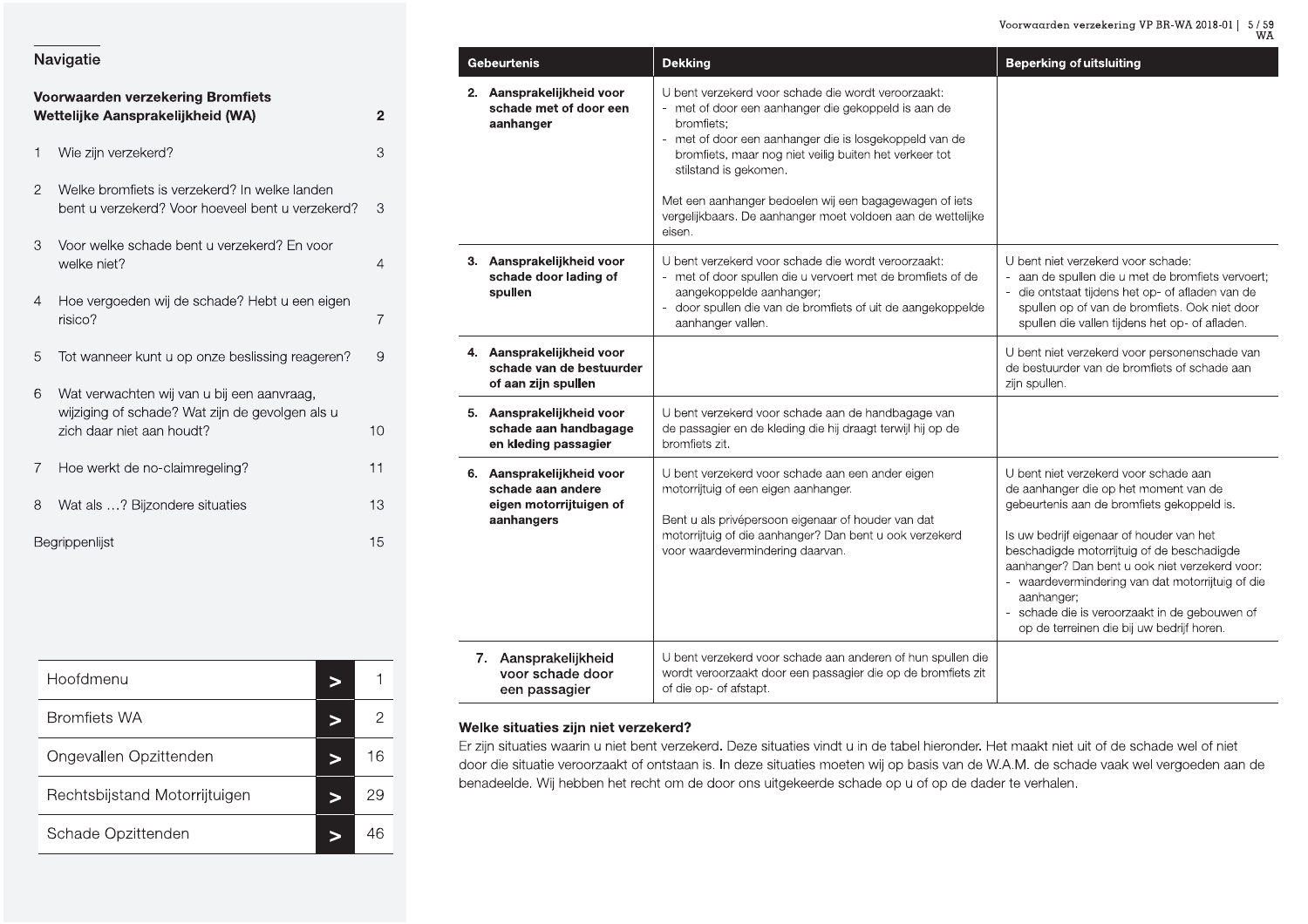Voorwaarden verzekering VP BR-WA 2018-01 |  $6/59$  WA

|  | Navigatie |
|--|-----------|
|  |           |
|  |           |

|   | Voorwaarden verzekering Bromfiets<br>Wettelijke Aansprakelijkheid (WA)                                                     | 2  |
|---|----------------------------------------------------------------------------------------------------------------------------|----|
| 1 | Wie zijn verzekerd?                                                                                                        | 3  |
| 2 | Welke bromfiets is verzekerd? In welke landen<br>bent u verzekerd? Voor hoeveel bent u verzekerd?                          | З  |
| 3 | Voor welke schade bent u verzekerd? En voor<br>welke niet?                                                                 | 4  |
| 4 | Hoe vergoeden wij de schade? Hebt u een eigen<br>risico?                                                                   | 7  |
| 5 | Tot wanneer kunt u op onze beslissing reageren?                                                                            | 9  |
| 6 | Wat verwachten wij van u bij een aanvraag,<br>wijziging of schade? Wat zijn de gevolgen als u<br>zich daar niet aan houdt? | 10 |
| 7 | Hoe werkt de no-claimregeling?                                                                                             | 11 |
| 8 | Wat als ? Bijzondere situaties                                                                                             | 13 |
|   | Begrippenlijst                                                                                                             | 15 |

| Hoofdmenu                     |   |    |
|-------------------------------|---|----|
| <b>Bromfiets WA</b>           | ∍ | 2  |
| Ongevallen Opzittenden        |   | 16 |
| Rechtsbijstand Motorrijtuigen | ⋗ | 29 |
| Schade Opzittenden            |   | 46 |

| <b>Situatie</b>                                   | <b>Uitsluiting</b>                                                                                                                                                                                                                                                                                                                                                                                                                                                                                                                                                                                                                                                                                                                                                                                                                                                                                                                                                                                                                                                                                                                                                                                                                       |
|---------------------------------------------------|------------------------------------------------------------------------------------------------------------------------------------------------------------------------------------------------------------------------------------------------------------------------------------------------------------------------------------------------------------------------------------------------------------------------------------------------------------------------------------------------------------------------------------------------------------------------------------------------------------------------------------------------------------------------------------------------------------------------------------------------------------------------------------------------------------------------------------------------------------------------------------------------------------------------------------------------------------------------------------------------------------------------------------------------------------------------------------------------------------------------------------------------------------------------------------------------------------------------------------------|
| 1. Alcohol, geneesmiddelen<br>en drugs            | U bent niet verzekerd:<br>- als de bestuurder op het moment van de gebeurtenis zo onder invloed is van alcohol, geneesmiddelen of drugs<br>dat hij niet meer in staat moet worden geacht de bromfiets behoorlijk te besturen. Dit geldt bijvoorbeeld als de<br>bestuurder geneesmiddelen gebruikt waarop of waarbij een waarschuwing wordt gegeven dat de gebruiker<br>geen motorrijtuig mag besturen;<br>als de bestuurder bij aanhouding een ademtest of een urine- of bloedproef weigert;<br>bij overmatig alcoholgebruik van de bestuurder.<br>Met overmatig alcoholgebruik bedoelen wij:<br>- de bestuurder is 24 jaar of ouder en heeft zijn rijbewijs langer dan 5 jaar:<br>- een bloed-alcoholgehalte van 0,5 promille of hoger<br>- een adem-alcoholgehalte van 220 microgram of hoger<br>- de bestuurder is jonger dan 24 jaar, of heeft zijn rijbewijs korter dan 5 jaar, of hij bestuurt de bromfiets onder<br>wettelijk toezicht:<br>- een bloed-alcoholgehalte van 0,2 promille of hoger<br>- een adem-alcoholgehalte van 88 microgram of hoger<br>U bent als verzekeringnemer wel verzekerd als u kunt aantonen dat u niets wist van deze situatie, of dat het tegen<br>uw wil gebeurde en dat u niets te verwijten valt. |
| 2. Bromfiets voldoet niet aan<br>wettelijke eisen | U bent niet verzekerd als de bromfiets op het moment van de gebeurtenis niet aan de wettelijke eisen voldoet.<br>Bijvoorbeeld een opgevoerde bromfiets voldoet niet aan de wettelijke eisen.<br>Met een opgevoerde bromfiets bedoelen wij een bromfiets waarvan het motorvermogen is gewijzigd, zodat<br>de bromfiets niet meer voldoet aan de in de wet gestelde eisen. Een bromfiets is ook opgevoerd als door een<br>wijziging de snelheid, de cilinderinhoud of het motorvermogen niet gecontroleerd kan worden.<br>U bent als verzekeringnemer wel verzekerd als u kunt aantonen dat u niets wist van deze situatie, of dat het tegen                                                                                                                                                                                                                                                                                                                                                                                                                                                                                                                                                                                               |
|                                                   | uw wil gebeurde en dat u niets te verwijten valt.                                                                                                                                                                                                                                                                                                                                                                                                                                                                                                                                                                                                                                                                                                                                                                                                                                                                                                                                                                                                                                                                                                                                                                                        |
| 3. Geen (geldig) rijbewijs                        | U bent niet verzekerd als de bestuurder op het moment van de gebeurtenis geen geldig wettelijk rijbewijs heeft<br>voor de bromfiets met eventueel de aanhanger.<br>U bent wel verzekerd:<br>- als de bestuurder vergeten is zijn rijbewijs op tijd te laten vernieuwen. Maar dan mag zijn rijbewijs niet langer dan<br>1 jaar verlopen zijn;<br>als de bestuurder minder dan 2 maanden voor de gebeurtenis zijn rijbewijs heeft gehaald, maar het rijbewijs nog<br>niet heeft ontvangen;<br>als de bestuurder de bromfiets onder toezicht bestuurt. De bestuurder en de toezichthouder moeten zich dan<br>wel houden aan de regels die daarover in de wet staan. En de bestuurder mag de toezichthouder niet betalen;<br>als u als verzekeringnemer kunt aantonen dat u niets wist van deze situatie, of dat het tegen uw wil gebeurde en<br>dat u niets te verwijten valt;<br>als het rijbewijs van de bestuurder is gestolen of als hij het verloren heeft.                                                                                                                                                                                                                                                                            |
| 4. Geen rijbevoegdheid                            | U bent niet verzekerd als op het moment van de gebeurtenis:<br>- de bestuurder vanwege een wet niet bevoegd is om de bromfiets te besturen;<br>- de bestuurder vanwege een rechterlijke uitspraak de rijbevoegdheid is ontzegd;<br>- de bromfiets niet voldoet aan de eisen die vermeld staan op het rijbewijs van de bestuurder.<br>U bent als verzekeringnemer wel verzekerd als u kunt aantonen dat u hier niets van wist, of dat het tegen uw wil                                                                                                                                                                                                                                                                                                                                                                                                                                                                                                                                                                                                                                                                                                                                                                                    |

gebeurde en dat u niets te verwijten valt.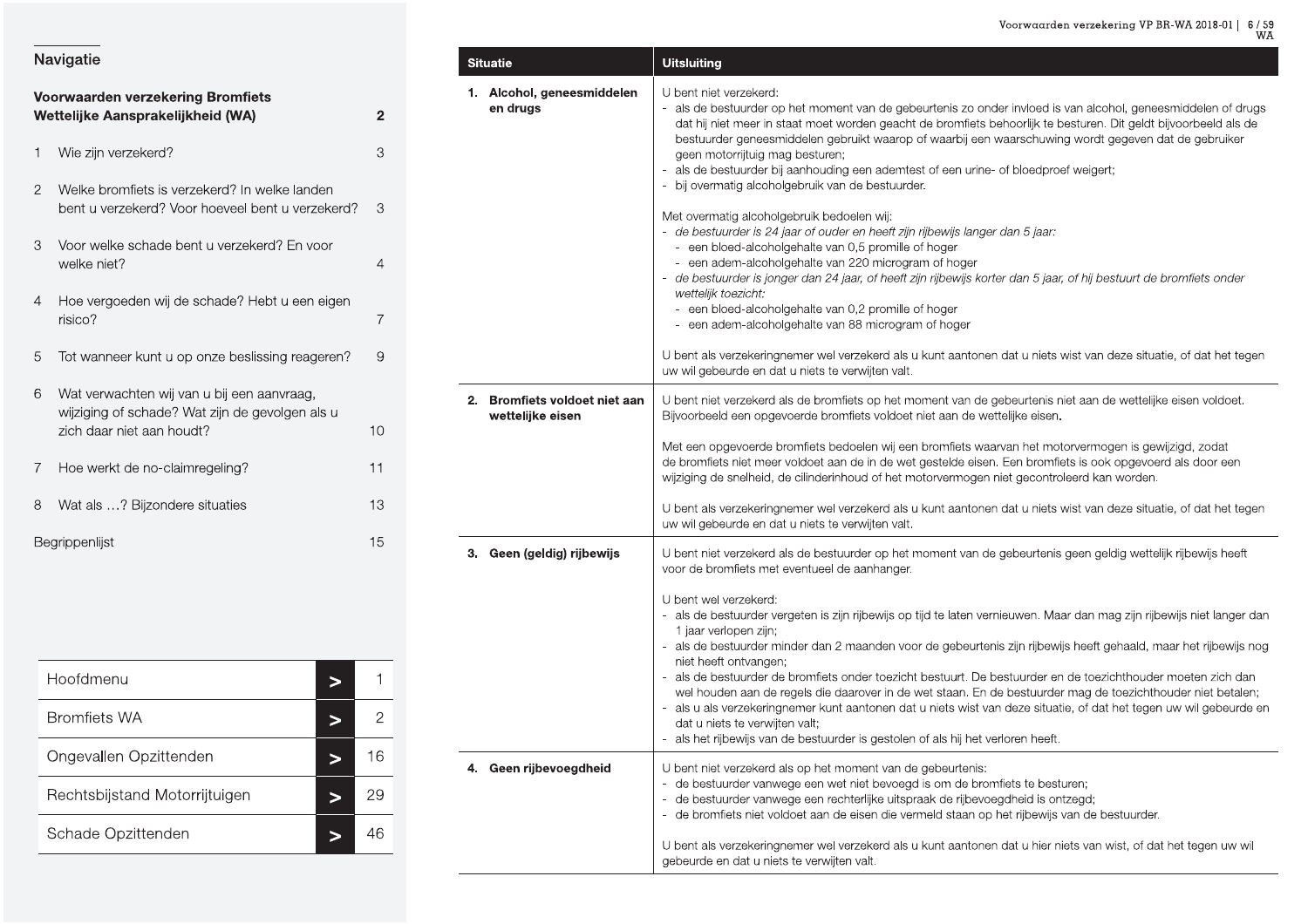|   | Voorwaarden verzekering Bromfiets<br>Wettelijke Aansprakelijkheid (WA)                                                     | ؛                       |
|---|----------------------------------------------------------------------------------------------------------------------------|-------------------------|
| 1 | Wie zijn verzekerd?                                                                                                        | Ć                       |
| 2 | Welke bromfiets is verzekerd? In welke landen<br>bent u verzekerd? Voor hoeveel bent u verzekerd?                          | Ć                       |
| 3 | Voor welke schade bent u verzekerd? En voor<br>welke niet?                                                                 | $\overline{\mathbf{r}}$ |
| 4 | Hoe vergoeden wij de schade? Hebt u een eigen<br>risico?                                                                   | $\frac{1}{l}$           |
| 5 | Tot wanneer kunt u op onze beslissing reageren?                                                                            | Ç                       |
| 6 | Wat verwachten wij van u bij een aanvraag,<br>wijziging of schade? Wat zijn de gevolgen als u<br>zich daar niet aan houdt? | 1 <sup>1</sup>          |
| 7 | Hoe werkt de no-claimregeling?                                                                                             | $1^{\circ}$             |
| 8 | Wat als ? Bijzondere situaties                                                                                             | 13                      |
|   | Begrippenlijst                                                                                                             | 15                      |

|    | <b>Situatie</b>                       | <b>Uitsluiting</b>                                                                                                                                                                                                                                          |
|----|---------------------------------------|-------------------------------------------------------------------------------------------------------------------------------------------------------------------------------------------------------------------------------------------------------------|
| 5. | Geen toestemming voor<br>gebruik      | U bent niet verzekerd voor schade die wordt veroorzaakt door iemand die geen toestemming heeft om de<br>bromfiets te gebruiken als bestuurder of als passagier.                                                                                             |
|    |                                       | U bent als verzekeringnemer wel verzekerd als u kunt aantonen dat u daar niets van wist, of dat het tegen uw wil<br>gebeurde en dat u niets te verwijten valt.                                                                                              |
|    | Kenteken niet op naam of<br>ingenomen | U bent niet verzekerd als uit het Kentekenregister van de RDW blijkt dat op het moment van de gebeurtenis het<br>kenteken van de bromfiets niet op uw naam stond of door de RDW was ingenomen.                                                              |
|    |                                       | U bent wel verzekerd als u ons hebt gemeld dat het kentekenbewijs op een andere naam stond en wij dat hebben<br>geaccepteerd.                                                                                                                               |
|    | 7. Verhuur of lease                   | U bent niet verzekerd tijdens het verhuren of leasen van de bromfiets aan een ander.                                                                                                                                                                        |
|    |                                       | Met leasen bedoelen wij huren voor langere termijn, met de mogelijkheid om de gehuurde bromfiets na afloop van<br>de huurtermijn te kopen.                                                                                                                  |
|    |                                       | U bent als verzekeringnemer wel verzekerd als u kunt aantonen dat u daar niets van wist, of dat het tegen uw wil<br>gebeurde en dat u niets te verwijten valt.                                                                                              |
| 8. | Wedstrijden                           | U bent niet verzekerd tijdens de deelname aan of de voorbereiding van snelheidsritten en snelheidswedstrijden.                                                                                                                                              |
|    |                                       | U bent wel verzekerd:<br>- als u als verzekeringnemer kunt aantonen dat u hier niets van wist, of dat het tegen uw wil gebeurde en dat u<br>niets te verwijten valt;<br>- tijdens betrouwbaarheidsritten en puzzelritten, waarbij snelheid geen rol speelt. |
| 9. | Zakelijk gebruik                      | U bent niet verzekerd als de bromfiets zakelijk wordt gebruikt.                                                                                                                                                                                             |
|    |                                       | Met zakelijk gebruik bedoelen wij:<br>- vervoer van personen of van vracht tegen betaling (waaronder koeriersdiensten)<br>- gebruik van de bromfiets als lesbromfiets                                                                                       |

### Hoe vergoeden wij de schade? Hebt u een eigen risico?  $\overline{\mathbf{4}}$

Hieronder leest u wat wij vergoeden als u een schade hebt die verzekerd is.

### 4.1 Schadevergoeding aan de benadeelde

Bent u aansprakelijk gesteld voor schade van een ander (dit noemen wij de benadeelde)? Dan handelen we de schade rechtstreeks af met die benadeelde. We kunnen de schade rechtstreeks aan de benadeelde vergoeden, of een schikking met de benadeelde treffen. Daarbij houden we rekening met uw belangen. Per gebeurtenis vergoeden wij maximaal de bedragen die op uw polisblad staan.

### 4.2 Welke kosten vergoeden wij ook?

Moet u kosten maken om schade die verzekerd is op deze Bromfietsverzekering Wettelijke Aansprakelijkheid te voorkomen of te beperken? Of zijn er andere kosten? Deze kosten vergoeden wij volgens de tabel hieronder. Wij vergoeden deze kosten alleen als de kosten gemaakt zijn tijdens de looptijd van de verzekering.

### Let op:

U krijgt geen vergoeding voor geldboetes of bedragen die u betaalt om strafvervolging te voorkomen.

| Hoofdmenu                     |   | 1  |
|-------------------------------|---|----|
| <b>Bromfiets WA</b>           |   | 2  |
| Ongevallen Opzittenden        |   | 16 |
| Rechtsbijstand Motorrijtuigen | ⋗ | 29 |
| Schade Opzittenden            |   | 46 |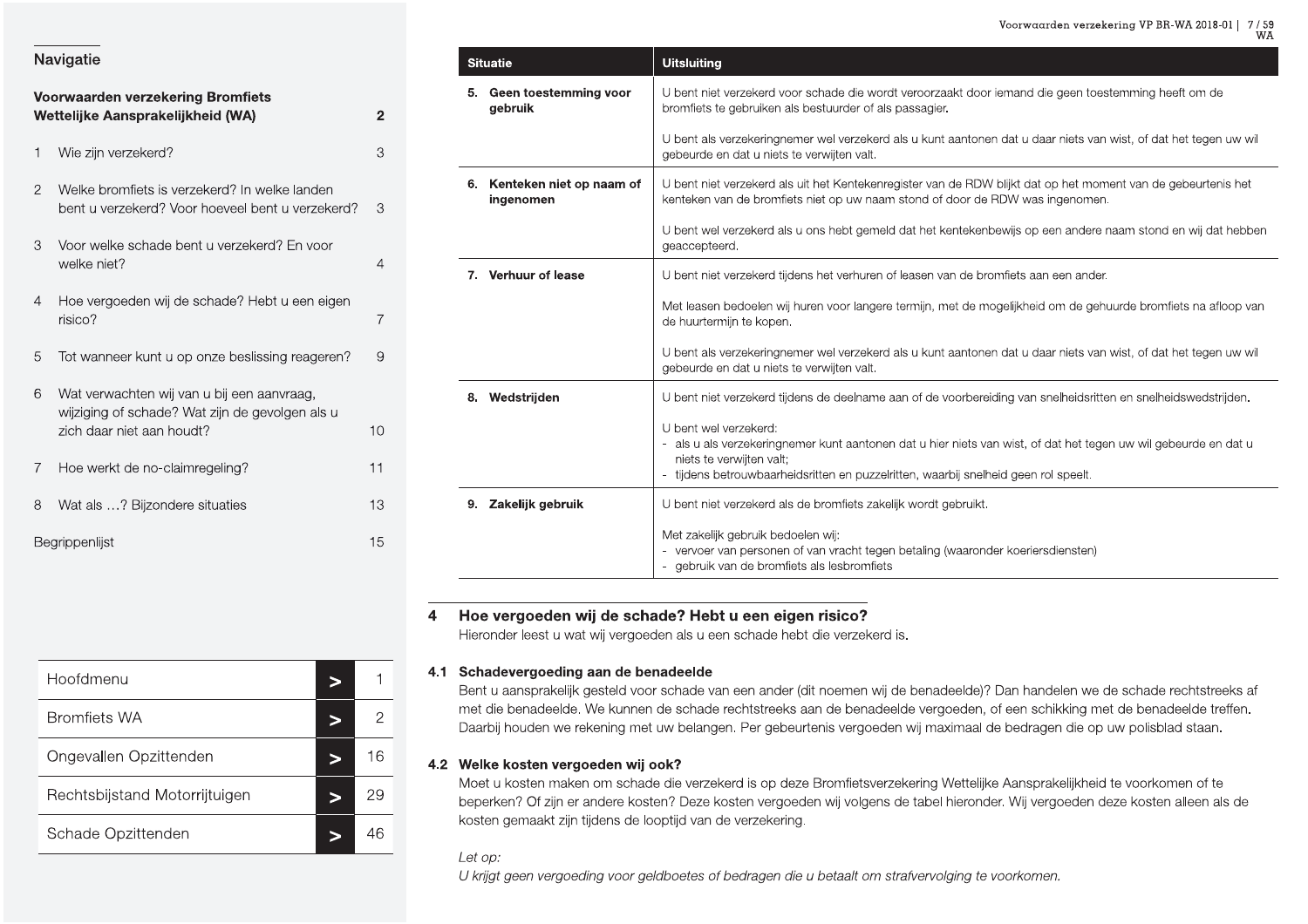### Voorwaarden verzekering VP BR-WA 2018-01 |  $\,$  8 / 59  $\,$  WA

| Navigatie |  |
|-----------|--|
|           |  |

|                | Voorwaarden verzekering Bromfiets<br>Wettelijke Aansprakelijkheid (WA)                                                     | 2  |
|----------------|----------------------------------------------------------------------------------------------------------------------------|----|
| 1              | Wie zijn verzekerd?                                                                                                        | 3  |
| $\overline{2}$ | Welke bromfiets is verzekerd? In welke landen<br>bent u verzekerd? Voor hoeveel bent u verzekerd?                          | З  |
| 3              | Voor welke schade bent u verzekerd? En voor<br>welke niet?                                                                 | 4  |
| 4              | Hoe vergoeden wij de schade? Hebt u een eigen<br>risico?                                                                   | 7  |
| 5              | Tot wanneer kunt u op onze beslissing reageren?                                                                            | 9  |
| 6              | Wat verwachten wij van u bij een aanvraag,<br>wijziging of schade? Wat zijn de gevolgen als u<br>zich daar niet aan houdt? | 10 |
| 7              | Hoe werkt de no-claimregeling?                                                                                             | 11 |
| 8              | Wat als ? Bijzondere situaties                                                                                             | 13 |
|                | Begrippenlijst                                                                                                             | 15 |

| Hoofdmenu                     |    |
|-------------------------------|----|
| <b>Bromfiets WA</b>           |    |
| Ongevallen Opzittenden        | 16 |
| Rechtsbijstand Motorrijtuigen | 29 |
| Schade Opzittenden            |    |

| <b>Kosten</b>                                                                     | <b>Dekking</b>                                                                                                                                                                                                                                                                                                                                                                                                                                                                                                                                                                            | Vergoeding                                                                                                                                                                                                                                                                                                                                                                                                                                                    |
|-----------------------------------------------------------------------------------|-------------------------------------------------------------------------------------------------------------------------------------------------------------------------------------------------------------------------------------------------------------------------------------------------------------------------------------------------------------------------------------------------------------------------------------------------------------------------------------------------------------------------------------------------------------------------------------------|---------------------------------------------------------------------------------------------------------------------------------------------------------------------------------------------------------------------------------------------------------------------------------------------------------------------------------------------------------------------------------------------------------------------------------------------------------------|
| 1. Kosten om acute<br>schade te voorkomen<br>of te beperken<br>(bereddingskosten) | Dreigt er een plotselinge en directe schade aan anderen of<br>hun spullen te ontstaan? En neemt u maatregelen om die<br>schade te voorkomen of te beperken? Dan vergoeden wij<br>de kosten die u daarvoor maakt. Maar alleen als de direct<br>dreigende schade gedekt is op deze verzekering.                                                                                                                                                                                                                                                                                             | Er geldt geen maximum.                                                                                                                                                                                                                                                                                                                                                                                                                                        |
|                                                                                   | Ontstaat er hierbij schade aan de zaken die u gebruikt bij het<br>nemen van maatregelen om schade te voorkomen? Ook die<br>schade vergoeden wij.                                                                                                                                                                                                                                                                                                                                                                                                                                          |                                                                                                                                                                                                                                                                                                                                                                                                                                                               |
| 2. Kosten voor procedures                                                         | Wij vergoeden de kosten voor procedures die u met onze<br>toestemming voert.                                                                                                                                                                                                                                                                                                                                                                                                                                                                                                              | Er geldt geen maximum.                                                                                                                                                                                                                                                                                                                                                                                                                                        |
| 3. Kosten van een advocaat<br>in een strafproces                                  | Wordt u aangeklaagd in een strafproces voor een schade die<br>onder deze verzekering valt? Laat ons dat zo snel mogelijk<br>weten. Dan bepalen wij of wij een advocaat inschakelen<br>voor uw verdediging. Welke advocaat dat wordt, bepalen<br>we in overleg. U bent verplicht zich door deze advocaat te<br>laten bijstaan en hem alle medewerking te verlenen. Wordt u<br>veroordeeld? Dan bepaalt u zelf of u in hoger beroep gaat.<br>Wij vergoeden deze kosten alleen als wij vinden dat<br>de uitkomst van het strafproces belangrijk is om uw<br>aansprakelijkheid te beoordelen. | Er geldt geen maximum.                                                                                                                                                                                                                                                                                                                                                                                                                                        |
| 4. Kosten voor<br>rechtsbijstand                                                  | Wij vergoeden de kosten van rechtsbijstand die u met onze<br>toestemming krijgt.                                                                                                                                                                                                                                                                                                                                                                                                                                                                                                          | Er geldt geen maximum.                                                                                                                                                                                                                                                                                                                                                                                                                                        |
| 5. Kosten voor verweer                                                            | Bent u door een ander aansprakelijk gesteld voor schade die<br>onder de dekking van deze verzekering valt? Maar bent u<br>niet aansprakelijk? Dan kunnen wij namens u verweer voeren<br>tegen degene door wie u aansprakelijk bent gesteld. De<br>kosten daarvan vergoeden wij.                                                                                                                                                                                                                                                                                                           | Er geldt geen maximum.                                                                                                                                                                                                                                                                                                                                                                                                                                        |
| 6. Kosten voor wettelijke                                                         | Wij vergoeden de wettelijke rente die u moet betalen.                                                                                                                                                                                                                                                                                                                                                                                                                                                                                                                                     | Er geldt geen maximum.                                                                                                                                                                                                                                                                                                                                                                                                                                        |
| rente                                                                             |                                                                                                                                                                                                                                                                                                                                                                                                                                                                                                                                                                                           | Als de totale schade hoger is dan het verzekerde<br>bedrag dat op uw polisblad staat, betalen wij<br>over het meerdere geen wettelijke rente.                                                                                                                                                                                                                                                                                                                 |
| 7. Kosten van een<br>waarborgsom                                                  | Is de schade waarvoor u aansprakelijk bent gesteld<br>verzekerd? En moet u een waarborgsom betalen voor uw<br>vrijlating, voor de teruggaaf van uw rijbewijs, of om een<br>beslag op de bromfiets op te heffen? Dan kunnen wij die<br>waarborgsom voor u voorschieten.<br>Wij doen dit alleen als het gaat om een waarborg aan een<br>bevoegde overheidsinstantie.                                                                                                                                                                                                                        | Wij betalen de waarborgsom tot maximaal<br>€ 50.000.<br>Als u wilt dat wij de waarborgsom voorschieten,<br>machtigt u ons de waarborgsom terug te krijgen<br>wanneer deze wordt vrijgegeven. U bent verplicht<br>eraan mee te werken om ervoor te zorgen dat wij<br>de waarborgsom helemaal terugbetaald krijgen.<br>Wordt de waarborgsom niet vrijgegeven? Dan<br>betaalt u de waarborgsom zo snel mogelijk terug,<br>maar in ieder geval binnen 12 maanden. |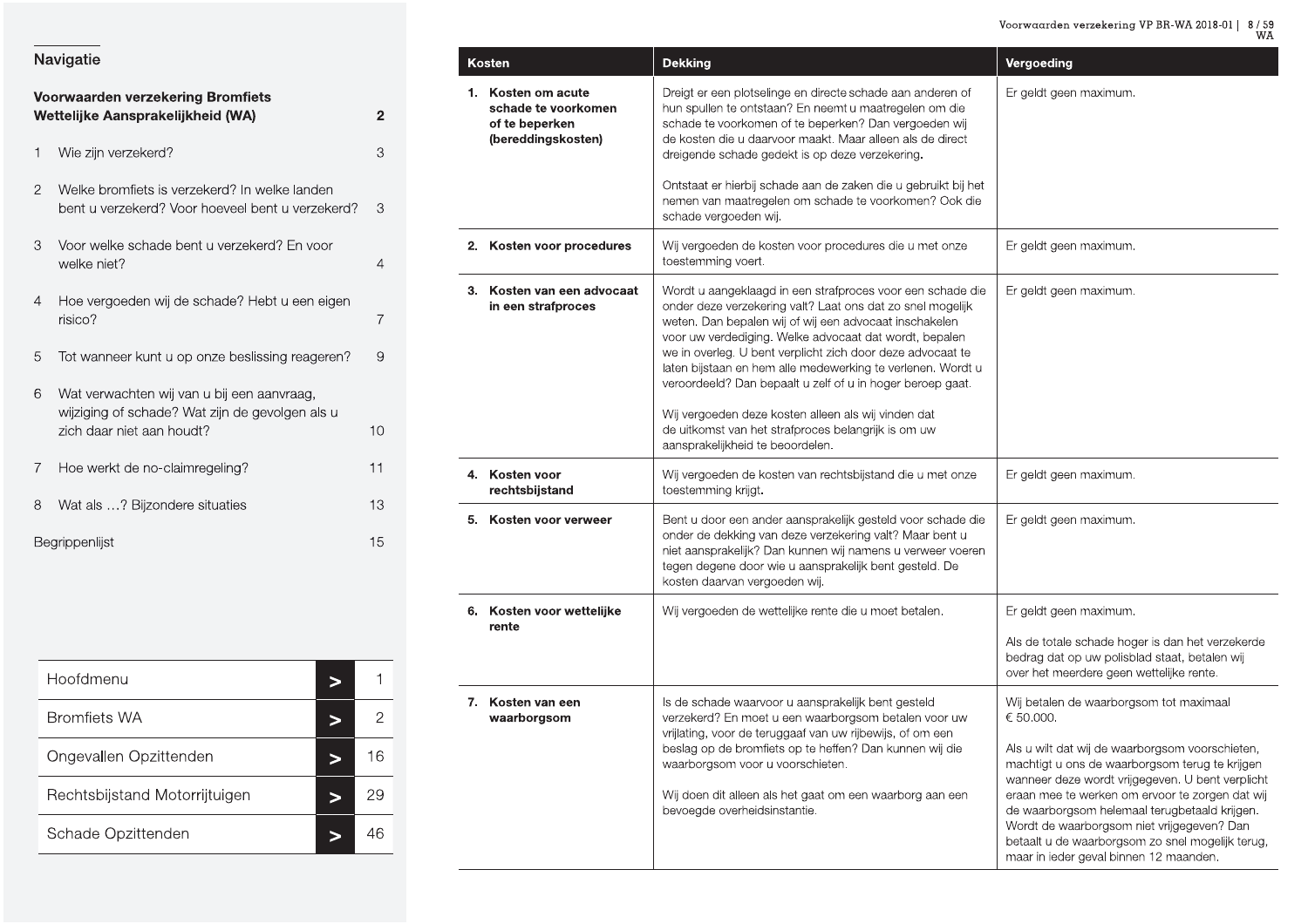### Voorwaarden **Alternative School (Alternative School Alternative School Alternative School Alternative School Alternative School and Technology and School (Alternative School and Technology and Technology and Technology and A.3 Jeugd einary and the Convention of the Convention of the Convention of the Convention of the Convention of the Convention of the Convention of the Convention of the Convention of the Convention of View Convention of V**

| n is month as no siam mogoling i          |                |   | $\sim$ paratom $\prime$                                                |
|-------------------------------------------|----------------|---|------------------------------------------------------------------------|
| Wat als ? Bijzondere situaties<br>$\,8\,$ | 13             |   | Een schade ka                                                          |
| Begrippenlijst                            | 15             |   | voor verzekera<br>Wij vergoeden<br>u bij die verzek<br>zouden zijn als |
|                                           |                | 5 | <b>Tot wanneer</b><br>Zodra wij een v                                  |
| Hoofdmenu<br>$\geq$                       | $\mathbf{1}$   |   | definitieve star<br>- wij delen u c                                    |
| <b>Bromfiets WA</b><br>$\geq$             | $\overline{c}$ |   | - wij wijzen he                                                        |
| Ongevallen Opzittenden<br>$\geq$          | 16             |   | Bent u het niet<br>36 maanden g                                        |
| Rechtsbijstand Motorrijtuigen<br>$\geq$   | 29             |   | standpunt teru                                                         |
| Schade Opzittenden<br>$\geq$              | 46             |   |                                                                        |

| Navigatie                                                                                                                                                            |                      | 4.3 Jeugd eigen risico                                                                                                                                                                                                                                                                                                                                                                                                                                                                                                                                                                                                                                                                                                                                                                                                                                                                                                                              |                                                                                                                                                                                                                                                                  |                                                                                                                                                       |  |  |  |
|----------------------------------------------------------------------------------------------------------------------------------------------------------------------|----------------------|-----------------------------------------------------------------------------------------------------------------------------------------------------------------------------------------------------------------------------------------------------------------------------------------------------------------------------------------------------------------------------------------------------------------------------------------------------------------------------------------------------------------------------------------------------------------------------------------------------------------------------------------------------------------------------------------------------------------------------------------------------------------------------------------------------------------------------------------------------------------------------------------------------------------------------------------------------|------------------------------------------------------------------------------------------------------------------------------------------------------------------------------------------------------------------------------------------------------------------|-------------------------------------------------------------------------------------------------------------------------------------------------------|--|--|--|
| Voorwaarden verzekering Bromfiets<br>Wettelijke Aansprakelijkheid (WA)                                                                                               | $\overline{2}$       | hebben vergoed, dan moet u het eigen risico aan ons betalen.                                                                                                                                                                                                                                                                                                                                                                                                                                                                                                                                                                                                                                                                                                                                                                                                                                                                                        | In de tabel hieronder staat wanneer er een eigen risico voor een jeugdige bestuurder geldt. Wanneer wij een schade aan de benadeelde                                                                                                                             |                                                                                                                                                       |  |  |  |
| Wie zijn verzekerd?                                                                                                                                                  | 3                    | <b>Gebeurtenis</b>                                                                                                                                                                                                                                                                                                                                                                                                                                                                                                                                                                                                                                                                                                                                                                                                                                                                                                                                  | <b>Situatie</b>                                                                                                                                                                                                                                                  | Eigen risico                                                                                                                                          |  |  |  |
| 2 Welke bromfiets is verzekerd? In welke landen<br>bent u verzekerd? Voor hoeveel bent u verzekerd? 3                                                                |                      | Aanrijding, botsing, in het<br>water raken, omslaan, slippen<br>of van de weg raken                                                                                                                                                                                                                                                                                                                                                                                                                                                                                                                                                                                                                                                                                                                                                                                                                                                                 | De werkelijke bestuurder van de bromfiets is op het moment van<br>de gebeurtenis jonger dan de regelmatige bestuurder die op uw<br>polisblad staat. En de werkelijke bestuurder van de bromfiets is<br>op het moment van de gebeurtenis jonger dan 24 jaar.      | Er geldt een eigen risico van $\epsilon$ 1.000.<br>Het eigen risico geldt niet bij een botsing<br>met vogels of loslopende dieren. Maar               |  |  |  |
| 3 Voor welke schade bent u verzekerd? En voor<br>welke niet?                                                                                                         |                      |                                                                                                                                                                                                                                                                                                                                                                                                                                                                                                                                                                                                                                                                                                                                                                                                                                                                                                                                                     | De bestuurder van de bromfiets bestuurt op het moment van de<br>gebeurtenis de bromfiets onder toezicht. De bestuurder en de<br>toezichthouder houden zich aan de regels die daarover in de wet<br>staan en de bestuurder mag de toezichthouder niet betalen. En | wel voor schade die ontstaat doordat de<br>bestuurder door die botsing tegen iets<br>anders botst, of iets anders raakt, of valt<br>met de bromfiets. |  |  |  |
| Hoe vergoeden wij de schade? Hebt u een eigen<br>risico?                                                                                                             |                      |                                                                                                                                                                                                                                                                                                                                                                                                                                                                                                                                                                                                                                                                                                                                                                                                                                                                                                                                                     | de toezichthouder is jonger dan 24 jaar.                                                                                                                                                                                                                         |                                                                                                                                                       |  |  |  |
| wijziging of schade? Wat zijn de gevolgen als u<br>zich daar niet aan houdt?<br>Hoe werkt de no-claimregeling?<br>8 Wat als ? Bijzondere situaties<br>Begrippenlijst | 10<br>11<br>13<br>15 | - via een bestaande garantieregeling of leveringsovereenkomst<br>- via een wet, een regeling of een voorziening<br>- via een andere verzekering van uzelf (bijvoorbeeld via uw werkgever) of van een ander (bijvoorbeeld van een fabrikant, dealer of<br>reparateur)<br>Een schade kan op meerdere verzekeringen verzekerd zijn. In dat geval geldt deze 'Na u-bepaling'. Deze bepaling is vooral van belang<br>voor verzekeraars die de schade op elkaar verhalen als de schade door beide verzekeringen kan worden vergoed.<br>Wij vergoeden alleen de schade of kosten die de andere verzekeraar niet vergoedt omdat de schade hoger is dan het bedrag waarvoor<br>u bij die verzekeraar bent verzekerd. Ook vergoeden wij geen schade of kosten die onder die andere verzekering gedekt zijn of gedekt<br>zouden zijn als u de verzekering bij ons niet had afgesloten. Wij vergoeden niet het eigen risico dat op de andere verzekering geldt. |                                                                                                                                                                                                                                                                  |                                                                                                                                                       |  |  |  |
| Hoofdmenu<br>$\,>$                                                                                                                                                   | 5                    | Tot wanneer kunt u op onze beslissing reageren?<br>Zodra wij een verzoek om schadevergoeding beoordeeld hebben, krijgt u of uw gemachtigde van ons een mededeling met daarin ons<br>definitieve standpunt. Dat kan zijn:                                                                                                                                                                                                                                                                                                                                                                                                                                                                                                                                                                                                                                                                                                                            |                                                                                                                                                                                                                                                                  |                                                                                                                                                       |  |  |  |
| <b>Bromfiets WA</b><br>$\geq$                                                                                                                                        | $\overline{2}$       | - wij delen u de vastgestelde schadevergoeding mee;<br>- wij wijzen het verzoek om schadevergoeding af.                                                                                                                                                                                                                                                                                                                                                                                                                                                                                                                                                                                                                                                                                                                                                                                                                                             |                                                                                                                                                                                                                                                                  |                                                                                                                                                       |  |  |  |
| Ongevallen Opzittenden<br>$\geq$                                                                                                                                     | 16                   | Bent u het niet eens met ons definitieve standpunt over de schadevergoeding, dan kunt u ons dat binnen 36 maanden laten weten. De<br>36 maanden gaan in op de dag dat u of uw gemachtigde onze mededeling heeft ontvangen. Na die termijn kunt u niet meer op ons                                                                                                                                                                                                                                                                                                                                                                                                                                                                                                                                                                                                                                                                                   |                                                                                                                                                                                                                                                                  |                                                                                                                                                       |  |  |  |
| Rechtsbijstand Motorrijtuigen<br>$\geq$                                                                                                                              | 29                   |                                                                                                                                                                                                                                                                                                                                                                                                                                                                                                                                                                                                                                                                                                                                                                                                                                                                                                                                                     |                                                                                                                                                                                                                                                                  |                                                                                                                                                       |  |  |  |
| Schade Opzittenden                                                                                                                                                   | 46                   |                                                                                                                                                                                                                                                                                                                                                                                                                                                                                                                                                                                                                                                                                                                                                                                                                                                                                                                                                     |                                                                                                                                                                                                                                                                  |                                                                                                                                                       |  |  |  |

- 
- 
- 

- 
-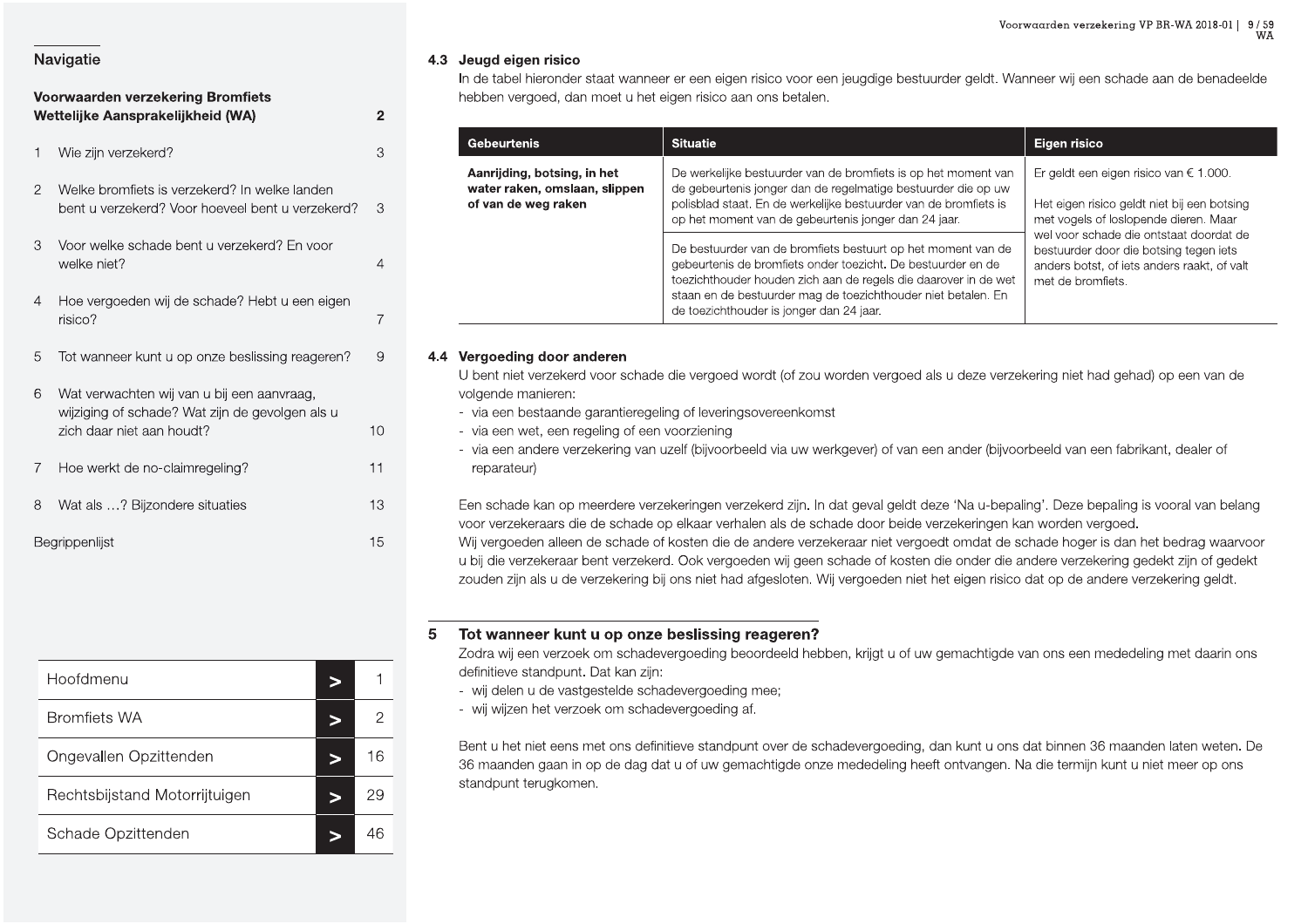|                | Voorwaarden verzekering Bromfiets<br>Wettelijke Aansprakelijkheid (WA)                                                     | 2  |
|----------------|----------------------------------------------------------------------------------------------------------------------------|----|
| 1              | Wie zijn verzekerd?                                                                                                        | 3  |
| $\overline{2}$ | Welke bromfiets is verzekerd? In welke landen<br>bent u verzekerd? Voor hoeveel bent u verzekerd?                          | З  |
| 3              | Voor welke schade bent u verzekerd? En voor<br>welke niet?                                                                 | 4  |
| 4              | Hoe vergoeden wij de schade? Hebt u een eigen<br>risico?                                                                   | 7  |
| 5              | Tot wanneer kunt u op onze beslissing reageren?                                                                            | 9  |
| 6              | Wat verwachten wij van u bij een aanvraag,<br>wijziging of schade? Wat zijn de gevolgen als u<br>zich daar niet aan houdt? | 10 |
| 7              | Hoe werkt de no-claimregeling?                                                                                             | 11 |
| 8              | Wat als ? Bijzondere situaties                                                                                             | 13 |
|                | Begrippenlijst                                                                                                             | 15 |

| Hoofdmenu                     |    |
|-------------------------------|----|
| <b>Bromfiets WA</b>           | 2  |
| Ongevallen Opzittenden        | 16 |
| Rechtsbijstand Motorrijtuigen | 29 |
| Schade Opzittenden            |    |

### Wat verwachten wij van u bij een aanvraag, wijziging of schade? Wat zijn de gevolgen als u zich 6 daar niet aan houdt?

### 6.1 Uw verplichtingen

### De juiste gegevens opgeven

U bent verplicht om bij het aanvragen en wijzigen van de verzekering de juiste gegevens te verstrekken. Bij het afsluiten van de verzekering baseren wij ons op de informatie die we van u en uw adviseur hebben ontvangen. Verandert er iets tijdens de looptijd van uw verzekering? Geef dat dan altijd direct aan ons door, dan passen wij uw verzekering zo nodig aan.

### Aangifte doen

U moet direct, maar uiterlijk binnen 14 dagen, aangifte bij de politie doen:

- bij inbraak (in een brommobiel) of vandalisme;
- bij beschadiging door onbekenden;
- bij doorrijden na een ongeval door een tegenpartij;

- bij een aanrijding door onbekenden, waardoor u vervolgens met uw bromfiets schade veroorzaakt aan een ander of zijn spullen. De termijn van 14 dagen is bijvoorbeeld van belang voor het verhalen van de schade bij het Waarborgfonds Motorverkeer. Bij diefstal of joyrijden moet u nog dezelfde dag, of - als het 's avonds of 's nachts is gebeurd - de volgende ochtend aangifte doen. Vindt de gebeurtenis in het buitenland plaats? Doe dan aangifte in dat land. Bij diefstal van de bromfiets moet u ook aangifte doen in Nederland, binnen 24 uur na thuiskomst.

Met vandalisme bedoelen wij opzettelijke beschadiging door een derde.

Met joyrijden bedoelen wij een bromfiets besturen zonder toestemming van de eigenaar, en zonder de bedoeling de bromfiets te houden.

Wij bedoelen met het Waarborgfonds Motorverkeer: de organisatie waarop wij in bepaalde gevallen schades kunnen verhalen die zijn ontstaan door een motorrijtuig van een ander, die daarvoor aansprakelijk is. Een van die gevallen is als er een onbekende schadeveroorzaker is.

### Schade melden

U moet de schade melden zodra u er van op de hoogte bent. Ook als iemand u aansprakelijk stelt voor schade die is veroorzaakt met of door uw bromfiets. Doet u dit niet op tijd, dan kan dit gevolgen hebben voor de verzekering. Bij een melding na 36 maanden kunt u geen beroep meer doen op deze verzekering.

Meld bij diefstal de gegevens van de bromfiets zo snel mogelijk bij de helpdesk van het Verzekeringsbureau Voertuigcriminaliteit (VbV), telefoon (055) 741 00 01 (dag en nacht bereikbaar).

U geeft ons alle informatie die wij nodig hebben om te beoordelen of u aansprakelijk bent, en zo ja: voor welk bedrag. Stuur originele bewijsstukken, gegevens en documenten zo snel mogelijk naar ons of naar de deskundige(n) die we hebben ingeschakeld.

U bent verplicht om bij het melden van de schade de juiste gegevens te verstrekken.

### **Medewerking verlenen**

Hebt u schade? Dan vragen wij u om mee te werken. Dat betekent:

- U volgt aanwijzingen van ons of onze deskundigen op.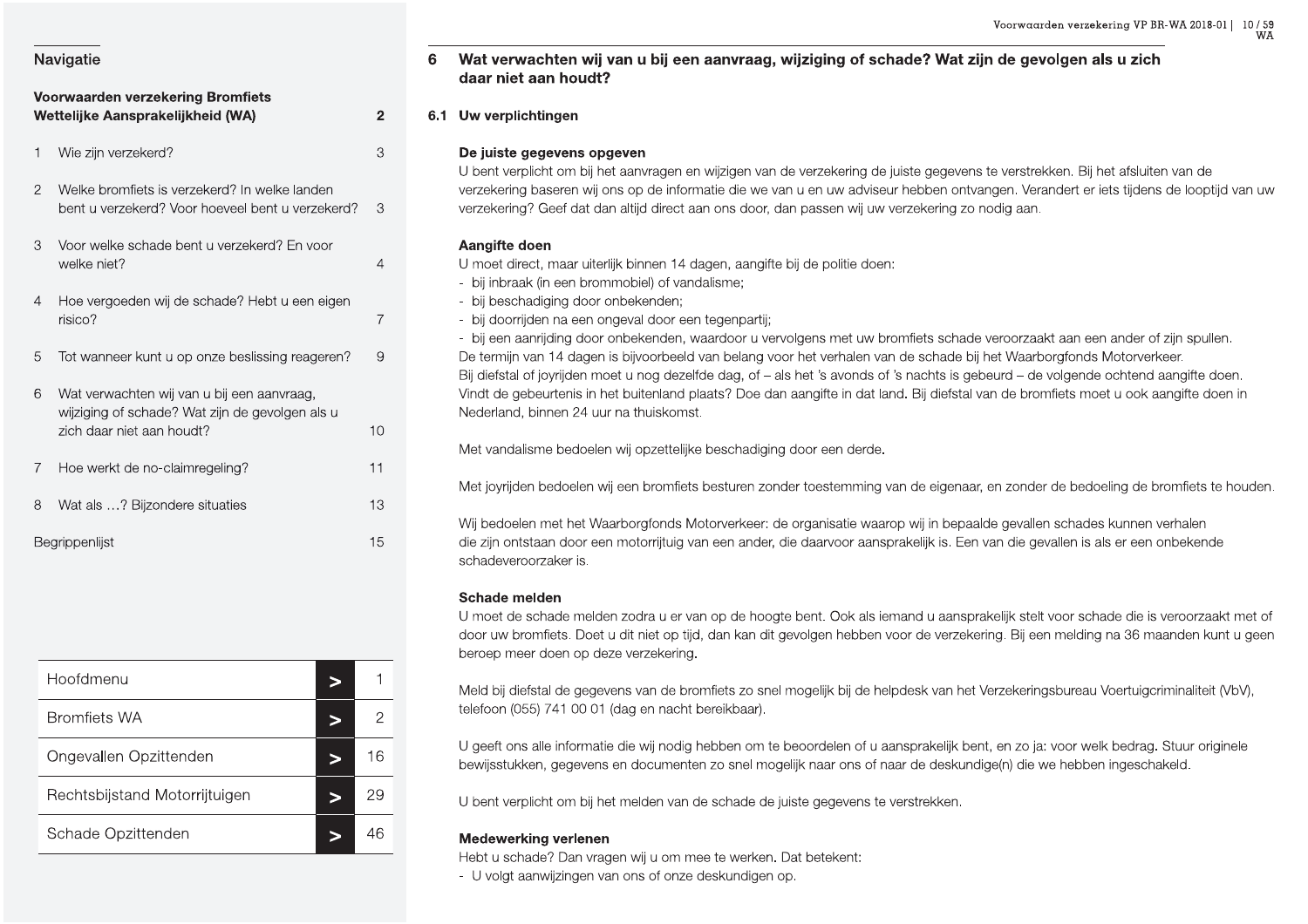|                | Navigatie                                                  |                |                | - U verlee<br>namen               |
|----------------|------------------------------------------------------------|----------------|----------------|-----------------------------------|
|                | <b>Voorwaarden verzekering Bromfiets</b>                   |                |                | - U doet                          |
|                | Wettelijke Aansprakelijkheid (WA)                          | $\overline{2}$ |                | - U doet<br>- U doet              |
| 1              | Wie zijn verzekerd?                                        | 3              |                | - U laat h<br>schake              |
| $\overline{2}$ | Welke bromfiets is verzekerd? In welke landen              |                |                |                                   |
|                | bent u verzekerd? Voor hoeveel bent u verzekerd?           | 3              |                | Wijziging<br>U bent ve            |
| 3              | Voor welke schade bent u verzekerd? En voor<br>welke niet? | $\overline{4}$ |                | Wanneer                           |
|                |                                                            |                |                | 6.2 Gevolger                      |
| $\overline{4}$ | Hoe vergoeden wij de schade? Hebt u een eigen              |                |                | Houdt u z                         |
|                | risico?                                                    | $\overline{7}$ |                |                                   |
| 5              | Tot wanneer kunt u op onze beslissing reageren?            | $\Theta$       |                | Ontdekke<br>dat gevol<br>voorwaar |
| 6              | Wat verwachten wij van u bij een aanvraag,                 |                |                |                                   |
|                | wijziging of schade? Wat zijn de gevolgen als u            |                |                |                                   |
|                | zich daar niet aan houdt?                                  | 10             | $\overline{7}$ | Hoe we                            |
| $\overline{7}$ | Hoe werkt de no-claimregeling?                             | 11             | 7.1            | De no-cl<br>De premie             |
| 8              | Wat als ? Bijzondere situaties                             | 13             |                | Die indelir<br>Hebt u ee          |
|                | Begrippenlijst                                             | 15             |                | maximale                          |
|                |                                                            |                |                |                                   |

| n is month as no siam mogoling i |                          | De premie han                                        |
|----------------------------------|--------------------------|------------------------------------------------------|
| Wat als ? Bijzondere situaties   | 13                       | Die indeling is<br>Hebt u een jaa                    |
| Begrippenlijst                   | 15                       | maximale korti<br>claimladder.                       |
|                                  |                          | In de no-claiml<br>trede 14 bereil<br>dan hetzelfde. |
| Hoofdmenu                        | 1<br>$\geq$              | <b>Aantal</b>                                        |
| <b>Bromfiets WA</b>              | $\overline{c}$<br>$\geq$ | schadevrije<br>jaren                                 |
| Ongevallen Opzittenden           | 16<br>$\geq$             | 9 of meer                                            |
| Rechtsbijstand Motorrijtuigen    | 29<br>$\geq$             | 8                                                    |
| Schade Opzittenden               | 46<br>$\geq$             | $\overline{7}$                                       |
|                                  |                          | 6                                                    |

- Voorwaarden verzekering Bromfiets<br>
Voorwaarden verzekering Bromfiets<br>
Voorwaarden verzekering Bromfiets<br>
Voorwaarden verzekering Bromfiets<br>
Voorwaarden verzekering Bromfiets<br>
Voorwaarden verzekering Bromfiets<br>
2 U doet e Voorwaarden verzeker:<br>Fieronder valt bijven<br>Then of te verminderen.<br>Then of te verminderen.<br>Then schuld of aansprakelijkheid. Voorwaarden verzekering VP BR-W<br>en onderzoeken. Hieronder valt bijvoorbeeld<br>en of te verminderen.<br>ver uw schuld of aansprakelijkheid Voorwaarden verzekering VP BR-WA 2018-01 | 11 / 59<br>WA<br>coeken. Hieronder valt bijvoorbeeld dat u ons de<br>erminderen.<br>wuld of aansprakelijkheid.
	-
	-
	-
	-

|                                                           |                |                                                                          |                      |                                                   |                                                                         |                                                                                                                  | Voorwaarden verzekering VP BR-WA 2018-01   11/59                                                                                                                                                                                                          | WA                       |
|-----------------------------------------------------------|----------------|--------------------------------------------------------------------------|----------------------|---------------------------------------------------|-------------------------------------------------------------------------|------------------------------------------------------------------------------------------------------------------|-----------------------------------------------------------------------------------------------------------------------------------------------------------------------------------------------------------------------------------------------------------|--------------------------|
| Navigatie                                                 |                |                                                                          |                      |                                                   |                                                                         |                                                                                                                  | - U verleent uw volledige medewerking aan de afhandeling van de schade en onderzoeken. Hieronder valt bijvoorbeeld dat u ons de                                                                                                                           |                          |
| <b>Voorwaarden verzekering Bromfiets</b>                  |                | - U doet niets wat onze belangen schaadt.                                |                      | namen van getuigen geeft als wij u daarom vragen. |                                                                         |                                                                                                                  |                                                                                                                                                                                                                                                           |                          |
| Wettelijke Aansprakelijkheid (WA)                         | $\overline{2}$ |                                                                          |                      |                                                   |                                                                         | - U doet er alles aan wat u redelijkerwijs kunt doen om schade te voorkomen of te verminderen.                   |                                                                                                                                                                                                                                                           |                          |
|                                                           |                |                                                                          |                      |                                                   |                                                                         | - U doet zelf geen toezegging van betaling of schikking, en laat u niet uit over uw schuld of aansprakelijkheid. |                                                                                                                                                                                                                                                           |                          |
| Wie zijn verzekerd?                                       | 3              |                                                                          |                      |                                                   |                                                                         |                                                                                                                  | - U laat het ons zo snel mogelijk weten als u strafrechtelijk wordt vervolgd. Als wij u door een advocaat willen laten verdedigen,<br>schakelen we in overleg met u een advocaat in. U moet deze advocaat alle medewerking verlenen die hij van u vraagt. |                          |
| Welke bromfiets is verzekerd? In welke landen             |                |                                                                          |                      |                                                   |                                                                         |                                                                                                                  |                                                                                                                                                                                                                                                           |                          |
| bent u verzekerd? Voor hoeveel bent u verzekerd?          | -3             | Wijzigingen doorgeven                                                    |                      |                                                   |                                                                         |                                                                                                                  |                                                                                                                                                                                                                                                           |                          |
| Voor welke schade bent u verzekerd? En voor               |                |                                                                          |                      |                                                   | Wanneer dat is leest u in hoofdstuk 8 'Wat als ? Bijzondere situaties'. |                                                                                                                  | U bent verplicht om ons tijdens de looptijd van uw verzekering juist en op tijd te informeren als er iets gebeurt dat wij moeten weten.                                                                                                                   |                          |
| welke niet?                                               |                |                                                                          |                      |                                                   |                                                                         |                                                                                                                  |                                                                                                                                                                                                                                                           |                          |
|                                                           |                | 6.2 Gevolgen als u zich niet aan uw verplichtingen houdt                 |                      |                                                   |                                                                         |                                                                                                                  | Houdt u zich niet aan de verplichtingen en schaadt u onze belangen? Dan kunnen wij de schade en de kosten op u verhalen.                                                                                                                                  |                          |
| Hoe vergoeden wij de schade? Hebt u een eigen<br>risico?  |                |                                                                          |                      |                                                   |                                                                         |                                                                                                                  |                                                                                                                                                                                                                                                           |                          |
|                                                           |                |                                                                          |                      |                                                   |                                                                         |                                                                                                                  | Ontdekken wij achteraf dat de gegevens op uw aanvraag, wijzigingsverzoek, polisblad of schademelding niet kloppen, dan kan                                                                                                                                |                          |
| Tot wanneer kunt u op onze beslissing reageren?<br>5      | 9              |                                                                          |                      |                                                   |                                                                         |                                                                                                                  | dat gevolgen hebben voor de schadevergoeding en de voortzetting van de verzekering. Zo nodig passen wij uw premie en/of de<br>voorwaarden aan of beëindigen wij uw verzekering, eventueel met terugwerkende kracht. U krijgt daarvan bericht.             |                          |
| 6 Wat verwachten wij van u bij een aanvraag,              |                |                                                                          |                      |                                                   |                                                                         |                                                                                                                  |                                                                                                                                                                                                                                                           |                          |
| wijziging of schade? Wat zijn de gevolgen als u           |                |                                                                          |                      |                                                   |                                                                         |                                                                                                                  |                                                                                                                                                                                                                                                           |                          |
| zich daar niet aan houdt?                                 | 10             | Hoe werkt de no-claimregeling?                                           |                      |                                                   |                                                                         |                                                                                                                  |                                                                                                                                                                                                                                                           |                          |
| Hoe werkt de no-claimregeling?                            | 11             | 7.1 De no-claimladder                                                    |                      |                                                   |                                                                         |                                                                                                                  |                                                                                                                                                                                                                                                           |                          |
| 8 Wat als ? Bijzondere situaties                          | 13             | Die indeling is afhankelijk van het aantal schadevrije jaren dat u hebt. |                      |                                                   |                                                                         |                                                                                                                  | De premie hangt af van uw trede op de zogenaamde no-claimladder. Als u de verzekering afsluit delen wij u in op een bepaalde trede.                                                                                                                       |                          |
|                                                           |                |                                                                          |                      |                                                   |                                                                         |                                                                                                                  | Hebt u een jaar lang geen schade? Dan krijgt u het volgende verzekeringsjaar korting op uw premie. En zo elk jaar verder, tot u de                                                                                                                        |                          |
| Begrippenlijst                                            | 15             | claimladder.                                                             |                      |                                                   |                                                                         |                                                                                                                  | maximale korting bereikt. Dit heet no-claimkorting. Hebt u wel schade? Dan valt u het volgende verzekeringsjaar terug op de no-                                                                                                                           |                          |
|                                                           |                |                                                                          |                      |                                                   |                                                                         |                                                                                                                  | In de no-claimladder hierna staat de opbouw en terugval van de treden. En ook welk percentage korting er bij iedere trede hoort. Hebt u                                                                                                                   |                          |
|                                                           |                | dan hetzelfde.                                                           |                      |                                                   |                                                                         |                                                                                                                  | trede 14 bereikt op de no-claimladder? En hebt u geen schade? Dan blijft u het volgende verzekeringsjaar op trede 14. De korting blijft                                                                                                                   |                          |
|                                                           |                |                                                                          |                      |                                                   |                                                                         |                                                                                                                  |                                                                                                                                                                                                                                                           |                          |
| Hoofdmenu<br>$\, >$                                       |                | Aantal<br>schadevrije                                                    | Huidige<br>no-claim- | % korting                                         |                                                                         | No-claimtrede in het volgende verzekeringsjaar                                                                   |                                                                                                                                                                                                                                                           |                          |
| <b>Bromfiets WA</b><br>⋗                                  | $\mathbf{2}$   | jaren                                                                    | trede                |                                                   | bij 0 schades                                                           | bij 1 schade                                                                                                     | bij 2 schades                                                                                                                                                                                                                                             | bij 3 schades<br>of meer |
|                                                           | 16             | 9 of meer                                                                | 14                   | 75%                                               | 14                                                                      | 9                                                                                                                | 3                                                                                                                                                                                                                                                         | $\mathbf{1}$             |
| Ongevallen Opzittenden<br>$\geq$                          | 29             | 8                                                                        | 13                   | 75%                                               | 14                                                                      | 8                                                                                                                | $\overline{2}$                                                                                                                                                                                                                                            | $\overline{1}$           |
| Rechtsbijstand Motorrijtuigen<br>$\geq$                   |                |                                                                          | 12                   | 75%                                               | 13                                                                      | $\overline{7}$                                                                                                   |                                                                                                                                                                                                                                                           | -1                       |
| Schade Opzittenden<br>$\qquad \qquad \blacktriangleright$ | 46             | 7                                                                        |                      |                                                   |                                                                         |                                                                                                                  |                                                                                                                                                                                                                                                           |                          |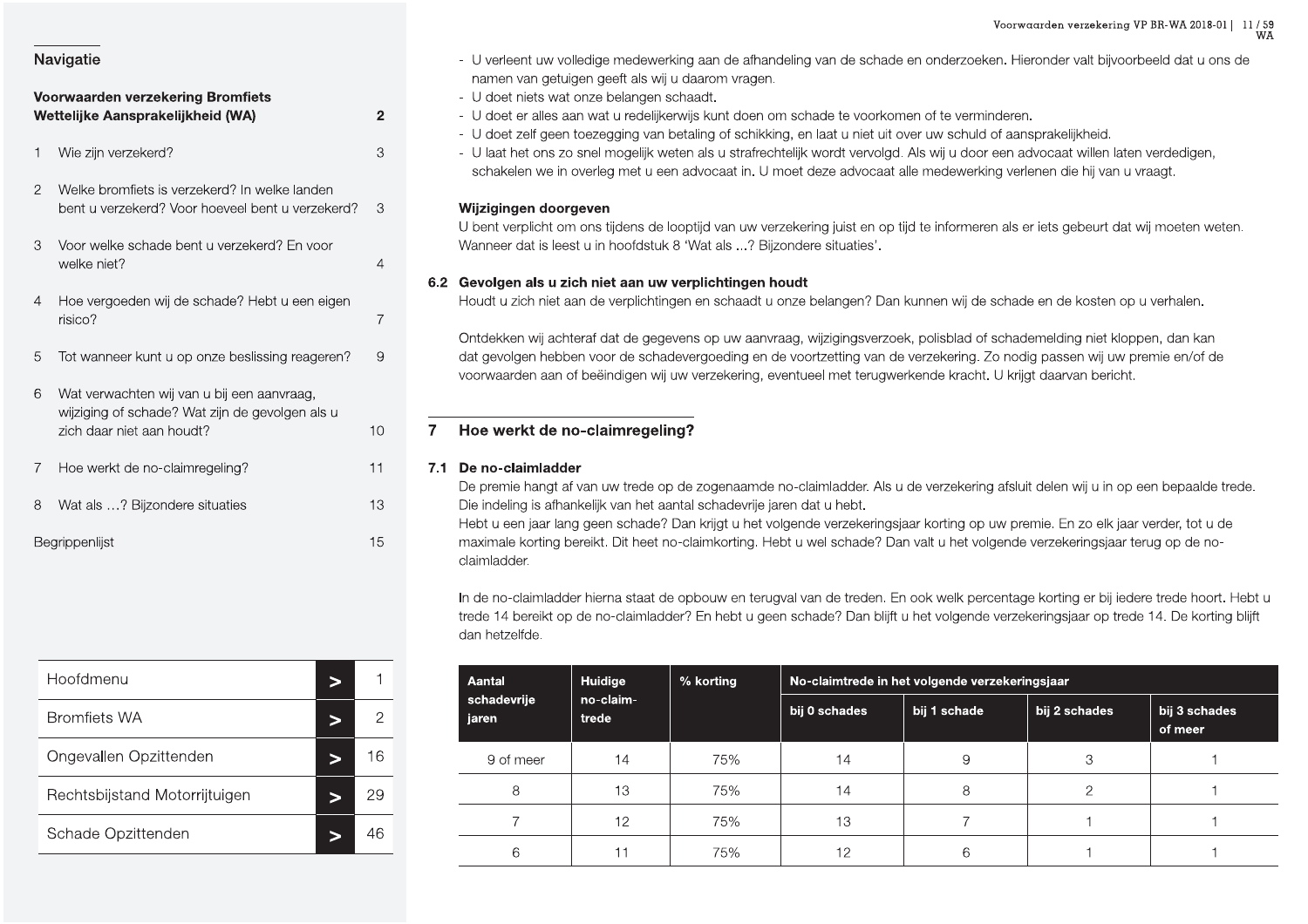|                | Voorwaarden verzekering Bromfiets<br>Wettelijke Aansprakelijkheid (WA)                                                     | $\overline{a}$ |
|----------------|----------------------------------------------------------------------------------------------------------------------------|----------------|
| $\mathbf{1}$   | Wie zijn verzekerd?                                                                                                        | 3              |
| $\overline{2}$ | Welke bromfiets is verzekerd? In welke landen<br>bent u verzekerd? Voor hoeveel bent u verzekerd?                          | 3              |
| 3              | Voor welke schade bent u verzekerd? En voor<br>welke niet?                                                                 | $\overline{4}$ |
| 4              | Hoe vergoeden wij de schade? Hebt u een eigen<br>risico?                                                                   | 7              |
| 5              | Tot wanneer kunt u op onze beslissing reageren?                                                                            | 9              |
| 6              | Wat verwachten wij van u bij een aanvraag,<br>wijziging of schade? Wat zijn de gevolgen als u<br>zich daar niet aan houdt? | 10             |
| 7              | Hoe werkt de no-claimregeling?                                                                                             | 11             |
| 8              | Wat als ? Bijzondere situaties                                                                                             | 13             |
|                | Begrippenlijst                                                                                                             | 15             |

| Hoofdmenu                     |   |    |
|-------------------------------|---|----|
| <b>Bromfiets WA</b>           |   |    |
| Ongevallen Opzittenden        |   | 16 |
| Rechtsbijstand Motorrijtuigen | ⋗ | 29 |
| Schade Opzittenden            |   |    |

| Aantal               | Huidige            | % korting | No-claimtrede in het volgende verzekeringsjaar |              |               |                          |  |  |
|----------------------|--------------------|-----------|------------------------------------------------|--------------|---------------|--------------------------|--|--|
| schadevrije<br>jaren | no-claim-<br>trede |           | bij 0 schades                                  | bij 1 schade | bij 2 schades | bij 3 schades<br>of meer |  |  |
| 5                    | 10                 | 75%       | 11                                             | 5            |               |                          |  |  |
| 4                    | 9                  | 75%       | 10                                             | 4            |               |                          |  |  |
| 3                    | 8                  | 70%       | $\overline{9}$                                 | 3            |               |                          |  |  |
| $\overline{2}$       | 7                  | 65%       | 8                                              | $\mathbf{2}$ |               |                          |  |  |
|                      | 6                  | 60%       | 7                                              |              |               |                          |  |  |
| Ω                    | 5                  | 55%       | 6                                              |              |               |                          |  |  |
| -1                   | 4                  | 50%       | 5                                              |              |               |                          |  |  |
| $-2$                 | 3                  | 40%       | 4                                              |              |               |                          |  |  |
| $-3$                 | $\overline{2}$     | 25%       | $\,3$                                          |              |               |                          |  |  |
| $-4$                 |                    | 0%        | 2                                              |              |               |                          |  |  |

### Let op:

Bij schade valt u altijd terug volgens de tabel, ook als u meer dan 9 schadevrije jaren hebt. Staat u op no-claimtrede 14 en hebt u bijvoorbeeld 11 schadevrije jaren? En hebt u 1 schade? Dan valt u terug naar no-claimtrede 9 met de bijbehorende 4 schadevrije jaren.

### 7.2 Schade zonder gevolgen voor de no-claimladder

De volgende gevallen tellen niet mee als schade voor de no-claimladder:

- Als wij geen schadevergoeding uitkeren. En wij verwachten ook niet dat wij dat gaan doen.
- Als wij een schade betaald hebben en het hele bedrag is terugbetaald door iemand op wie wij de schade konden verhalen.
- Als wij een schade betaald hebben en het bedrag helemaal hebben verhaald op het Waarborgfonds Motorverkeer (het eigen risico van het Waarborgfonds Motorverkeer tellen wij hierbij niet mee).
- Als wij een bedrag moeten betalen alleen omdat dit is afgesproken met een andere verzekeraar. Of als wij het bedrag niet terug kunnen krijgen alleen omdat dit is afgesproken met een andere verzekeraar.
- Als wij een schade hebben betaald maar deze schade volgens de wet niet of niet helemaal kunnen verhalen op iemand anders.
- Als wij het totale bedrag van de schade dat wij hebben betaald van u terug hebben gekregen, omdat u de schade alsnog voor eigen rekening neemt. U moet het bedrag dan wel hebben terugbetaald binnen 12 maanden nadat wij onze laatste betaling hebben gedaan.
- Als wij hebben betaald voor een aanrijding met een fietser of voetganger. Maar alleen als u kunt aantonen dat de bestuurder van de bromfiets niets te verwijten valt.
- Als wij alleen een bedrag hebben betaald voor:
- kosten om acute schade te voorkomen of te beperken (zoals beschreven in hoofdstuk 4.2);
- expertisekosten (dat zijn de kosten van deskundigen die wij hebben aangewezen om de schade vast te stellen).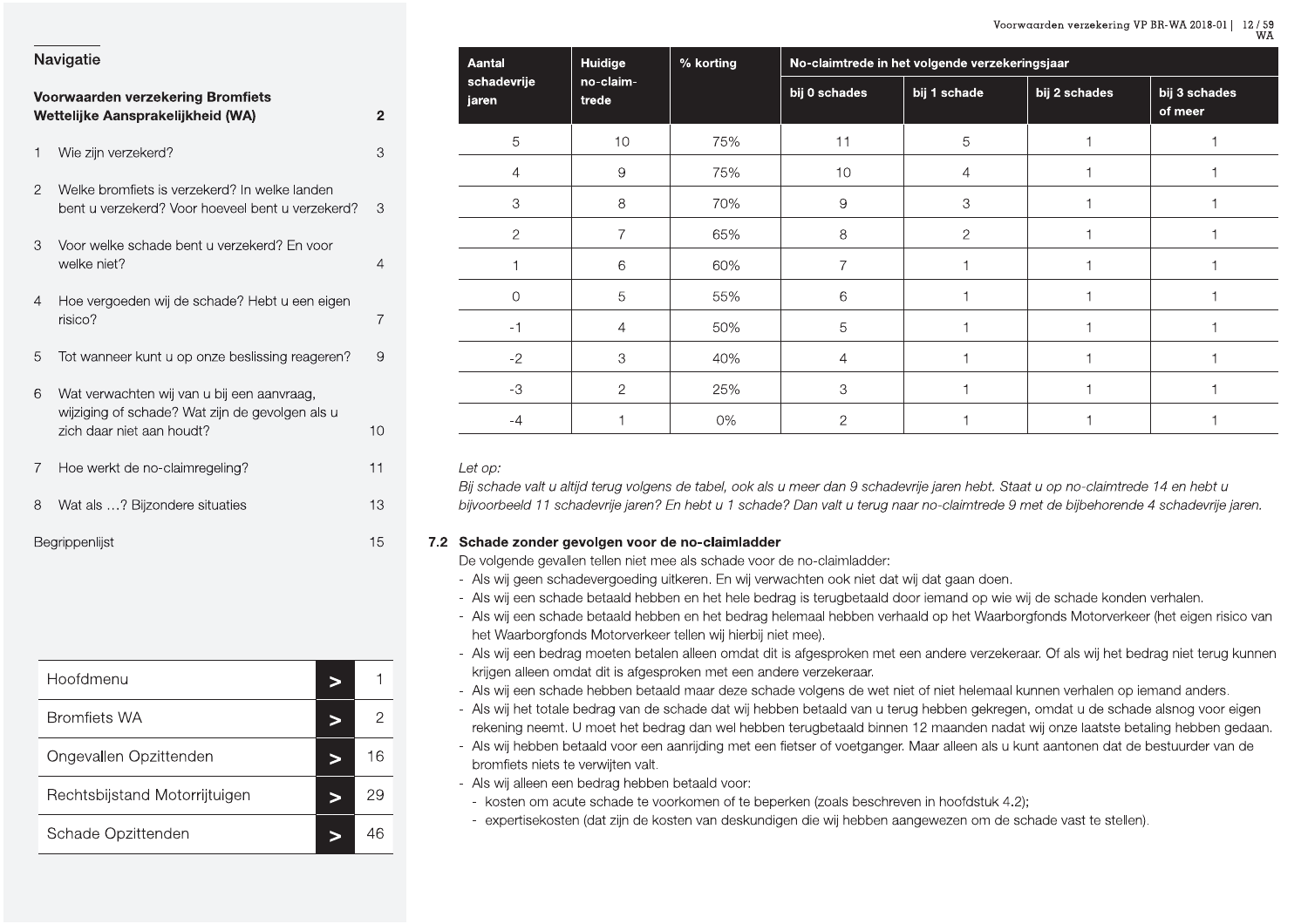### Voorwaarden verzekering Bromfiets Wettelijke Aansprakelijkheid (WA) Wie zijn verzekerd?

- 2 Welke bromfiets is verzekerd? In welke landen bent u verzekerd? Voor hoeveel bent u verzekerd?  $\mathcal{S}$
- $\mathcal{S}$ Voor welke schade bent u verzekerd? En voor welke niet?
- 4 Hoe vergoeden wij de schade? Hebt u een eigen risico?
- Tot wanneer kunt u op onze beslissing reageren? 9 5
- 6 Wat verwachten wij van u bij een aanvraag, wijziging of schade? Wat zijn de gevolgen als u zich daar niet aan houdt?  $10$ Hoe werkt de no-claimregeling?  $\overline{7}$  $11$ 8 Wat als ...? Bijzondere situaties 13 15 Begrippenlijst

| Hoofdmenu                     |    |
|-------------------------------|----|
| <b>Bromfiets WA</b>           |    |
| Ongevallen Opzittenden        | 16 |
| Rechtsbijstand Motorrijtuigen | 29 |
| Schade Opzittenden            |    |

### 7.3 Schade die valt onder de verzekering Bromfiets Casco Allrisk

Krijgt u een schade aan uw eigen bromfiets vergoed die valt onder de verzekering Bromfiets Casco Allrisk van uw bromfiets? Dan kan dat aevolaen hebben:

- voor uw trede op de no-claimladder, en daarmee ook op uw premie voor deze verzekering Bromfiets Wettelijke Aansprakelijkheid: - voor uw schadevrije jaren.
- Of die cascoschade gevolgen heeft kunt u vinden in de Voorwaarden verzekering Bromfiets Casco Allrisk, in het hoofdstuk 'Hoe werkt de no-claimregeling?'.

### Wat als ...? Bijzondere situaties 8

8.1 Wat als u tijdelijk een bromfiets te leen krijgt van de reparateur als uw eigen bromfiets een onderhoudsbeurt krijgt of gerepareerd wordt?

Deze verzekering geldt ook voor een bromfiets die u tijdelijk meekrijgt van de reparateur als uw eigen bromfiets een onderhoudsbeurt krijgt of gerepareerd wordt. Zodra u de geleende bromfiets weer inlevert of zodra uw verzekering eindigt, is ook de geleende bromfiets niet meer bij ons verzekerd.

Let op:

 $\overline{2}$ 

 $\mathcal{S}$ 

 $\overline{4}$ 

 $\overline{7}$ 

Dit geldt alleen:

- als er door de reparateur geen verzekering voor die bromfiets is afgesloten, of
- als de schade niet gedekt is op de eigen verzekering van de reparateur.

Wij handelen de schade af volgens úw verzekering. Dat betekent dat ook de no-claimregeling van toepassing is. En dat het jeugd eigen risico van toepassing kan zijn.

### 8.2 Wat als u uw bromfiets vervangt door een andere bromfiets?

- Dan moet u dat binnen 8 dagen aan ons melden.
- Daarna kunnen wij de verzekering beëindigen of de premie en/of voorwaarden wijzigen. Als wij een voorstel doen om de verzekering voort te zetten, kunt u ons binnen 30 dagen laten weten of u de verzekering wilt beëindigen. De verzekering eindigt dan op de datum die u in uw opzegbrief noemt.
- Informeert u ons niet binnen de 8 dagen over de verandering? Dan kan dat gevolgen hebben voor uw verzekering en de schadevergoeding:
- Gevolgen voor uw verzekering

De verzekering eindigt automatisch 30 dagen na de dag waarop de verandering heeft plaatsgevonden. Maar zouden wij de verzekering voortzetten als we van de verandering op de hoogte waren geweest? Dan beëindigen wij de verzekering niet en loopt de verzekering gewoon door.

- Gevolgen voor uw schadevergoeding
- Zouden wij de verzekering alleen hebben voortgezet tegen een hogere premie of op andere voorwaarden als wij van de verandering op de hoogte waren? Dan vergoeden wij de schade op basis van die andere voorwaarden. En we vergoeden een schade in dezelfde verhouding als de premie van voor de verandering ten opzichte van de hogere premie.
- Zouden wij de verzekering niet voortzetten als we van de verandering op de hoogte waren geweest? Dan vergoeden we de schade niet.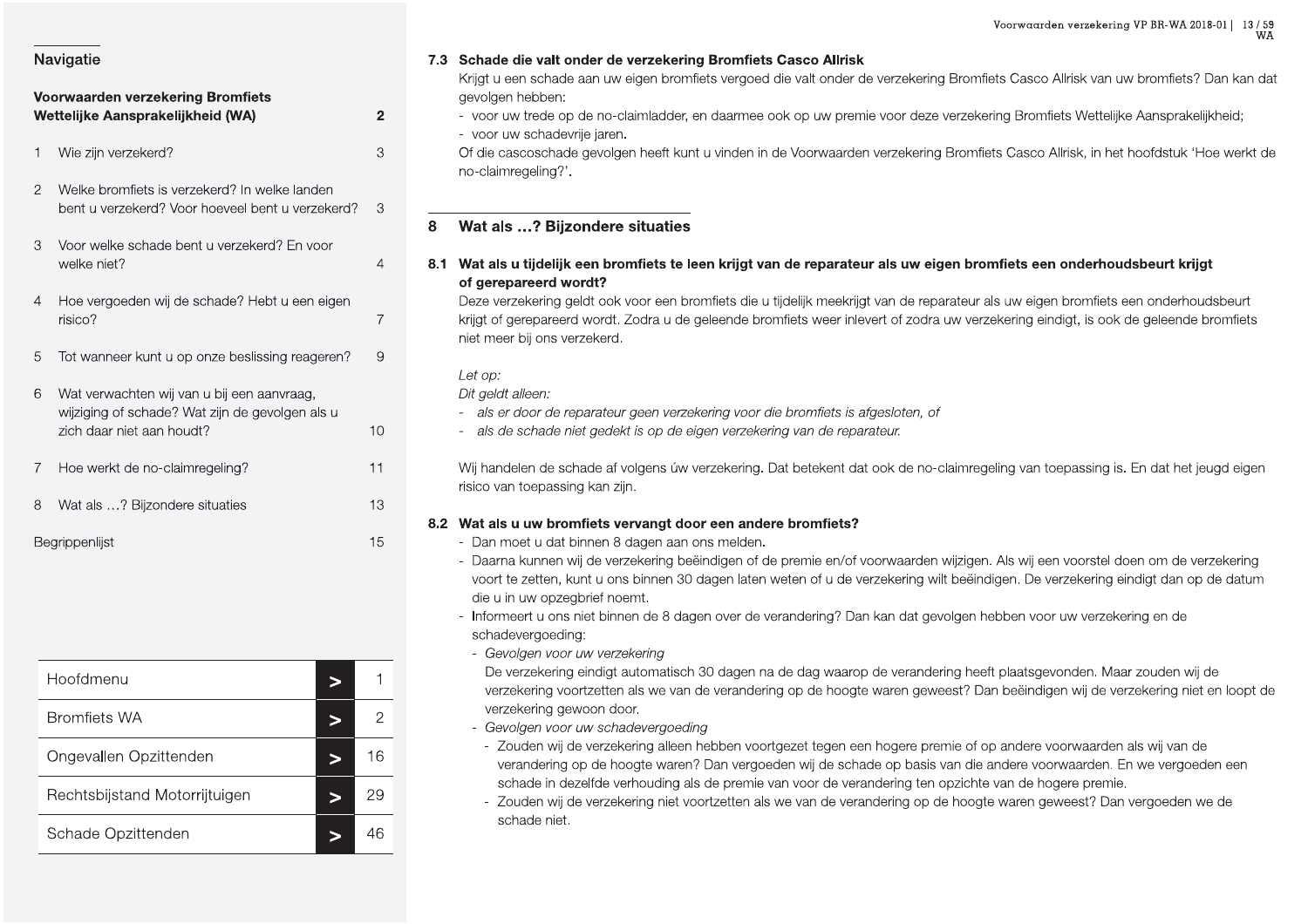### Voorwaarden verzekering Bromfiets Wettelijke Aansprakelijkheid (WA) Wie zijn verzekerd? 2 Welke bromfiets is verzekerd? In welke landen bent u verzekerd? Voor hoeveel bent u verzekerd?  $\mathcal{L}$ Voor welke schade bent u verzekerd? En voor welke niet?  $\overline{4}$ Hoe vergoeden wij de schade? Hebt u een eigen risico? Tot wanneer kunt u op onze beslissing reageren? 5 6 Wat verwachten wij van u bij een aanvraag, wijziging of schade? Wat zijn de gevolgen als u zich daar niet aan houdt?  $\overline{7}$ Hoe werkt de no-claimregeling?

8 Wat als ...? Bijzondere situaties Begrippenlijst

| Hoofdmenu                     |    |
|-------------------------------|----|
| <b>Bromfiets WA</b>           | 2  |
| Ongevallen Opzittenden        | 16 |
| Rechtsbijstand Motorrijtuigen | 29 |
| Schade Opzittenden            |    |

### 8.3 Wat als u uw bromfiets verkoopt?

 $\overline{2}$ 

3

 $\mathcal{S}$ 

 $\overline{4}$ 

 $\overline{7}$ 

9

 $10$ 

 $11$ 

13

15

Verkoopt u de bromfiets en eindigt uw verzekering daarom tussentijds? Dan moet u dit binnen 8 dagen aan ons melden. Wij betalen dan de premie over het resterende deel van de verzekeringstermijn terug.

### 8.4 Wat als u als verzekeringnemer naar een ander adres binnen Nederland verhuist?

Dan moet u dat binnen 30 dagen aan ons melden. Als u verhuist naar een ander postcodegebied dan kan uw premie veranderen. De nieuwe premie gaat in op de datum van uw adreswijziging.

### 8.5 Wat als u als verzekeringnemer naar het buitenland verhuist? Of als uw bromfiets een buitenlands kenteken krijgt? De verzekering eindigt direct:

- zodra u als verzekeringnemer naar het buitenland verhuist. Maar verhuist u naar een land binnen de Europese Unie? Dan eindigt de verzekering van uw bromfiets uiterlijk op de eerstvolgende jaarlijkse verlengingsdatum van uw verzekering; - zodra uw bromfiets een buitenlands kenteken heeft.

### 8.6 Wat als uw bromfiets in het buitenland is gestald?

De verzekering eindigt op het moment dat uw bromfiets meer dan de helft van het jaar in het buitenland is gestald. Maar staat de bromfiets gestald in een land binnen de Europese Unie? Dan eindigt de verzekering uiterlijk op de eerstvolgende jaarlijkse verlengingsdatum van uw verzekering.

### 8.7 Wat als er in het buitenland ruimere wettelijke bepalingen gelden bij een schade?

Deze verzekering voldoet aan de eisen van de W.A.M. Brengt u iemand schade toe in een land waar deze verzekering geldt? En geldt in dat land een wet die met de W.A.M. overeenkomt, maar heeft die ruimere bepalingen dan de W.A.M.? Dan gelden die ruimere bepalingen ook voor deze verzekering.

### 8.8 Wat als de bromfiets een andere regelmatige bestuurder krijgt?

- Dan moet u dat zo snel mogelijk maar uiterlijk binnen 30 dagen aan ons melden.
- Daarna kunnen wij de verzekering beëindigen of de premie en/of voorwaarden wijzigen. Als wij een voorstel doen om de verzekering voort te zetten, kunt u ons binnen 30 dagen laten weten of u de verzekering wilt beëindigen. De verzekering eindigt dan op de datum die u in uw opzegbrief noemt.
	- Informeert u ons niet binnen de 30 dagen over de verandering? Dan kan dat gevolgen hebben voor uw verzekering en de schadevergoeding:
	- Gevolgen voor uw verzekering

De verzekering eindigt automatisch 30 dagen na de dag waarop de verandering heeft plaatsgevonden. Maar zouden wij de verzekering voortzetten als we van de verandering op de hoogte waren geweest? Dan beëindigen wij de verzekering niet en loopt de verzekering gewoon door.

- Gevolgen voor uw schadevergoeding
- Zouden wij de verzekering alleen hebben voortgezet tegen een hogere premie of op andere voorwaarden als wij van de verandering op de hoogte waren? Dan vergoeden wij de schade op basis van die andere voorwaarden. En we vergoeden een schade in dezelfde verhouding als de premie van voor de verandering ten opzichte van de hogere premie.
- Zouden wij de verzekering niet voortzetten als we van de verandering op de hoogte waren geweest? Dan vergoeden we de schade niet.

### 8.9 Wat als u als verzekeringnemer overlijdt?

Als u overlijdt, eindigt de verzekering van uw bromfiets niet automatisch. Uw erfgenamen moeten uw overlijden zo snel mogelijk aan ons melden. Maar uiterlijk binnen 30 dagen.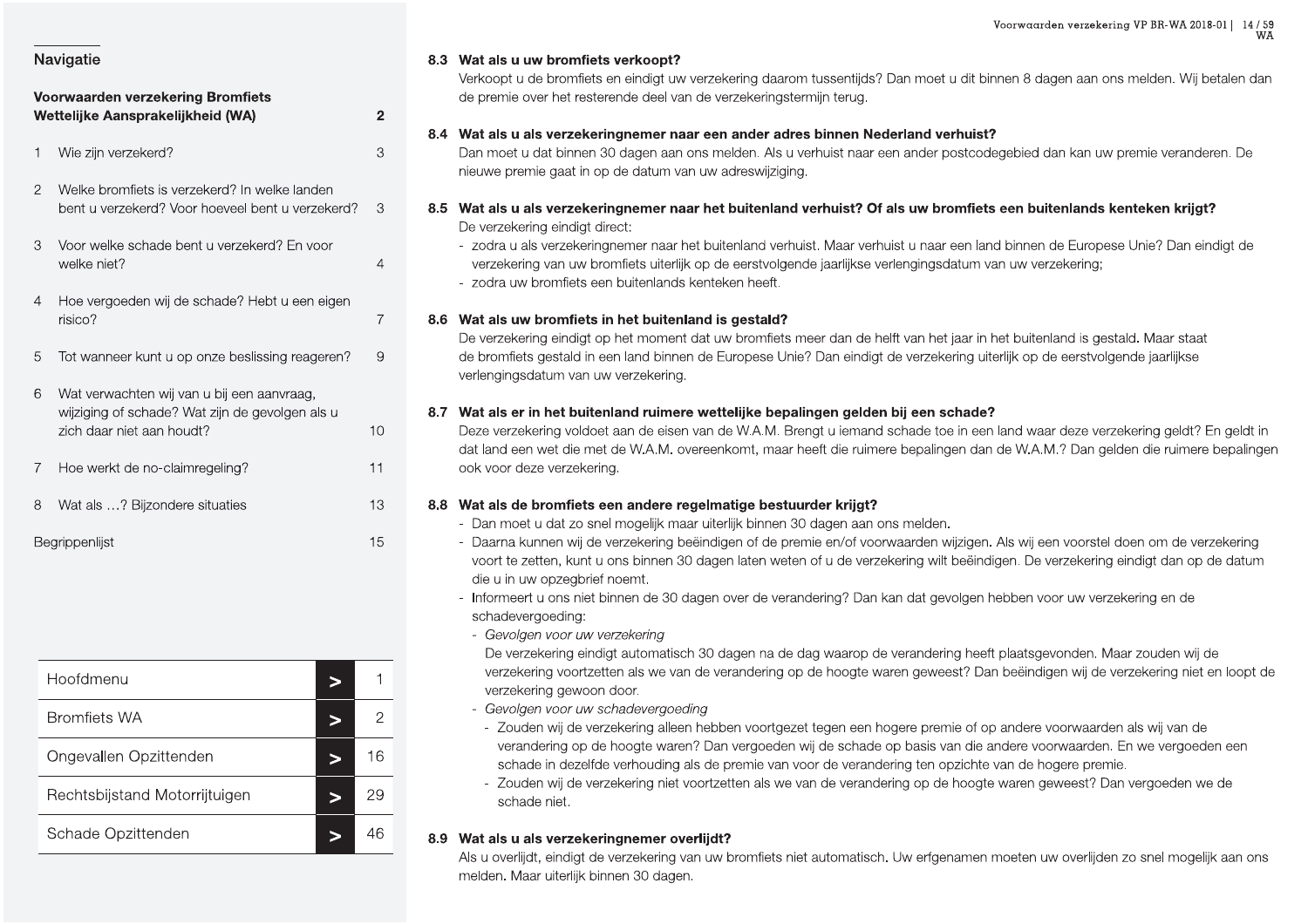## **Navigatie**<br> **S.10 Wat als definition of the U bent nine of the U bent nine of the U bent nine of the U bent nine of the U bent nine of the Zijn verzekerd?<br>
1 Wie zijn verzekerd?<br>
1 Wie zijn verzekerd?<br>
2 Welke bromfiets i**

- 
- 
- 

| i ioo worke ao no olalimogolling i        |                          |                                  |
|-------------------------------------------|--------------------------|----------------------------------|
| $\,8\,$<br>Wat als ? Bijzondere situaties | 13                       | voorwaarden e                    |
| Begrippenlijst                            | 15                       | <b>Begrippenlijst</b>            |
|                                           |                          | Aanhanger: e                     |
|                                           |                          | Diefstal: het s                  |
|                                           |                          | <b>Gebeurtenis:</b><br>ontstaat. |
| Hoofdmenu                                 | 1<br>$\geq$              |                                  |
| <b>Bromfiets WA</b>                       | $\overline{c}$<br>$\geq$ | Schade:<br>- personenso          |
| Ongevallen Opzittenden                    | 16<br>$\geq$             | - schade aar<br>gevolg van is    |
| Rechtsbijstand Motorrijtuigen             | 29<br>$\geq$             |                                  |
| Schade Opzittenden                        | 46<br>$\geq$             |                                  |
|                                           |                          |                                  |

Voorwaarden **Sand Water School and School School School School School School School School School School School School School School School School School School School School School School School School School School Schoo** Voorwaarden verzeker:<br>id van u, de gemachtigde bestuurde<br>tuurder of de gemachtigde passagie<br>unt aantonen dat u hier niets van wis Voorwaarden verzekering VP BR-W<br>d van u, de gemachtigde bestuurder van de b<br>uurder of de gemachtigde passagier zich niet<br>nt aantonen dat u hier niets van wist, of dat he Voorwaarden verzekering VP BR-WA 2018-01 | 15 / 59<br>WA<br>9 gemachtigde bestuurder van de bromfiets of de<br>9 gemachtigde passagier zich niet bewust was van<br>9 n dat u hier niets van wist, of dat het tegen uw wil

 $\begin{tabular}{|c||c|} \hline & & \multicolumn{3}{|c||c|} \hline & \multicolumn{3}{|c||c|} \hline & \multicolumn{3}{|c||c|} \hline & \multicolumn{3}{|c||c|} \hline & \multicolumn{3}{|c||c|} \hline & \multicolumn{3}{|c||c|} \hline & \multicolumn{3}{|c||c|} \hline & \multicolumn{3}{|c||c|} \hline & \multicolumn{3}{|c||c|} \hline & \multicolumn{3}{|c||c|} \hline & \multicolumn{3}{|c||c|} \hline & \multicolumn{3}{|c||c|} \hline$ 

- 
-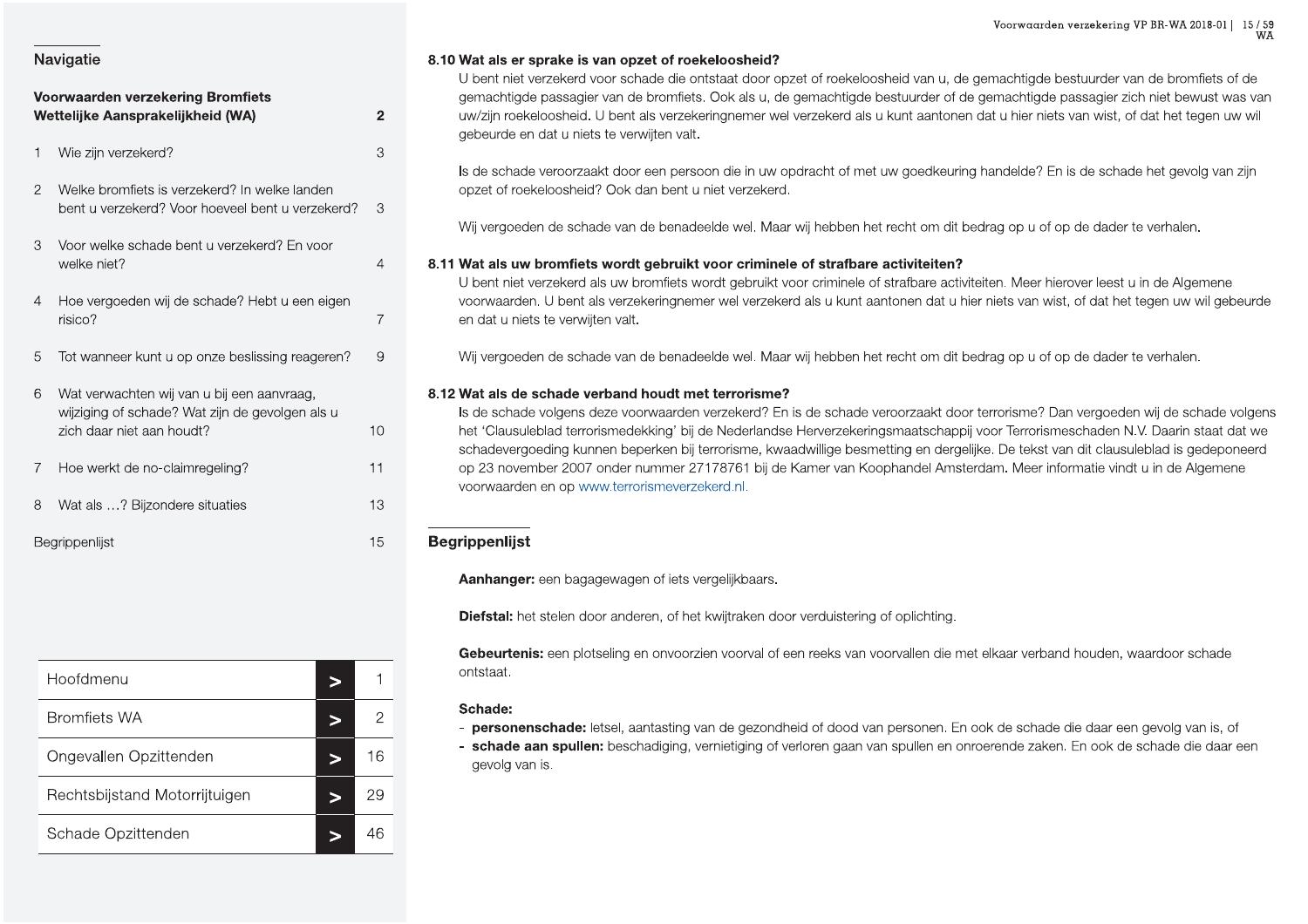### Voorwaarden verzekering Ongevallen Opzittenden

(alleen verzekerd als dit op uw polisblad staat)

### Inhoud

| 1                            | Wie zijn verzekerd?                                                                         | 17             |
|------------------------------|---------------------------------------------------------------------------------------------|----------------|
| $\overline{2}$<br>2.1<br>2.2 | Waarvoor bent u verzekerd?<br>Blijvende invaliditeit<br>Overlijden                          | 17<br>18<br>18 |
| 3                            | In welke landen bent u verzekerd? Voor hoeveel                                              |                |
|                              | bent u verzekerd?                                                                           | 18             |
| 3.1                          | In welke landen bent u verzekerd?                                                           | 18             |
| 3.2                          | Voor hoeveel bent u verzekerd?                                                              | 18             |
| 4                            | Voor welke gebeurtenissen bent u verzekerd?                                                 |                |
|                              | En in welke situaties niet?                                                                 | 18             |
| 4.1                          | Welke gebeurtenissen zijn verzekerd?                                                        | 19             |
| 4.2                          | Welke situaties zijn niet verzekerd?                                                        | 19             |
| 5                            | Hoeveel krijgt u uitgekeerd?                                                                | 22             |
| 5.1                          | Uitkering bij blijvende invaliditeit                                                        | 22             |
| 5.2                          | Uitkering bij overlijden                                                                    | 23             |
| 6                            | Hoe stellen wij de invaliditeit vast en hoe betalen                                         |                |
|                              | wij de uitkering uit?                                                                       | 24             |
| 6.1                          | Vaststelling van de invaliditeit                                                            | 24             |
| 6.2                          | Uitbetaling bij blijvende invaliditeit                                                      | 24             |
| 6.3                          | Uitbetaling bij overlijden                                                                  | 24             |
| 6.4                          | Tot wanneer kunt u op onze beslissing reageren?                                             | 24             |
| 7                            | Wat verwachten wij van u bij een aanvraag,<br>wijziging of een verkeersongeval? Wat zijn de |                |
|                              | gevolgen als u zich daar niet aan houdt?                                                    | 25             |
| 7.1                          | Uw verplichtingen                                                                           | 25             |
| 7.2                          | Gevolgen als u zich niet aan uw verplichtingen houdt                                        | 26             |
|                              |                                                                                             |                |

| 8    | Wat als ? Bijzondere situaties                            | 26 |
|------|-----------------------------------------------------------|----|
| 8.1  | Wat als u tijdelijk een motor of bromfiets te leen krijgt |    |
|      | van de garage als uw eigen verzekerde motor of            |    |
|      | bromfiets een onderhoudsbeurt krijgt of gerepareerd       |    |
|      | wordt?                                                    | 26 |
| 8.2  | Wat als u overlijdt door het verkeersongeval voordat wij  |    |
|      | hebben vastgesteld hoe invalide u bent?                   | 26 |
| 8.3  | Wat als u overlijdt voordat wij hebben vastgesteld hoe    |    |
|      | invalide u bent? En uw overlijden heeft niets te maken    |    |
|      | met het verkeersongeval?                                  | 26 |
| 8.4  | Wat als u binnen 24 uur meer dan 1 verkeersongeval        |    |
|      | krijgt?                                                   | 26 |
| 8.5  | Wat als op het moment van het verkeersongeval het         |    |
|      | aantal opzittenden op de verzekerde motor of bromfiets    |    |
|      | groter is dan wettelijk is toegestaan?                    | 26 |
| 8.6  | Wat als u uw verzekerde motor of bromfiets verkoopt?      | 26 |
| 8.7  | Wat als u als verzekeringnemer naar een ander adres       |    |
|      | binnen Nederland verhuist?                                | 26 |
| 8.8  | Wat als u als verzekeringnemer naar het buitenland        |    |
|      | verhuist? Of als uw verzekerde motor of bromfiets een     |    |
|      | buitenlands kenteken krijgt?                              | 27 |
| 8.9  | Wat als de verzekerde motor of bromfiets in het           |    |
|      | buitenland is gestald?                                    | 27 |
| 8.10 | Wat als de verzekerde motor of bromfiets een andere       |    |
|      | regelmatige bestuurder krijgt?                            | 27 |
| 8.11 | Wat als u als verzekeringnemer overlijdt?                 | 27 |
| 8.12 | Wat als er sprake is van opzet of roekeloosheid?          | 27 |
| 8.13 | Wat als uw verzekerde motor of bromfiets wordt            |    |
|      | gebruikt voor criminele of strafbare activiteiten?        | 27 |
| 8.14 | Wat als het verkeersongeval verband houdt met             |    |
|      | terrorisme?                                               | 28 |
|      |                                                           | 28 |
|      | <b>Begrippenlijst</b>                                     |    |

| Hoofdmenu                     |    |
|-------------------------------|----|
| <b>Bromfiets WA</b>           | 2  |
| Ongevallen Opzittenden        | 16 |
| Rechtsbijstand Motorrijtuigen | 29 |
| Schade Opzittenden            |    |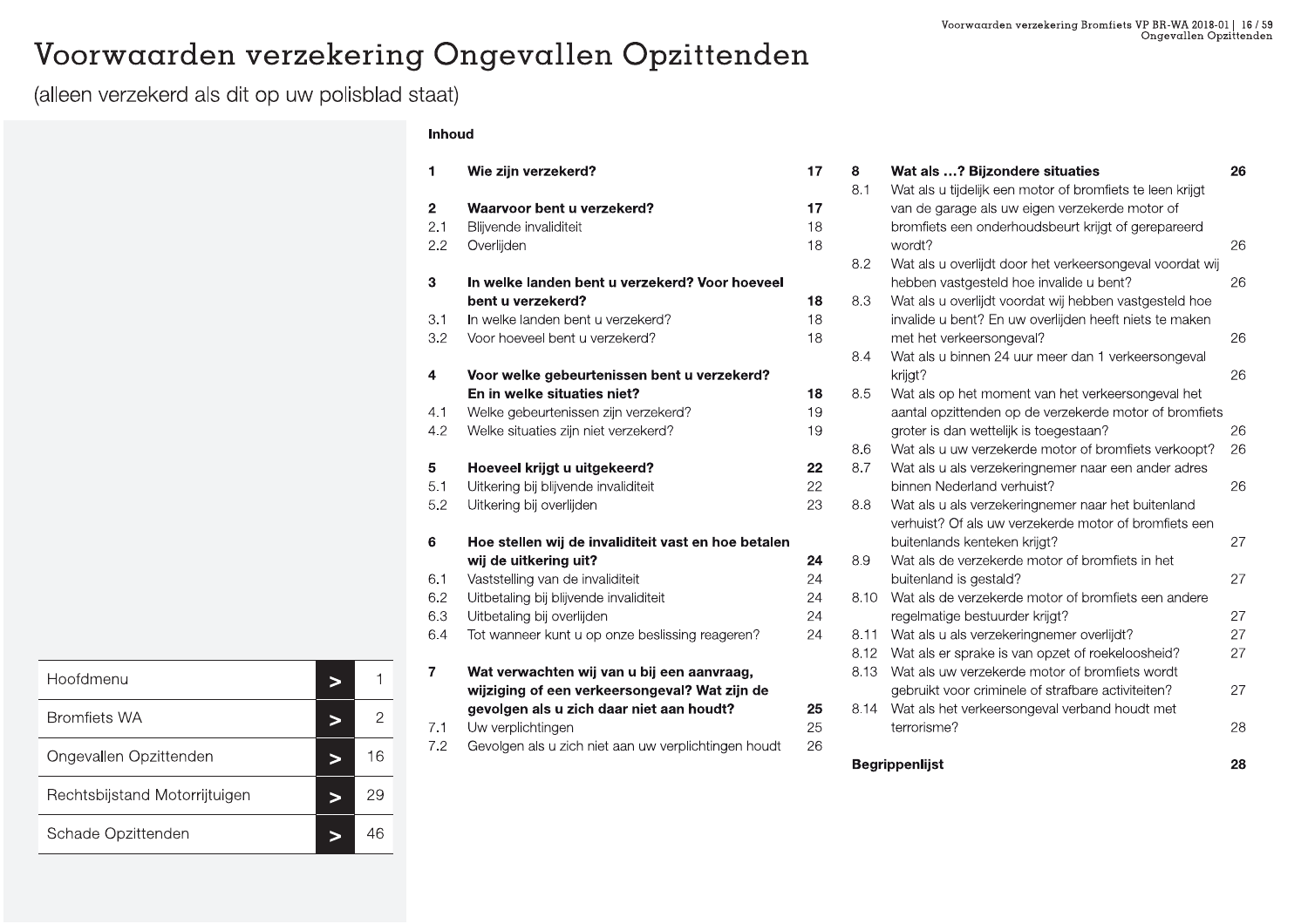### Voorwaarden verzekering Ongevallen Opzittenden 16

| 1              | Wie zijn verzekerd?                                                                                                                     | 17 |
|----------------|-----------------------------------------------------------------------------------------------------------------------------------------|----|
| 2              | Waarvoor bent u verzekerd?                                                                                                              | 17 |
| 3              | In welke landen bent u verzekerd? Voor hoeveel<br>bent u verzekerd?                                                                     | 18 |
| 4              | Voor welke gebeurtenissen bent u verzekerd?<br>En in welke situaties niet?                                                              | 18 |
| 5              | Hoeveel krijgt u uitgekeerd?                                                                                                            | 22 |
| 6              | Hoe stellen wij de invaliditeit vast en hoe betalen<br>wij de uitkering uit?                                                            | 24 |
| $\overline{7}$ | Wat verwachten wij van u bij een aanvraag,<br>wijziging of een verkeersongeval? Wat zijn de<br>gevolgen als u zich daar niet aan houdt? | 25 |
| 8              | Wat als ? Bijzondere situaties                                                                                                          | 26 |
|                | Begrippenlijst                                                                                                                          | 28 |

| Hoofdmenu                     |    |
|-------------------------------|----|
| <b>Bromfiets WA</b>           |    |
| Ongevallen Opzittenden        | 16 |
| Rechtsbijstand Motorrijtuigen | УY |
| Schade Opzittenden            |    |

### Uw polis en de voorwaarden

Alle afspraken die we met u maken over de verzekering staan op het polisblad. Bijvoorbeeld hoe lang de verzekering loopt en welke dekkingen u hebt gekozen. Deze voorwaarden gelden voor de Ongevallenverzekering Opzittenden. Voor deze verzekering gelden ook de Algemene voorwaarden Voordeelpakket en de clausules die op het polisblad staan.

Wijken de voorwaarden van elkaar af? Of wijken de voorwaarden en de clausules van elkaar af? Dan gelden eerst de bepalingen en clausules die op het polisblad staan. Daarna gelden deze voorwaarden Ongevallenverzekering Opzittenden. En tenslotte gelden de Algemene voorwaarden Voordeelpakket.

### Wie zijn verzekerd?  $\blacktriangleleft$

Verzekerd zijn de gemachtigde bestuurder en gemachtigde passagiers van de verzekerde motor of bromfiets.

Met de verzekerde motor bedoelen wij de motor die op uw polisblad staat.

Met de verzekerde bromfiets bedoelen wij de bromfiets die op uw polisblad staat. Een brommobiel valt hier ook onder. De bromfiets moet voldoen aan de wettelijke eisen.

### U en wij

In deze voorwaarden noemen we de verzekerden steeds 'u', maar niet als een bepaling alleen geldt voor de persoon die de verzekering heeft afgesloten. In dat geval schrijven we 'u als verzekeringnemer'. We noemen ASR Schadeverzekering N.V. 'a.s.r.', 'we' of 'wij'.

### Waarvoor bent u verzekerd?  $\overline{2}$

U bent verzekerd voor de gevolgen van een verkeersongeval dat u overkomt:

- als opzittende van de verzekerde motor of bromfiets;
- in de directe nabijheid van de verzekerde motor of bromfiets:
- terwijl u opstapt of afstapt;
- terwijl u brandstof aan het bijvullen bent;
- terwijl u de accu voor de aandrijving aan het opladen bent;
- terwijl u een noodreparatie aan de verzekerde motor of bromfiets uitvoert;
- terwijl u medeweggebruikers helpt.

Met verkeersongeval bedoelen wij een gebeurtenis:

- waarbij u letsel oploopt door plotseling geweld van buitenaf, dat rechtstreeks op het lichaam inwerkt. Het letsel moet objectief vastgesteld kunnen worden door een arts, en
- die wordt veroorzaakt door een aanrijding, blikseminslag, een botsing, brand, slippen of in het water raken van de verzekerde motor of bromfiets.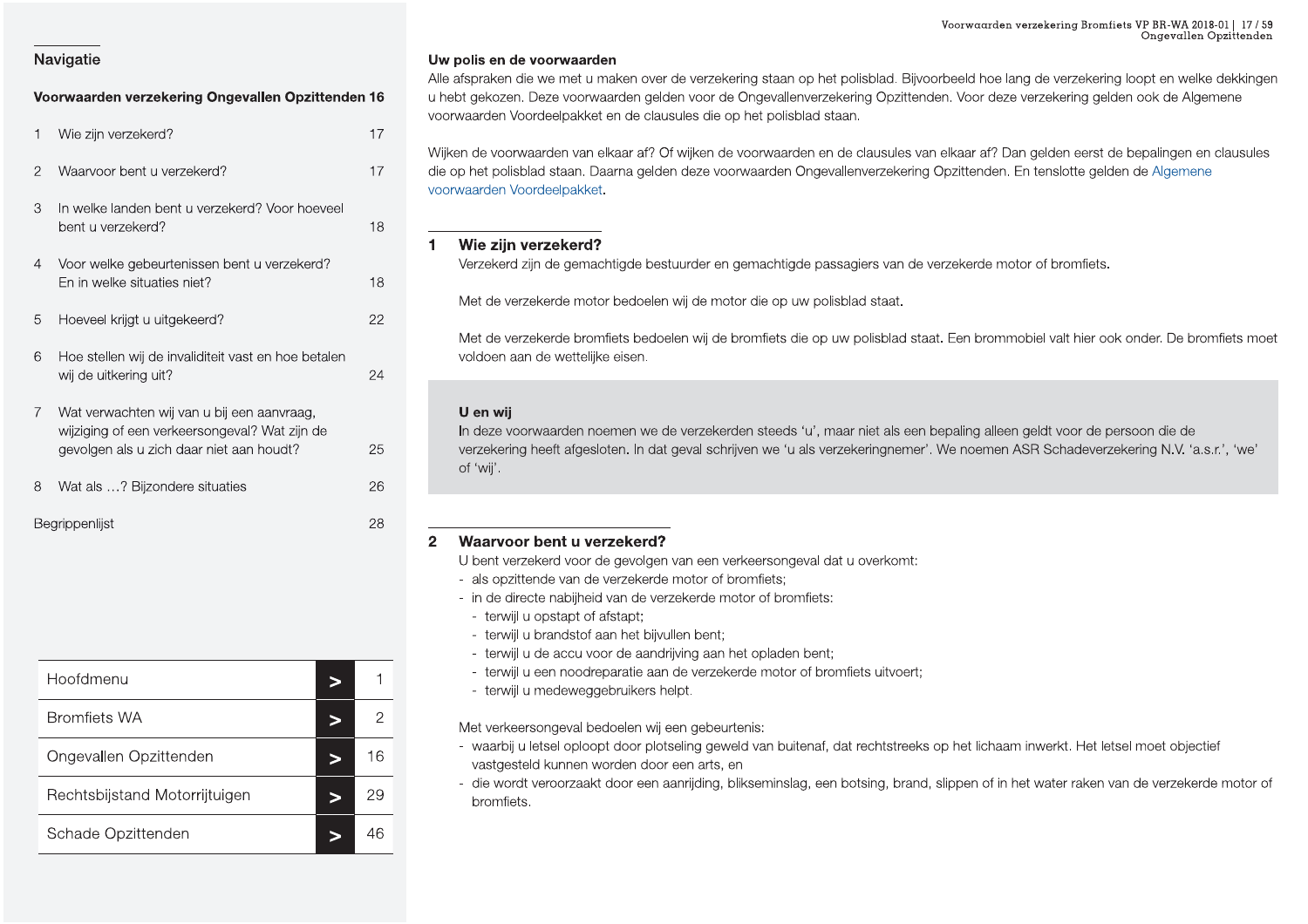|                                                               |        | Voorwaarden verzekering Bromfiets VP BR-WA 2018-01   18/59<br>Ongevallen Opzittenden                                                                                                                                                                                                 |
|---------------------------------------------------------------|--------|--------------------------------------------------------------------------------------------------------------------------------------------------------------------------------------------------------------------------------------------------------------------------------------|
| Navigatie                                                     |        | Het moet gaan om een gebeurtenis die plotseling en onvoorzien is. De gebeurtenis moet plaatsvinden tijdens de looptijd van de<br>verzekering. Een gebeurtenis is een voorval of een reeks van voorvallen die met elkaar verband houden, waardoor u letsel oploopt. En bij            |
| Voorwaarden verzekering Ongevallen Opzittenden 16             |        | het sluiten van de verzekering moet het voor u en voor ons onzeker zijn dat uit deze gebeurtenis letsel zal ontstaan. Dit wordt ook wel het<br>wettelijke vereiste van onzekerheid genoemd.                                                                                          |
| Wie zijn verzekerd?                                           | 17     |                                                                                                                                                                                                                                                                                      |
| Waarvoor bent u verzekerd?<br>2                               | 17     | Met opzittende bedoelen wij een persoon, waaronder ook de bestuurder, die op een zitplaats van de verzekerde motor of bromfiets zit.<br>Ook de zitplaats in een zijspan of een brommobiel valt hieronder. De zitplaats moet voldoen aan de wettelijke eisen die daarvoor gelden.     |
| In welke landen bent u verzekerd? Voor hoeveel<br>3           |        | 2.1 Blijvende invaliditeit                                                                                                                                                                                                                                                           |
| bent u verzekerd?                                             | 18     | Raakt u door een verkeersongeval blijvend invalide? En komt dat direct en alleen door dit verkeersongeval? Dan krijgt u een uitkering<br>voor blijvende invaliditeit. In hoofdstuk 4 leest u voor welke gebeurtenissen u verzekerd bent en in welke situaties u niet verzekerd bent. |
| Voor welke gebeurtenissen bent u verzekerd?<br>$\overline{4}$ |        | Hoeveel wij uitkeren leest u in hoofdstuk 5.1.                                                                                                                                                                                                                                       |
| En in welke situaties niet?                                   | 18     |                                                                                                                                                                                                                                                                                      |
|                                                               |        | Met blijvende invaliditeit bedoelen wij het blijvende totale of gedeeltelijke verlies van (de functie van) een lichaamsdeel of orgaan.                                                                                                                                               |
| Hoeveel krijgt u uitgekeerd?<br>5                             | 22     |                                                                                                                                                                                                                                                                                      |
| 6<br>Hoe stellen wij de invaliditeit vast en hoe betalen      |        | 2.2 Overlijden<br>Overlijdt u door een verkeersongeval? En komt dat direct en alleen door dit verkeersongeval? Dan krijgen uw erfgenamen een uitkering.                                                                                                                              |
| wij de uitkering uit?                                         | 24     | In hoofdstuk 4 leest u voor welke gebeurtenissen u verzekerd bent en in welke situaties u niet verzekerd bent. Hoeveel wij uitkeren leest u<br>in hoofdstuk 5.2.                                                                                                                     |
| Wat verwachten wij van u bij een aanvraag,                    |        |                                                                                                                                                                                                                                                                                      |
| wijziging of een verkeersongeval? Wat zijn de                 |        |                                                                                                                                                                                                                                                                                      |
| gevolgen als u zich daar niet aan houdt?                      | 25     | In welke landen bent u verzekerd? Voor hoeveel bent u verzekerd?<br>3                                                                                                                                                                                                                |
| Wat als ? Bijzondere situaties<br>8                           | 26     | 3.1 In welke landen bent u verzekerd?                                                                                                                                                                                                                                                |
|                                                               |        | U bent verzekerd in de landen die op uw Internationaal Motorrijtuigverzekeringsbewijs (de Groene Kaart) staan. U bent niet verzekerd in                                                                                                                                              |
| Begrippenlijst                                                | 28     | de landen die op de Groene Kaart zijn doorgekruist.                                                                                                                                                                                                                                  |
|                                                               |        | 3.2 Voor hoeveel bent u verzekerd?                                                                                                                                                                                                                                                   |
|                                                               |        | U bent verzekerd voor maximaal de bedragen die op uw polisblad staan.                                                                                                                                                                                                                |
|                                                               |        |                                                                                                                                                                                                                                                                                      |
|                                                               |        | Voor welke gebeurtenissen bent u verzekerd? En in welke situaties niet?                                                                                                                                                                                                              |
|                                                               |        | Welke gebeurtenissen en situaties verzekerd zijn leest u in de tabellen hieronder. We noemen ook de beperkingen en uitsluitingen die van                                                                                                                                             |
| Hoofdmenu                                                     |        | toepassing zijn. Daarnaast gelden de algemene uitsluitingen die genoemd worden in de Algemene voorwaarden. Dit betekent dat u geen                                                                                                                                                   |
|                                                               | $\geq$ | uitkering krijgt voor een verkeersongeval dat is veroorzaakt door atoomkernreacties en molest. En ook niet als u fraude pleegt, of een                                                                                                                                               |
| <b>Bromfiets WA</b>                                           |        | betalingsachterstand hebt. De volledige informatie over algemene uitsluitingen leest u in de Algemene voorwaarden.                                                                                                                                                                   |

Voorwaarden verzekering Ongevallen Opzittenden 16<br>
17 Wie zijn verzekering Ongevallen Opzittenden 16 verzekering. Een gebeurtenis is een voorval of een reeks van voorvallen die met elkaar verband houd<br>
27 Wie zijn verzeker Voorwaarden verzekeri<br>
S. De gebeurtenis moet plaatsvinder<br>
Frallen die met elkaar verband houde<br>
Ker zijn dat uit deze gebeurtenis letse Voorwaarden verzekering Bromfie<br>Constantine School (September 1997).<br>Vallen die met elkaar verband houden, waardoor zijn dat uit deze gebeurtenis letsel zal ontsta Voorwaarden verzekering Bromfiets VP BR-WA 20<br>Undevaller Congevaller<br>Under Schooptijd van Met elkaar verband houden, waardoor u letsel op<br>Unit deze gebeurtenis letsel zal ontstaan. Dit word rden verzekering Bromfiets VP BR-WA 2018-01 | 18 / 59<br>Ongevallen Opzittenden<br>plaatsvinden tijdens de looptijd van de<br>band houden, waardoor u letsel oploopt. En bij<br>urtenis letsel zal ontstaan. Dit wordt ook wel het ng Bromfiets VP BR-WA 2018-01 | 18 / 59<br>Ongevallen Opzittenden<br>tijdens de looptijd van de<br>n, waardoor u letsel oploopt. En bij<br>zal ontstaan. Dit wordt ook wel het

35.1 In wellte landen bent tu verzekerd?<br>
28 U bont verzekerd in de landen die op uw Internationaal Motoritytigverzekeringsbewijs (de Groene Kaart) staan. U bent inst verzekerd in<br>
32 Voor hoeweel bent u verzekerd?<br>
32 Voo

| 8 | Wat als ? Bijzondere situaties          | 26             |    | 3.1                     | In welke land<br>U bent verzeke     |
|---|-----------------------------------------|----------------|----|-------------------------|-------------------------------------|
|   | Begrippenlijst                          | 28             |    |                         | de landen die                       |
|   |                                         |                |    |                         | 3.2 Voor hoeveel<br>U bent verzeke  |
|   |                                         |                |    | $\overline{\mathbf{4}}$ | Voor welke<br>Welke gebeurt         |
|   | Hoofdmenu<br>$\geq$                     | $\mathbf{1}$   |    |                         | toepassing zijr<br>uitkering krijgt |
|   | <b>Bromfiets WA</b><br>$\geq$           | $\overline{c}$ |    |                         | betalingsachte                      |
|   | Ongevallen Opzittenden<br>$\geq$        | 16             |    |                         |                                     |
|   | Rechtsbijstand Motorrijtuigen<br>$\geq$ | 29             |    |                         |                                     |
|   |                                         |                | 46 |                         |                                     |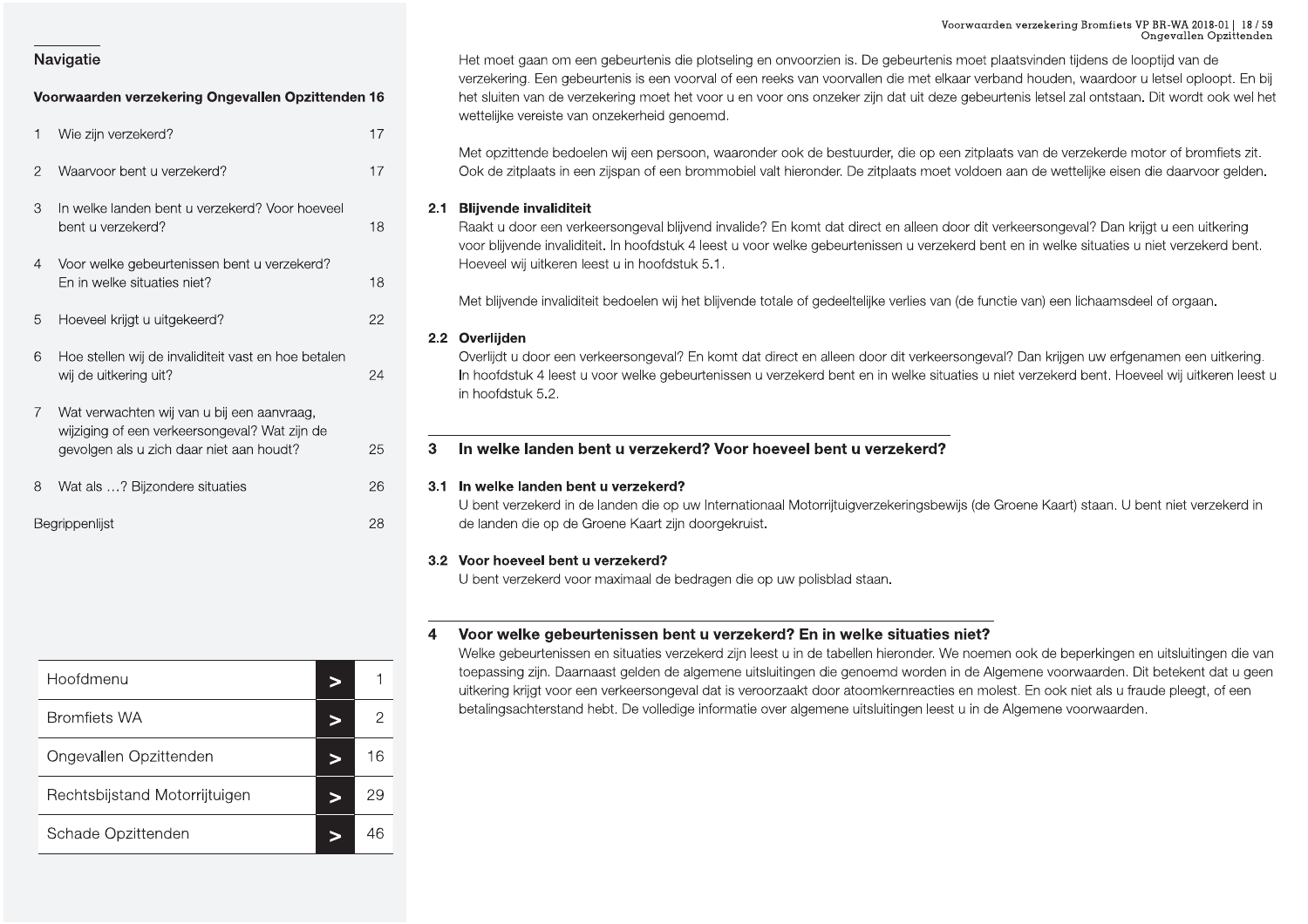### Voorwaarden verzekering Ongevallen Opzittenden 16

| 1              | Wie zijn verzekerd?                                                                                                                     | 17 |
|----------------|-----------------------------------------------------------------------------------------------------------------------------------------|----|
| $\overline{2}$ | Waarvoor bent u verzekerd?                                                                                                              | 17 |
| 3              | In welke landen bent u verzekerd? Voor hoeveel<br>bent u verzekerd?                                                                     | 18 |
| 4              | Voor welke gebeurtenissen bent u verzekerd?<br>En in welke situaties niet?                                                              | 18 |
| 5              | Hoeveel krijgt u uitgekeerd?                                                                                                            | 22 |
| 6              | Hoe stellen wij de invaliditeit vast en hoe betalen<br>wij de uitkering uit?                                                            | 24 |
| $\overline{7}$ | Wat verwachten wij van u bij een aanvraag,<br>wijziging of een verkeersongeval? Wat zijn de<br>gevolgen als u zich daar niet aan houdt? | 25 |
| 8              | Wat als ? Bijzondere situaties                                                                                                          | 26 |
|                | Begrippenlijst                                                                                                                          | 28 |

### 4.1 Welke gebeurtenissen zijn verzekerd?

| <b>Gebeurtenis</b>                                                                                                                                                                                                               | <b>Beperking of uitsluiting</b>                                                                                                                                                                                                                                            |
|----------------------------------------------------------------------------------------------------------------------------------------------------------------------------------------------------------------------------------|----------------------------------------------------------------------------------------------------------------------------------------------------------------------------------------------------------------------------------------------------------------------------|
| 1. U loopt door het verkeersongeval letsel op. Het letsel moet objectief vastgesteld<br>kunnen worden door een arts.                                                                                                             |                                                                                                                                                                                                                                                                            |
| 2. U krijgt door het verkeersongeval ongewild een stof of voorwerp binnen waardoor<br>u inwendig letsel of een vergiftiging oploopt.                                                                                             | U ontvangt geen uitkering bij inwendig letsel of vergiftiging<br>door het binnenkrijgen van allergenen of ziektekiemen.                                                                                                                                                    |
| 3. U raakt door het verkeersongeval besmet of vergiftigd door een onvrijwillige val in<br>water of een andere vaste of vloeibare stof.                                                                                           |                                                                                                                                                                                                                                                                            |
| 4. U loopt door het verkeersongeval letsel op door bevriezing, verbranding,<br>verdrinking, verstikking, zonnesteek, hitteberoerte, blikseminslag, elektrische<br>ontladingen of bijtende stoffen.                               |                                                                                                                                                                                                                                                                            |
| 5. U raakt geïsoleerd door het verkeersongeval. En loopt dan letsel op door<br>bijvoorbeeld verhongering, dorst, uitputting of zonnebrand.                                                                                       |                                                                                                                                                                                                                                                                            |
| 6. U scheurt door het verkeersongeval spieren of bindweefsel, of u loopt een<br>verstuiking of een plotselinge ontwrichting op.                                                                                                  |                                                                                                                                                                                                                                                                            |
| 7. U krijgt complicaties of uw letsel verergert door de eerste hulp die u krijgt<br>na het verkeersongeval, of door een noodzakelijke behandeling die u na het<br>verkeersongeval krijgt (op voorschrift) van een bevoegde arts. |                                                                                                                                                                                                                                                                            |
| 8. U krijgt een wondinfectie of bloedvergiftiging door letsel dat u oploopt door het<br>verkeersongeval.                                                                                                                         |                                                                                                                                                                                                                                                                            |
| 9. U raakt tijdens een behandeling in een ziekenhuis die u krijgt door het<br>verkeersongeval besmet met HIV door een bloedtransfusie of een injectie met een<br>besmette naald.                                                 | U ontvangt eenmalig $\epsilon$ 5.000.<br>U ontvangt geen uitkering als de behandeling:<br>- niet wordt voorgeschreven en uitgevoerd door een<br>bevoegde arts of verpleegkundige, of<br>- niet plaatsvindt in een ziekenhuis dat door bevoegde<br>instanties erkend wordt. |

| Hoofdmenu                     |   |    |
|-------------------------------|---|----|
| <b>Bromfiets WA</b>           | ⋗ |    |
| Ongevallen Opzittenden        |   | 16 |
| Rechtsbijstand Motorrijtuigen | È | 29 |
| Schade Opzittenden            |   | ΔF |

### 4.2 Welke situaties zijn niet verzekerd?

Er zijn situaties waarin u niet bent verzekerd. Het maakt niet uit of het verkeersongeval wel of niet door die situatie veroorzaakt of verergerd is. Deze situaties vindt u in de tabel hieronder.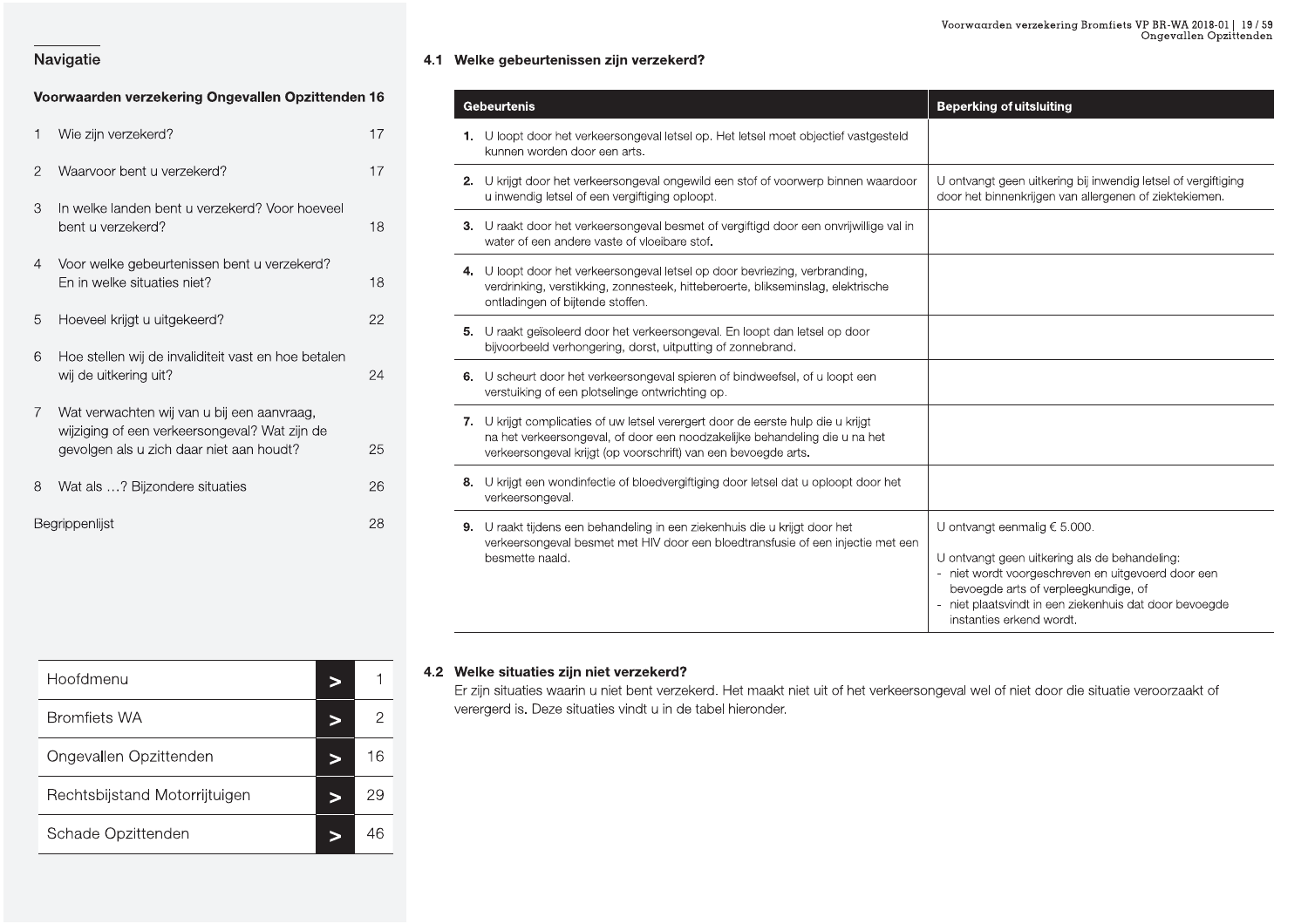|                | Voorwaarden verzekering Ongevallen Opzittenden 1                                                                                        |                |
|----------------|-----------------------------------------------------------------------------------------------------------------------------------------|----------------|
| 1              | Wie zijn verzekerd?                                                                                                                     | $\mathbf 1$    |
| $\overline{2}$ | Waarvoor bent u verzekerd?                                                                                                              | $\mathbf{1}$   |
| 3              | In welke landen bent u verzekerd? Voor hoeveel<br>bent u verzekerd?                                                                     | 1              |
| 4              | Voor welke gebeurtenissen bent u verzekerd?<br>En in welke situaties niet?                                                              | $\mathbf 1$    |
| 5              | Hoeveel krijgt u uitgekeerd?                                                                                                            | $\overline{c}$ |
| 6              | Hoe stellen wij de invaliditeit vast en hoe betalen<br>wij de uitkering uit?                                                            | $\overline{c}$ |
| $\overline{7}$ | Wat verwachten wij van u bij een aanvraag,<br>wijziging of een verkeersongeval? Wat zijn de<br>gevolgen als u zich daar niet aan houdt? | $\overline{c}$ |
| 8              | Wat als ? Bijzondere situaties                                                                                                          | $\overline{c}$ |
|                | Begrippenlijst                                                                                                                          | $\overline{c}$ |

| 8 | Wat als ? Bijzondere situaties |                 | 26           |    |                                |
|---|--------------------------------|-----------------|--------------|----|--------------------------------|
|   | Begrippenlijst                 |                 | 28           | 2. | <b>Bromfiets</b><br>wettelijke |
|   | Hoofdmenu                      | $\geq$          | $\mathbf{1}$ | 3. | Geen helr                      |
|   | <b>Bromfiets WA</b>            | $\geq$          | $\mathbf{2}$ |    |                                |
|   | Ongevallen Opzittenden         | $\geq$          | 16           |    |                                |
|   | Rechtsbijstand Motorrijtuigen  | $\qquad \qquad$ | 29           |    |                                |
|   | Schade Opzittenden             | $\geq$          | 46           |    |                                |

| Navigatie                                                 |                          | <b>Situatie</b>                                   | Voorwaarden verzekering Bromfiets VP BR-WA 2018-01   20 / 59<br>Ongevallen Opzittenden<br><b>Uitsluiting</b>                                                                                                                                                                                                         |
|-----------------------------------------------------------|--------------------------|---------------------------------------------------|----------------------------------------------------------------------------------------------------------------------------------------------------------------------------------------------------------------------------------------------------------------------------------------------------------------------|
| Voorwaarden verzekering Ongevallen Opzittenden 16         |                          | 1. Alcohol, geneesmiddelen en<br>drugs            | U bent niet verzekerd:<br>- als de bestuurder van de verzekerde motor of bromfiets op het moment van het verkeersongeval zo onder                                                                                                                                                                                    |
| Wie zijn verzekerd?                                       | 17                       |                                                   | invloed is van alcohol, geneesmiddelen of drugs dat hij niet meer in staat moet worden geacht de motor of<br>bromfiets behoorlijk te besturen. Dit geldt bijvoorbeeld als de bestuurder geneesmiddelen gebruikt waarop                                                                                               |
| Waarvoor bent u verzekerd?                                | 17                       |                                                   | of waarbij een waarschuwing wordt gegeven dat de gebruiker geen motorrijtuig mag besturen;<br>als de bestuurder van de verzekerde motor of bromfiets bij aanhouding een ademtest of een urine- of<br>bloedproef weigert;                                                                                             |
| In welke landen bent u verzekerd? Voor hoeveel<br>3       |                          |                                                   | bij overmatig alcoholgebruik van de bestuurder van de verzekerde motor of bromfiets.                                                                                                                                                                                                                                 |
| bent u verzekerd?                                         | 18                       |                                                   | Met overmatig alcoholgebruik bedoelen wij bij een motor:<br>- de bestuurder heeft zijn rijbewijs langer dan 5 jaar:                                                                                                                                                                                                  |
| Voor welke gebeurtenissen bent u verzekerd?<br>4          |                          |                                                   | - een bloed-alcoholgehalte van 0,5 promille of hoger                                                                                                                                                                                                                                                                 |
| En in welke situaties niet?                               | 18                       |                                                   | - een adem-alcoholgehalte van 220 microgram of hoger<br>de bestuurder heeft zijn rijbewijs korter dan 5 jaar of hij bestuurt de motor onder wettelijk toezicht:<br>- een bloed-alcoholgehalte van 0,2 promille of hoger                                                                                              |
| Hoeveel krijgt u uitgekeerd?<br>5                         | 22                       |                                                   | - een adem-alcoholgehalte van 88 microgram of hoger                                                                                                                                                                                                                                                                  |
| Hoe stellen wij de invaliditeit vast en hoe betalen<br>6. |                          |                                                   | Met overmatig alcoholgebruik bedoelen wij bij een bromfiets:                                                                                                                                                                                                                                                         |
| wij de uitkering uit?                                     | 24                       |                                                   | - de bestuurder is 24 jaar of ouder en heeft zijn rijbewijs langer dan 5 jaar:<br>- een bloed-alcoholgehalte van 0,5 promille of hoger<br>- een adem-alcoholgehalte van 220 microgram of hoger                                                                                                                       |
| Wat verwachten wij van u bij een aanvraag,                |                          |                                                   | - de bestuurder is jonger dan 24 jaar, of heeft zijn rijbewijs korter dan 5 jaar, of hij bestuurt de bromfiets onder                                                                                                                                                                                                 |
| wijziging of een verkeersongeval? Wat zijn de             |                          |                                                   | wettelijk toezicht:<br>- een bloed-alcoholgehalte van 0,2 promille of hoger                                                                                                                                                                                                                                          |
| gevolgen als u zich daar niet aan houdt?                  | 25                       |                                                   | - een adem-alcoholgehalte van 88 microgram of hoger                                                                                                                                                                                                                                                                  |
| Wat als ? Bijzondere situaties<br>8                       | 26                       |                                                   | U bent wel verzekerd als u kunt aantonen dat u niets wist van deze situatie, of dat het tegen uw wil gebeurde<br>en dat u niets te verwijten valt.                                                                                                                                                                   |
| Begrippenlijst                                            | 28                       | 2. Bromfiets voldoet niet aan<br>wettelijke eisen | U bent niet verzekerd als de verzekerde bromfiets op het moment van het verkeersongeval niet aan de<br>wettelijke eisen voldoet. Bijvoorbeeld een opgevoerde bromfiets voldoet niet aan de wettelijke eisen.                                                                                                         |
|                                                           |                          |                                                   | Met een opgevoerde bromfiets bedoelen wij een bromfiets waarvan het motorvermogen is gewijzigd, zodat<br>de bromfiets niet meer voldoet aan de in de wet gestelde eisen. Een bromfiets is ook opgevoerd als door een<br>wijziging de snelheid, de cilinderinhoud of het motorvermogen niet gecontroleerd kan worden. |
|                                                           |                          |                                                   | U bent wel verzekerd als u kunt aantonen dat u niets wist van deze situatie, of dat het tegen uw wil gebeurde<br>en dat u niets te verwijten valt.                                                                                                                                                                   |
| Hoofdmenu                                                 | $\, >$                   | 3. Geen helm                                      | Rijdt u op het moment van het verkeersongeval als bestuurder of passagier op de verzekerde motor of<br>bromfiets? Dan bent u niet verzekerd als u geen wettelijk verplichte helm draagt.                                                                                                                             |
| <b>Bromfiets WA</b>                                       | $\overline{2}$<br>$\geq$ |                                                   | U bent wel verzekerd als u kunt aantonen dat uw invaliditeit niet komt doordat u geen helm droeg. Overlijdt u                                                                                                                                                                                                        |
| Ongevallen Opzittenden                                    | 16<br>$\, >$             |                                                   | door het verkeersongeval? Dan moeten uw erfgenamen aantonen dat uw overlijden niet komt doordat u geen<br>helm droeg.                                                                                                                                                                                                |
| Rechtsbijstand Motorrijtuigen                             | 29<br>$\geq$             |                                                   |                                                                                                                                                                                                                                                                                                                      |
| Schade Opzittenden                                        | 46<br>$\, >$             |                                                   |                                                                                                                                                                                                                                                                                                                      |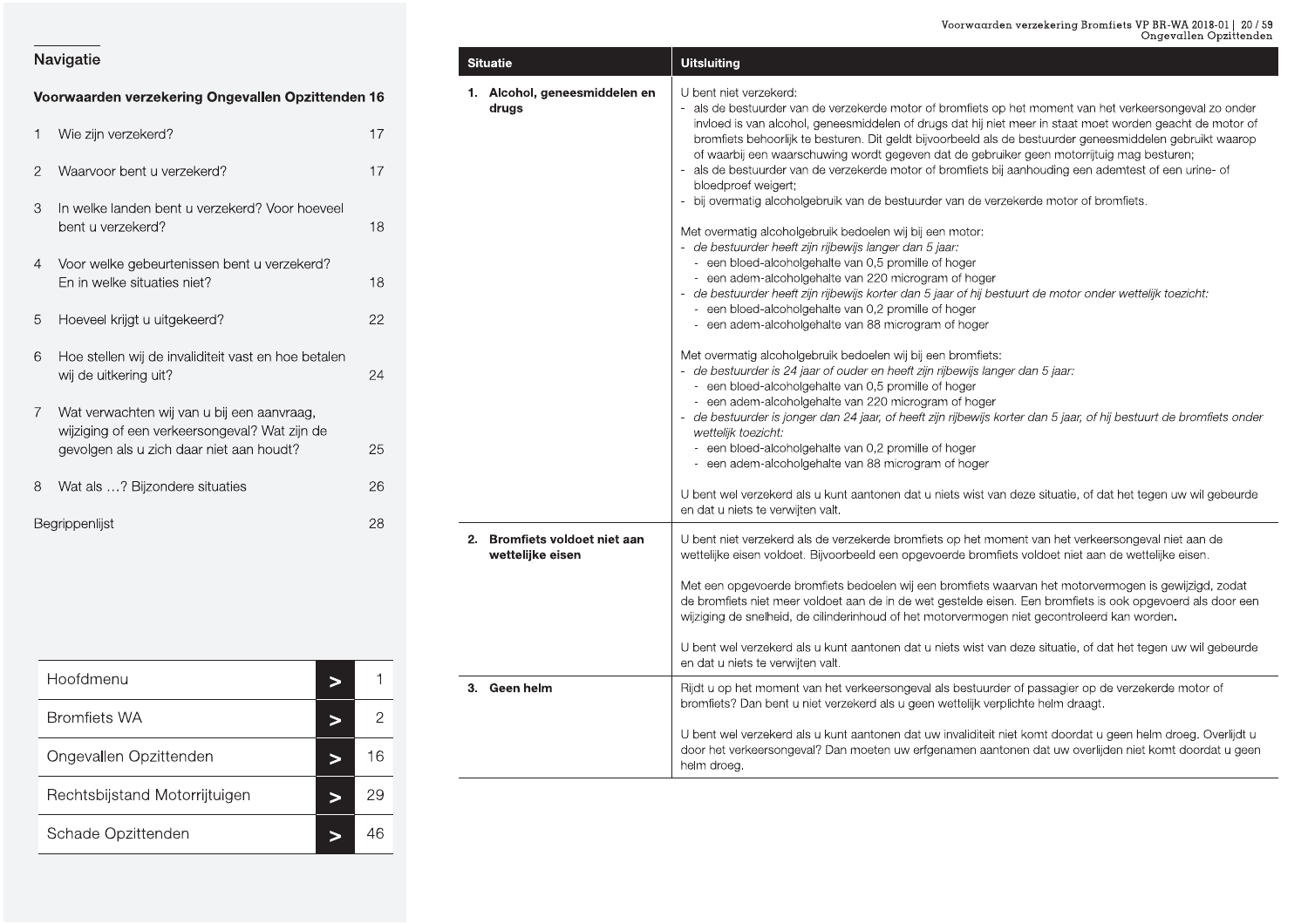|                | Voorwaarden verzekering Ongevallen Opzittenden 16                                                                                       |    |
|----------------|-----------------------------------------------------------------------------------------------------------------------------------------|----|
| 1              | Wie zijn verzekerd?                                                                                                                     | 17 |
| $\overline{2}$ | Waarvoor bent u verzekerd?                                                                                                              | 17 |
| 3              | In welke landen bent u verzekerd? Voor hoeveel<br>bent u verzekerd?                                                                     | 18 |
| 4              | Voor welke gebeurtenissen bent u verzekerd?<br>En in welke situaties niet?                                                              | 18 |
| 5              | Hoeveel krijgt u uitgekeerd?                                                                                                            | 22 |
| 6              | Hoe stellen wij de invaliditeit vast en hoe betalen<br>wij de uitkering uit?                                                            | 24 |
| $\overline{7}$ | Wat verwachten wij van u bij een aanvraag,<br>wijziging of een verkeersongeval? Wat zijn de<br>gevolgen als u zich daar niet aan houdt? | 25 |
| 8              | Wat als ? Bijzondere situaties                                                                                                          | 26 |
|                | Rearinnenlijst                                                                                                                          | 28 |

| 8 | Wat als ? Bijzondere situaties |        | 26           | 6. | Geen toes<br>gebruik |
|---|--------------------------------|--------|--------------|----|----------------------|
|   | Begrippenlijst                 |        | 28           |    | 7. Verhuur o         |
|   |                                |        |              | 8. | Wedstrijd            |
|   | Hoofdmenu                      | $\geq$ | $\mathbf{1}$ |    |                      |
|   | <b>Bromfiets WA</b>            | $\geq$ | $\mathbf{2}$ |    |                      |
|   | Ongevallen Opzittenden         | $\geq$ | 16           |    | 9. Zakelijk g        |
|   | Rechtsbijstand Motorrijtuigen  | $\geq$ | 29           |    |                      |
|   | Schade Opzittenden             | $\geq$ | 46           |    | 10. Zelfdodin        |

| Navigatie                                                                                                                               | <b>Situatie</b>                           | Voorwaarden verzekering Bromfiets VP BR-WA 2018-01   21 / 59<br>Ongevallen Opzittenden<br><b>Uitsluiting</b>                                                                                                                                                                            |
|-----------------------------------------------------------------------------------------------------------------------------------------|-------------------------------------------|-----------------------------------------------------------------------------------------------------------------------------------------------------------------------------------------------------------------------------------------------------------------------------------------|
| Voorwaarden verzekering Ongevallen Opzittenden 16                                                                                       | 4. Geen (geldig) rijbewijs                | U bent niet verzekerd als de bestuurder van de verzekerde motor of bromfiets op het moment van het<br>verkeersongeval geen geldig wettelijk rijbewijs heeft voor de motor of bromfiets.                                                                                                 |
| Wie zijn verzekerd?                                                                                                                     | 17                                        | U bent wel verzekerd:<br>als de bestuurder vergeten is zijn rijbewijs op tijd te laten vernieuwen. Maar dan mag zijn rijbewijs niet langer                                                                                                                                              |
| Waarvoor bent u verzekerd?                                                                                                              | 17                                        | dan 1 jaar verlopen zijn;<br>als de bestuurder minder dan 2 maanden voor het verkeersongeval zijn rijbewijs heeft gehaald, maar het                                                                                                                                                     |
| In welke landen bent u verzekerd? Voor hoeveel<br>bent u verzekerd?                                                                     | 18                                        | rijbewijs nog niet heeft ontvangen;<br>als de bestuurder de verzekerde motor of bromfiets onder toezicht bestuurt. De bestuurder en de<br>toezichthouder moeten zich dan wel houden aan de regels die daarover in de wet staan. En de bestuurder<br>mag de toezichthouder niet betalen; |
| Voor welke gebeurtenissen bent u verzekerd?<br>En in welke situaties niet?                                                              | 18                                        | als u kunt aantonen dat u niets wist van deze situatie, of dat het tegen uw wil gebeurde en dat u niets te<br>verwiiten valt:<br>- als het rijbewijs van de bestuurder is gestolen of als hij het verloren heeft.                                                                       |
| Hoeveel krijgt u uitgekeerd?                                                                                                            | 22<br>5. Geen rijbevoegdheid              | U bent niet verzekerd als op het moment van het verkeersongeval:<br>- de bestuurder vanwege een wet niet bevoegd is om de verzekerde motor of bromfiets te besturen;                                                                                                                    |
| Hoe stellen wij de invaliditeit vast en hoe betalen<br>6<br>wij de uitkering uit?                                                       | 24                                        | - de bestuurder van de verzekerde motor of bromfiets vanwege een rechterlijke uitspraak de rijbevoegdheid is<br>ontzegd;<br>de verzekerde motor of bromfiets niet voldoet aan de eisen die vermeld staan op het rijbewijs van de                                                        |
| Wat verwachten wij van u bij een aanvraag,<br>wijziging of een verkeersongeval? Wat zijn de<br>gevolgen als u zich daar niet aan houdt? | 25                                        | bestuurder.<br>U bent wel verzekerd als u kunt aantonen dat u hier niets van wist, of dat het tegen uw wil gebeurde en dat u<br>niets te verwijten valt.                                                                                                                                |
| Wat als ? Bijzondere situaties                                                                                                          | 6. Geen toestemming voor<br>26<br>gebruik | U bent niet verzekerd als u geen toestemming hebt van een bevoegd persoon om de verzekerde motor of<br>bromfiets te gebruiken als bestuurder of als passagier.                                                                                                                          |
| Begrippenlijst                                                                                                                          | 7. Verhuur of lease<br>28                 | U bent niet verzekerd tijdens het verhuren of leasen van de verzekerde motor of bromfiets aan een ander.                                                                                                                                                                                |
|                                                                                                                                         |                                           | Met leasen bedoelen wij huren voor langere termijn, met de mogelijkheid om de gehuurde motor of bromfiets<br>na afloop van de huurtermijn te kopen.                                                                                                                                     |
|                                                                                                                                         |                                           | U bent als verzekeringnemer wel verzekerd als u kunt aantonen dat u daar niets van wist, of dat het tegen uw<br>wil gebeurde en dat u niets te verwijten valt.                                                                                                                          |
|                                                                                                                                         | 8. Wedstrijden                            | U bent niet verzekerd tijdens de deelname aan of de voorbereiding van snelheidsritten en snelheidswedstrijden.                                                                                                                                                                          |
| Hoofdmenu<br>$\,>$                                                                                                                      |                                           | U bent wel verzekerd:<br>- als u kunt aantonen dat u hier niets van wist, of dat het tegen uw wil gebeurde en dat u niets te verwijten                                                                                                                                                  |
| <b>Bromfiets WA</b><br>⋗                                                                                                                | $\overline{2}$                            | valt;<br>- tijdens betrouwbaarheidsritten en puzzelritten, waarbij snelheid geen rol speelt.                                                                                                                                                                                            |
| Ongevallen Opzittenden<br>⋗                                                                                                             | 9. Zakelijk gebruik<br>16                 | U bent niet verzekerd als de verzekerde motor of bromfiets zakelijk wordt gebruikt.                                                                                                                                                                                                     |
| Rechtsbijstand Motorrijtuigen<br>$\geq$                                                                                                 | 29                                        | Met zakelijk gebruik bedoelen wij:<br>- vervoer van personen of van vracht tegen betaling<br>- gebruik van de motor of bromfiets als lesmotor of lesbromfiets                                                                                                                           |
| Schade Opzittenden<br>$\geq$                                                                                                            | 46<br>10. Zelfdoding of poging tot        | U bent niet verzekerd voor de gevolgen van zelfdoding of een poging tot zelfdoding.                                                                                                                                                                                                     |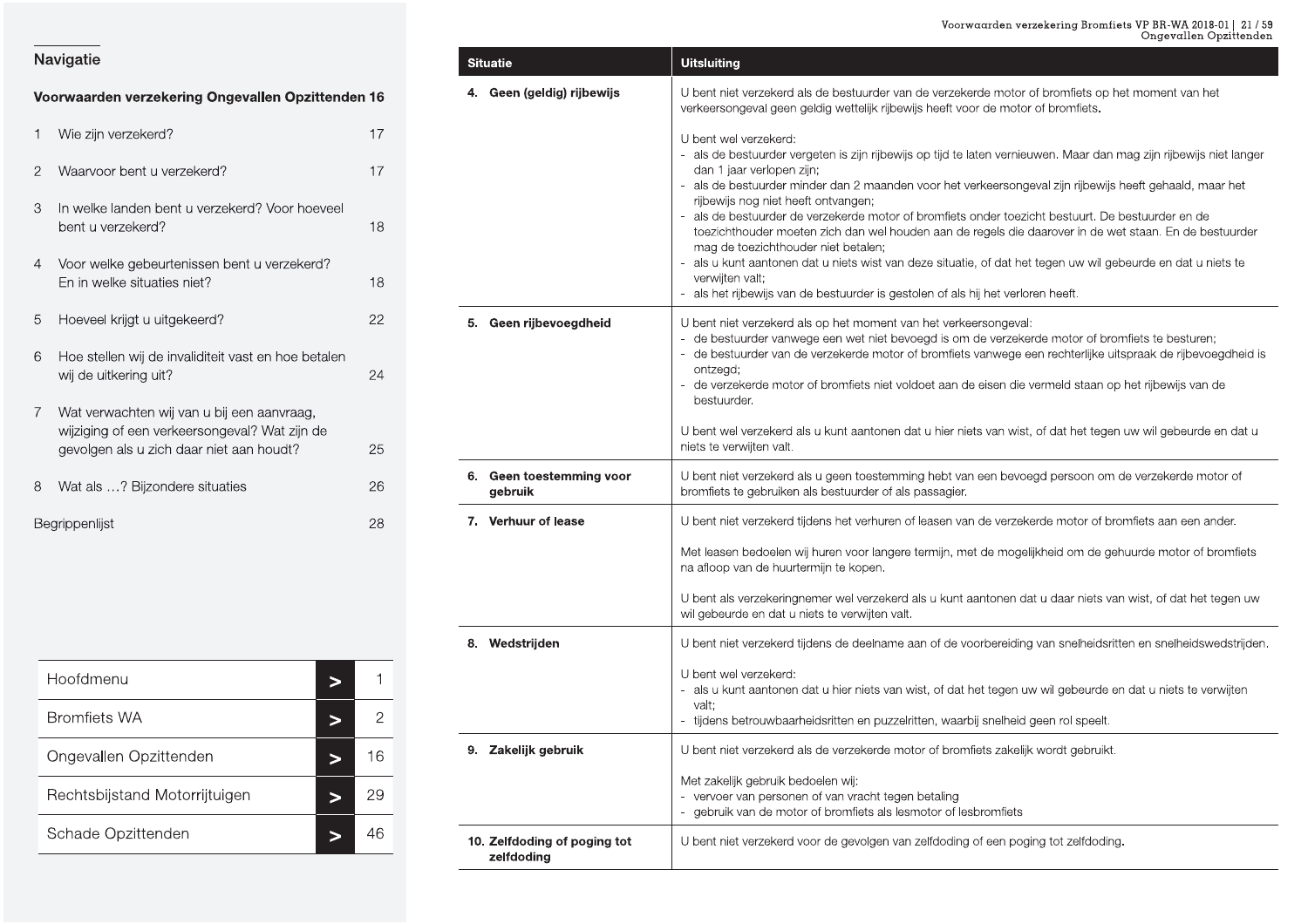|                | <b>VVIC ZIIII VEIZENCIU!</b>                                                                                                            | $\mathsf{L}$ |
|----------------|-----------------------------------------------------------------------------------------------------------------------------------------|--------------|
| $\overline{2}$ | Waarvoor bent u verzekerd?                                                                                                              | 17           |
| 3              | In welke landen bent u verzekerd? Voor hoeveel<br>bent u verzekerd?                                                                     | 18           |
| $\overline{4}$ | Voor welke gebeurtenissen bent u verzekerd?<br>En in welke situaties niet?                                                              | 18           |
| 5              | Hoeveel krijgt u uitgekeerd?                                                                                                            | 22           |
| 6              | Hoe stellen wij de invaliditeit vast en hoe betalen<br>wij de uitkering uit?                                                            | 24           |
| 7              | Wat verwachten wij van u bij een aanvraag,<br>wijziging of een verkeersongeval? Wat zijn de<br>gevolgen als u zich daar niet aan houdt? | 25           |
| 8              | Wat als ? Bijzondere situaties                                                                                                          | 26           |
|                | Poorinnonlijot                                                                                                                          | $\cap$ C     |

| 8 | Wat als ? Bijzondere situaties |           | 26           |  | Welk letsel he                      |
|---|--------------------------------|-----------|--------------|--|-------------------------------------|
|   | Begrippenlijst                 |           | 28           |  | Ongeneeslijke                       |
|   |                                |           |              |  | Verlies van het                     |
|   |                                |           |              |  | Verlies van het                     |
|   |                                |           |              |  | Verlies van het<br>voor verlies var |
|   | Hoofdmenu                      | $\geq$    | 1            |  | Verlies van het                     |
|   | <b>Bromfiets WA</b>            | $\, > \,$ | $\mathbf{2}$ |  | Verlies van het                     |
|   | Ongevallen Opzittenden         | $\geq$    | 16           |  | Verlies van het<br>totale gehoor v  |
|   | Rechtsbijstand Motorrijtuigen  | $\geq$    | 29           |  | Verlies van het                     |
|   | Schade Opzittenden             | $\geq$    | 46           |  | Verlies van de                      |
|   |                                |           |              |  | Verlies van eer                     |

Voorwaarden verzekering Ongevallen Opzittenden 16<br>
1 Wie zijn verzekering Ongevallen Opzittenden 16<br>
1 Wie zijn verzekerd?<br>
1 Wie zijn verzekerd?<br>
17 5.1 Uitkering bij blijvende invaliditeit Voorwaarden verzeker:<br>Fijgt dat verzekerd is. In hoofdstuk 4<br>Fijgt dat verzekerd is. In hoofdstuk 4 Voorwaarden verzekering Bromfie<br>jgt dat verzekerd is. In hoofdstuk 4 leest u voor<br>Moofdstuk 4 leest u voor voor dat verzekerd is. In hoofdstuk 4 leest u voor dat verzekerd is. In hoofdstuk 4 leest u voor dat verzekerd is. Voorwaarden verzekering Bromfiets VP BR-WA 2018-01 | 22 / 59<br>Ongevallen Opzittenden<br>Hierna leest u wat u uitgekeerd krijgt als u een verkeersongeval krijgt dat verzekerd is. In hoofdstuk 4 leest u voor welke gebeurtenissen rden verzekering Bromfiets VP BR-WA 2018-01 | 22 / 59<br>Ongevallen Opzittenden<br>Noofdstuk 4 leest u voor welke gebeurtenissen u ng Bromfiets VP BR-WA 2018-01 | 22 / 59<br>Ongevallen Opzittenden<br>Dest u voor welke gebeurtenissen u

- 
- 

- 
- 
- 

|                                                                                 |                |                                                                                                                                                                                                                                                                    | Voorwaarden verzekering Bromfiets VP BR-WA 2018-01   22 / 59<br>Ongevallen Opzittenden |
|---------------------------------------------------------------------------------|----------------|--------------------------------------------------------------------------------------------------------------------------------------------------------------------------------------------------------------------------------------------------------------------|----------------------------------------------------------------------------------------|
| Navigatie                                                                       |                | Hoeveel krijgt u uitgekeerd?<br>5                                                                                                                                                                                                                                  |                                                                                        |
| Voorwaarden verzekering Ongevallen Opzittenden 16                               |                | Hierna leest u wat u uitgekeerd krijgt als u een verkeersongeval krijgt dat verzekerd is. In hoofdstuk 4 leest u voor welke gebeurtenissen u<br>verzekerd bent.                                                                                                    |                                                                                        |
| Wie zijn verzekerd?                                                             | 17             | 5.1 Uitkering bij blijvende invaliditeit                                                                                                                                                                                                                           |                                                                                        |
| Waarvoor bent u verzekerd?<br>2                                                 | 17             | Hoeveel wij uitkeren hangt af van:<br>- het verzekerde bedrag voor blijvende invaliditeit, en                                                                                                                                                                      |                                                                                        |
| In welke landen bent u verzekerd? Voor hoeveel<br>3                             |                | - het letsel dat u hebt opgelopen door het verzekerde verkeersongeval.                                                                                                                                                                                             |                                                                                        |
| bent u verzekerd?                                                               | 18             | U krijgt maximaal het verzekerde bedrag voor blijvende invaliditeit uitgekeerd dat op uw polisblad staat.                                                                                                                                                          |                                                                                        |
| Voor welke gebeurtenissen bent u verzekerd?<br>4<br>En in welke situaties niet? | 18             | In de tabel hieronder leest u hoeveel wij uitkeren bij welk soort letsel. Daarbij gaan wij ervan uit dat u organen of lichaamsdelen helemaal<br>verliest, of dat u ze helemaal niet meer kunt gebruiken.                                                           |                                                                                        |
| Hoeveel krijgt u uitgekeerd?<br>5                                               | 22             | Let op:<br>- Raakt u blijvend invalide door een verkeersongeval, maar staat uw letsel niet in het overzicht? Dan beoordelen wij hoe invalide u bent.                                                                                                               |                                                                                        |
| 6<br>Hoe stellen wij de invaliditeit vast en hoe betalen                        |                | En welke uitkering u krijgt.                                                                                                                                                                                                                                       |                                                                                        |
| wij de uitkering uit?                                                           | 24             | - Verliest u een orgaan of lichaamsdeel of het gebruiksvermogen ervan gedeeltelijk? Dan krijgt u een deel van het percentage voor totaal<br>(functie)verlies uitgekeerd. We houden daarbij de verhouding aan van het gedeeltelijke verlies tot het totale verlies. |                                                                                        |
| Wat verwachten wij van u bij een aanvraag,                                      |                | - Was u al invalide voor het verkeersongeval? En verergert dat door het verkeersongeval? Dan kijken we naar hoe invalide u was vóór het                                                                                                                            |                                                                                        |
| wijziging of een verkeersongeval? Wat zijn de                                   |                | ongeval en hoe invalide u bent ná het ongeval. We gaan uit van de uitkering die u zou krijgen ná het ongeval. En trekken daarvan een                                                                                                                               |                                                                                        |
|                                                                                 |                |                                                                                                                                                                                                                                                                    |                                                                                        |
| gevolgen als u zich daar niet aan houdt?                                        | 25             | bedrag af voor uw invaliditeit van vóór het ongeval.                                                                                                                                                                                                               |                                                                                        |
| Wat als ? Bijzondere situaties<br>8                                             | 26             | Welk letsel hebt u?                                                                                                                                                                                                                                                | Hoeveel % van het verzekerde bedrag                                                    |
|                                                                                 | 28             | Ongeneeslijke totale krankzinnigheid, of ongeneeslijke totale psychische storing door hersenletsel                                                                                                                                                                 | keren wij uit?<br>100%                                                                 |
| Begrippenlijst                                                                  |                | Verlies van het totale gezichtsvermogen aan beide ogen                                                                                                                                                                                                             | 100%                                                                                   |
|                                                                                 |                | Verlies van het totale gezichtsvermogen aan één oog                                                                                                                                                                                                                | 30%                                                                                    |
|                                                                                 |                | Verlies van het totale gezichtsvermogen aan één oog als u eerder van ons een uitkering hebt gekregen<br>voor verlies van het totale gezichtsvermogen van uw andere oog                                                                                             | 70%                                                                                    |
| Hoofdmenu<br>Þ                                                                  |                | Verlies van het gehoor aan beide oren                                                                                                                                                                                                                              | 60%                                                                                    |
| <b>Bromfiets WA</b><br>⋗                                                        | $\overline{2}$ | Verlies van het gehoor aan één oor                                                                                                                                                                                                                                 | 25%                                                                                    |
| Ongevallen Opzittenden<br>>                                                     | 16             | Verlies van het gehoor aan één oor als u eerder van ons een uitkering hebt gekregen voor verlies van het<br>totale gehoor van uw andere oor                                                                                                                        | 35%                                                                                    |
| Rechtsbijstand Motorrijtuigen<br>$\geq$                                         | 29             | Verlies van het totale spraakvermogen                                                                                                                                                                                                                              | 50%                                                                                    |
| Schade Opzittenden<br>$\,>$                                                     | 46             | Verlies van de reuk of de smaak                                                                                                                                                                                                                                    | 10%                                                                                    |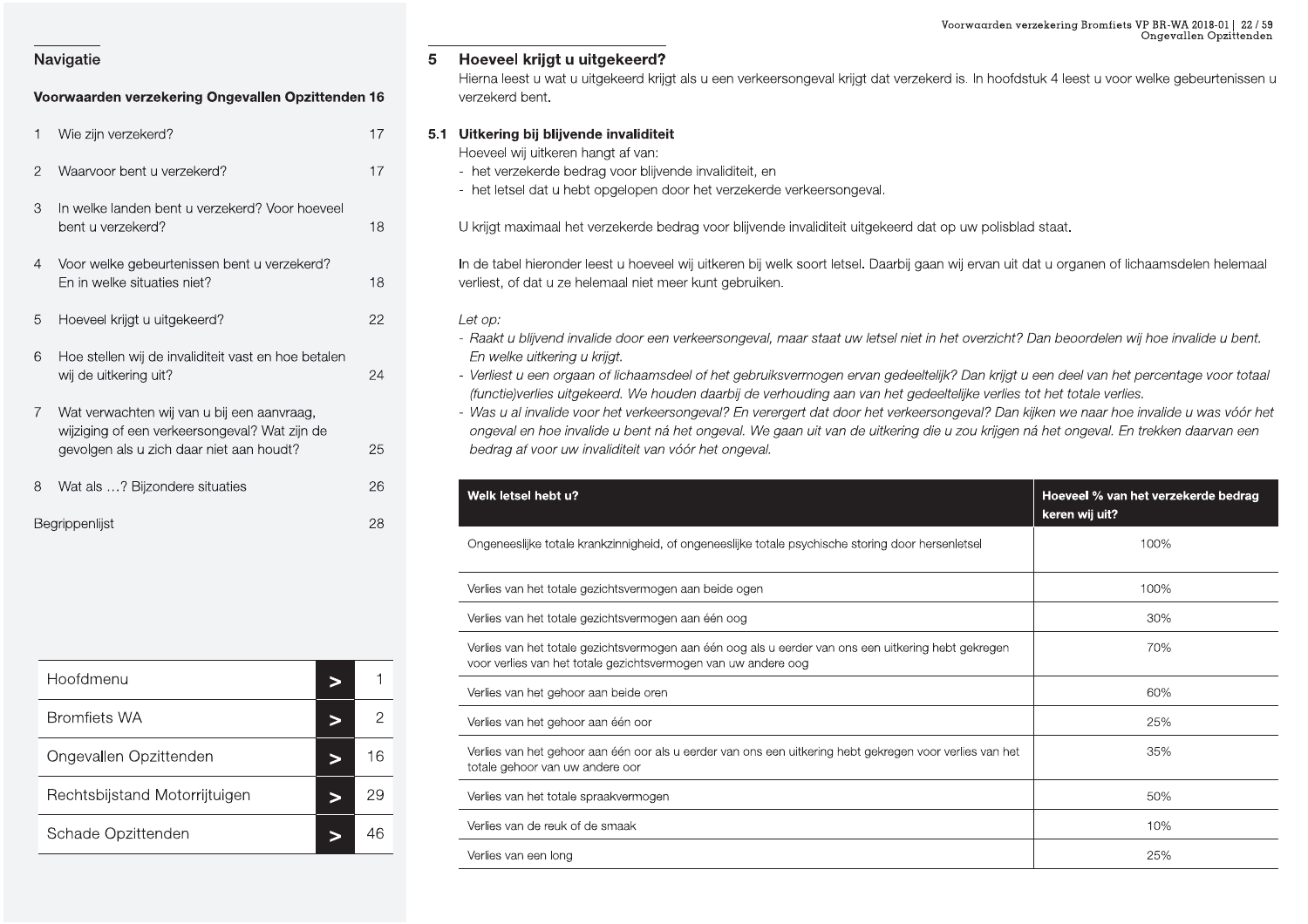### ${\small \texttt{Voorwaarden}~verzekering~Bromfiets~VP~BH-WA~2018-01~|~23/59} \\ \texttt{Ongevallen Opzittenden}$

### Navigatie

### Voorwaarden verzekering Ongevallen Opzittenden 16

| 1              | Wie zijn verzekerd?                                                                                                                     | 17 |
|----------------|-----------------------------------------------------------------------------------------------------------------------------------------|----|
| $\overline{2}$ | Waarvoor bent u verzekerd?                                                                                                              | 17 |
| 3              | In welke landen bent u verzekerd? Voor hoeveel<br>bent u verzekerd?                                                                     | 18 |
| 4              | Voor welke gebeurtenissen bent u verzekerd?<br>En in welke situaties niet?                                                              | 18 |
| 5              | Hoeveel krijgt u uitgekeerd?                                                                                                            | 22 |
| 6              | Hoe stellen wij de invaliditeit vast en hoe betalen<br>wij de uitkering uit?                                                            | 24 |
| $\overline{7}$ | Wat verwachten wij van u bij een aanvraag,<br>wijziging of een verkeersongeval? Wat zijn de<br>gevolgen als u zich daar niet aan houdt? | 25 |
| 8              | Wat als ? Bijzondere situaties                                                                                                          | 26 |
|                | Begrippenlijst                                                                                                                          | 28 |

| Hoofdmenu                     |    |
|-------------------------------|----|
| <b>Bromfiets WA</b>           |    |
| Ongevallen Opzittenden        | 16 |
| Rechtsbijstand Motorrijtuigen |    |
| Schade Opzittenden            |    |

| Welk letsel hebt u?                                                                                                                                                                                                                                                        | Hoeveel % van het verzekerde bedrag<br>keren wij uit? |
|----------------------------------------------------------------------------------------------------------------------------------------------------------------------------------------------------------------------------------------------------------------------------|-------------------------------------------------------|
| Verlies van de milt                                                                                                                                                                                                                                                        | 5%                                                    |
| Verlies van een arm tot in het schoudergewricht                                                                                                                                                                                                                            | 75%                                                   |
| Verlies van een arm tot in of boven het ellebooggewricht                                                                                                                                                                                                                   | 70%                                                   |
| Verlies van een hand of arm beneden het ellebooggewricht                                                                                                                                                                                                                   | 65%                                                   |
| Verlies van een duim                                                                                                                                                                                                                                                       | 25%                                                   |
| Verlies van een wijsvinger                                                                                                                                                                                                                                                 | 15%                                                   |
| Verlies van een middelvinger                                                                                                                                                                                                                                               | 12%                                                   |
| Verlies van een ringvinger of een pink                                                                                                                                                                                                                                     | 12%                                                   |
| Verlies van alle vingers van een hand                                                                                                                                                                                                                                      | 65%                                                   |
| Verlies van een been tot in het heupgewricht                                                                                                                                                                                                                               | 75%                                                   |
| Verlies van een been tot in of boven het kniegewricht                                                                                                                                                                                                                      | 60%                                                   |
| Verlies van een voet of been beneden het kniegewricht                                                                                                                                                                                                                      | 50%                                                   |
| Verlies van een grote teen                                                                                                                                                                                                                                                 | 10%                                                   |
| Verlies van één van uw andere tenen                                                                                                                                                                                                                                        | 5%                                                    |
| Verlies van uw totale natuurlijke gebit                                                                                                                                                                                                                                    | 20%                                                   |
| Verliest u een deel van uw blijvende natuurlijke gebit? En kunt u sommige tanden of kiezen nog wel<br>gebruiken? Dan krijgt u een deel van het percentage uitgekeerd. Bij de berekening van uw uitkering gaan<br>we er dan vanuit dat u 32 tanden en kiezen van uzelf had. |                                                       |
| Besmetting met HIV door een bloedtransfusie of door een injectie met een besmette naald tijdens een<br>behandeling in een ziekenhuis door het verkeersongeval                                                                                                              | Eenmalig $\epsilon$ 5.000                             |

### Verlaagde uitkering

Bent u op het moment van het verkeersongeval ouder dan 69 jaar? Dan verlagen wij de uitkering voor blijvende invaliditeit met 50%.

### 5.2 Uitkering bij overlijden

Overlijdt u door een verkeersongeval dat verzekerd is? Dan ontvangen uw erfgenamen het verzekerde bedrag voor overlijden dat op uw polisblad staat.

Hebt u al een uitkering voor blijvende invaliditeit gekregen voor hetzelfde ongeval? Dan trekken wij de invaliditeitsuitkering af van de uitkering die uw erfgenamen ontvangen door uw overlijden. Is de invaliditeitsuitkering hoger dan de overlijdensuitkering? Dan hoeven uw erfgenamen niets terug te betalen.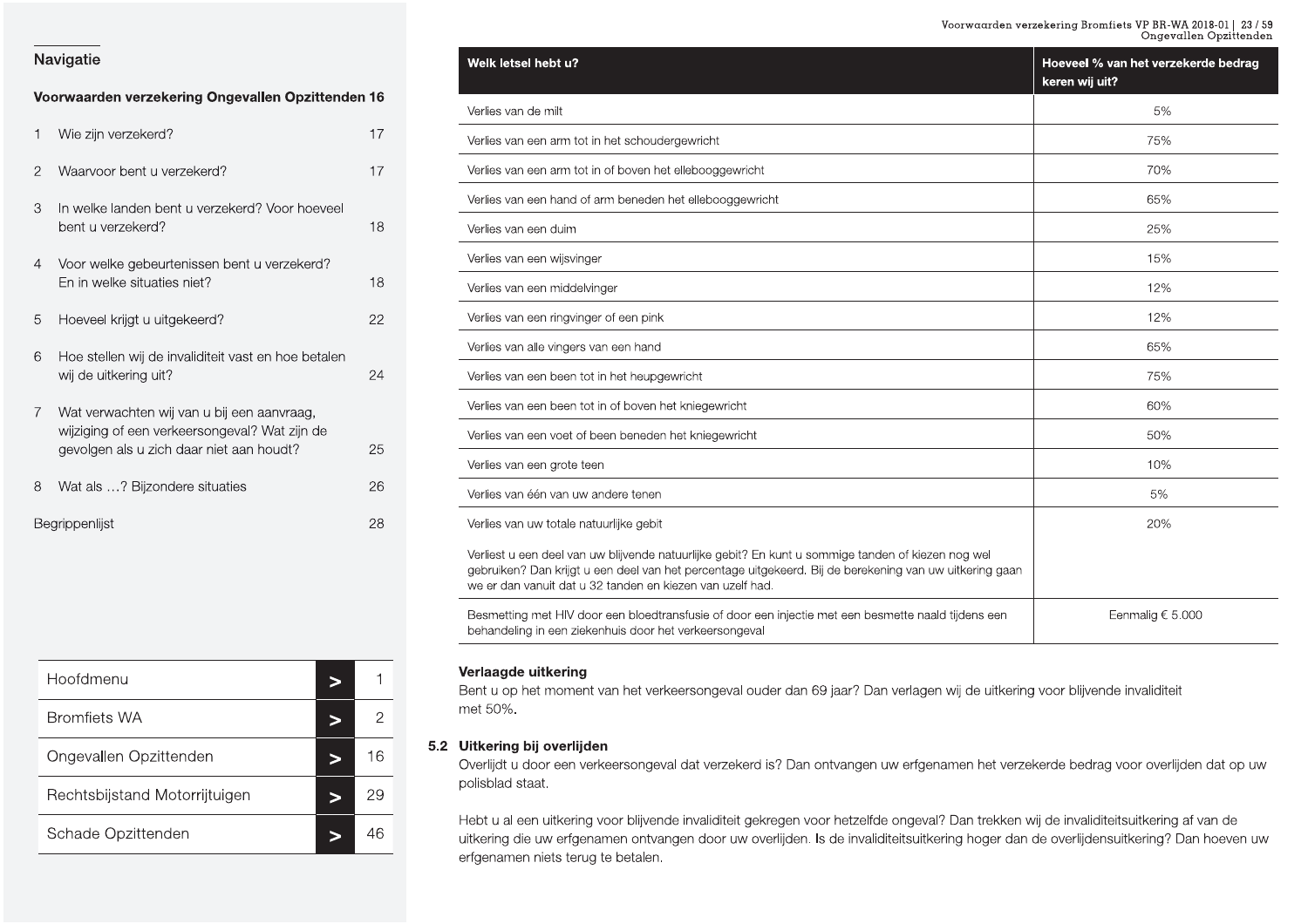### Voorwaarden verzekering Ongevallen Opzittenden 16

| 1              | Wie zijn verzekerd?                                                                                                                     | 17 |
|----------------|-----------------------------------------------------------------------------------------------------------------------------------------|----|
| $\overline{2}$ | Waarvoor bent u verzekerd?                                                                                                              | 17 |
| 3              | In welke landen bent u verzekerd? Voor hoeveel<br>bent u verzekerd?                                                                     | 18 |
| 4              | Voor welke gebeurtenissen bent u verzekerd?<br>En in welke situaties niet?                                                              | 18 |
| 5              | Hoeveel krijgt u uitgekeerd?                                                                                                            | 22 |
| 6              | Hoe stellen wij de invaliditeit vast en hoe betalen<br>wij de uitkering uit?                                                            | 24 |
| $\overline{7}$ | Wat verwachten wij van u bij een aanvraag,<br>wijziging of een verkeersongeval? Wat zijn de<br>gevolgen als u zich daar niet aan houdt? | 25 |
| 8              | Wat als ? Bijzondere situaties                                                                                                          | 26 |
|                | Begrippenlijst                                                                                                                          | 28 |

| Hoofdmenu                     |    |
|-------------------------------|----|
| <b>Bromfiets WA</b>           | 2  |
| Ongevallen Opzittenden        | 16 |
| Rechtsbijstand Motorrijtuigen | 29 |
| Schade Opzittenden            | 46 |

### Verlaagde uitkering

Bent u op het moment van het verkeersongeval jonger dan 16 jaar of ouder dan 69 jaar? Dan verlagen wij de uitkering voor overlijden met 50%.

### Hoe stellen wij de invaliditeit vast en hoe betalen wij de uitkering uit? 6

### 6.1 Vaststelling van de invaliditeit

Om vast te stellen hoe invalide u bent, gebruiken we de laatste versie van de richtlijnen van de American Medical Association (AMAguide). Aangevuld met de laatste richtlijnen van de Nederlandse specialistenvereniging. We houden hierbij geen rekening met wat de invaliditeit betekent voor uw (toekomstige) beroep of uw (toekomstige) bezigheden.

### 6.2 Uitbetaling bij blijvende invaliditeit

Een uitkering bij blijvende invaliditeit door een verkeersongeval wordt uitbetaald aan de verzekerde die blijvend invalide is geraakt.

### Voorschot

Wij stellen pas vast hoe invalide u bent als het waarschijnlijk is dat u niet verder kunt genezen. Dus op het moment dat uw toestand niet meer verandert. Als dit binnen 24 maanden na de melding van het ongeval nog niet het geval is, dan kunnen wij besluiten om alvast één of meer voorschotten te geven.

### Wettelijke rente

Als we binnen 12 maanden na het ongeval nog niet hebben vastgesteld hoe invalide u bent, dan vergoeden wij ook de wettelijke rente. Dit doen we vanaf de 366ste dag na het ongeval. Meldt u het ongeval pas na 90 dagen aan ons, dan vergoeden wij de wettelijke rente vanaf de 366ste dag na uw melding. Hebt u recht op wettelijke rente? Dan betalen wij die tegelijk met de uitkering.

### 6.3 Uitbetaling bij overlijden

Bij uw overlijden ontvangen uw erfgenamen als uitkering het verzekerde bedrag voor overlijden dat op uw polisblad staat.

### 6.4 Tot wanneer kunt u op onze beslissing reageren?

Zodra wij uw verzoek om een uitkering beoordeeld hebben, krijgt u of uw gemachtigde van ons een mededeling met daarin ons definitieve standpunt. Dat kan zijn:

- wij delen u de vastgestelde uitkering mee;
- wij wijzen uw verzoek om een uitkering af.

Bent u het niet eens met ons definitieve standpunt over de uitkering, dan kunt u ons dat binnen 36 maanden laten weten. De termijn van 36 maanden gaat in op de dag dat u of uw gemachtigde onze mededeling heeft ontvangen. Na die termijn kunt u niet meer op ons standpunt terugkomen.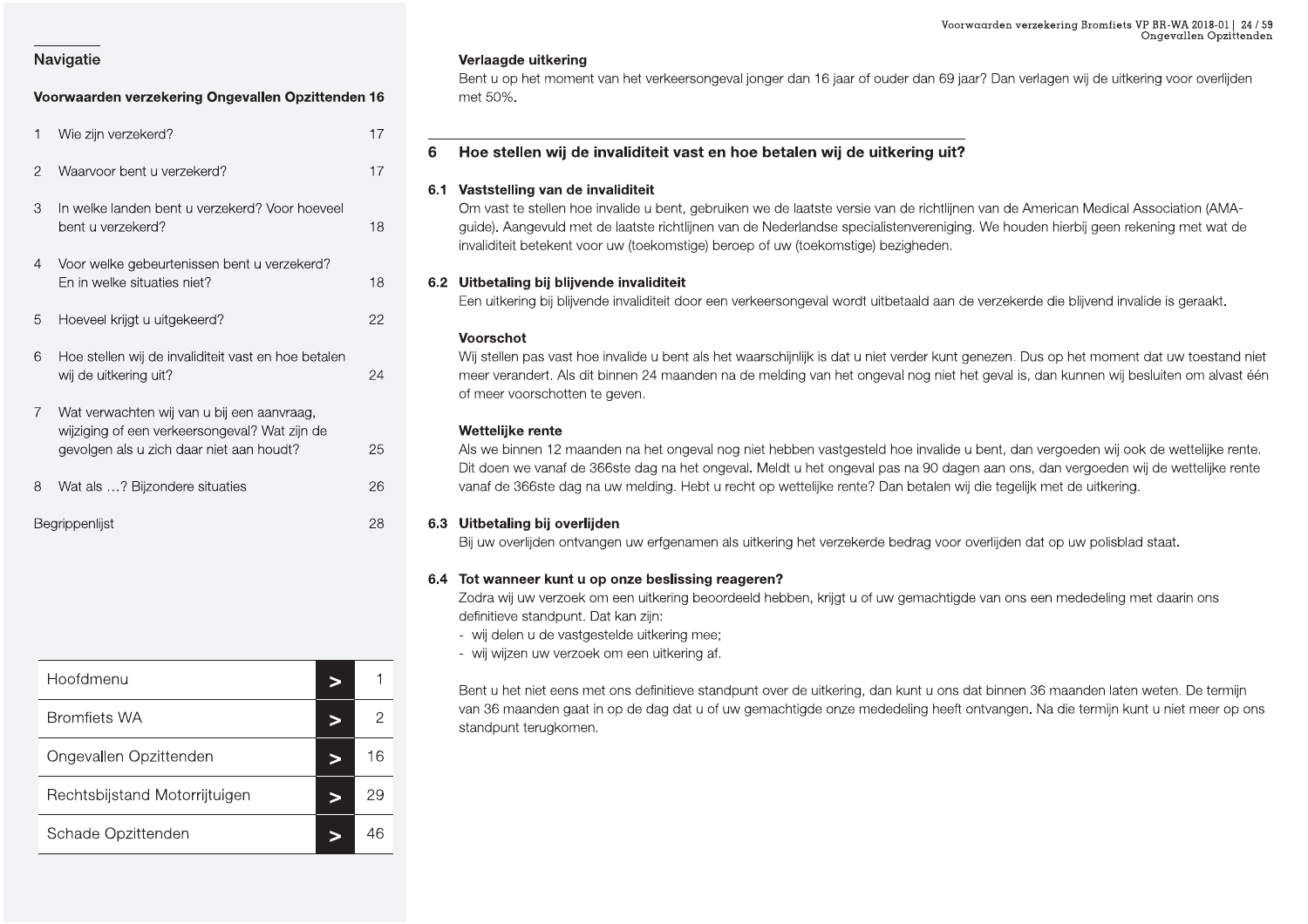| Navigatie                                                                                 |    | Voorwaarden verzekering Bromfiets VP BR-WA 2018-01   25 / 59<br>Ongevallen Opzittenden<br>Wat verwachten wij van u bij een aanvraag, wijziging of een verkeersongeval? Wat zijn de gevolgen als                                                                                        |
|-------------------------------------------------------------------------------------------|----|----------------------------------------------------------------------------------------------------------------------------------------------------------------------------------------------------------------------------------------------------------------------------------------|
| Voorwaarden verzekering Ongevallen Opzittenden 16                                         |    | u zich daar niet aan houdt?                                                                                                                                                                                                                                                            |
|                                                                                           |    | 7.1 Uw verplichtingen                                                                                                                                                                                                                                                                  |
| Wie zijn verzekerd?                                                                       | 17 |                                                                                                                                                                                                                                                                                        |
|                                                                                           |    | De juiste gegevens opgeven                                                                                                                                                                                                                                                             |
| Waarvoor bent u verzekerd?<br>2                                                           | 17 | U bent verplicht om bij het aanvragen en wijzigen van de verzekering en bij een verkeersongeval de juiste gegevens te verstrekken. Bij het<br>afsluiten van de verzekering baseren wij ons op de informatie die we van u en uw adviseur hebben ontvangen. Verandert er iets tijdens de |
| In welke landen bent u verzekerd? Voor hoeveel<br>3                                       |    | looptijd van uw verzekering? Geef dat dan altijd direct aan ons door, dan passen wij uw verzekering zo nodig aan.                                                                                                                                                                      |
| bent u verzekerd?                                                                         | 18 |                                                                                                                                                                                                                                                                                        |
|                                                                                           |    | Het verkeersongeval melden                                                                                                                                                                                                                                                             |
| Voor welke gebeurtenissen bent u verzekerd?<br>4<br>En in welke situaties niet?           | 18 | U moet een verkeersongeval melden zodra u ervan op de hoogte bent. U moet het ongeval in elk geval binnen 90 dagen na het ongeval<br>melden. Doet u dit niet op tijd, dan hebt u alleen nog recht op een uitkering als u kunt bewijzen:                                                |
|                                                                                           |    | - dat de invaliditeit alleen komt door het ongeval, en                                                                                                                                                                                                                                 |
| Hoeveel krijgt u uitgekeerd?<br>5                                                         | 22 | - dat de invaliditeit niet is verergerd door ziekte, gebrekkigheid of een abnormale lichaams- of geestesgesteldheid, en                                                                                                                                                                |
|                                                                                           |    | - dat u de voorschriften van de behandelend arts hebt opgevolgd.<br>Bij een melding na 36 maanden hebt u geen recht meer op een uitkering.                                                                                                                                             |
| 6<br>Hoe stellen wij de invaliditeit vast en hoe betalen<br>wij de uitkering uit?         | 24 |                                                                                                                                                                                                                                                                                        |
|                                                                                           |    | Als u door een verkeersongeval overlijdt, moeten uw erfgenamen ons dat zo snel mogelijk melden. In ieder geval voor de begrafenis of                                                                                                                                                   |
| Wat verwachten wij van u bij een aanvraag,                                                |    | crematie. Zodat we nog een onderzoek naar de doodsoorzaak kunnen uitvoeren als dat nodig is.                                                                                                                                                                                           |
| wijziging of een verkeersongeval? Wat zijn de<br>gevolgen als u zich daar niet aan houdt? | 25 | U geeft ons alle informatie die wij nodig hebben om te beoordelen of u recht hebt op een uitkering, en zo ja: op welk bedrag. Stuur                                                                                                                                                    |
|                                                                                           |    | originele bewijsstukken, gegevens en documenten zo snel mogelijk naar ons of naar de deskundige(n) die we hebben ingeschakeld. Als u                                                                                                                                                   |
| Wat als ? Bijzondere situaties<br>8                                                       | 26 | overlijdt geldt dit voor uw erfgenamen.                                                                                                                                                                                                                                                |
| Begrippenlijst                                                                            | 28 | U bent verplicht om bij het melden van het ongeval de juiste gegevens te verstrekken. Als u overlijdt geldt dit voor uw erfgenamen.                                                                                                                                                    |
|                                                                                           |    | <b>Medewerking verlenen</b>                                                                                                                                                                                                                                                            |
|                                                                                           |    | Hebt u een verkeersongeval gehad? Dan vragen wij u om mee te werken. Dat betekent:                                                                                                                                                                                                     |
|                                                                                           |    | - U volgt aanwijzingen van ons en onze deskundigen op.<br>- U verleent uw volledige medewerking aan de afhandeling van het verkeersongeval en onderzoeken.                                                                                                                             |
|                                                                                           |    | - U doet niets wat onze belangen schaadt.                                                                                                                                                                                                                                              |
|                                                                                           |    | - U doet er alles aan wat u redelijkerwijs kunt doen om een verkeersongeval te voorkomen of letsel te verminderen.                                                                                                                                                                     |
| Hoofdmenu<br>⋗                                                                            |    | - U machtigt artsen en medisch behandelaren om de benodigde inlichtingen te verstrekken aan onze medisch adviseur.                                                                                                                                                                     |
|                                                                                           |    | - U laat zich direct behandelen door een arts. U doet wat u kunt om uw herstel te bevorderen. En u doet niets wat uw herstel kan<br>vertragen.                                                                                                                                         |
| <b>Bromfiets WA</b><br>⋗                                                                  | 2  | - U laat het ons zo snel mogelijk schriftelijk weten als u hersteld bent of niet meer onder doktersbehandeling staat.                                                                                                                                                                  |
| Ongevallen Opzittenden<br>>                                                               | 16 | - U laat zich zo nodig onderzoeken door een onafhankelijke arts die onze medisch adviseur aanwijst.                                                                                                                                                                                    |
|                                                                                           |    | - U laat het ons zo snel mogelijk weten als u naar het buitenland gaat, terwijl wij bezig zijn met uw verzoek om een uitkering.<br>- U of uw erfgenamen werken mee om de oorzaak van het verkeersongeval of de doodsoorzaak te laten vaststellen. Ook als wij                          |
| Rechtsbijstand Motorrijtuigen<br>>                                                        | 29 | daarvoor het stoffelijk overschot moeten onderzoeken.                                                                                                                                                                                                                                  |
| Schade Opzittenden<br>$\geq$                                                              | 46 | Wijzigingen doorgeven                                                                                                                                                                                                                                                                  |
|                                                                                           |    | U bent verplicht om ons tijdens de looptijd van uw verzekering juist en op tijd te informeren als er iets gebeurt dat wij moeten weten.                                                                                                                                                |

| Begrippenlijst                     | 28             | U bent verplich<br>Medewerking<br>Hebt u een ver                      |
|------------------------------------|----------------|-----------------------------------------------------------------------|
|                                    |                |                                                                       |
|                                    |                | - U volgt aanv<br>- U verleent u<br>- U doet niets<br>- U doet er all |
| Hoofdmenu<br>$\geq$                | 1              | - U machtigt a<br>- U laat zich d                                     |
| <b>Bromfiets WA</b><br>$\, > \,$   | $\overline{c}$ | vertragen.<br>- U laat het or                                         |
| Ongevallen Opzittenden<br>$\geq$   | 16             | - U laat zich z<br>- U laat het or                                    |
| Rechtsbijstand Motorrijtuigen<br>> | 29             | - U of uw erfg<br>daarvoor het                                        |
| Schade Opzittenden<br>$\geq$       | 46             | Wijzigingen d                                                         |
|                                    |                | U bent verplich<br>Wanneer dat is                                     |

### Voorwaarden verzekenden verzekenden Opzittenden 16<br>1990 - Wat verwachten wij van u bij een aanvraag, wijziging of een verkeersongeval? Wa<br>29 - Voorwaarden verzekering Ongevallen Opzittenden 16<br>29 - Vie zijn verzekerd?<br>29 -Voorwaarden verzekeri<br>
Of een verkeersongeval? Wat Voorwaarden verzekering Bromfie<br>Of een verkeersongeval? Wat zijn de g<br>C Voorwaarden verzekering Bromfiets VP BR-WA 20<br>Ongevaller<br>Pricersongeval? Wat zijn de gevolgen a rden verzekering Bromfiets VP BR-WA 2018-01 | 25 / 59<br>Ongevallen Opzittenden<br>**EVAI? Wat zijn de gevolgen als** ng Bromfiets VP BR-WA 2018-01 | 25 / 59<br>Ongevallen Opzittenden<br>**Zijn de gevolgen als**

- 
- 
- 

- 
- 
- 
- 
- 
- 
- 
- 
- 
-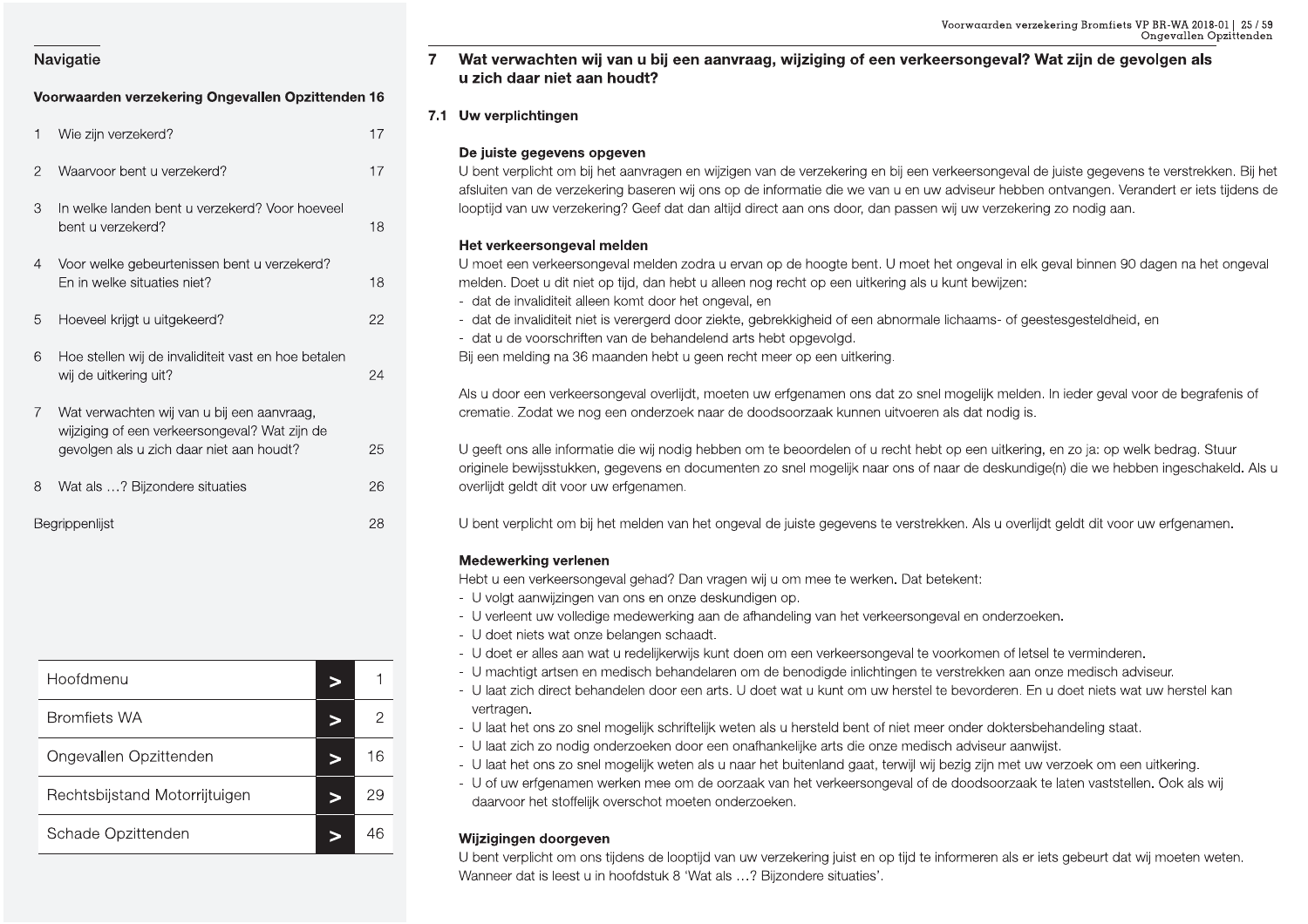### Voorwaarden verzekering Ongevallen Opzittenden 16

| 1              | Wie zijn verzekerd?                                                                                                                     | 17 |
|----------------|-----------------------------------------------------------------------------------------------------------------------------------------|----|
| $\overline{2}$ | Waarvoor bent u verzekerd?                                                                                                              | 17 |
| 3              | In welke landen bent u verzekerd? Voor hoeveel<br>bent u verzekerd?                                                                     | 18 |
| 4              | Voor welke gebeurtenissen bent u verzekerd?<br>En in welke situaties niet?                                                              | 18 |
| 5              | Hoeveel krijgt u uitgekeerd?                                                                                                            | 22 |
| 6              | Hoe stellen wij de invaliditeit vast en hoe betalen<br>wij de uitkering uit?                                                            | 24 |
| $\overline{7}$ | Wat verwachten wij van u bij een aanvraag,<br>wijziging of een verkeersongeval? Wat zijn de<br>gevolgen als u zich daar niet aan houdt? | 25 |
| 8              | Wat als ? Bijzondere situaties                                                                                                          | 26 |
|                | Bearippenliist                                                                                                                          | 28 |

| Hoofdmenu                     |   |    |
|-------------------------------|---|----|
| <b>Bromfiets WA</b>           | ∍ | 2  |
| Ongevallen Opzittenden        |   | 16 |
| Rechtsbijstand Motorrijtuigen | ∍ | 29 |
| Schade Opzittenden            |   | 46 |

### 7.2 Gevolgen als u zich niet aan uw verplichtingen houdt

Houdt u zich niet aan de verplichtingen en schaadt u onze belangen? Dan hebt u geen recht op een uitkering. Als u overlijdt geldt dit voor uw erfgenamen of uw begunstigde.

Ontdekken wij achteraf dat de gegevens op uw aanvraag, wijzigingsverzoek, polisblad of melding van het verkeersongeval niet kloppen, dan kan dat gevolgen hebben voor de uitkering en de voortzetting van de verzekering. Zo nodig passen wij uw premie en/of de voorwaarden aan of beëindigen wij uw verzekering, eventueel met terugwerkende kracht. U kriigt daarvan bericht.

### Wat als ...? Bijzondere situaties 8

8.1 Wat als u tijdelijk een motor of bromfiets te leen krijgt van de garage als uw eigen verzekerde motor of bromfiets een onderhoudsbeurt krijgt of gerepareerd wordt?

Deze verzekering geldt ook voor een motor of bromfiets die u tijdelijk meekrijgt van de garage als uw eigen verzekerde motor of bromfiets een onderhoudsbeurt krijgt of gerepareerd wordt. Wij zien dan de geleende motor of bromfiets tijdelijk als de verzekerde motor of bromfiets. Zodra u de geleende motor of bromfiets weer inlevert, zien wij de geleende motor of bromfiets niet meer als de verzekerde motor of bromfiets. Zodra uw verzekering eindigt bent u niet meer verzekerd, ook niet bij gebruik van de geleende motor of bromfiets.

### 8.2 Wat als u overlijdt door het verkeersongeval voordat wij hebben vastgesteld hoe invalide u bent? Dan keren wij alleen het verzekerde bedrag voor overlijden uit.

8.3 Wat als u overlijdt voordat wij hebben vastgesteld hoe invalide u bent? En uw overlijden heeft niets te maken met het verkeersongeval?

Dan gebruiken we de laatste informatie die wij over uw invaliditeit hebben om vast te stellen hoe hoog de uitkering is die uw erfgenamen krijgen.

### 8.4 Wat als u binnen 24 uur meer dan 1 verkeersongeval krijgt?

Dan krijgt u maximaal 1x het verzekerde bedrag voor blijvende invaliditeit uitgekeerd dat op uw polisblad staat.

8.5 Wat als op het moment van het verkeersongeval het aantal opzittenden op de verzekerde motor of bromfiets groter is dan wettelijk is toegestaan?

Dan verlagen wij de uitkering bij blijvende invaliditeit of overlijden volgens de verhouding: toegestaan aantal opzittenden/werkelijk aantal opzittenden.

### 8.6 Wat als u uw verzekerde motor of bromfiets verkoopt?

Verkoopt u de verzekerde motor of bromfiets en eindigt uw verzekering daarom tussentijds? Dan moet u dit binnen 8 dagen aan ons melden. Wij betalen dan de premie over het resterende deel van de verzekeringstermijn terug.

### 8.7 Wat als u als verzekeringnemer naar een ander adres binnen Nederland verhuist?

Dan moet u dat binnen 30 dagen aan ons melden.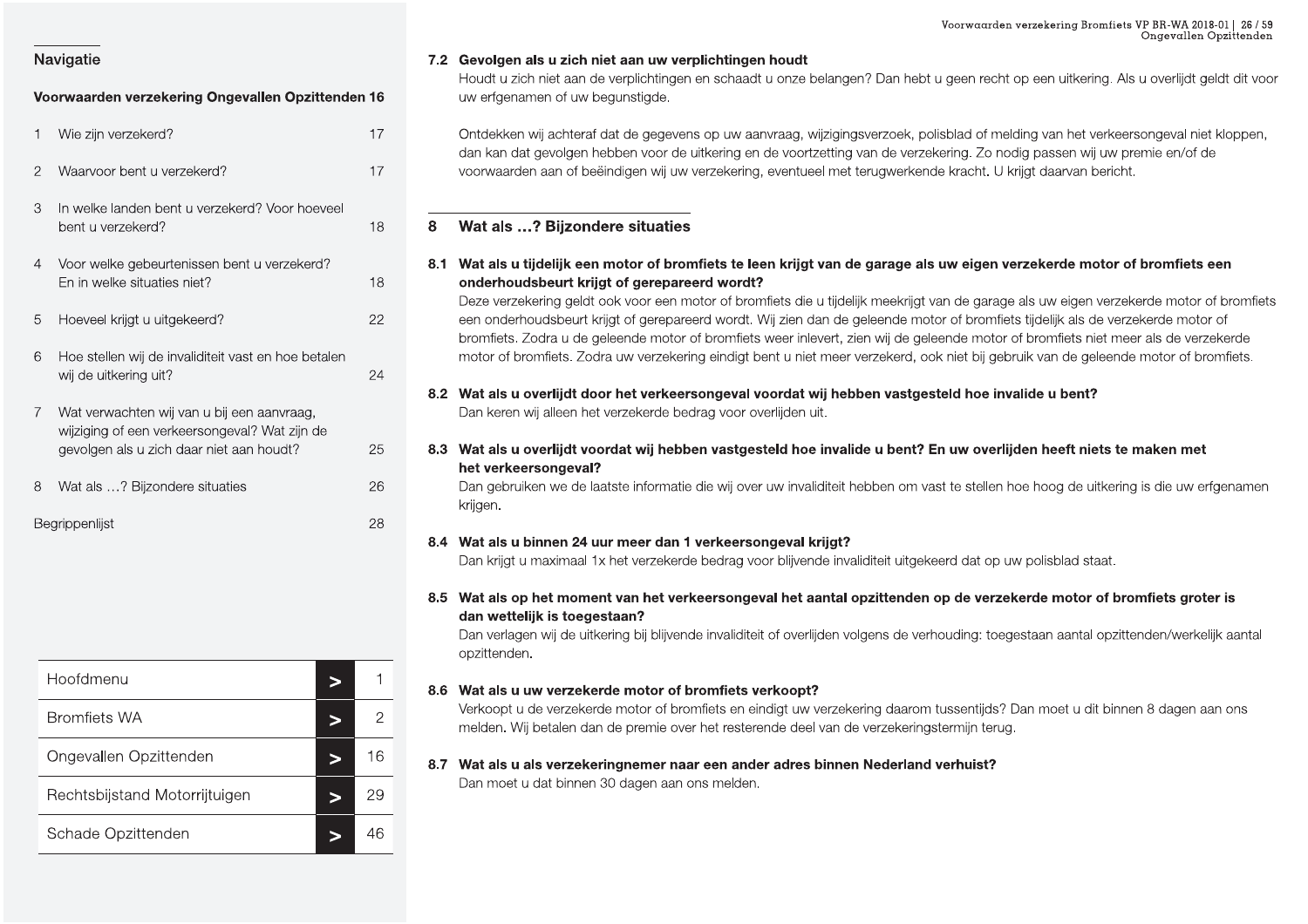### Voorwaarden verzekering Ongevallen Opzittenden 16

| 1              | Wie zijn verzekerd?                                                                                                                     | 17 |
|----------------|-----------------------------------------------------------------------------------------------------------------------------------------|----|
| $\overline{2}$ | Waarvoor bent u verzekerd?                                                                                                              | 17 |
| 3              | In welke landen bent u verzekerd? Voor hoeveel<br>bent u verzekerd?                                                                     | 18 |
| $\overline{4}$ | Voor welke gebeurtenissen bent u verzekerd?<br>En in welke situaties niet?                                                              | 18 |
| 5              | Hoeveel krijgt u uitgekeerd?                                                                                                            | 22 |
| 6              | Hoe stellen wij de invaliditeit vast en hoe betalen<br>wij de uitkering uit?                                                            | 24 |
| $\overline{7}$ | Wat verwachten wij van u bij een aanvraag,<br>wijziging of een verkeersongeval? Wat zijn de<br>gevolgen als u zich daar niet aan houdt? | 25 |
| 8              | Wat als ? Bijzondere situaties                                                                                                          | 26 |
|                | Begrippenlijst                                                                                                                          | 28 |

### 8.8 Wat als u als verzekeringnemer naar het buitenland verhuist? Of als uw verzekerde motor of bromfiets een buitenlands kenteken krijgt?

De verzekering eindigt direct:

- zodra u als verzekeringnemer naar het buitenland verhuist:
- zodra uw verzekerde motor of bromfiets een buitenlands kenteken heeft.

### 8.9 Wat als de verzekerde motor of bromfiets in het buitenland is gestald?

De verzekering eindigt op het moment dat uw verzekerde motor of bromfiets meer dan de helft van het jaar in het buitenland is gestald. Maar staat de motor of bromfiets gestald in een land binnen de Europese Unie? Dan eindigt de verzekering uiterlijk op de eerstvolgende jaarlijkse verlengingsdatum van uw verzekering.

### 8.10 Wat als de verzekerde motor of bromfiets een andere regelmatige bestuurder krijgt?

- Dan moet u dat zo snel mogelijk maar uiterlijk binnen 30 dagen aan ons melden.
- Daarna kunnen wij de verzekering beëindigen of de premie en/of voorwaarden wijzigen. Als wij een voorstel doen om de verzekering voort te zetten, kunt u ons binnen 30 dagen laten weten of u de verzekering wilt beëindigen. De verzekering eindigt dan op de datum die u in uw opzegbrief noemt.
- Informeert u ons niet binnen de 30 dagen over de verandering? Dan kan dat gevolgen hebben voor uw verzekering en de uitkering:
- Gevolgen voor uw verzekering

De verzekering eindigt automatisch 30 dagen na de dag waarop de verandering heeft plaatsgevonden. Maar zouden wij de verzekering voortzetten als we van de verandering op de hoogte waren geweest? Dan beëindigen wij de verzekering niet en loopt de verzekering gewoon door.

- Gevolgen voor uw uitkering
- Zouden wij de verzekering alleen hebben voortgezet tegen een hogere premie of op andere voorwaarden als wij van de verandering op de hoogte waren? Dan keren wij uit op basis van die andere voorwaarden. En we keren uit in dezelfde verhouding als de premie van voor de verandering ten opzichte van de hogere premie.
- Zouden wij de verzekering niet voortzetten als we van de verandering op de hoogte waren geweest? Dan keren wij niet uit.

### 8.11 Wat als u als verzekeringnemer overlijdt?

Als u overlijdt, eindigt de verzekering niet automatisch. Uw erfgenamen moeten uw overlijden zo snel mogelijk aan ons melden. Maar uiterlijk binnen 30 dagen.

### 8.12 Wat als er sprake is van opzet of roekeloosheid?

U bent niet verzekerd voor een verkeersongeval dat ontstaat door uw opzet of roekeloosheid. Ook als u zich niet bewust was van uw roekeloosheid.

Is het verkeersongeval veroorzaakt door een persoon die in uw opdracht of met uw goedkeuring handelde? En is het verkeersongeval het gevolg van zijn opzet of roekeloosheid? Ook dan krijgt u geen uitkering.

### 8.13 Wat als uw verzekerde motor of bromfiets wordt gebruikt voor criminele of strafbare activiteiten?

U bent niet verzekerd als uw verzekerde motor of bromfiets wordt gebruikt voor criminele of strafbare activiteiten. Meer hierover leest u in de algemene voorwaarden. U bent wel verzekerd als u kunt aantonen dat u hier niets van wist, of dat het tegen uw wil gebeurde en dat u niets te verwijten valt.

| Hoofdmenu                     |    |
|-------------------------------|----|
| <b>Bromfiets WA</b>           |    |
| Ongevallen Opzittenden        | 16 |
| Rechtsbijstand Motorrijtuigen | 29 |
| Schade Opzittenden            |    |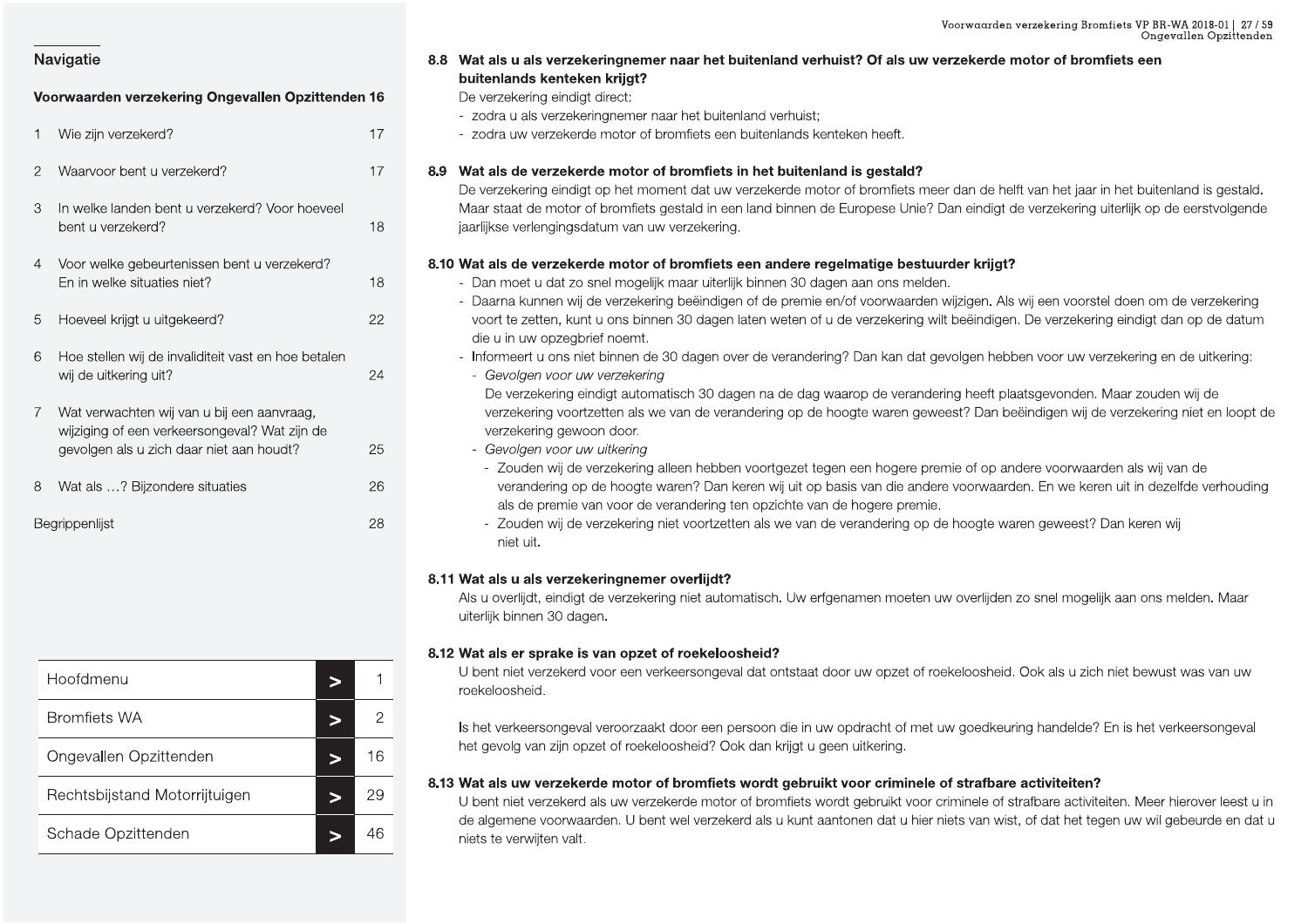|                                                                                              |                | Voorwaarden verzekering Bromfiets VP BR-WA 2018-01   28 / 59<br>Ongevallen Opzittenden                                                                                                                                                                                      |
|----------------------------------------------------------------------------------------------|----------------|-----------------------------------------------------------------------------------------------------------------------------------------------------------------------------------------------------------------------------------------------------------------------------|
| Navigatie                                                                                    |                | 8.14 Wat als het verkeersongeval verband houdt met terrorisme?                                                                                                                                                                                                              |
|                                                                                              |                | Is het verkeersongeval volgens deze voorwaarden verzekerd? En is het verkeersongeval veroorzaakt door terrorisme? Dan keren wij                                                                                                                                             |
| Voorwaarden verzekering Ongevallen Opzittenden 16                                            |                | uit volgens het 'Clausuleblad terrorismedekking' bij de Nederlandse Herverzekeringsmaatschappij voor Terrorismeschaden N.V. Daarin<br>staat dat we schadevergoeding kunnen beperken bij terrorisme, kwaadwillige besmetting en dergelijke. De tekst van dit clausuleblad is |
| Wie zijn verzekerd?                                                                          | 17             | gedeponeerd op 23 november 2007 onder nummer 27178761 bij de Kamer van Koophandel Amsterdam. Meer informatie vindt u in de<br>Algemene voorwaarden en op www.terrorismeverzekerd.nl.                                                                                        |
| $\overline{2}$<br>Waarvoor bent u verzekerd?                                                 | 17             |                                                                                                                                                                                                                                                                             |
| In welke landen bent u verzekerd? Voor hoeveel<br>3                                          |                | <b>Begrippenlijst</b>                                                                                                                                                                                                                                                       |
| bent u verzekerd?                                                                            | 18             |                                                                                                                                                                                                                                                                             |
|                                                                                              |                | Blijvende invaliditeit: u verliest (de functie van) een lichaamsdeel of orgaan helemaal of gedeeltelijk.                                                                                                                                                                    |
| Voor welke gebeurtenissen bent u verzekerd?<br>$\overline{4}$<br>En in welke situaties niet? | 18             | Gebeurtenis: een plotseling en onvoorzien voorval of een reeks van voorvallen die met elkaar verband houden, waardoor u letsel                                                                                                                                              |
|                                                                                              |                | oploopt.                                                                                                                                                                                                                                                                    |
| Hoeveel krijgt u uitgekeerd?<br>5                                                            | 22             |                                                                                                                                                                                                                                                                             |
|                                                                                              |                | Opzittende: een persoon, waaronder ook de bestuurder, die op een zitplaats van de verzekerde motor of bromfiets zit. Ook de zitplaats                                                                                                                                       |
| 6<br>Hoe stellen wij de invaliditeit vast en hoe betalen                                     |                | in een zijspan of een brommobiel valt hieronder. De zitplaats moet voldoen aan de wettelijke eisen die daarvoor gelden.                                                                                                                                                     |
| wij de uitkering uit?                                                                        | 24             | Verkeersongeval: een gebeurtenis:                                                                                                                                                                                                                                           |
| Wat verwachten wij van u bij een aanvraag,                                                   |                | - waarbij u letsel oploopt door plotseling geweld van buitenaf, dat rechtstreeks op het lichaam inwerkt. Het letsel moet objectief                                                                                                                                          |
| wijziging of een verkeersongeval? Wat zijn de                                                |                | vastgesteld kunnen worden door een arts, en                                                                                                                                                                                                                                 |
| gevolgen als u zich daar niet aan houdt?                                                     | 25             | - die wordt veroorzaakt door een aanrijding, blikseminslag, een botsing, brand, slippen of in het water raken van de verzekerde motor of                                                                                                                                    |
|                                                                                              |                | bromfiets.                                                                                                                                                                                                                                                                  |
| Wat als ? Bijzondere situaties<br>8                                                          | 26             | Onder een verkeersongeval vallen ook de volgende gebeurtenissen die het gevolg zijn van het verkeersongeval:                                                                                                                                                                |
| Begrippenlijst                                                                               | 28             | - U krijgt door het verkeersongeval ongewild een stof of voorwerp binnen waardoor u inwendig letsel of een vergiftiging oploopt.<br>Allergenen of ziektekiemen horen niet bij de stoffen die wij bedoelen.                                                                  |
|                                                                                              |                | - U raakt door het verkeersongeval besmet of vergiftigd door een onvrijwillige val in water of een andere vaste of vloeibare stof.                                                                                                                                          |
|                                                                                              |                | - U loopt door het verkeersongeval letsel op door bevriezing, verbranding, verdrinking, verstikking, zonnesteek, hitteberoerte,                                                                                                                                             |
|                                                                                              |                | blikseminslag, elektrische ontladingen of bijtende stoffen.                                                                                                                                                                                                                 |
|                                                                                              |                | - U loopt door het verkeersongeval letsel op door bijvoorbeeld verhongering, dorst, uitputting of zonnebrand omdat u geïsoleerd raakt.                                                                                                                                      |
|                                                                                              |                | - U scheurt door het verkeersongeval spieren of bindweefsel, of u loopt een verstuiking of een plotselinge ontwrichting op.<br>- U krijgt complicaties of uw letsel verergert door de eerste hulp die u krijgt na het verkeersongeval, of door een noodzakelijke            |
|                                                                                              |                | behandeling die u na het verkeersongeval krijgt (op voorschrift) van een bevoegde arts.                                                                                                                                                                                     |
| Hoofdmenu                                                                                    |                | - U krijgt een wondinfectie of bloedvergiftiging door letsel dat u oploopt door het verkeersongeval.                                                                                                                                                                        |
| $\geq$                                                                                       |                | - U raakt tijdens een behandeling in een ziekenhuis die u krijgt door het verkeersongeval besmet met HIV door een bloedtransfusie                                                                                                                                           |
| <b>Bromfiets WA</b><br>$\geq$                                                                | $\overline{2}$ | of een injectie met een besmette naald. De behandeling moet voorgeschreven en uitgevoerd worden door een bevoegde arts of                                                                                                                                                   |
|                                                                                              |                | verpleegkundige, en plaatsvinden in een ziekenhuis dat door bevoegde instanties erkend wordt.                                                                                                                                                                               |
| Ongevallen Opzittenden<br>$\geq$                                                             | 16             | Verzekerde bromfiets: de bromfiets die op uw polisblad staat. Een brommobiel valt hier ook onder. De bromfiets moet voldoen aan de                                                                                                                                          |
| Rechtsbijstand Motorrijtuigen<br>$\geq$                                                      | 29             | wettelijke eisen.                                                                                                                                                                                                                                                           |
|                                                                                              |                | Verzekerde motor: de motor die op uw polisblad staat.                                                                                                                                                                                                                       |
| Schade Opzittenden<br>$\geq$                                                                 | 46             |                                                                                                                                                                                                                                                                             |

| 8 | Wat als ? Bijzondere situaties          | 26           | Onder een ver                                                                                                                                            |
|---|-----------------------------------------|--------------|----------------------------------------------------------------------------------------------------------------------------------------------------------|
|   | Begrippenlijst                          | 28           | - U krijgt door<br>Allergenen o<br>- U raakt door<br>- U loopt door<br>blikseminsla<br>- U loopt door<br>- U scheurt do<br>- U krijgt com<br>behandeling |
|   | Hoofdmenu<br>$\geq$                     | 1            | - U krijgt een v<br>- U raakt tijder                                                                                                                     |
|   | <b>Bromfiets WA</b><br>$\, > \,$        | $\mathbf{2}$ | of een inject<br>verpleegkun                                                                                                                             |
|   | Ongevallen Opzittenden<br>$\geq$        | 16           | Verzekerde b                                                                                                                                             |
|   | Rechtsbijstand Motorrijtuigen<br>$\geq$ | 29           | wettelijke eiser                                                                                                                                         |
|   | Schade Opzittenden<br>$\geq$            | 46           | Verzekerde n                                                                                                                                             |

Voorwaarden verzekering Ongevallen Opzittenden 16<br>
1 Wie zijn verzekering Ongevallen Opzittenden 16<br>
1 Wie zijn verzekering Ongevallen Opzittenden 16<br>
1 Wie zijn verzekering Congevallen Opzittenden 16<br>
17 cedenomeerd op 23 Voorwaarden verzeker:<br>
2<br>
is het verkeersongeval veroorzaakt<br>
se Herverzekeringsmaatschappij voor<br>
se Herverzekeringsmaatschappij voor<br>
ij de Kamer van Koophandel Amster Voorwaarden verzekering Bromfie<br>
Shet verkeersongeval veroorzaakt door terror<br>
e Herverzekeringsmaatschappij voor Terrorisn<br>
waadwillige besmetting en dergelijke. De teks<br>
de Kamer van Koophandel Amsterdam, Mee Voorwaarden verzekering Bromfiets VP BR-WA 20<br>Ongevaller<br>Sersongeval veroorzaakt door terrorisme? Dan ke<br>Seringsmaatschappij voor Terrorismeschaden Ne<br>Sesmetting en dergelijke. De tekst van dit claus<br>Van Koophandel Amsterd rden verzekering Bromfiets VP BR-WA 2018-01 | 28 / 59<br>Ongevallen Opzittenden<br>Production Chappij voor Terrorismeschaden N.V. Daarin<br>En dergelijke. De tekst van dit clausuleblad is<br>Indel Amsterdam. Meer informatie vindt u in ng Bromfiets VP BR-WA 2018-01 | 28 / 59<br>Ongevallen Opzittenden<br>Oor terrorisme? Dan keren wij<br>Terrorismeschaden N.V. Daarin<br>. De tekst van dit clausuleblad is<br>lam. Meer informatie vindt u in de

- 
- 
- 
- 
- 
- 
- 
- 
- 
- 
- U scheurt door het verkeersongeval spieren of bindweetsel, of u loopt een verstuiking of een polostings ontwichting op.<br>
 U krijgt en wondinfictie of boedswrgtliging door rless with the verse conservative of states are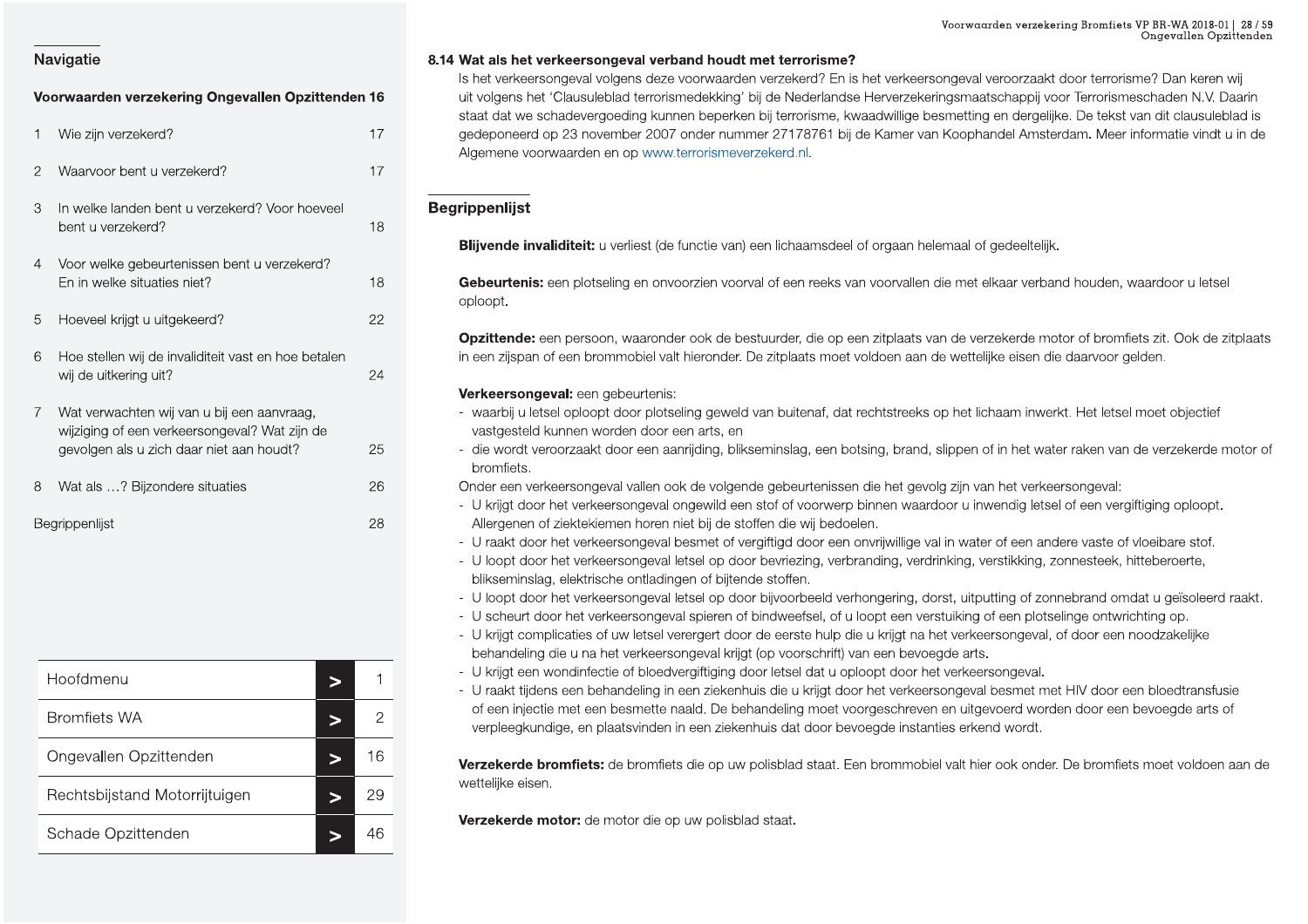36 36 37

38 38

38

39 39

39 39

40

42

45

### Voorwaarden verzekering Rechtsbijstand Motorrijtuigen

(alleen verzekerd als dit op uw polisblad staat)

### inhoud

|              | Uw polis en de voorwaarden                      | 30 | 6   | Hoe verleent DAS de juridische hulp?                 |
|--------------|-------------------------------------------------|----|-----|------------------------------------------------------|
|              |                                                 |    | 6.1 | DAS geeft juridische hulp                            |
| 1            | Wie zijn verzekerd?                             | 31 | 6.2 | Externe deskundigen                                  |
|              |                                                 |    | 6.3 | Uw tegenpartij krijgt ook juridische hulp van DAS    |
| $\mathbf{2}$ | Waar bent u verzekerd?                          | 31 |     | (belangenconflict)                                   |
|              |                                                 |    | 6.4 | Meerdere personen hebben hetzelfde conflict als u    |
| 3            | Waarvoor bent u verzekerd?                      | 32 | 6.5 | Geschillenregeling                                   |
| 3.1          | Juridische conflicten                           | 32 | 6.6 | Foutieve behandeling van uw conflict                 |
| 3.2          | Keuzedekking rechtsbijstand                     | 32 | 6.7 | Klachtenregeling                                     |
| 4            | Waar hebt u recht op?                           | 32 | 7   | Wat verwachten wij en DAS van u bij een aanvraag,    |
| 4.1          | Juridische hulp in natura door DAS              | 32 |     | wijziging of verzoek om juridische hulp? Wat zijn    |
| 4.2          | Wanneer hebt u recht op rechtsbijstand?         | 33 |     | de gevolgen als u zich daar niet aan houdt?          |
| 4.3          | Meerdere conflicten                             | 33 | 7.1 | Uw verplichtingen                                    |
| 4.4          | Minimaal belang van de zaak                     | 33 | 7.2 | Gevolgen als u zich niet aan uw verplichtingen houdt |
| 4.5          | Interne kosten                                  | 33 |     |                                                      |
| 4.6          | Externe kosten                                  | 33 |     | <b>Dekkingsoverzicht</b>                             |
| 4.7          | Waarborgsom                                     | 34 |     |                                                      |
|              |                                                 |    |     | <b>Begrippenlijst</b>                                |
| 5            | In welke gevallen krijgt u geen juridische hulp |    |     |                                                      |
|              | van DAS (meer)?                                 | 34 |     |                                                      |
|              |                                                 |    |     |                                                      |

| Hoofdmenu                     |    |
|-------------------------------|----|
| <b>Bromfiets WA</b>           | 2  |
| Ongevallen Opzittenden        | 16 |
| Rechtsbijstand Motorrijtuigen | 29 |
| Schade Opzittenden            |    |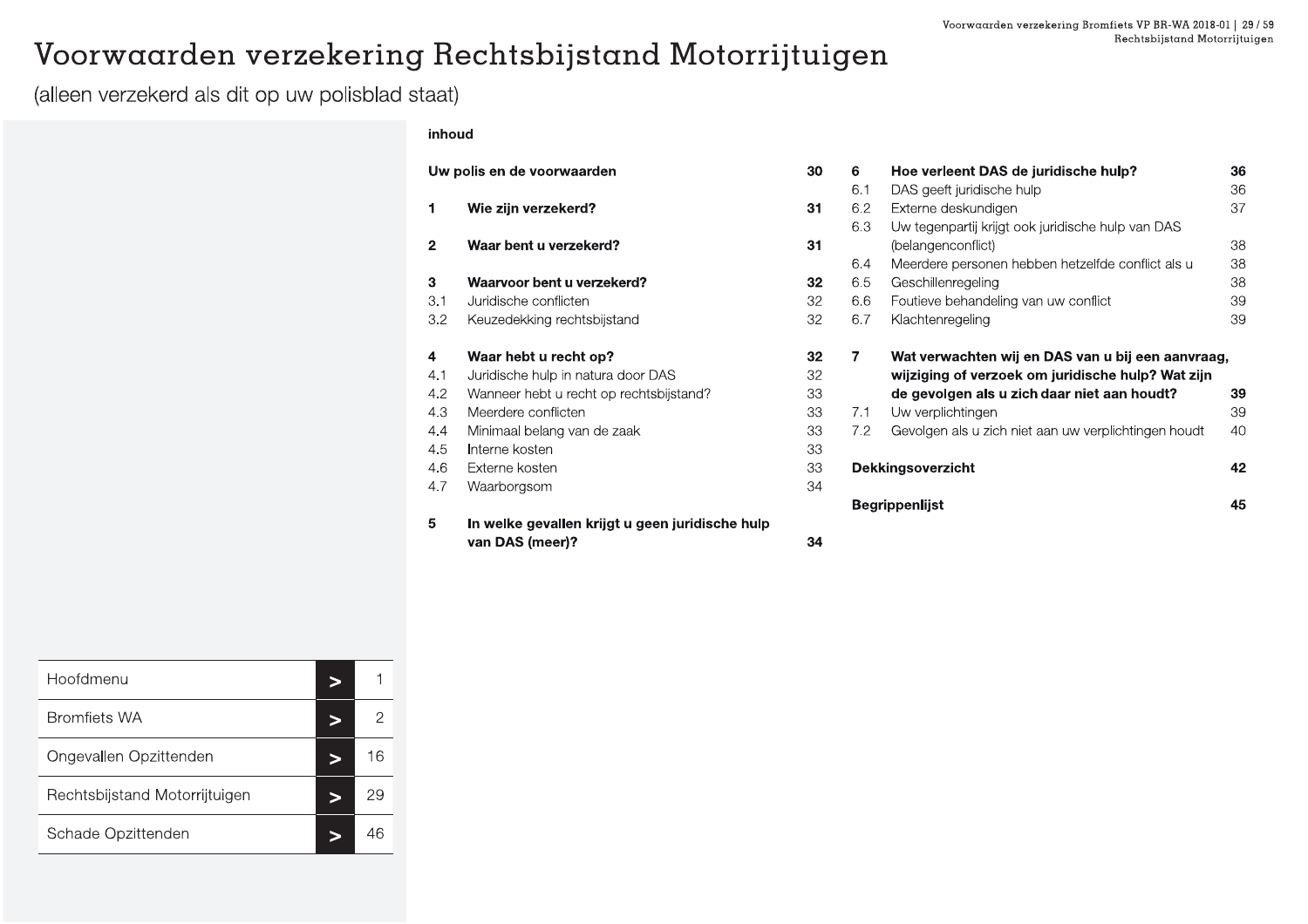| Voorwaarden verzekering Rechtsbijstand |                                                                                                                                                       |    |  |  |  |  |
|----------------------------------------|-------------------------------------------------------------------------------------------------------------------------------------------------------|----|--|--|--|--|
|                                        | Motorrijtuigen                                                                                                                                        | 29 |  |  |  |  |
|                                        | Uw polis en de voorwaarden                                                                                                                            | 30 |  |  |  |  |
| 1                                      | Wie zijn verzekerd?                                                                                                                                   | 31 |  |  |  |  |
| $\mathbf{2}$                           | Waar bent u verzekerd?                                                                                                                                | 31 |  |  |  |  |
| 3                                      | Waarvoor bent u verzekerd?                                                                                                                            | 32 |  |  |  |  |
| 4                                      | Waar hebt u recht op?                                                                                                                                 | 32 |  |  |  |  |
| 5                                      | In welke gevallen krijgt u geen juridische hulp van<br>DAS (meer)?                                                                                    | 34 |  |  |  |  |
| 6                                      | Hoe verleent DAS de juridische hulp?                                                                                                                  | 36 |  |  |  |  |
| $\overline{7}$                         | Wat verwachten wij en DAS van u bij een aanvraag,<br>wijziging of verzoek om juridische hulp? Wat zijn de<br>gevolgen als u zich daar niet aan houdt? | 39 |  |  |  |  |
|                                        | Dekkingsoverzicht                                                                                                                                     | 42 |  |  |  |  |
|                                        | Begrippenlijst                                                                                                                                        | 45 |  |  |  |  |

| Hoofdmenu                     |    |
|-------------------------------|----|
| <b>Bromfiets WA</b>           |    |
| Ongevallen Opzittenden        | 16 |
| Rechtsbijstand Motorrijtuigen | 29 |
| Schade Opzittenden            |    |

### Uw polis en de voorwaarden

Alle afspraken die we met u maken over de verzekering staan op het polisblad. Bijvoorbeeld hoe lang de verzekering loopt en welke dekkingen u hebt gekozen. Deze voorwaarden gelden voor de verzekering Rechtsbijstand Motorrijtuigen. Voor deze verzekering gelden ook de Algemene voorwaarden Voordeelpakket en de clausules die op het polisblad staan.

Wijken de voorwaarden van elkaar af? Of wijken de voorwaarden en de clausules van elkaar af? Dan gelden eerst de bepalingen en clausules die op het polisblad staan. Daarna gelden deze voorwaarden verzekering Rechtsbijstand Motorrijtuigen. En tenslotte gelden de Algemene voorwaarden Voordeelpakket.

### Wat moet u doen als u een juridisch conflict hebt?

Als u een conflict hebt, kunt u DAS om hulp vragen. U krijgt dan de rechtsbijstand zoals dat staat in uw polis en in deze polisvoorwaarden. Het conflict moet over uzelf gaan of over de personen die u hebt meeverzekerd. Neem zo snel mogelijk contact op met DAS. Dat kan op verschillende manieren:

### Wilt u alleen advies?

Bel dan met DAS op werkdagen tussen 08.30 en 17.30 uur op telefoonnummer:

- (020) 651 75 17 voor een aanrijdingsschade zonder letsel
- (020) 651 88 15 voor alle andere (juridische) conflicten

### Wilt u uw conflict aanmelden?

Hebt u juridische hulp nodig en wilt u uw zaak direct aanmelden? Doe dit dan op één van onderstaande manieren:

Een aanrijdingsschade zonder letsel

- Online via: www.das.nl/klantenservice/zaak-aanmelden
- Per post naar: **DAS** T.a.v. Team Intake Verhaal Postbus 23000 1100 DM Amsterdam

### Alle andere conflicten

- Online via: www.das.nl/klantenservice/zaak-aanmelden
- Per post naar: **DAS** T.a.v. Team Intake Juridisch Postbus 23000 1100 DM Amsterdam

Let op! Stuur alstublieft direct de documenten mee die over het conflict gaan. Als u uw zaak via de website aanmeldt, dan kunt u de documenten scannen en als bijlage meesturen. En vermeld altijd uw polisnummer.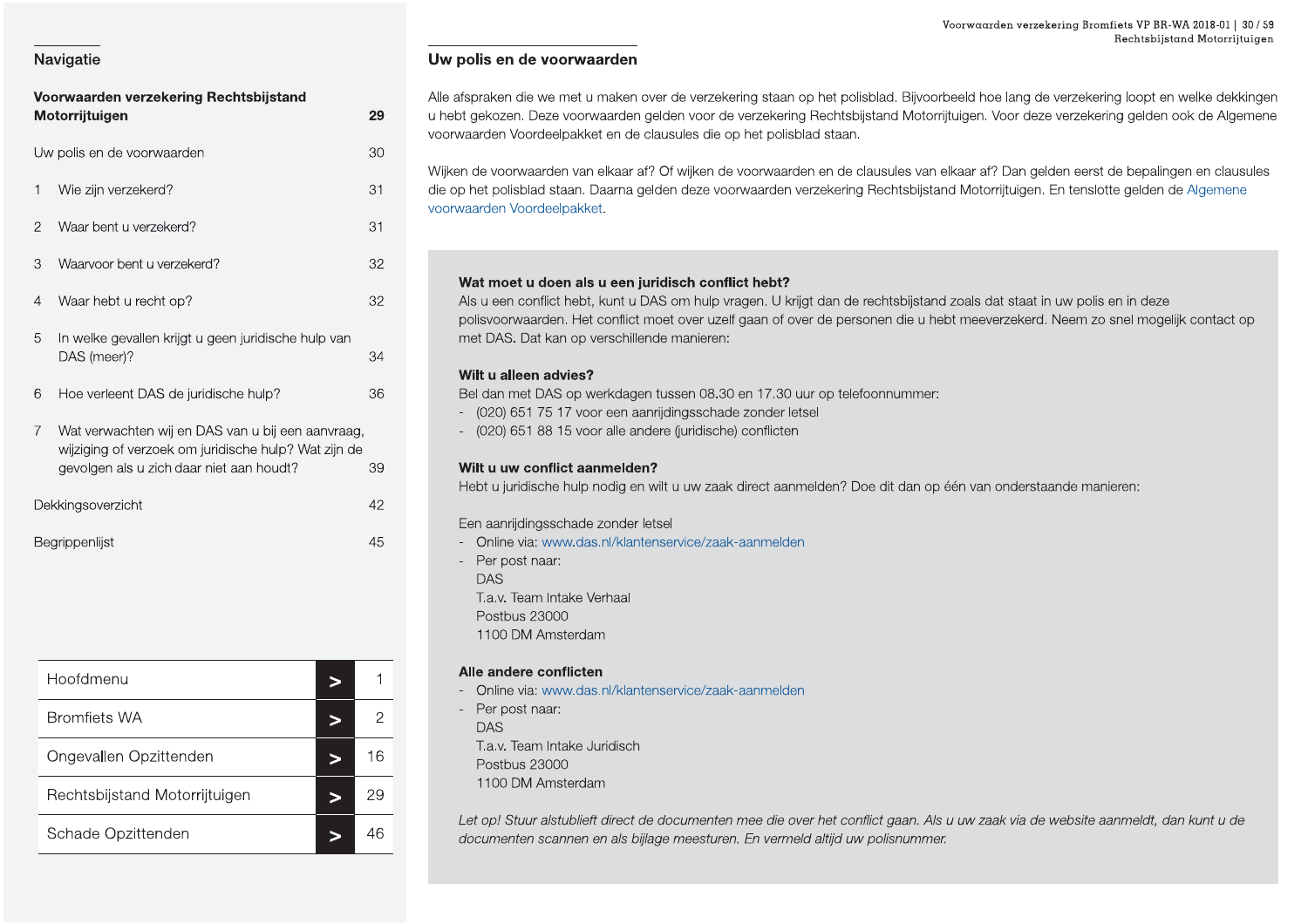Begrippenlijst

|                | Voorwaarden verzekering Rechtsbijstand<br>Motorrijtuigen                                                                                              | 29 |
|----------------|-------------------------------------------------------------------------------------------------------------------------------------------------------|----|
|                | Uw polis en de voorwaarden                                                                                                                            | 30 |
| 1              | Wie zijn verzekerd?                                                                                                                                   | 31 |
| 2              | Waar bent u verzekerd?                                                                                                                                | 31 |
| 3              | Waarvoor bent u verzekerd?                                                                                                                            | 32 |
| 4              | Waar hebt u recht op?                                                                                                                                 | 32 |
| 5              | In welke gevallen krijgt u geen juridische hulp van<br>DAS (meer)?                                                                                    | 34 |
| 6              | Hoe verleent DAS de juridische hulp?                                                                                                                  | 36 |
| $\overline{7}$ | Wat verwachten wij en DAS van u bij een aanvraag,<br>wijziging of verzoek om juridische hulp? Wat zijn de<br>gevolgen als u zich daar niet aan houdt? | 39 |
|                | Dekkingsoverzicht                                                                                                                                     | 42 |

| Hoofdmenu                     |    |
|-------------------------------|----|
| <b>Bromfiets WA</b>           |    |
| Ongevallen Opzittenden        | 16 |
| Rechtsbijstand Motorrijtuigen | ソン |
| Schade Opzittenden            |    |

### Is er sprake van spoed?

Neem dan altijd eerst telefonisch contact op met de Juridische Adviesdesk van DAS. Dat kan op werkdagen tussen 08.30 en 17.30 uur op telefoonnummer (020) 651 88 15.

Het bezoekadres is afhankelijk van waar uw conflict behandeld wordt. Op www.das.nl vindt u de adressen.

### Wie zijn verzekerd?  $\blacktriangleleft$

- De volgende personen zijn verzekerd:
- u, als degene die de verzekering heeft afgesloten;
- de gemachtigde bestuurder en de passagiers van het verzekerde motorrijtuig;
- uw nabestaanden, voor wie u een erkende zorg- of onderhoudsplicht hebt. Zij krijgen rechtsbijstand als een verzekerde overlijdt door een gebeurtenis die via deze verzekering verzekerd is. De juridische hulp bestaat dan uit het instellen van een vordering tot voorziening in de kosten van levensonderhoud en de begrafeniskosten.

De personen die zijn meeverzekerd hebben voor deze rechtsbijstandverzekering dezelfde rechten en verplichtingen als u als verzekeringnemer.

### U en wij

45

In deze voorwaarden noemen we de verzekerden steeds 'u', maar niet als een bepaling alleen geldt voor de persoon die de verzekering heeft afgesloten. In dat geval schrijven we 'u als verzekeringnemer'. We noemen ASR Schadeverzekering N.V. 'a.s.r.', 'we' of 'wij'.

### Waar bent u verzekerd?  $\overline{2}$

- 2.1 Op uw polisblad staat welke dekking u hebt afgesloten. In welke landen en voor welke juridische conflicten u verzekerd bent, vindt u aan het eind van deze voorwaarden in de dekkingsoverzichten.
- 2.2 Het recht van dat land of gebied moet wel van toepassing zijn op uw conflict. Ook moet de rechter van dat land of gebied over uw conflict mogen oordelen.

### 2.3 Onder de landen en gebieden verstaan wij:

- Nederland: het grondgebied van het Koninkrijk der Nederlanden, dat in West-Europa ligt. Dus niet de overzeese bijzondere gemeenten Bonaire. Sint-Eustatius en Saba:
- Europese Unie: alle landen die lid zijn van de Europese Unie;
- Europa: de landen die tot het werelddeel Europa behoren, voor zover het grondgebied gelegen is in het werelddeel Europa;
- de landen rond de Middellandse Zee: landen waarvan het eigen grondgebied direct aan de Middellandse Zee grenst.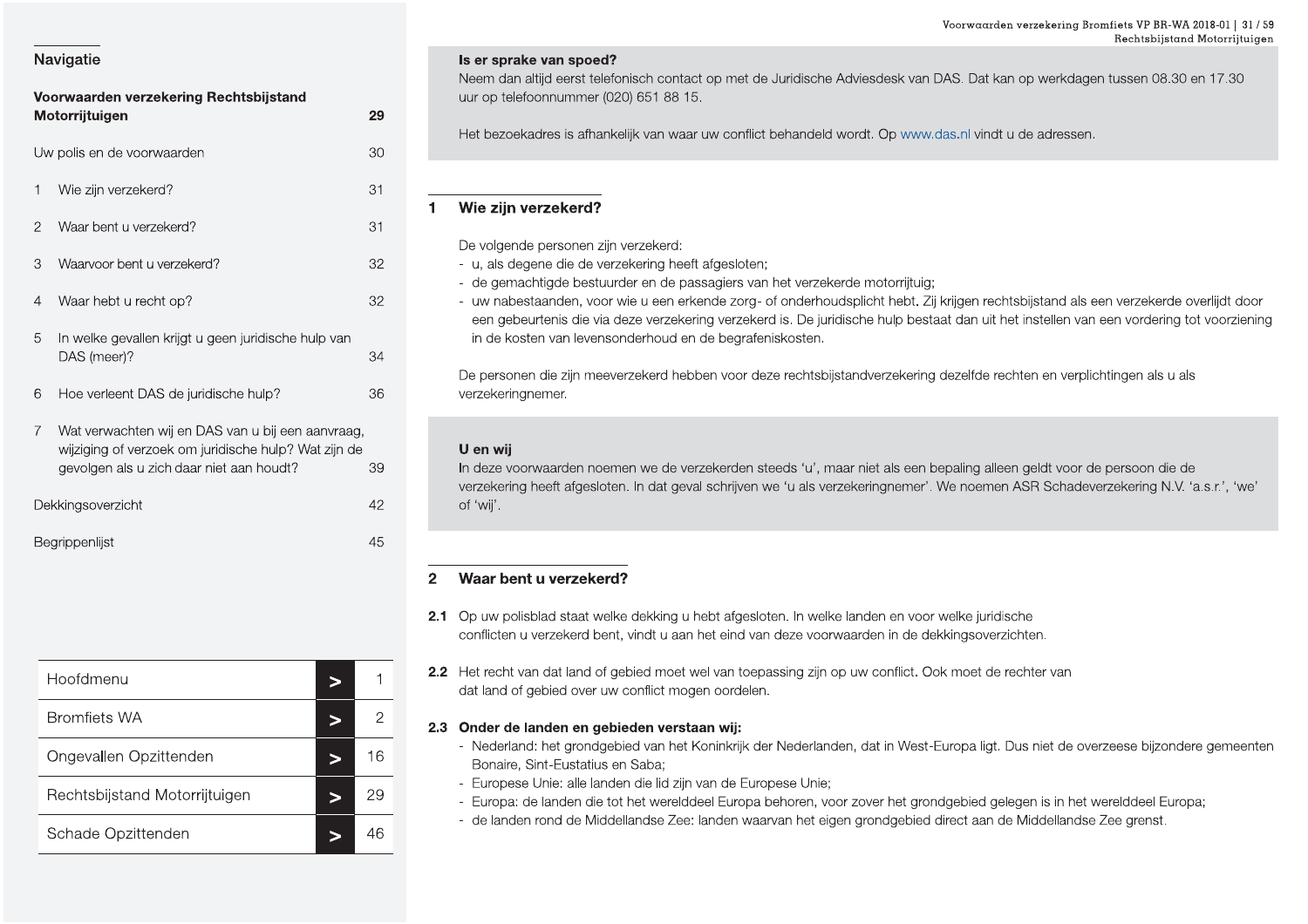### Voorwaarden verzekering Bromfiets VP BR-WA 2018-01 | 32 / 59 Rechtsbijstand Motorrijtuigen

### Waarvoor bent u verzekerd? 3

### 3.1 Juridische conflicten

- U bent als privépersoon verzekerd voor rechtsbijstand bij juridische conflicten die gaan over: - het deelnemen aan het wegverkeer met het verzekerde motorrijtuig; en/of
- het kopen, bezitten, onderhouden, repareren en verkopen van het verzekerde motorrijtuig.

U krijgt alleen hulp als het conflict te maken heeft met wat u als privépersoon is overkomen of wat u als privépersoon hebt gedaan. Dit geldt ook voor de personen die samen met u op deze polis verzekerd zijn.

### Wat betekent dat, als privépersoon?

Werken in loondienst is bijvoorbeeld iets wat u doet als privépersoon. Of werken als vrijwilliger. Voorbeelden van wat u niet als privépersoon onderneemt: als u geld verdient terwijl u niet in loondienst bent of geen ambtenaar bent. Of als u een functie hebt als bestuurder van een rechtspersoon (zoals een stichting of besloten vennootschap) met een commerciële doelstelling.

### 3.2 Keuzedekking rechtsbijstand

De verzekering Rechtsbijstand Motorrijtuigen biedt de keuze uit drie dekkingen. De dekking Verhaalservice is de meest beperkte dekking; de dekking Basis is ruimer; de dekking Uitgebreid is het ruimst.

Op uw polisblad staat welke dekking u gekozen hebt. Aan het eind van deze voorwaarden vindt u per dekking een overzicht van de juridische conflicten die verzekerd zijn.

### Waar hebt u recht op?  $\overline{\mathbf{4}}$

### 4.1 Juridische hulp in natura door DAS

U krijgt juridische hulp in natura. Voor deze juridische hulp hebben wij een overeenkomst gesloten met DAS. U krijgt hulp van de juridisch specialisten die in dienst zijn van DAS.

### Wie is DAS?

Met DAS bedoelen wij DAS Nederlandse Rechtsbijstand Verzekeringsmaatschappij N.V. Het postadres van DAS is Postbus 23000, 1100 DM Amsterdam. Het bezoekadres is afhankelijk van waar uw conflict behandeld wordt. Zie www.das.nl voor adressen.

DAS is ingeschreven bij de Kamer van Koophandel onder nummer 33110754. DAS heeft een vergunning van De Nederlandse Bank (DNB) om rechtsbijstandverzekeringen aan te bieden. Het vergunningsnummer bij DNB is 145445. DAS staat ingeschreven in het register van toezichthouder Autoriteit Financiële Markten (AFM) onder nummer 12000541.

### **Navigatie**

| Voorwaarden verzekering Rechtsbijstand |                                                                                                                                                       |    |  |  |  |
|----------------------------------------|-------------------------------------------------------------------------------------------------------------------------------------------------------|----|--|--|--|
|                                        | Motorrijtuigen                                                                                                                                        | 29 |  |  |  |
|                                        | Uw polis en de voorwaarden                                                                                                                            | 30 |  |  |  |
| 1                                      | Wie zijn verzekerd?                                                                                                                                   | 31 |  |  |  |
| 2                                      | Waar bent u verzekerd?                                                                                                                                | 31 |  |  |  |
| 3                                      | Waarvoor bent u verzekerd?                                                                                                                            | 32 |  |  |  |
| 4                                      | Waar hebt u recht op?                                                                                                                                 | 32 |  |  |  |
| 5                                      | In welke gevallen krijgt u geen juridische hulp van<br>DAS (meer)?                                                                                    | 34 |  |  |  |
| 6                                      | Hoe verleent DAS de juridische hulp?                                                                                                                  | 36 |  |  |  |
| $\overline{7}$                         | Wat verwachten wij en DAS van u bij een aanvraag,<br>wijziging of verzoek om juridische hulp? Wat zijn de<br>gevolgen als u zich daar niet aan houdt? | 39 |  |  |  |
|                                        | Dekkingsoverzicht                                                                                                                                     | 42 |  |  |  |
|                                        | Begrippenlijst                                                                                                                                        | 45 |  |  |  |

| Hoofdmenu                     |    |
|-------------------------------|----|
| <b>Bromfiets WA</b>           | 2  |
| Ongevallen Opzittenden        | 16 |
| Rechtsbijstand Motorrijtuigen | 29 |
| Schade Opzittenden            |    |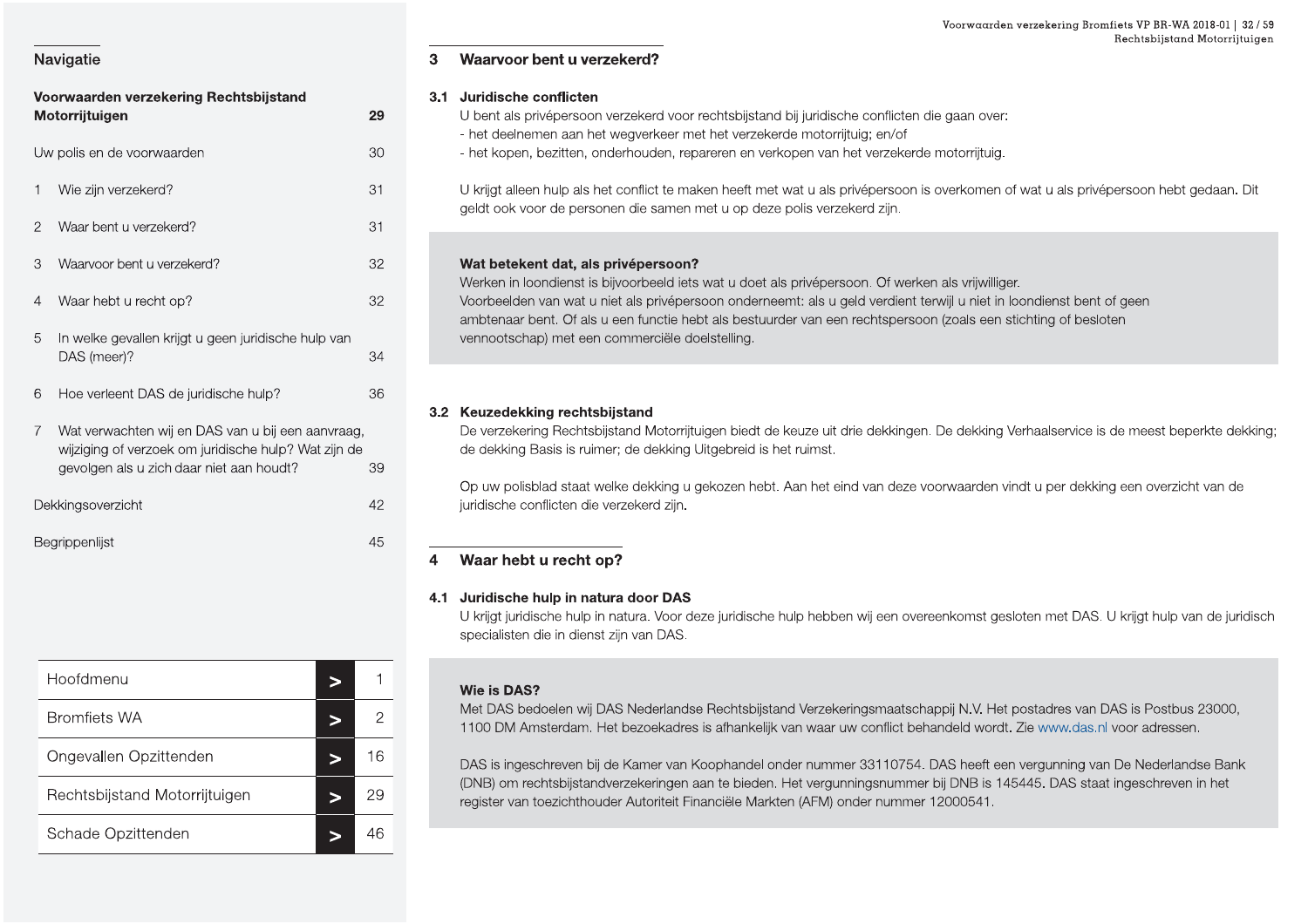Begrippenlijst

### Voorwaarden verzekering Rechtsbijstand Motorrijtuigen 29 Uw polis en de voorwaarden 30 1 Wie zijn verzekerd? 31 Waar bent u verzekerd? 31  $\mathcal{P}$ Waarvoor bent u verzekerd?  $32$  $\mathcal{S}$  $\overline{4}$ Waar hebt u recht op? 32 In welke gevallen krijgt u geen juridische hulp van 5 DAS (meer)? 34 Hoe verleent DAS de juridische hulp? 6 36  $\overline{7}$ Wat verwachten wij en DAS van u bij een aanvraag. wijziging of verzoek om juridische hulp? Wat zijn de gevolgen als u zich daar niet aan houdt? 39 Dekkingsoverzicht 42 45

| Hoofdmenu                     |    |
|-------------------------------|----|
| <b>Bromfiets WA</b>           |    |
| Ongevallen Opzittenden        | 16 |
| Rechtsbijstand Motorrijtuigen | 2ċ |
| Schade Opzittenden            |    |

### 4.2 Wanneer hebt u recht op rechtsbijstand?

U hebt alleen recht op rechtsbijstand:

- als de feiten waardoor het conflict ontstaan is, het conflict zelf en de daaruit voortkomende behoefte aan rechtsbijstand zich voordoen tijdens de looptijd van de verzekering:
- als u bij het afsluiten van de verzekering nog niet wist (of kon weten) dat u juridische hulp nodig zou hebben. Bij twijfel moet u aantonen dat u dat nog niet wist (of kon weten);

### 4.3 Meerdere conflicten

Het kan zijn dat u in meerdere conflicten hulp van DAS vraagt. Als deze conflicten dezelfde oorzaak hebben, dan ziet DAS deze conflicten als één conflict. Dit betekent dat u dan recht hebt op één keer het externe kostenmaximum dat voor dit conflict geldt. Dus niet meerdere keren.

### 4.4 Minimaal belang van de zaak

Het belang van het conflict is het bedrag waarover het conflict gaat. Geldt er voor het conflict een minimumbedrag? Dan kunt u alleen aanspraak maken op rechtsbijstand als dat bedrag hoger is. In het dekkingsoverzicht achter aan deze voorwaarden ziet u of er een minimumbelang geldt en hoe hoog dat is.

Is het financieel belang van het conflict groter dan het minimum belang maar niet groot genoeg om (nog) kosten voor rechtsbijstand te maken? Dan verleent DAS geen rechtsbijstand (meer). U krijgt dan van DAS een bedrag dat gelijk is aan het belang van de zaak.

### 4.5 Interne kosten

De kosten voor juridische hulp van deskundigen in dienst van DAS noemen wij interne kosten. Deze interne kosten komen onbeperkt voor rekening van DAS. Ook als de deskundigen van DAS u bijstaan in een gerechtelijke of administratieve procedure.

### 4.6 Externe kosten

Alle andere kosten die volgens DAS nodig zijn bij het verlenen van rechtsbijstand in uw conflict noemen wij externe kosten.

### Welke externe kosten betaalt DAS?

DAS vergoedt de volgende externe kosten:

- de kosten van de externe deskundigen die DAS inschakelt. Bijvoorbeeld een rechtshulpverlener of een schade-expert. Deze externe deskundige kan dan (een deel van) de (juridische) hulp verlenen;
- de kosten van getuigen die u van de rechter moet betalen;
- de proceskosten die u moet betalen;
- de noodzakelijke reis- en verblijfkosten die u in overleg met DAS maakt, omdat een buitenlandse rechter eist dat u persoonlijk aanwezig bent. Of als de ingeschakelde advocaat vooraf overlegt met DAS en aannemelijk maakt dat uw aanwezigheid dringend gewenst is:
- de kosten die te maken hebben met de uitvoering van een vonnis.

### Hoeveel betaalt DAS maximaal aan externe kosten?

Hoeveel DAS maximaal betaalt voor externe kosten, is afhankelijk van wie u bijstaat in het proces. Dat ziet u in de volgende tabel. Hebt u een externe rechtshulpverlener ingeschakeld zonder toestemming van DAS? Dan krijgt u de kosten van de externe rechtshulpverlener niet vergoed.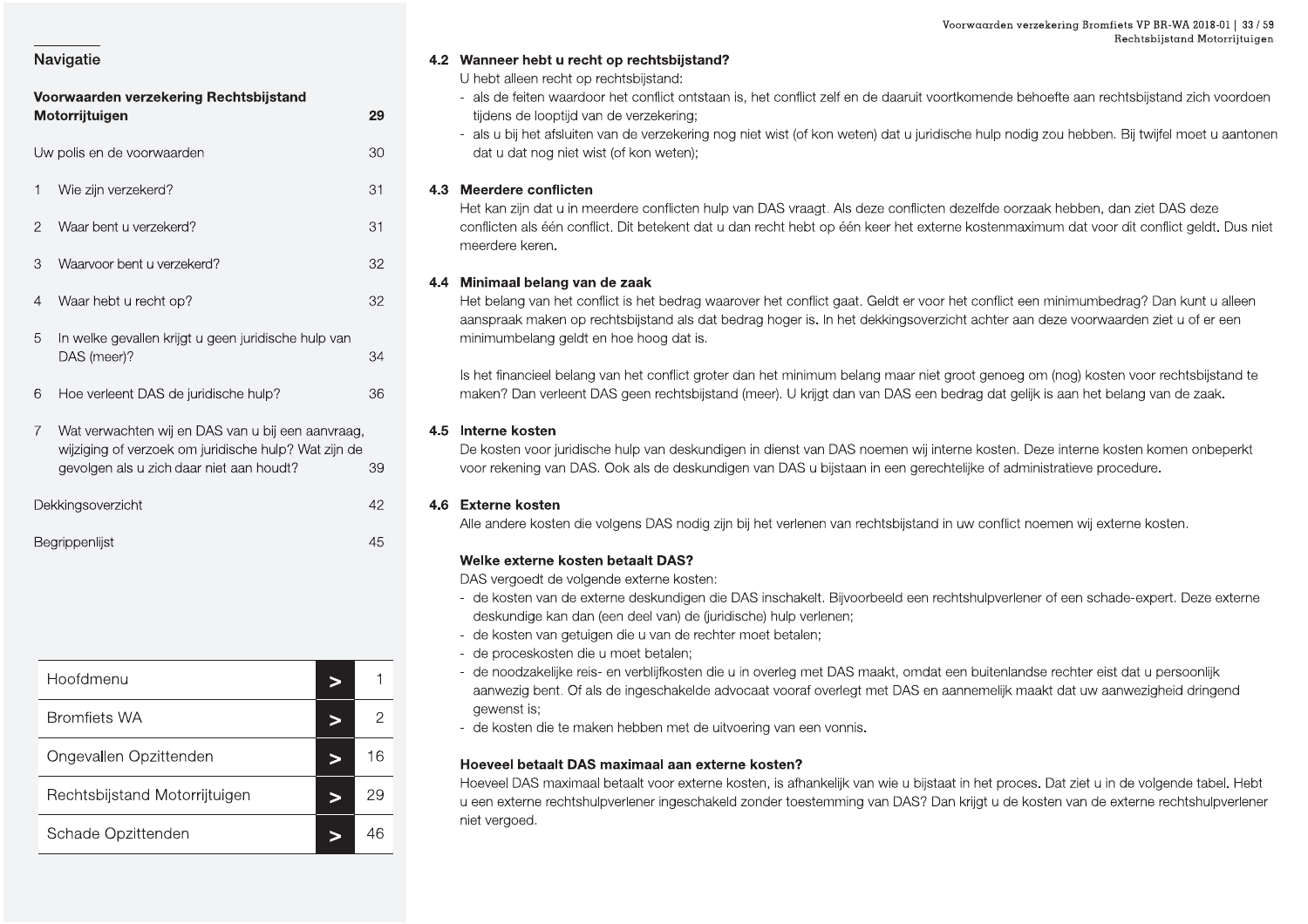|                                                          |    |                                                        | Voorwaarden verzeke                                                                                                                                                                             |
|----------------------------------------------------------|----|--------------------------------------------------------|-------------------------------------------------------------------------------------------------------------------------------------------------------------------------------------------------|
| Navigatie                                                |    |                                                        |                                                                                                                                                                                                 |
| Voorwaarden verzekering Rechtsbijstand<br>Motorrijtuigen | 29 | Verplichte procesvertegenwoordiging, wat betekent dat? | Dat betekent dat u volgens de wet verplicht bent om u in een proces te laten bijstaan door een advo                                                                                             |
| Uw polis en de voorwaarden                               | 30 |                                                        |                                                                                                                                                                                                 |
| Wie zijn verzekerd?                                      | 31 | Is procesvertegenwoordiging verplicht?                 | U moet u laten bijstaan door een advocaat. U mag deze zelf kie<br>geven aan de advocaat.<br>- DAS betaalt de externe kosten onbeperkt.                                                          |
| Waar bent u verzekerd?<br>$\overline{2}$                 | 31 |                                                        | - U hebt geen eigen risico.                                                                                                                                                                     |
| Waarvoor bent u verzekerd?<br>3                          | 32 | Is procesvertegenwoordiging niet verplicht?            | U mag kiezen door wie u zich in de procedure laat bijstaan: een<br>externe rechtshulpverlener.                                                                                                  |
| Waar hebt u recht op?<br>4                               | 32 |                                                        | Laat u zich bijstaan door een juridisch specialist van DAS?<br>- De interne kosten en de externe kosten worden onbeperkt ve                                                                     |
| In welke gevallen krijgt u geen juridische hulp van<br>5 |    |                                                        | - U hebt geen eigen risico.                                                                                                                                                                     |
| DAS (meer)?                                              | 34 |                                                        | Laat u zich bijstaan door een externe rechtshulpverlener (zoals e<br>DAS de externe rechtshulpverlener van uw keuze in.                                                                         |
| Hoe verleent DAS de juridische hulp?<br>6                | 36 |                                                        | - DAS betaalt de behandelkosten (honorarium inclusief kantoor<br>rechtshulpverlener die u hebt gekozen tot € 5.000. Dit bedrag                                                                  |
| Wat verwachten wij en DAS van u bij een aanvraag,        |    |                                                        | verrekenen, betaalt DAS ook de btw over maximaal dit bedra<br>- U betaalt een eigen risico van € 250. DAS geeft pas opdracht                                                                    |
| wijziging of verzoek om juridische hulp? Wat zijn de     |    |                                                        | u hebt gekozen, als DAS van u het eigen risico heeft ontvang                                                                                                                                    |
| gevolgen als u zich daar niet aan houdt?                 | 39 |                                                        |                                                                                                                                                                                                 |
| Dekkingsoverzicht                                        | 42 | 4.7 Waarborgsom                                        | Moet u een waarborgsom betalen voor uw vrijlating, voor de teruggave van uw spullen, of om een be<br>Dan kan DAS die waarborgsom tot maximaal € 25.000 voorschieten. Het moet gaan om een waarb |
| Begrippenlijst                                           | 45 |                                                        | een bevoegde overheidsinstantie. U moet dit bedrag direct aan DAS terugbetalen zodra u het terugk                                                                                               |

| Dekkingsoverzicht<br>Begrippenlijst     | 42<br>45       |   | Moet u een wa<br>Dan kan DAS<br>een bevoegde<br>Betaalt de buit |
|-----------------------------------------|----------------|---|-----------------------------------------------------------------|
|                                         |                | 5 | In welke get<br>In de tabel hier<br>worden in de /              |
| Hoofdmenu<br>$\geq$                     | 1              |   | molest. En ool<br>Algemene voo                                  |
| <b>Bromfiets WA</b><br>$\geq$           | $\overline{c}$ |   | Onderwerper                                                     |
| Ongevallen Opzittenden<br>$\geq$        | 16             |   | <b>Buiten loo</b><br>1.                                         |
| Rechtsbijstand Motorrijtuigen<br>$\geq$ | 29             |   |                                                                 |
| Schade Opzittenden<br>$\geq$            | 46             |   | 2. Geen onv                                                     |

|                                                                                                  |                |                                                        | Rechtsbijstand Motorrijtuigen                                                                                                                                                                                                                                                                                                                                                                                                                                                                   |
|--------------------------------------------------------------------------------------------------|----------------|--------------------------------------------------------|-------------------------------------------------------------------------------------------------------------------------------------------------------------------------------------------------------------------------------------------------------------------------------------------------------------------------------------------------------------------------------------------------------------------------------------------------------------------------------------------------|
| Voorwaarden verzekering Rechtsbijstand<br>Motorrijtuigen                                         | 29             | Verplichte procesvertegenwoordiging, wat betekent dat? | Dat betekent dat u volgens de wet verplicht bent om u in een proces te laten bijstaan door een advocaat.                                                                                                                                                                                                                                                                                                                                                                                        |
| Uw polis en de voorwaarden                                                                       | 30             |                                                        |                                                                                                                                                                                                                                                                                                                                                                                                                                                                                                 |
| Wie zijn verzekerd?                                                                              | 31             | Is procesvertegenwoordiging verplicht?                 | U moet u laten bijstaan door een advocaat. U mag deze zelf kiezen. Maar: DAS moet de opdracht<br>geven aan de advocaat.<br>- DAS betaalt de externe kosten onbeperkt.                                                                                                                                                                                                                                                                                                                           |
| Waar bent u verzekerd?<br>2                                                                      | 31             |                                                        | - U hebt geen eigen risico.                                                                                                                                                                                                                                                                                                                                                                                                                                                                     |
| 3<br>Waarvoor bent u verzekerd?                                                                  | 32             | Is procesvertegenwoordiging niet verplicht?            | U mag kiezen door wie u zich in de procedure laat bijstaan: een juridisch specialist van DAS of een<br>externe rechtshulpverlener.                                                                                                                                                                                                                                                                                                                                                              |
| Waar hebt u recht op?<br>4                                                                       | 32             |                                                        | Laat u zich bijstaan door een juridisch specialist van DAS?<br>- De interne kosten en de externe kosten worden onbeperkt vergoed.                                                                                                                                                                                                                                                                                                                                                               |
| 5<br>In welke gevallen krijgt u geen juridische hulp van<br>DAS (meer)?                          | 34             |                                                        | - U hebt geen eigen risico.                                                                                                                                                                                                                                                                                                                                                                                                                                                                     |
| 6<br>Hoe verleent DAS de juridische hulp?                                                        | 36             |                                                        | Laat u zich bijstaan door een externe rechtshulpverlener (zoals een advocaat)? Op uw verzoek schakelt<br>DAS de externe rechtshulpverlener van uw keuze in.<br>DAS betaalt de behandelkosten (honorarium inclusief kantoor- en overige kosten) van de externe<br>rechtshulpverlener die u hebt gekozen tot € 5.000. Dit bedrag is exclusief btw. Als u de btw niet kunt                                                                                                                         |
| Wat verwachten wij en DAS van u bij een aanvraag,                                                |                |                                                        | verrekenen, betaalt DAS ook de btw over maximaal dit bedrag.<br>U betaalt een eigen risico van € 250. DAS geeft pas opdracht aan de externe rechtshulpverlener die                                                                                                                                                                                                                                                                                                                              |
| wijziging of verzoek om juridische hulp? Wat zijn de<br>gevolgen als u zich daar niet aan houdt? | 39             |                                                        | u hebt gekozen, als DAS van u het eigen risico heeft ontvangen dat u moet betalen.                                                                                                                                                                                                                                                                                                                                                                                                              |
|                                                                                                  |                | 4.7 Waarborgsom                                        |                                                                                                                                                                                                                                                                                                                                                                                                                                                                                                 |
| Dekkingsoverzicht                                                                                | 42             |                                                        | Moet u een waarborgsom betalen voor uw vrijlating, voor de teruggave van uw spullen, of om een beslag op uw spullen op te heffen?<br>Dan kan DAS die waarborgsom tot maximaal € 25.000 voorschieten. Het moet gaan om een waarborgsom die wordt gevraagd door                                                                                                                                                                                                                                   |
| Begrippenlijst                                                                                   | 45             |                                                        | een bevoegde overheidsinstantie. U moet dit bedrag direct aan DAS terugbetalen zodra u het terugkrijgt van de buitenlandse overheid.<br>Betaalt de buitenlandse overheid het bedrag niet aan u terug? Dan moet u het toch aan DAS terugbetalen, maar dan binnen een jaar.                                                                                                                                                                                                                       |
|                                                                                                  | 5              |                                                        | In welke gevallen krijgt u geen juridische hulp van DAS (meer)?<br>In de tabel hieronder leggen wij uit wanneer u geen hulp van DAS (meer) krijgt. Daarnaast gelden de algemene uitsluitingen die genoemd<br>worden in de Algemene voorwaarden. Dit betekent onder andere dat u geen juridische hulp krijgt bij schade door atoomkernreacties en<br>molest. En ook niet als u fraude pleegt of een betalingsachterstand hebt. De volledige informatie over algemene uitsluitingen leest u in de |
| Hoofdmenu<br>⋗                                                                                   |                | Algemene voorwaarden.                                  |                                                                                                                                                                                                                                                                                                                                                                                                                                                                                                 |
| <b>Bromfiets WA</b><br>⋗                                                                         | $\overline{2}$ | Onderwerpen                                            | <b>Beperking of uitsluiting</b>                                                                                                                                                                                                                                                                                                                                                                                                                                                                 |
| Ongevallen Opzittenden<br>>                                                                      | 16             | 1. Buiten looptijd verzekering                         | U krijgt geen juridische hulp als de feiten waardoor het conflict ontstaan is, het conflict zelf en de daaruit                                                                                                                                                                                                                                                                                                                                                                                  |
| Rechtsbijstand Motorrijtuigen<br>>                                                               | 29             |                                                        | voortkomende behoefte aan rechtsbijstand zich voordoen na beëindiging van de verzekering, of voordat<br>de verzekering is ingegaan.                                                                                                                                                                                                                                                                                                                                                             |

| <b>Onderwerpen</b> |                                | <b>Beperking of uitsluiting</b>                                                                                                                                                                                                                       |
|--------------------|--------------------------------|-------------------------------------------------------------------------------------------------------------------------------------------------------------------------------------------------------------------------------------------------------|
|                    | 1. Buiten looptijd verzekering | U krijgt geen juridische hulp als de feiten waardoor het conflict ontstaan is, het conflict zelf en de daaruit<br>voortkomende behoefte aan rechtsbijstand zich voordoen na beëindiging van de verzekering, of voordat<br>de verzekering is ingegaan. |
|                    | 2. Geen onverwacht conflict    | U krijgt geen juridische hulp als u bij het afsluiten van de verzekering wist (of kon weten) dat u hulp nodig<br>zou hebben.                                                                                                                          |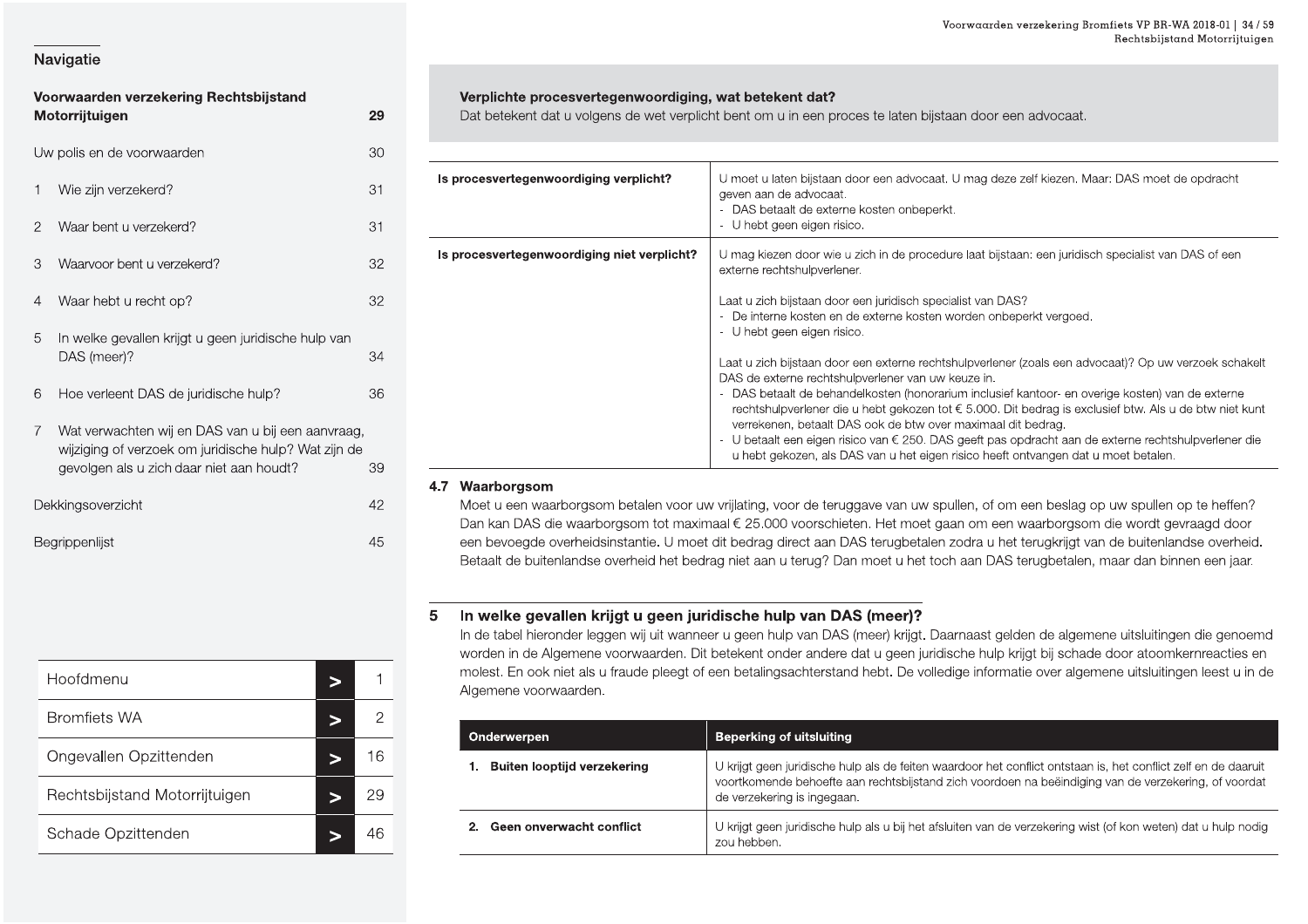### Voorwaarden verzekering Bromfiets VP BR-WA 2018-01 | 35 / 59<br>Rechtsbijstand Motorrijtuigen

### Navigatie

|                | Voorwaarden verzekering Rechtsbijstand                                                                                                                |    |
|----------------|-------------------------------------------------------------------------------------------------------------------------------------------------------|----|
|                | Motorrijtuigen                                                                                                                                        | 29 |
|                | Uw polis en de voorwaarden                                                                                                                            | 30 |
| 1              | Wie zijn verzekerd?                                                                                                                                   | 31 |
| $\overline{2}$ | Waar bent u verzekerd?                                                                                                                                | 31 |
| 3              | Waarvoor bent u verzekerd?                                                                                                                            | 32 |
| 4              | Waar hebt u recht op?                                                                                                                                 | 32 |
| 5              | In welke gevallen krijgt u geen juridische hulp van<br>DAS (meer)?                                                                                    | 34 |
| 6              | Hoe verleent DAS de juridische hulp?                                                                                                                  | 36 |
| $\overline{7}$ | Wat verwachten wij en DAS van u bij een aanvraag,<br>wijziging of verzoek om juridische hulp? Wat zijn de<br>gevolgen als u zich daar niet aan houdt? | 39 |
|                | Dekkingsoverzicht                                                                                                                                     | 42 |
|                | Begrippenlijst                                                                                                                                        | 45 |

| Hoofdmenu                     |    |
|-------------------------------|----|
| <b>Bromfiets WA</b>           |    |
| Ongevallen Opzittenden        | 16 |
| Rechtsbijstand Motorrijtuigen | 29 |
| Schade Opzittenden            |    |

| Onderwerpen |                                                               | <b>Beperking of uitsluiting</b>                                                                                                                                                                                                                                                                                                                                                                                                                                                                                                                                                                                                                                                                                                                                                                                                                                                                                                |
|-------------|---------------------------------------------------------------|--------------------------------------------------------------------------------------------------------------------------------------------------------------------------------------------------------------------------------------------------------------------------------------------------------------------------------------------------------------------------------------------------------------------------------------------------------------------------------------------------------------------------------------------------------------------------------------------------------------------------------------------------------------------------------------------------------------------------------------------------------------------------------------------------------------------------------------------------------------------------------------------------------------------------------|
|             | 3. Woonplaats buiten Nederland                                | Woont u niet meer in Nederland? Dan krijgt u geen hulp voor nieuwe juridische conflicten.                                                                                                                                                                                                                                                                                                                                                                                                                                                                                                                                                                                                                                                                                                                                                                                                                                      |
|             | 4. Vergoeding door anderen                                    | U krijgt geen juridische hulp als u de hulp of vergoeding van kosten voor de juridische hulp kunt (terug)<br>krijgen (of zou kunnen terug krijgen als u deze verzekering niet had gehad) op een van de volgende<br>manieren:<br>- via een wet, regelgeving of voorziening;<br>- via een lidmaatschap van een vereniging of organisatie (bijvoorbeeld uw vakbond);<br>- via een andere verzekering van u (bijvoorbeeld via uw werkgever) of van een ander.<br>Gaat het om een leenmotorrijtuig dat u hebt meegekregen van de garage of de reparateur, omdat uw<br>eigen verzekerde motorrijtuig een onderhoudsbeurt krijgt of gerepareerd wordt? Dan krijgt u geen hulp<br>als:<br>- degene die het motorrijtuig ter beschikking stelt een rechtsbijstandsverzekering heeft afgesloten, en<br>- de rechtsbijstandsverzekering van deze uitlener dekking zou hebben geboden als uw eigen<br>verzekering niet zou hebben bestaan. |
|             | 5. Opzet                                                      | U krijgt geen juridische hulp:<br>als u opzettelijk niet de waarheid vertelt, opzettelijk niet volledig bent over een conflict of een<br>gebeurtenis, of als u fraude pleegt;<br>als u met opzet iets hebt gedaan, hebt nagelaten, of hebt geaccepteerd met de bedoeling om<br>rechtsbijstand te krijgen of voordeel te halen.                                                                                                                                                                                                                                                                                                                                                                                                                                                                                                                                                                                                 |
|             | 6. De andere partij kan uw schade bij<br>verhaal niet betalen | Is het waarschijnlijk dat degene die u schade heeft toegebracht, minimaal drie jaar niet in staat is om u<br>deze schade te vergoeden? En is uw schade meer dan € 110? Dan betaalt DAS deze schade aan u.<br>DAS vergoedt u in zo'n geval maximaal € 750. Het moet dan wel vaststaan dat de schade het gevolg<br>is van een onrechtmatige daad en dat u recht hebt op deze vergoeding. Ook moet vaststaan dat u de<br>schade niet op een andere manier vergoed kunt krijgen.                                                                                                                                                                                                                                                                                                                                                                                                                                                   |
|             | 7. Schaden van de belangen van DAS                            | Handelt u in strijd met de polisvoorwaarden en schaadt u daardoor de belangen van DAS? Bijvoorbeeld<br>als u de zaak zo laat bij DAS aanmeldt, dat DAS alleen met extra moeite of meer kosten hulp aan u kan<br>verlenen? Dan krijgt u geen hulp.                                                                                                                                                                                                                                                                                                                                                                                                                                                                                                                                                                                                                                                                              |
|             | 8. Meningsverschil met DAS                                    | Hebt u een conflict met DAS, bijvoorbeeld over een uitleg van deze polisvoorwaarden die voor u nadelig<br>is, of over de juridische dienstverlening? Dan verleent DAS geen juridische hulp.<br>Let op:<br>Geeft de rechter u uiteindelijk gelijk? Dan vergoedt DAS de kosten van rechtsbijstand die u hebt<br>gemaakt tot maximaal het externe kostenmaximum. Maar alleen voor zover deze kosten noodzakelijk en<br>redelijk waren.                                                                                                                                                                                                                                                                                                                                                                                                                                                                                            |
|             | 9. Instaan voor anderen of<br>vorderingen van anderen         | Is het conflict ontstaan doordat u de verplichtingen van iemand anders hebt overgenomen, of doordat<br>verplichtingen van iemand anders op u zijn overgegaan? Bijvoorbeeld doordat u een schuld van een<br>ander hebt overgenomen? Dan krijgt u geen juridische hulp.                                                                                                                                                                                                                                                                                                                                                                                                                                                                                                                                                                                                                                                          |
|             | 10. Door u gepleegde onrechtmatige<br>daad                    | U krijgt geen juridische hulp als u zich wilt verweren omdat iemand u aansprakelijk stelt voor de schade<br>die u zou hebben toegebracht door onrechtmatig handelen.                                                                                                                                                                                                                                                                                                                                                                                                                                                                                                                                                                                                                                                                                                                                                           |
|             | 11. Fiscale zaken                                             | Heeft het conflict te maken met invoerrechten, accijnzen, leges of andere fiscale zaken? Dan krijgt u<br>geen juridische hulp.                                                                                                                                                                                                                                                                                                                                                                                                                                                                                                                                                                                                                                                                                                                                                                                                 |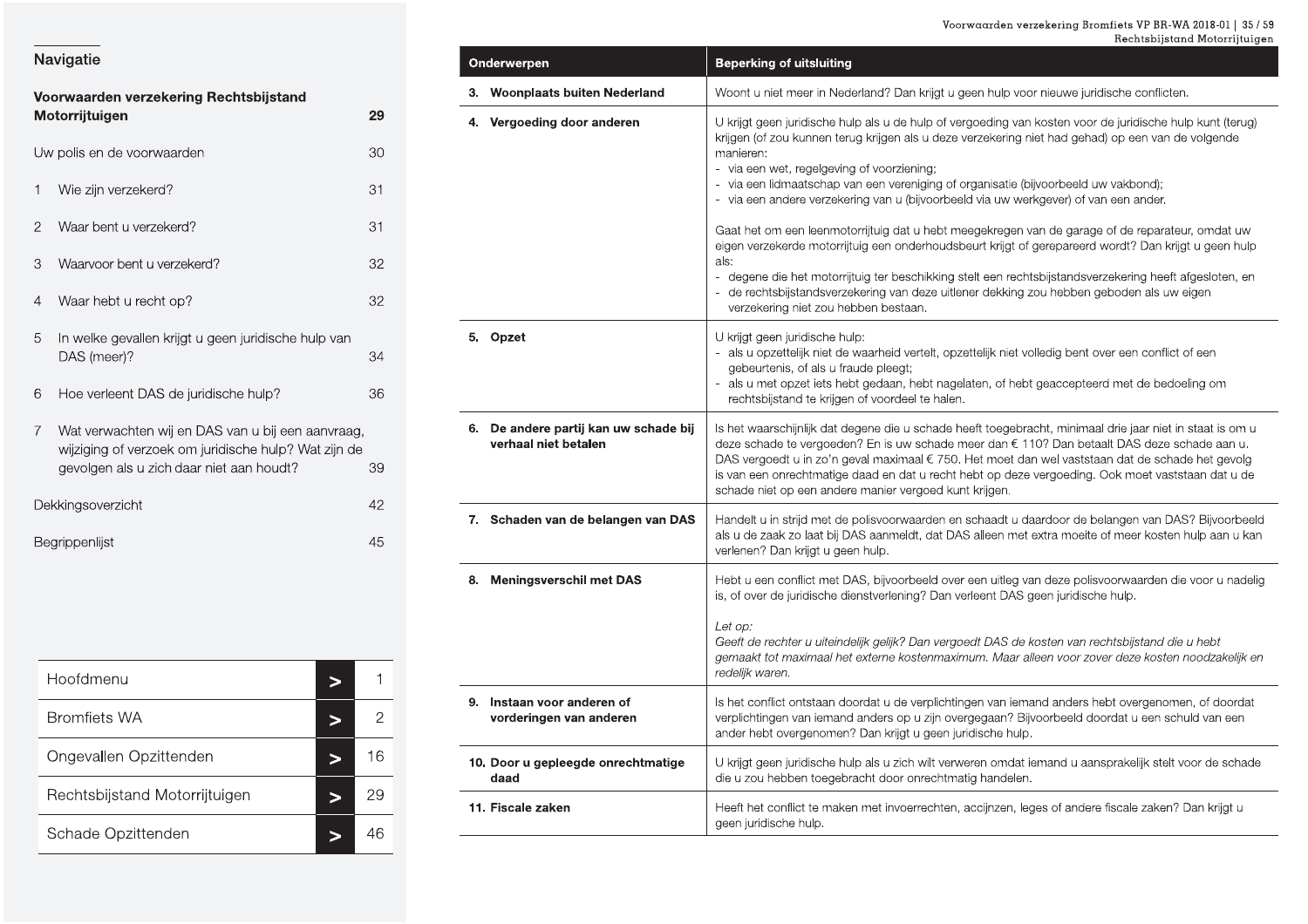|                | Voorwaarden verzekering Rechtsbijstand<br>Motorrijtuigen                                                                                              | 29 |
|----------------|-------------------------------------------------------------------------------------------------------------------------------------------------------|----|
|                | Uw polis en de voorwaarden                                                                                                                            | 30 |
| 1              | Wie zijn verzekerd?                                                                                                                                   | 31 |
| $\overline{2}$ | Waar bent u verzekerd?                                                                                                                                | 31 |
| 3              | Waarvoor bent u verzekerd?                                                                                                                            | 32 |
| 4              | Waar hebt u recht op?                                                                                                                                 | 32 |
| 5              | In welke gevallen krijgt u geen juridische hulp van<br>DAS (meer)?                                                                                    | 34 |
| 6              | Hoe verleent DAS de juridische hulp?                                                                                                                  | 36 |
| $\overline{7}$ | Wat verwachten wij en DAS van u bij een aanvraag,<br>wijziging of verzoek om juridische hulp? Wat zijn de<br>gevolgen als u zich daar niet aan houdt? | 39 |
|                | Dekkingsoverzicht                                                                                                                                     | 42 |
|                | Begrippenlijst                                                                                                                                        | 45 |
|                |                                                                                                                                                       |    |

| Onderwerpen                                               | <b>Beperking of uitsluiting</b>                                                                                                                                                                                                                                                                                                                                                                                                                                                                                                                                                                                                            |
|-----------------------------------------------------------|--------------------------------------------------------------------------------------------------------------------------------------------------------------------------------------------------------------------------------------------------------------------------------------------------------------------------------------------------------------------------------------------------------------------------------------------------------------------------------------------------------------------------------------------------------------------------------------------------------------------------------------------|
| 12. Verhuur, lease of zakelijk gebruik                    | U krijgt geen hulp bij juridische conflicten als het verzekerde motorrijtuig:<br>wordt verhuurd of geleased aan een ander, of;<br>zakelijk wordt gebruikt.                                                                                                                                                                                                                                                                                                                                                                                                                                                                                 |
|                                                           | Onder zakelijk gebruik verstaan wij gebruik dat niet te maken heeft met een conflict dat u als<br>privépersoon is overkomen of met wat u als privépersoon hebt gedaan. Zoals (tegen betaling):<br>- vervoer van personen of van vracht; of<br>gebruik van het voertuig of vaartuig als lesvoertuig of lesvaartuig of om examens mee af te nemen.                                                                                                                                                                                                                                                                                           |
| 13. Onbevoegd besturen van het<br>verzekerde motorrijtuig | Heeft het conflict te maken met het onbevoegd besturen van verzekerde motorrijtuig? Dan krijgt u geen<br>hulp.                                                                                                                                                                                                                                                                                                                                                                                                                                                                                                                             |
|                                                           | Dit geldt niet als u niet wist en redelijkerwijs ook niet kon weten dat de bestuurder niet bevoegd was om<br>het verzekerde motorrijtuig te besturen.                                                                                                                                                                                                                                                                                                                                                                                                                                                                                      |
| 14. Aanschaf tweedehands<br>motorrijtuig                  | U krijgt alleen hulp bij conflicten over de aanschaf van tweedehands motorrijtuigen:<br>als u deze koopt bij een officiële dealer en/of Bovag- of Focwa-bedrijf, en<br>als u bij de aanschaf schriftelijke garantie hebt gekregen.                                                                                                                                                                                                                                                                                                                                                                                                         |
| 15. Het financiële belang van de zaak                     | Geldt er voor het conflict een minimumbedrag? Dan kunt u alleen aanspraak maken op rechtsbijstand<br>als het schadebedrag hoger is.                                                                                                                                                                                                                                                                                                                                                                                                                                                                                                        |
|                                                           | Is het belang van de zaak niet groot genoeg om (nog) kosten voor rechtsbijstand te maken? Dan krijgt<br>u geen hulp. U krijgt dan van DAS het bedrag dat u van de tegenpartij zou hebben gekregen. DAS doet<br>dit alleen als de kosten van de hulp hoger zouden worden dan het bedrag dat u van de tegenpartij kunt<br>krijgen.                                                                                                                                                                                                                                                                                                           |
| 16. Geen redelijke kans                                   | Vindt DAS dat er geen redelijke kans meer bestaat dat u gelijk krijgt? Dan mag DAS de hulp stopzetten.                                                                                                                                                                                                                                                                                                                                                                                                                                                                                                                                     |
| 17. Terrorisme                                            | Is de schade volgens de Bijzondere Voorwaarden verzekerd? En is de schade veroorzaakt door<br>terrorisme? Dan krijgt u misschien minder of geen hulp. U krijgt in dat geval alleen hulp voor zover<br>de Nederlandse Herverzekeringsmaatschappij voor Terrorismeschaden (NHT) dekking geeft. Meer<br>informatie hierover leest u in het clausuleblad Terrorisme en het Protocol afwikkeling claims van de NHT.<br>De tekst van dit clausuleblad is gedeponeerd op 23 november 2007 onder nummer 27178761 bij de<br>Kamer van Koophandel Amsterdam. Meer informatie vindt u in de Algemene Voorwaarden of op<br>www.terrorismeverzekerd.nl. |

| Hoofdmenu                     |  |    |
|-------------------------------|--|----|
| <b>Bromfiets WA</b>           |  |    |
| Ongevallen Opzittenden        |  | 16 |
| Rechtsbijstand Motorrijtuigen |  | 29 |
| Schade Opzittenden            |  |    |

### Hoe verleent DAS de juridische hulp?  $6\phantom{1}6$

### 6.1 DAS geeft juridische hulp

De juridisch specialist van DAS

- adviseert u over uw rechten, en over de vraag hoe u kunt krijgen wat u wilt;
- treedt voor en namens u op en staat u bij als u met iemand een conflict hebt. Ook verdedigt hij u tegen de eisen van deze partij;
- maakt voor u een verzoekschrift of bezwaarschrift als de zaak aan een rechter moet worden voorgelegd. En hij verdedigt dan het verzoek- of bezwaarschrift:

- schakelt namens u een advocaat in als u die nodig hebt om u bij de rechter bij te staan;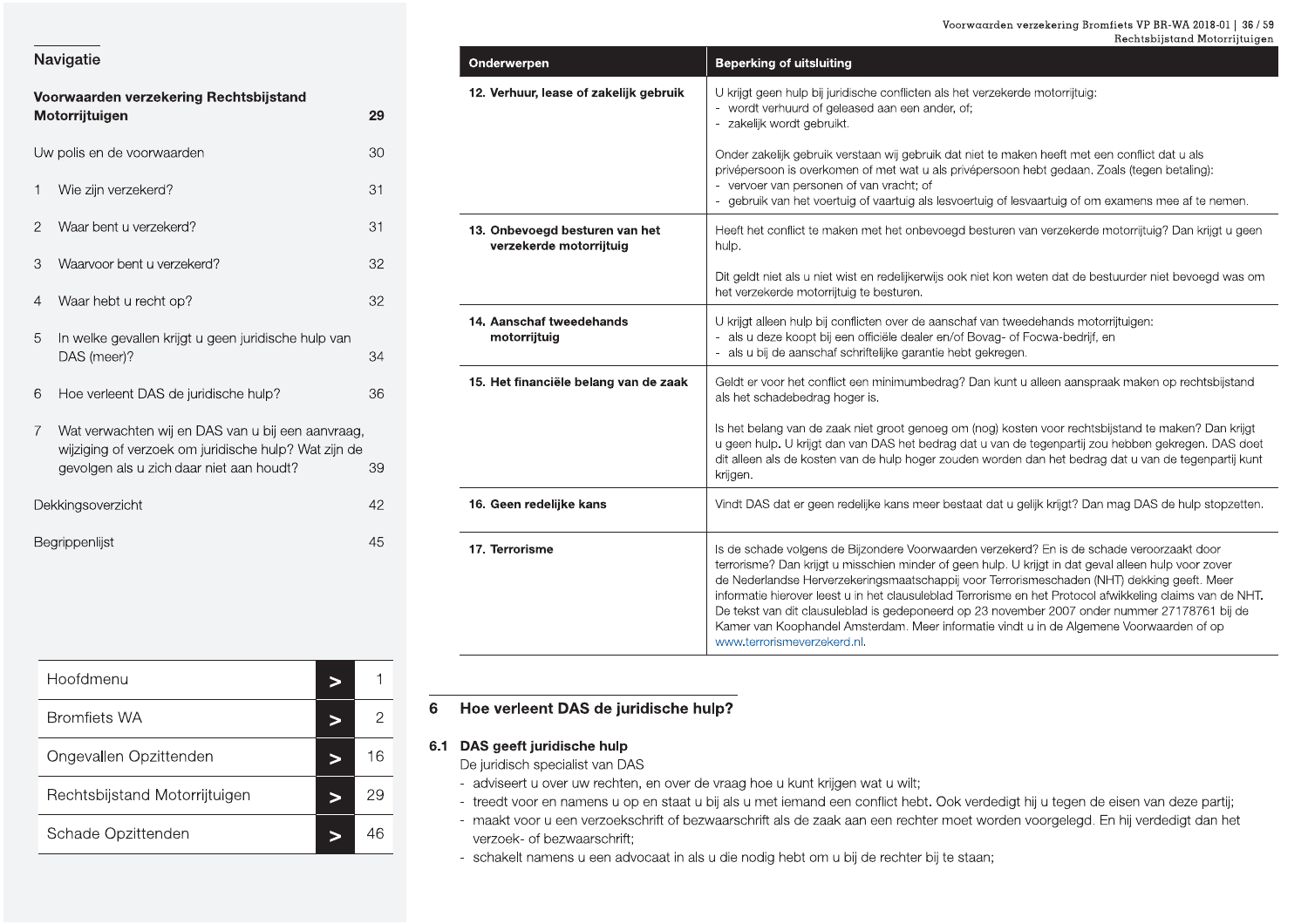# Notice the interaction of the state of the state of the state of the state of the state of the state of the state of the state of the state of the state of the state of the state of the state of the state of the state of

| 90,019011 alo a Lion addition dan modelli |              | $\sim$ $\sim$ $\sim$ $\sim$ $\sim$                                                                                                                                           |
|-------------------------------------------|--------------|------------------------------------------------------------------------------------------------------------------------------------------------------------------------------|
| Dekkingsoverzicht                         | 42           | DAS overle<br>$\overline{\phantom{0}}$<br>U mag niet<br>$\overline{\phantom{0}}$                                                                                             |
| Begrippenlijst                            | 45           | u. Dat geld<br>rechtshulpv<br>toestemmir<br>Wilt u tijder<br>$\overline{\phantom{a}}$<br>toestemmir<br>Is er een ex<br>$\overline{\phantom{0}}$<br>voorwaarde<br>niet aanspr |
| Hoofdmenu<br>$\geq$                       | 1            | Als verteger<br>$\overline{\phantom{a}}$<br>Nederland:                                                                                                                       |
| <b>Bromfiets WA</b><br>$\geq$             | $\mathbf{2}$ | Bij een zaal                                                                                                                                                                 |
| Ongevallen Opzittenden<br>$\geq$          | 16           |                                                                                                                                                                              |
| Rechtsbijstand Motorrijtuigen<br>$\geq$   | 29           |                                                                                                                                                                              |
|                                           | 46           |                                                                                                                                                                              |

### nfiets VP BR-WA 2018-01 | 37 / 59<br>Rechtsbijstand Motorrijtuigen<br>1 terugkrijgt of kunt<br>Inflict heeft gedaan. iets VP BR-WA 2018-01 | 37 / 59<br>Rechtsbijstand Motorrijtuigen<br>erugkrijgt of kunt<br>flict heeft gedaan.

- Voorwaarden verzekering Rechtsbijstand<br>
Voorwaarden verzekering Rechtsbijstand<br>
Voorwaarden verzekering Rechtsbijstand<br>
Motorrijtuigen van degene met wie u een conflict hebt. U moet deze kosten dan aan DAS terugbetal<br>
Moto Voorwaarden verzekeri<br>Joor. Van dit laatste is sprake als u die<br>Joor kosten dan aan DAS terugbetale<br>Let aan de uitspraken die een rechter in Voorwaarden verzekering Bromfie<br>Browner Re<br>Dr. Van dit laatste is sprake als u die kosten ter<br>Ze kosten dan aan DAS terugbetalen;<br>aan de uitspraken die een rechter in dit conflic Voorwaarden verzekering Bromfiets VP BR-WA 20<br>Rechtsbijstand M<br>Jaatste is sprake als u die kosten terugkrijgt of ku<br>dan aan DAS terugbetalen;<br>spraken die een rechter in dit conflict heeft geda rden verzekering Bromfiets VP BR-WA 2018-01 | 37 / 59<br>Rechtsbijstand Motorrijtuigen<br>Ake als u die kosten terugkrijgt of kunt<br>Sterugbetalen;<br>Ben rechter in dit conflict heeft gedaan.
	-

- 
- 
- 
- 

- 
- 
- 
- 
- 
- 
-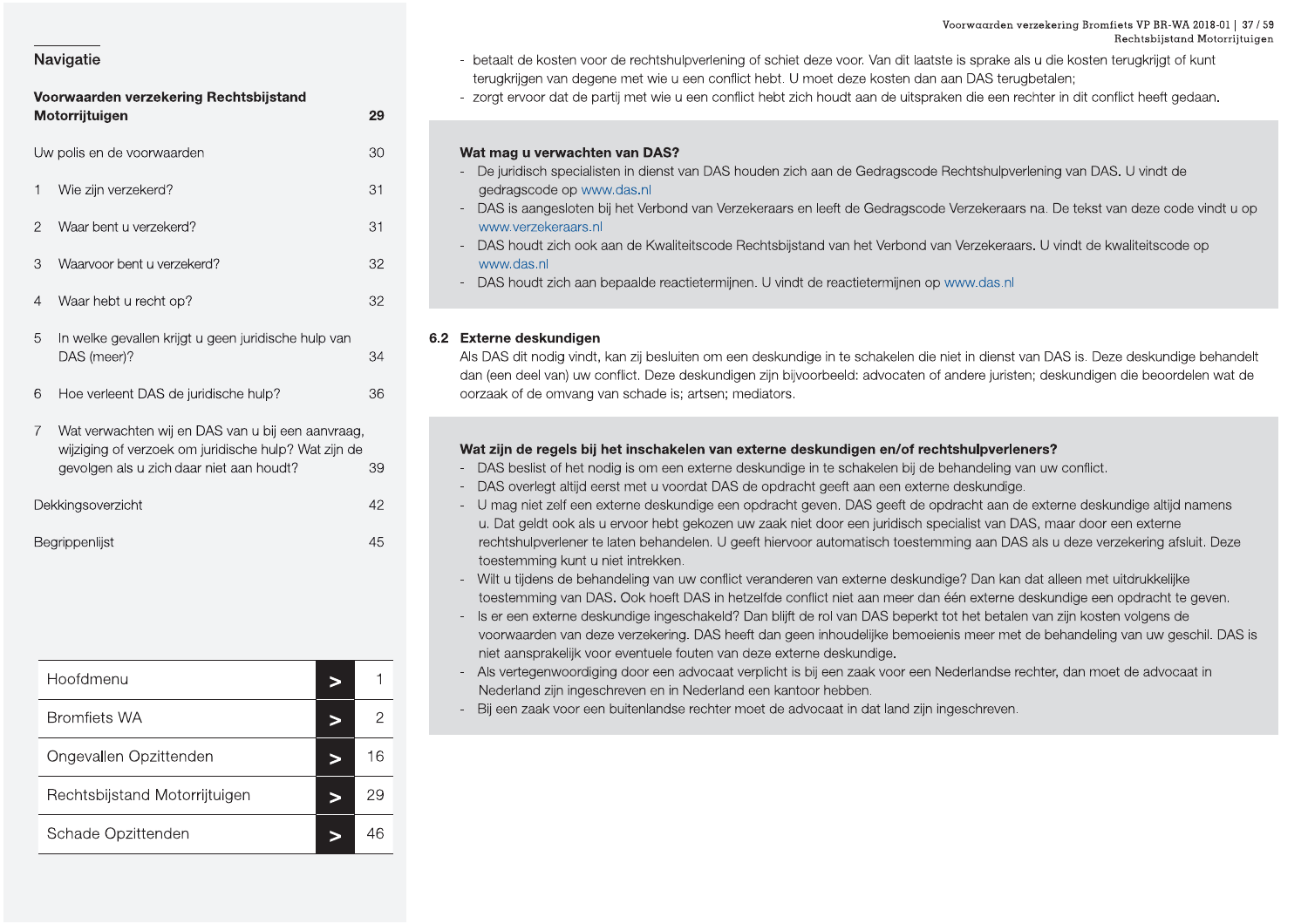| Voorwaarden verzekering Rechtsbijstand |                                                                                                                                                       |    |
|----------------------------------------|-------------------------------------------------------------------------------------------------------------------------------------------------------|----|
|                                        | Motorrijtuigen                                                                                                                                        | 29 |
|                                        | Uw polis en de voorwaarden                                                                                                                            | 30 |
| 1                                      | Wie zijn verzekerd?                                                                                                                                   | 31 |
| $\overline{2}$                         | Waar bent u verzekerd?                                                                                                                                | 31 |
| 3                                      | Waarvoor bent u verzekerd?                                                                                                                            | 32 |
| 4                                      | Waar hebt u recht op?                                                                                                                                 | 32 |
| 5                                      | In welke gevallen krijgt u geen juridische hulp van<br>DAS (meer)?                                                                                    | 34 |
| 6                                      | Hoe verleent DAS de juridische hulp?                                                                                                                  | 36 |
| $\overline{7}$                         | Wat verwachten wij en DAS van u bij een aanvraag,<br>wijziging of verzoek om juridische hulp? Wat zijn de<br>gevolgen als u zich daar niet aan houdt? | 39 |
|                                        | Dekkingsoverzicht                                                                                                                                     | 42 |
|                                        | Begrippenlijst                                                                                                                                        | 45 |

| Hoofdmenu                     |    |
|-------------------------------|----|
| <b>Bromfiets WA</b>           | 2  |
| Ongevallen Opzittenden        | 16 |
| Rechtsbijstand Motorrijtuigen | 29 |
| Schade Opzittenden            |    |

### 6.3 Uw tegenpartii kriigt ook juridische hulp van DAS (belangenconflict)

Het komt voor dat beide partijen in een juridisch conflict recht hebben op juridische hulp van DAS. Dan is er een belangenconflict. Wat er dan gebeurt, hangt af van de situatie.

- is het een conflict tussen u als verzekeringnemer en een van de andere verzekerden op dezelfde polis? Dan krijgt alleen u als verzekeringnemer juridische hulp van DAS;
- is het een conflict tussen twee verzekerden op dezelfde polis? Dan geeft DAS alleen juridische hulp aan de verzekerde die u als verzekeringnemer aanwijst;
- is het een conflict tussen twee verzekerden op twee verschillende polissen? Dan hebben beide verzekerden recht op juridische hulp door een externe hulpverlener naar eigen keuze.

### 6.4 Meerdere personen hebben hetzelfde conflict als u

- Zijn er meerdere personen bij het conflict betrokken? En hebben zij hetzelfde belang als u? En wilt u samen met hen actie ondernemen tegen uw tegenpartij? Dan kiest DAS uit de volgende mogelijkheden:
- een deskundige van DAS verleent rechtsbijstand;
- DAS schakelt één externe deskundige in die aan alle betrokkenen samen rechtsbijstand verleent; of
- DAS vergoedt uw evenredige deel in de totale kosten van juridische hulp aan alle belanghebbenden. Dat deel stelt DAS vast door de totale kosten te delen door het aantal personen die direct belang hebben bij gezamenlijke actie.

### 6.5 Geschillenregeling

Het kan zijn dat u en de juridisch specialist van mening verschillen over de regeling van het conflict dat u bij DAS hebt gemeld, namelijk:

- over de vraag of uw zaak haalbaar is; of
- over de manier waarop het dossier juridisch-inhoudelijk verder moet worden behandeld.

U moet zo'n meningsverschil bespreken met uw juridisch specialist. Wordt u het samen niet eens? Dan kunt u DAS vragen om de geschillenregeling toe te passen.

De geschillenregeling werkt als volgt:

- DAS legt de juridische zienswijze van u en van uw specialist voor aan een externe advocaat. Deze advocaat geeft dan een onafhankelijk oordeel over de verdere behandeling van uw conflict.
- U mag die advocaat zelf kiezen. DAS geeft namens u de opdracht aan de advocaat. U mag dus niet zelf de opdracht geven.
- DAS betaalt de kosten van de advocaat nadat DAS de opdracht heeft gegeven. Maar alleen voor zover deze kosten nodig zijn om de opdracht uit te voeren en voor zover deze kosten redelijk en noodzakelijk zijn. Deze kosten tellen niet mee voor het externe kostenmaximum.
- De advocaat brengt alleen een oordeel uit en neemt de behandeling van de zaak niet over. DAS volgt het oordeel van de advocaat op. DAS is niet verplicht om de behandeling van de zaak na het oordeel van de advocaat over te dragen aan een deskundige die niet in dienst is van DAS.
- Bent u het niet eens met het oordeel van de advocaat? Dan kunt u de zaak buiten DAS om en op eigen kosten laten behandelen.
- Krijgt u daarna van de rechter alsnog gelijk? Dan vergoedt DAS de kosten van deze behandeling. Maar alleen als een externe rechtshulpverlener uw conflict heeft behandeld. DAS betaalt alleen de noodzakelijke en redelijke kosten. Daarbij gelden ook het externe kostenmaximum en de maximale vergoeding voor de behandelkosten die voor uw conflict gelden.
- DAS kan besluiten de behandeling over te dragen aan een externe hulpverlener. Dit mag niet de advocaat zijn die het onafhankelijke oordeel heeft gegeven. En ook niet een advocaat of andere deskundige die bij hetzelfde kantoor werkt als de advocaat die het onafhankelijke oordeel heeft gegeven.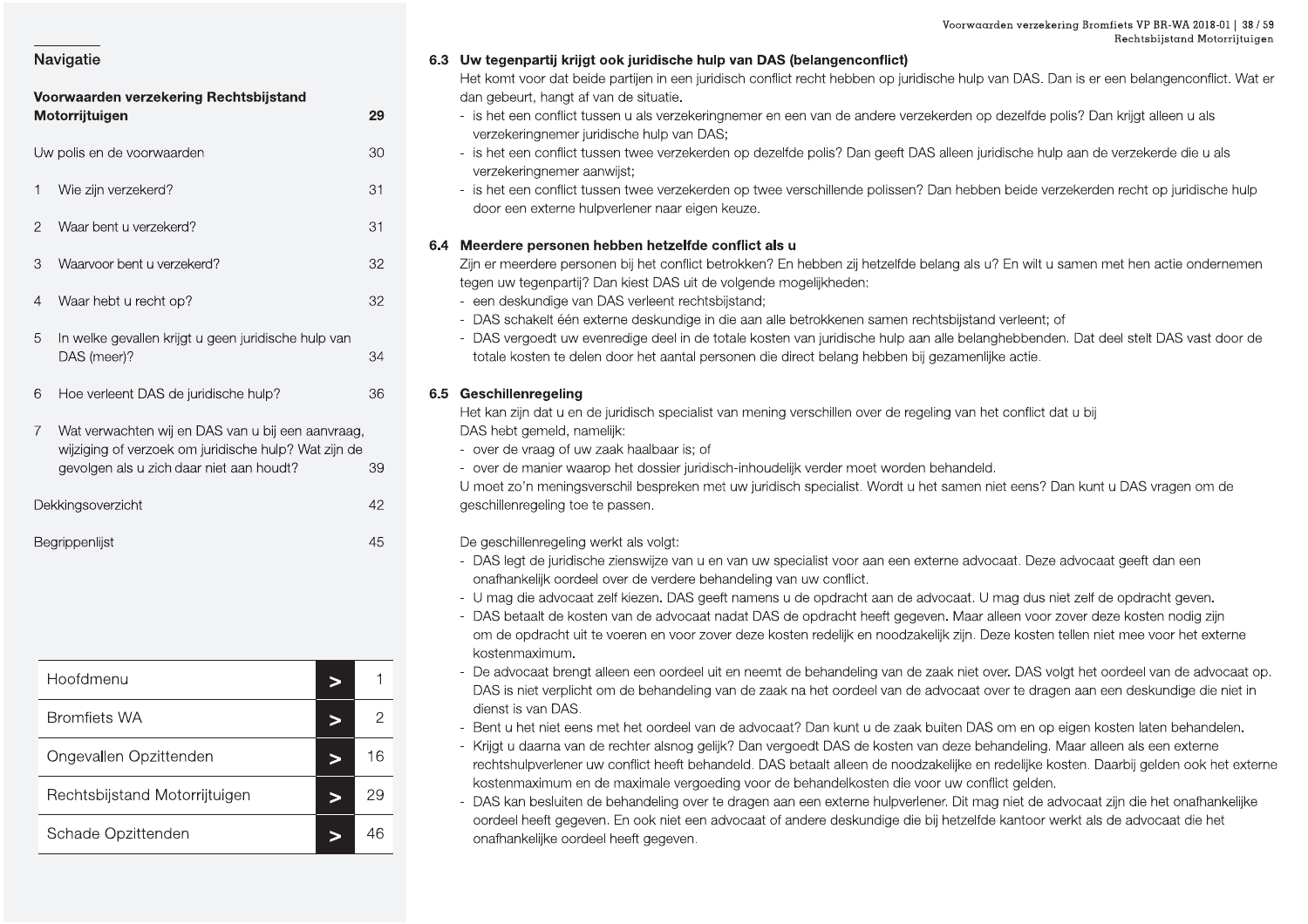### Voorwaarden verzekering Bromfiets VP BR-WA 2018-01 | 39 / 59 Rechtsbijstand Motorrijtuigen

### **Navigatie**

| Voorwaarden verzekering Rechtsbijstand |                |                                                                                                                                                       |    |
|----------------------------------------|----------------|-------------------------------------------------------------------------------------------------------------------------------------------------------|----|
|                                        |                | Motorrijtuigen                                                                                                                                        | 29 |
|                                        |                | Uw polis en de voorwaarden                                                                                                                            | 30 |
|                                        | 1              | Wie zijn verzekerd?                                                                                                                                   | 31 |
|                                        | $\overline{2}$ | Waar bent u verzekerd?                                                                                                                                | 31 |
|                                        | 3              | Waarvoor bent u verzekerd?                                                                                                                            | 32 |
|                                        | 4              | Waar hebt u recht op?                                                                                                                                 | 32 |
|                                        | 5              | In welke gevallen krijgt u geen juridische hulp van<br>DAS (meer)?                                                                                    | 34 |
|                                        | 6              | Hoe verleent DAS de juridische hulp?                                                                                                                  | 36 |
|                                        | $\overline{7}$ | Wat verwachten wij en DAS van u bij een aanvraag,<br>wijziging of verzoek om juridische hulp? Wat zijn de<br>gevolgen als u zich daar niet aan houdt? | 39 |
|                                        |                | Dekkingsoverzicht                                                                                                                                     | 42 |
|                                        |                | Begrippenlijst                                                                                                                                        | 45 |

| Hoofdmenu                     |    |
|-------------------------------|----|
| <b>Bromfiets WA</b>           |    |
| Ongevallen Opzittenden        | 16 |
| Rechtsbijstand Motorrijtuigen | 29 |
| Schade Opzittenden            |    |

Hebt u een meningsverschil met een advocaat of andere deskundige die niet in dienst is van DAS? Dan is deze geschillenregeling niet van toepassing.

### 6.6 Foutieve behandeling van uw conflict

Vindt u dat de juridisch specialist in dienst van DAS een fout heeft gemaakt in de behandeling van uw dossier, en dat u daardoor schade lijdt? Dan kunt u dit schriftelijk melden aan de directie van DAS. De directie stelt dan een onderzoek in en stuurt u een schriftelijke reactie.

DAS is verzekerd voor beroepsfouten van juridisch specialisten die in dienst zijn van DAS. Uw juridisch specialist kan u over deze verzekering informeren. Blijkt inderdaad dat een juridisch specialist van DAS een fout heeft gemaakt? Dan vergoedt DAS de schade die u hebt geleden. Het maximale bedrag dat u vergoed krijgt, is het bedrag dat de aansprakelijkheidsverzekering van DAS betaalt, plus het eigen risico van DAS op deze aansprakelijkheidsverzekering.

De kosten die u maakt in uw actie(s) tegen DAS komen in beginsel voor uw eigen rekening. Geeft de rechter u uiteindelijk gelijk? Dan vergoedt DAS achteraf de kosten van rechtsbijstand die u hebt gemaakt, tot maximaal het externe kostenmaximum. Dit doet DAS voor zover deze kosten noodzakelijk en redelijk waren.

Wij en DAS zijn niet aansprakelijk voor fouten van deskundigen die niet in dienst zijn van DAS, zoals advocaten.

### 6.7 Klachtenregeling

Als u een klacht hebt over de behandeling van uw conflict door DAS, dan is het belangrijk dat u dit zo snel mogelijk bespreekt met uw juridisch specialist. Hij of zij zal samen met u bekijken welke mogelijkheden er zijn om uw bezwaren weg te nemen.

Wilt u een klacht indienen bij DAS over de wijze van verlening van de juridische hulp? In de klachtenregeling van DAS leest u hoe u dit kunt doen. De klachtenregeling vindt u op www.das.nl.

Levert uw klacht bij DAS niet het gewenste resultaat op? Dan kunt u uw klacht indienen bij het Klachteninstituut Financiële Dienstverlening (KIFID). Doe dit binnen drie maanden nadat u een definitieve reactie van DAS hebt Gekregen. Meer informatie vindt u op www.kifid.nl. Ook kunt u uw klacht voorleggen aan de rechter.

Wat verwachten wij en DAS van u bij een aanvraag, wijziging of verzoek om juridische hulp?  $\mathbf{7}$ Wat zijn de gevolgen als u zich daar niet aan houdt?

### 7.1 Uw verplichtingen

### **Medewerking verlenen**

DAS wil uw belangen zo goed mogelijk verdedigen. Dit kan alleen als u meewerkt. Dit betekent:

- U moet DAS in de gelegenheid stellen om te proberen het conflict met uw tegenpartij zonder een procedure op te lossen en tot een minnelijke regeling te komen. U moet daaraan uw medewerking verlenen.
- U volgt aanwijzingen op van DAS en de deskundigen die zij hebben ingeschakeld.
- U verleent uw volledige medewerking aan de afhandeling van de schade en onderzoeken.
- U geeft toestemming dat DAS informatie over uw zaak krijgt van een externe deskundige (zoals advocaten en artsen) of deze mag inzien.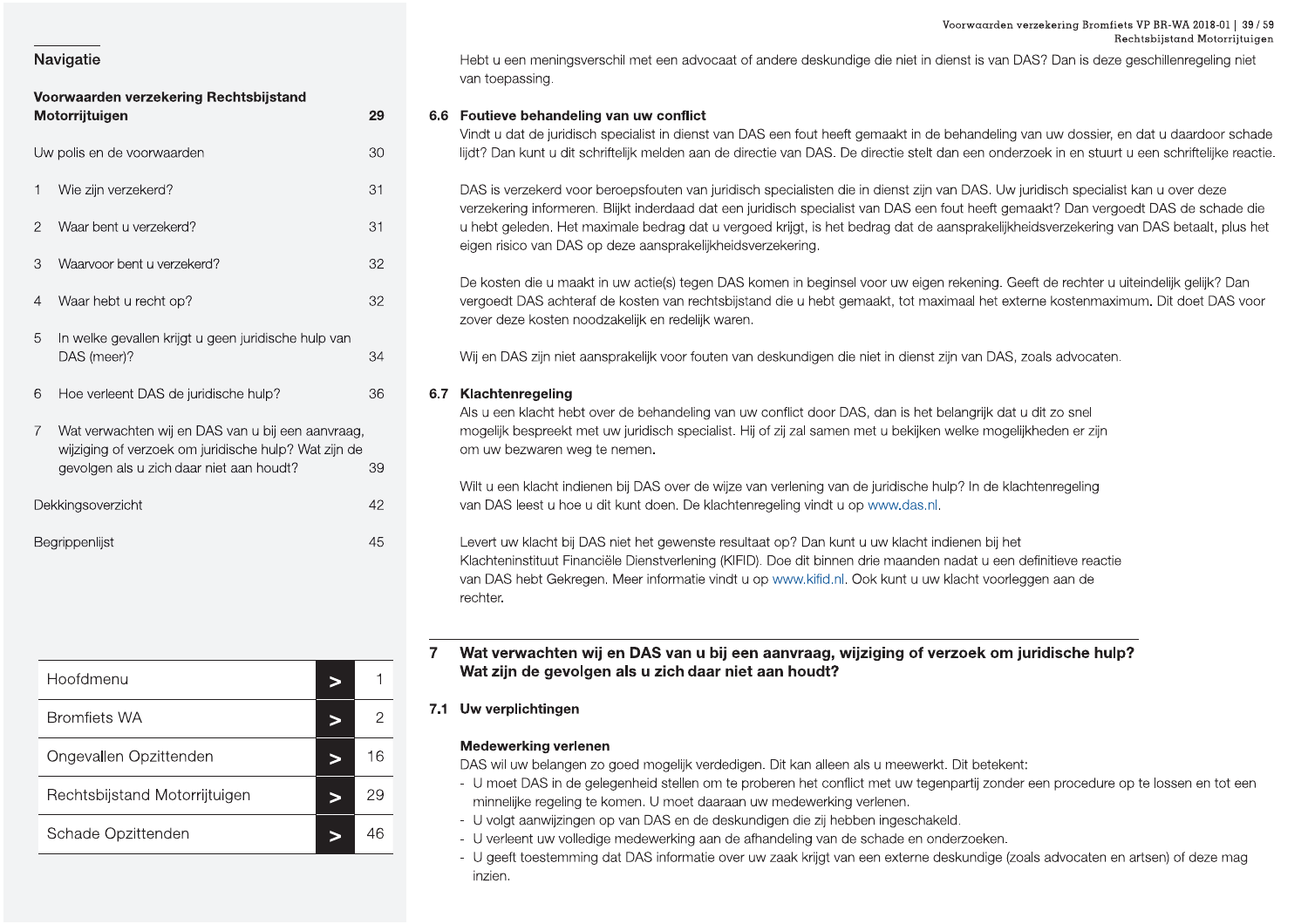Begrippenlijst

### Voorwaarden verzekering Rechtsbijstand Motorrijtuigen 29 Uw polis en de voorwaarden 30 1 Wie zijn verzekerd? 31 Waar bent u verzekerd? 31  $\mathcal{P}$ Waarvoor bent u verzekerd?  $32$  $\mathcal{S}$ 32  $\overline{4}$ Waar hebt u recht op? In welke gevallen krijgt u geen juridische hulp van 5 DAS (meer)? 34 Hoe verleent DAS de juridische hulp? 36 6  $7^{\circ}$ Wat verwachten wij en DAS van u bij een aanvraag. wijziging of verzoek om juridische hulp? Wat zijn de gevolgen als u zich daar niet aan houdt? 39 Dekkingsoverzicht 42

| Hoofdmenu                     |   |    |
|-------------------------------|---|----|
| <b>Bromfiets WA</b>           |   | 2  |
| Ongevallen Opzittenden        |   | 16 |
| Rechtsbijstand Motorrijtuigen | ∍ | 29 |
| Schade Opzittenden            |   | 46 |

- U toont (de omvang van) het conflict en het (financieel) belang aan als DAS dat van u vraagt.
- U werkt mee aan een verzoek om in een strafzaak als civiele partij op te treden.
- U werkt mee (of u draagt uw rechten op DAS over) om de gemaakte kosten op een ander te verhalen.
- U doet niets wat onze belangen en die van DAS schaadt.
- U doet alles wat u redelijkerwijs kunt doen om schade te voorkomen of te verminderen.

### Terugbetalen van kosten die DAS heeft voorgeschoten

Als u geld ontvangt voor kosten die DAS heeft voorgeschoten of betaald, dan betaalt u dit na ontvangst direct terug aan DAS. Dat geldt ook voor proceskosten die u volgens een onherroepelijk vonnis ontvangt en voor buitengerechtelijke kosten die aan u worden betaald.

### Aantonen van het conflict

DAS kan u bij onduidelijkheden vragen aan te tonen dat er een conflict is. U moet dan een deskundige een rapport laten maken waaruit blijkt wie de veroorzaker is van het conflict, wat de oorzaak is en wat de feitelijke gevolgen zijn. Blijkt uit dit rapport dat u recht hebt op rechtsbijstand? Dan vergoedt DAS de redelijke kosten van dit rapport.

### Wijzigingen doorgeven

U bent verplicht om ons tijdens de looptijd van uw verzekering juist en zo snel mogelijk, maar uiterlijk binnen 30 dagen, te informeren als er iets gebeurt dat wij moeten weten.

Hebt u bij DAS een zaak aangemeld? DAS gaat ervan uit dat u woont op het adres dat u het laatst aan ons hebt doorgegeven. Alle post stuurt DAS naar dit adres. Dat geldt ook voor een e-mailadres dat u hebt opgegeven. Als uw adres of e-mailadres verandert, moet u dat zo snel mogelijk aan DAS en aan ons doorgeven.

### De juiste gegevens opgeven

45

U bent verplicht om bij het aanvragen en wijzigen van de verzekering en bij uw verzoek om juridische hulp de juiste gegevens te verstrekken. Bij het afsluiten van de verzekering baseren wij ons op de informatie die we van u en uw adviseur hebben ontvangen. Verandert er iets tijdens de looptijd van uw verzekering? Geef dat dan altijd direct aan ons door, dan passen wij uw verzekering zo nodig aan.

### Uw verzoek om juridische hulp

U moet het conflict bij DAS melden zodra u ervan op de hoogte bent. U geeft DAS alle informatie die zij nodig heeft om te beoordelen of u recht hebt op rechtsbijstand. Stuur originele bewijsstukken, gegevens en documenten zo snel mogelijk naar DAS of naar de deskundige(n) die DAS heeft ingeschakeld. U bent verplicht om bij het melden van het conflict de juiste gegevens teverstrekken.

### 7.2 Gevolgen als u zich niet aan uw verplichtingen houdt

Houdt u zich niet aan de verplichtingen en schaadt u onze belangen of die van DAS? Dan hebt u geen recht op juridische hulp. Dat kan bijvoorbeeld het geval zijn als u onjuiste informatie verstrekt bij het melden van een conflict of als u het conflict te laat meldt.

Ontdekken wij achteraf dat de gegevens op uw aanvraag, wijzigingsverzoek, polisblad of verzoek om juridische hulp niet kloppen? Dan kan dat gevolgen hebben voor uw recht op juridische hulp en de voortzetting van de verzekering. Zo nodig passen wij uw premieen/of de voorwaarden aan of beëindigen wij uw verzekering, eventueel met terugwerkende kracht. U krijgt daarvan bericht.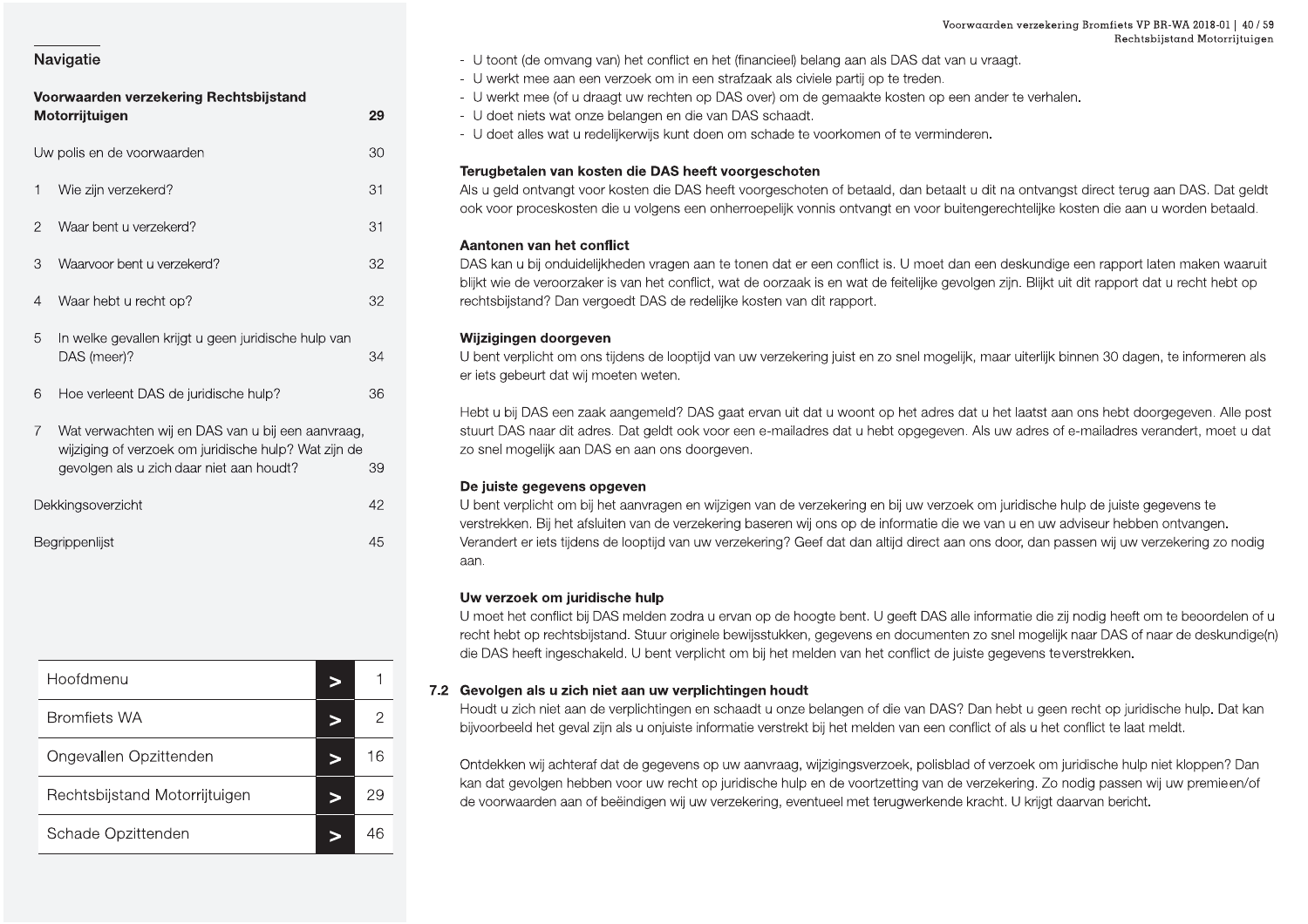| Voorwaarden verzekering Rechtsbijstand |                                                                                                                                                       |    |
|----------------------------------------|-------------------------------------------------------------------------------------------------------------------------------------------------------|----|
|                                        | Motorrijtuigen                                                                                                                                        | 29 |
|                                        | Uw polis en de voorwaarden                                                                                                                            | 30 |
| 1                                      | Wie zijn verzekerd?                                                                                                                                   | 31 |
| 2                                      | Waar bent u verzekerd?                                                                                                                                | 31 |
| 3                                      | Waarvoor bent u verzekerd?                                                                                                                            | 32 |
| 4                                      | Waar hebt u recht op?                                                                                                                                 | 32 |
| 5                                      | In welke gevallen krijgt u geen juridische hulp van<br>DAS (meer)?                                                                                    | 34 |
| 6                                      | Hoe verleent DAS de juridische hulp?                                                                                                                  | 36 |
| $\overline{7}$                         | Wat verwachten wij en DAS van u bij een aanvraag,<br>wijziging of verzoek om juridische hulp? Wat zijn de<br>gevolgen als u zich daar niet aan houdt? | 39 |
|                                        | Dekkingsoverzicht                                                                                                                                     | 42 |
| 45<br>Begrippenlijst                   |                                                                                                                                                       |    |

| Hoofdmenu                     |    |
|-------------------------------|----|
| <b>Bromfiets WA</b>           | 2  |
| Ongevallen Opzittenden        | 16 |
| Rechtsbijstand Motorrijtuigen | 29 |
| Schade Opzittenden            | 46 |

In de algemene voorwaarden kunt u lezen hoe wij omgaan met uw persoonsgegevens. In aanvulling hierop geldt het volgende.

### Hoe gaat DAS om met uw persoonsgegevens?

DAS beschikt over uw persoonsgegevens. Die krijgt DAS wanneer u DAS om hulp vraagt. Deze gegevens gebruikt DAS: - om vast te stellen of u recht hebt op hulp;

- om u hulp te geven;
- om fraude te voorkomen en te bestrijden;
- voor statistisch onderzoek.

DAS houdt zich aan de Gedragscode Verwerking Persoonsgegevens Verzekeraars. Op www.das.nl kunt u nalezen hoe DAS met uw privacy omgaat.

DAS mag over de afhandeling van uw conflict alleen contact hebben met u.

Als u DAS om hulp vraagt, geeft DAS niet zomaar informatie aan uw verzekeringsadviseur over de inhoud van uw conflict. Wilt u dat DAS wél informatie geeft aan uw verzekeringsadviseur over de inhoud van uw conflict? Dan moet u DAS daarvoor apart toestemming geven. Die toestemming moet u voor ieder conflict opnieuw geven.

Wilt u dat een andere persoon contact met DAS heeft over uw conflict? Of dat DAS over uw conflict informatie verstrekt? Dan moet u daarvoor een machtiging ondertekenen. Pas daarna mag DAS die andere persoon informatie geven over de hulp die u van DAS krijgt. Die toestemming moet u voor ieder conflict opnieuw geven.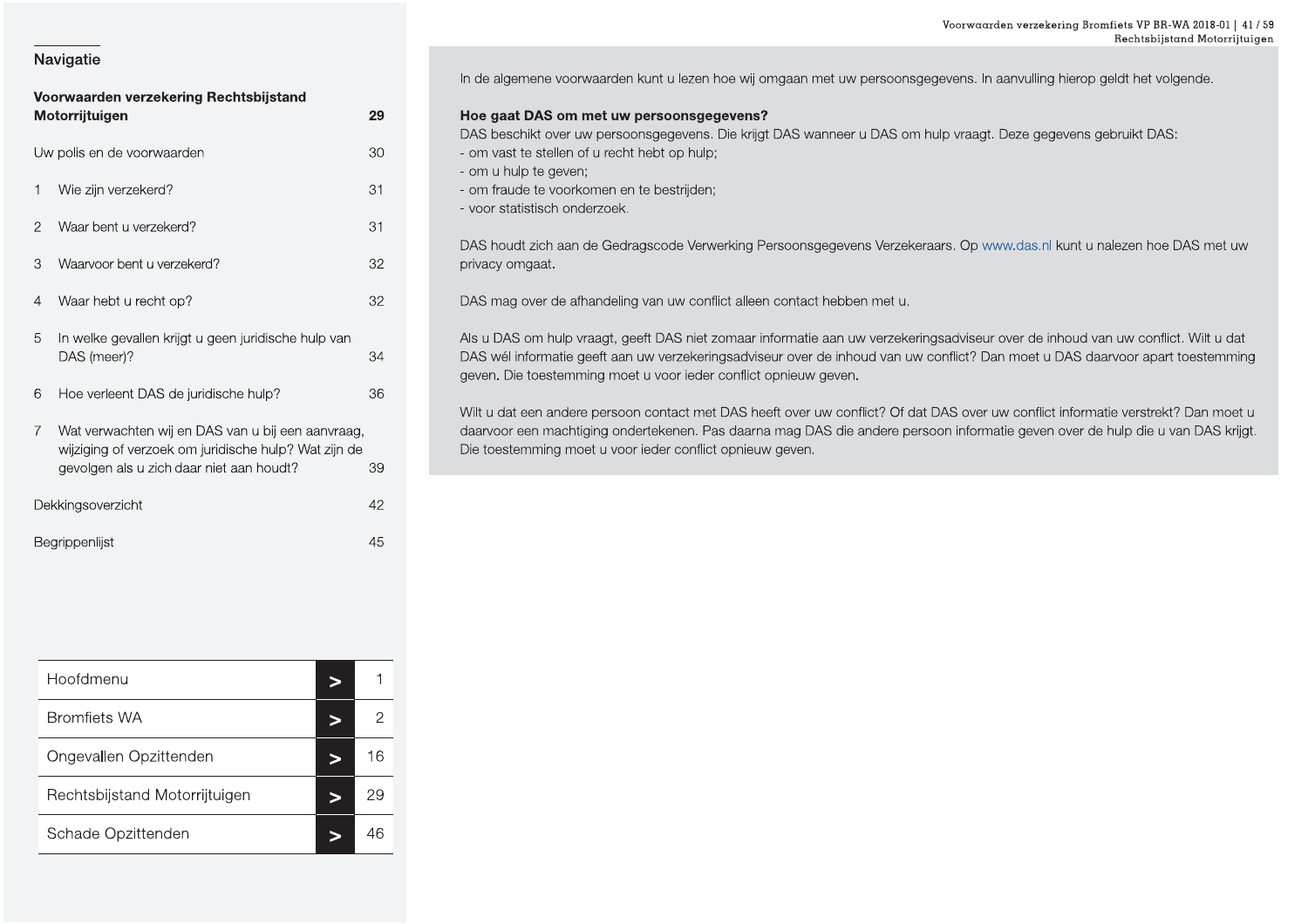|                | Voorwaarden verzekering Rechtsbijstand<br>Motorrijtuigen                                                                                              | 29 |
|----------------|-------------------------------------------------------------------------------------------------------------------------------------------------------|----|
|                | Uw polis en de voorwaarden                                                                                                                            | 30 |
| 1              | Wie zijn verzekerd?                                                                                                                                   | 31 |
| $\overline{2}$ | Waar bent u verzekerd?                                                                                                                                | 31 |
| 3              | Waarvoor bent u verzekerd?                                                                                                                            | 32 |
| 4              | Waar hebt u recht op?                                                                                                                                 | 32 |
| 5              | In welke gevallen krijgt u geen juridische hulp van<br>DAS (meer)?                                                                                    | 34 |
| 6              | Hoe verleent DAS de juridische hulp?                                                                                                                  | 36 |
| $\overline{7}$ | Wat verwachten wij en DAS van u bij een aanvraag,<br>wijziging of verzoek om juridische hulp? Wat zijn de<br>gevolgen als u zich daar niet aan houdt? | 39 |
|                | Dekkingsoverzicht                                                                                                                                     | 42 |
|                | Begrippenlijst                                                                                                                                        | 45 |

| Hoofdmenu                     |    |
|-------------------------------|----|
| <b>Bromfiets WA</b>           | 2  |
| Ongevallen Opzittenden        | 16 |
| Rechtsbijstand Motorrijtuigen | 29 |
| Schade Opzittenden            |    |

### Dekkingsoverzicht

De verzekering Rechtsbijstand Motorrijtuigen biedt de keuze uit drie dekkingen. De dekking Verhaalservice is de meest beperkte dekking; de dekking Basis is ruimer; de dekking Uitgebreid is het ruimst. Op uw polisblad staat welke dekking u gekozen hebt.

| <b>Rechtsbijstand Verhaalservice</b> |                                                                                                                                                                                                                                                                                                                                                                                                                                                               |                                                                                                                                                                                                                                         |                                                                                                                               |                    |                           |
|--------------------------------------|---------------------------------------------------------------------------------------------------------------------------------------------------------------------------------------------------------------------------------------------------------------------------------------------------------------------------------------------------------------------------------------------------------------------------------------------------------------|-----------------------------------------------------------------------------------------------------------------------------------------------------------------------------------------------------------------------------------------|-------------------------------------------------------------------------------------------------------------------------------|--------------------|---------------------------|
| <b>U</b> krijgt hulp<br>Onderwerp    |                                                                                                                                                                                                                                                                                                                                                                                                                                                               | U krijgt geen hulp                                                                                                                                                                                                                      | Waar bent u<br>verzekerd?                                                                                                     | Kosten-<br>maximum | <b>Minimaal</b><br>belang |
| Schade in het verkeer                | Bij het verhalen van<br>schade die ontstaat<br>door deelname aan het<br>wegverkeer met het<br>verzekerde motorrijtuig.<br>Het juridisch menings-<br>verschil moet gaan over:<br>- schade aan het verze-<br>kerde motorrijtuig;<br>- waardevermindering<br>die door schade aan<br>het verzekerde motor-<br>rijtuig ontstaat;<br>de huurkosten van<br>$\mathcal{L}_{\mathcal{A}}$<br>een vervangend<br>motorrijtuig;<br>schade aan uw per-<br>soonlijke bagage. | Als degene die<br>het motorrijtuig<br>bestuurde, daarvoor<br>niet bevoegd was. Dit<br>geldt niet als u kunt<br>aantonen dat u niet<br>wist of kon weten dat<br>de bestuurder niet<br>bevoegd was.<br>- Als het gaat om<br>letselschade. | U bent verzekerd in de<br>landen die op uw Inter-<br>nationaal Motorrijtuig-<br>verzekeringbewijs (de<br>Groene Kaart) staan. | Geen maximum       | € 110                     |
| Tijdelijk leenmotorrijtuig           | Bij een juridisch conflict<br>over een leenmotorrijtuig<br>dat u hebt meegekre-<br>gen van de garage of<br>de reparateur, omdat<br>uw eigen verzekerde<br>motorrijtuig een on-<br>derhoudsbeurt krijgt of<br>gerepareerd wordt.                                                                                                                                                                                                                               |                                                                                                                                                                                                                                         | U bent verzekerd in de<br>landen die op uw Inter-<br>nationaal Motorrijtuig-<br>verzekeringbewijs (de<br>Groene Kaart) staan. | Geen maximum       | € 110                     |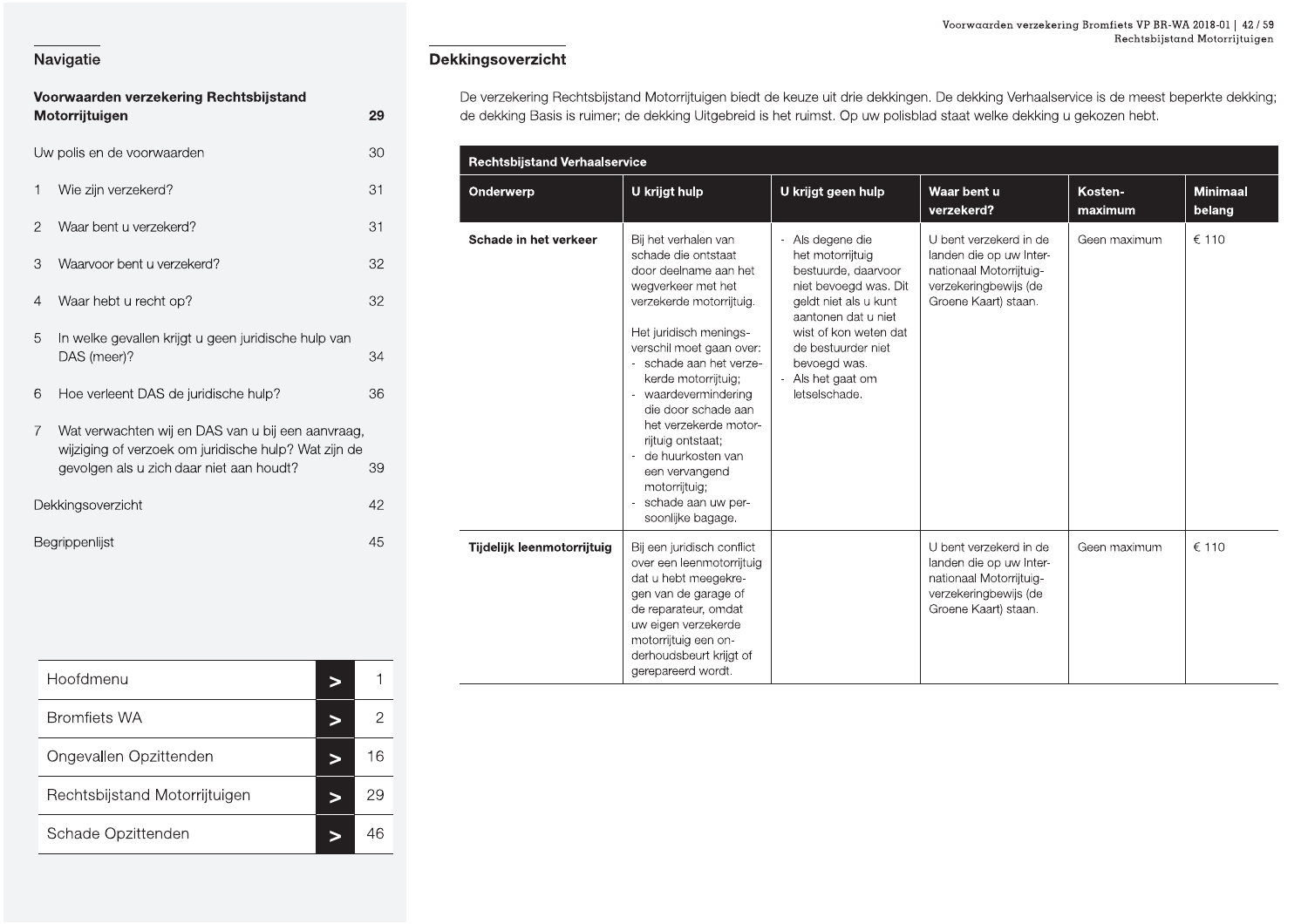|                | Voorwaarden verzekering Rechtsbijstand                                                                                                                |                |
|----------------|-------------------------------------------------------------------------------------------------------------------------------------------------------|----------------|
|                | Motorrijtuigen                                                                                                                                        | 29             |
|                | Uw polis en de voorwaarden                                                                                                                            | 30             |
| 1              | Wie zijn verzekerd?                                                                                                                                   | З.             |
| $\overline{2}$ | Waar bent u verzekerd?                                                                                                                                | 3.             |
| 3              | Waarvoor bent u verzekerd?                                                                                                                            | 3,             |
| 4              | Waar hebt u recht op?                                                                                                                                 | 3,             |
| 5              | In welke gevallen krijgt u geen juridische hulp van<br>DAS (meer)?                                                                                    | 34             |
| 6              | Hoe verleent DAS de juridische hulp?                                                                                                                  | 36             |
| $\overline{7}$ | Wat verwachten wij en DAS van u bij een aanvraag,<br>wijziging of verzoek om juridische hulp? Wat zijn de<br>gevolgen als u zich daar niet aan houdt? | 39             |
|                | Dekkingsoverzicht                                                                                                                                     | $\mathcal{A}'$ |
|                | Begrippenlijst                                                                                                                                        | 45             |

| Navigatie                                                                                                                                             |          | <b>Rechtsbijstand Basis</b>                                  |                                                                                                                                                              |                                                                                          |                                                                                                                               |                    |                           |
|-------------------------------------------------------------------------------------------------------------------------------------------------------|----------|--------------------------------------------------------------|--------------------------------------------------------------------------------------------------------------------------------------------------------------|------------------------------------------------------------------------------------------|-------------------------------------------------------------------------------------------------------------------------------|--------------------|---------------------------|
| Voorwaarden verzekering Rechtsbijstand<br>Motorrijtuigen                                                                                              | 29       | Onderwerp                                                    | U krijgt hulp                                                                                                                                                | U krijgt geen hulp                                                                       | Waar bent u<br>verzekerd?                                                                                                     | Kosten-<br>maximum | <b>Minimaal</b><br>belang |
| Uw polis en de voorwaarden<br>Wie zijn verzekerd?                                                                                                     | 30<br>31 | Schade in het verkeer                                        | Bij het verhalen van<br>schade die ontstaat<br>door deelname aan<br>het wegverkeer<br>met het verzekerde                                                     | Als u het motorrijtuig<br>hebt bestuurd zonder<br>dat u daarvoor<br>bevoegd was.         | U bent verzekerd in de<br>landen die op uw Inter-<br>nationaal Motorrijtuig-<br>verzekeringbewijs (de<br>Groene Kaart) staan. | Geen maximum       | € 110                     |
| Waar bent u verzekerd?<br>2<br>Waarvoor bent u verzekerd?<br>3                                                                                        | 31<br>32 | <b>Strafzaken</b>                                            | motorrijtuig.<br>Als u strafrechtelijk<br>wordt vervolgd in                                                                                                  | Als bijstand in<br>de strafzaak niet                                                     | U bent verzekerd in de<br>landen die op uw Inter-                                                                             | Geen maximum       | € 110                     |
| Waar hebt u recht op?<br>4<br>In welke gevallen krijgt u geen juridische hulp van<br>5                                                                | 32       |                                                              | verband met deelname<br>aan het wegverkeer<br>met het verzekerde<br>motorrijtuig waarbij<br>schade is ontstaan.                                              | noodzakelijk is voor<br>het verhalen van een<br>schade op grond van<br>deze verzekering. | nationaal Motorrijtuig-<br>verzekeringbewijs (de<br>Groene Kaart) staan.                                                      |                    |                           |
| DAS (meer)?<br>Hoe verleent DAS de juridische hulp?<br>6                                                                                              | 34<br>36 | <b>Conflicten over</b><br>vergoeding of<br>reparatie van een | Bij een conflict over de<br>vergoeding of reparatie<br>van een schade die                                                                                    |                                                                                          | U bent verzekerd in de<br>landen die op uw Inter-<br>nationaal Motorrijtuig-                                                  | Geen maximum       | € 110                     |
| Wat verwachten wij en DAS van u bij een aanvraag,<br>wijziging of verzoek om juridische hulp? Wat zijn de<br>gevolgen als u zich daar niet aan houdt? | 39       | schade                                                       | op grond van deze<br>verzekering verhaald<br>wordt.                                                                                                          |                                                                                          | verzekeringbewijs (de<br>Groene Kaart) staan.                                                                                 |                    |                           |
| Dekkingsoverzicht                                                                                                                                     | 42       | Tijdelijk<br>leenmotorrijtuig                                | Bij een juridisch<br>conflict over een<br>leenmotorrijtuig dat                                                                                               |                                                                                          | U bent verzekerd in de<br>landen die op uw Inter-<br>nationaal Motorrijtuig-                                                  | Geen maximum       | € 110                     |
| Begrippenlijst                                                                                                                                        | 45       |                                                              | u hebt meegekregen<br>van de garage of de<br>reparateur, omdat<br>uw eigen verzekerde<br>motorrijtuig een<br>onderhoudsbeurt krijgt<br>of gerepareerd wordt. |                                                                                          | verzekeringbewijs (de<br>Groene Kaart) staan.                                                                                 |                    |                           |

| $90.0901$ also a $201.000$ motion. However, | $\check{\phantom{a}}$    | Tijdelijk     |
|---------------------------------------------|--------------------------|---------------|
| Dekkingsoverzicht                           | 42                       | leenmotorrijt |
| Begrippenlijst                              | 45                       |               |
|                                             |                          |               |
|                                             |                          |               |
|                                             |                          |               |
| Hoofdmenu                                   | $\mathbf 1$<br>$\geq$    |               |
| <b>Bromfiets WA</b>                         | $\overline{2}$<br>$\geq$ |               |
| Ongevallen Opzittenden                      | 16<br>$\qquad \qquad$    |               |
| Rechtsbijstand Motorrijtuigen               | 29<br>$\qquad \qquad$    |               |
| Schade Opzittenden                          | 46<br>$\geq$             |               |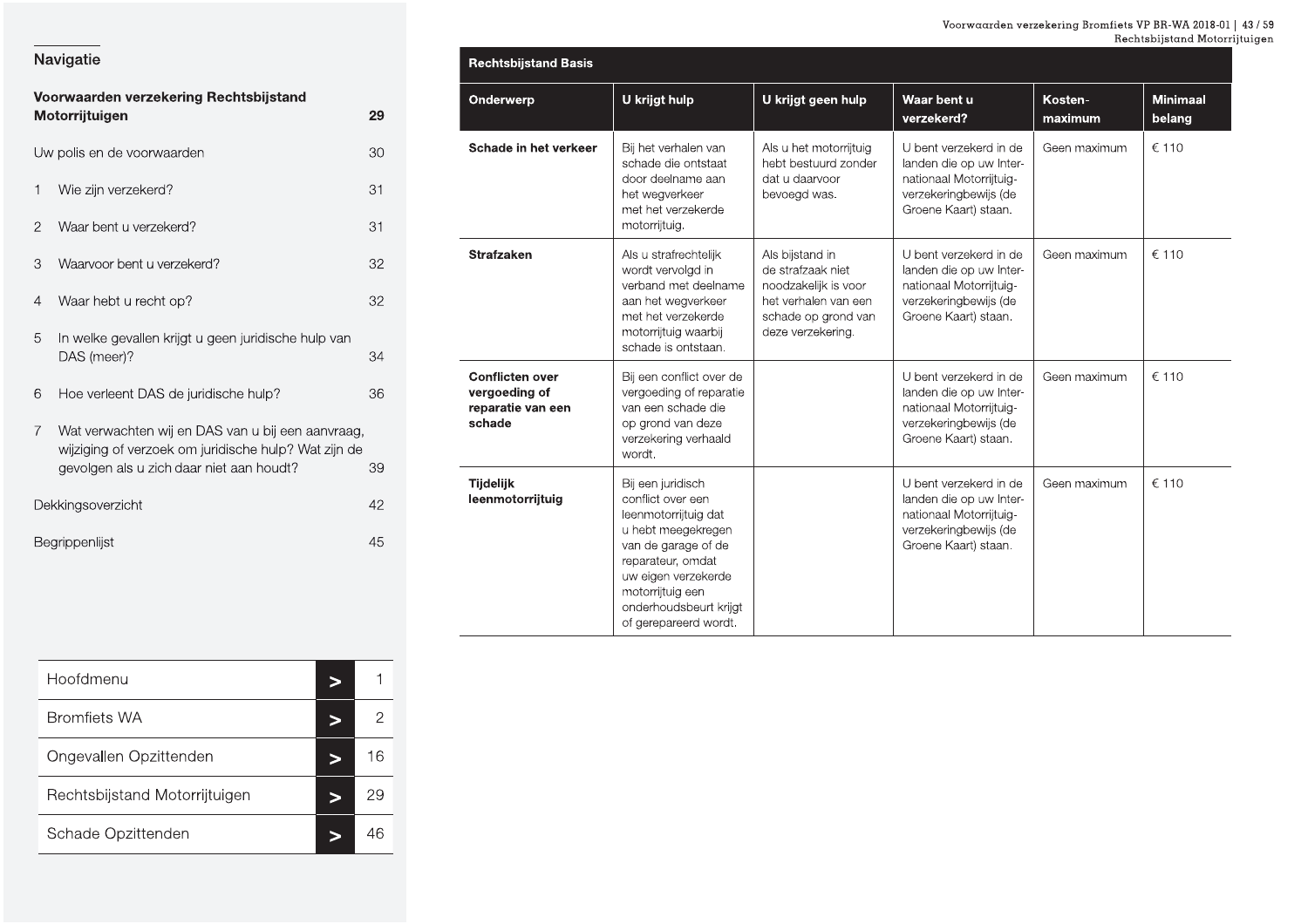Minimaal

Kosten-

### Navigatie

| Voorwaarden verzekering Rechtsbijstand |                                                                                                                                                       |    |  |  |  |
|----------------------------------------|-------------------------------------------------------------------------------------------------------------------------------------------------------|----|--|--|--|
|                                        | Motorrijtuigen                                                                                                                                        | 29 |  |  |  |
|                                        | Uw polis en de voorwaarden                                                                                                                            | 30 |  |  |  |
| 1                                      | Wie zijn verzekerd?                                                                                                                                   | 31 |  |  |  |
| 2                                      | Waar bent u verzekerd?                                                                                                                                | 31 |  |  |  |
| 3                                      | Waarvoor bent u verzekerd?                                                                                                                            | 32 |  |  |  |
| 4                                      | Waar hebt u recht op?                                                                                                                                 | 32 |  |  |  |
| 5                                      | In welke gevallen krijgt u geen juridische hulp van<br>DAS (meer)?                                                                                    | 34 |  |  |  |
| 6                                      | Hoe verleent DAS de juridische hulp?                                                                                                                  | 36 |  |  |  |
| 7                                      | Wat verwachten wij en DAS van u bij een aanvraag,<br>wijziging of verzoek om juridische hulp? Wat zijn de<br>gevolgen als u zich daar niet aan houdt? | 39 |  |  |  |
|                                        | Dekkingsoverzicht                                                                                                                                     | 42 |  |  |  |
|                                        | Begrippenlijst                                                                                                                                        | 45 |  |  |  |

|                                                                              |                                                                                                                                                                                                                                  |                                                                                                                                              | verzekerd?                                                                                                                    | maximum      | belang |
|------------------------------------------------------------------------------|----------------------------------------------------------------------------------------------------------------------------------------------------------------------------------------------------------------------------------|----------------------------------------------------------------------------------------------------------------------------------------------|-------------------------------------------------------------------------------------------------------------------------------|--------------|--------|
| Schade in het verkeer                                                        | Bij het verhalen van<br>schade die ontstaat<br>tijdens deelname aan<br>het wegverkeer met<br>het verzekerde motor-<br>rijtuig.                                                                                                   | Als u het motorrijtuig<br>hebt bestuurd zonder<br>dat u daarvoor<br>bevoegd was.                                                             | U bent verzekerd in de<br>landen die op uw Inter-<br>nationaal Motorrijtuig-<br>verzekeringbewijs (de<br>Groene Kaart) staan. | Geen maximum | € 110  |
| <b>Strafzaken</b>                                                            | Als u strafrechtelijk<br>wordt vervolgd in<br>verband met deelname<br>aan het wegverkeer<br>met het verzekerde<br>motorrijtuig waarbij<br>schade is ontstaan.                                                                    |                                                                                                                                              | U bent verzekerd in de<br>landen die op uw Inter-<br>nationaal Motorrijtuig-<br>verzekeringbewijs (de<br>Groene Kaart) staan. | Geen maximum | € 110  |
| <b>Contracten over</b><br>sleep- reparatie en<br>vervoersovereen-<br>komsten | Bij conflicten over een<br>sleep-reparatie of<br>vervoersovereenkomst<br>van het verzekerde<br>motorrijtuig.                                                                                                                     |                                                                                                                                              | U bent verzekerd in de<br>landen die op uw Inter-<br>nationaal Motorrijtuig-<br>verzekeringbewijs (de<br>Groene Kaart) staan. | Geen maximum | € 110  |
| Contracten over koop,<br>verkoop, bezit of<br>onderhoud                      | Bij conflicten over<br>koop, verkoop, bezit<br>of onderhoud van het<br>verzekerde motorrij-<br>tuig.                                                                                                                             | Als u een<br>tweedehands<br>voertuig koopt zonder<br>schriftelijke garantie<br>van een officiële dealer<br>of een Bovag- of<br>Focwa-garage. | Nederland                                                                                                                     | Geen maximum | € 110  |
| <b>Tijdelijk</b><br>leenmotorrijtuig                                         | Bij een juridisch<br>conflict over een<br>leenmotorrijtuig dat u<br>hebt meegekregen van<br>de garage of de repa-<br>rateur, omdat uw eigen<br>verzekerde motorrijtuig<br>een onderhoudsbeurt<br>krijgt of gerepareerd<br>wordt. |                                                                                                                                              | U bent verzekerd in de<br>landen die op uw Inter-<br>nationaal Motorrijtuig-<br>verzekeringbewijs (de<br>Groene Kaart) staan. | Geen maximum | € 110  |

U krijgt geen hulp

Waar bent u

Rechtsbijstand Uitgebreid

Onderwerp

U krijgt hulp

| Hoofdmenu                     |    |
|-------------------------------|----|
| <b>Bromfiets WA</b>           |    |
| Ongevallen Opzittenden        | 16 |
| Rechtsbijstand Motorrijtuigen |    |
| Schade Opzittenden            |    |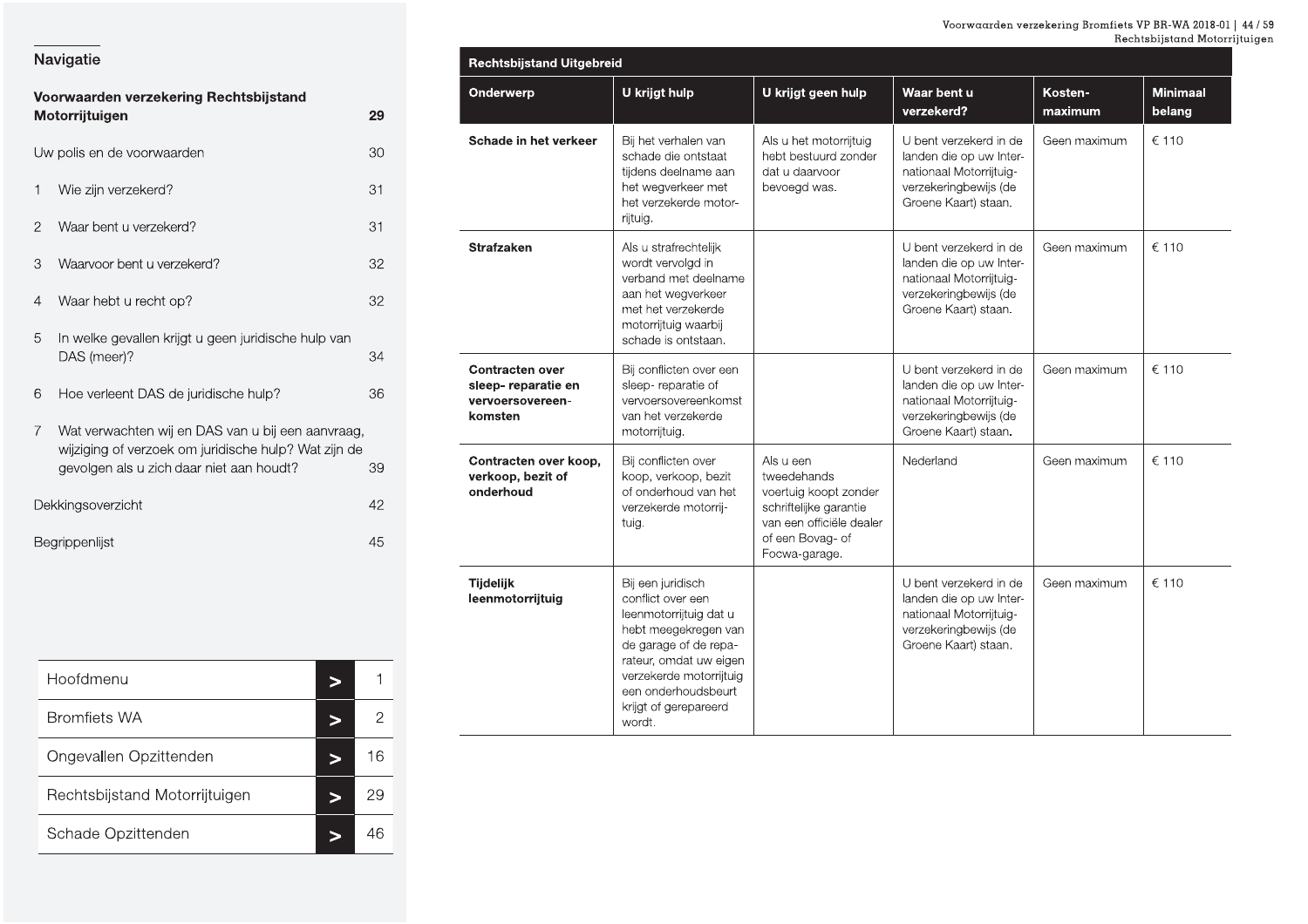| Voorwaarden verzekering Rechtsbijstand |                                                                                                                                                       |    |  |  |  |
|----------------------------------------|-------------------------------------------------------------------------------------------------------------------------------------------------------|----|--|--|--|
|                                        | Motorrijtuigen                                                                                                                                        | 29 |  |  |  |
|                                        | Uw polis en de voorwaarden                                                                                                                            | 30 |  |  |  |
| 1                                      | Wie zijn verzekerd?                                                                                                                                   | 31 |  |  |  |
| 2                                      | Waar bent u verzekerd?                                                                                                                                | 31 |  |  |  |
| 3                                      | Waarvoor bent u verzekerd?                                                                                                                            | 32 |  |  |  |
| 4                                      | Waar hebt u recht op?                                                                                                                                 | 32 |  |  |  |
| 5                                      | In welke gevallen krijgt u geen juridische hulp van<br>DAS (meer)?                                                                                    | 34 |  |  |  |
| 6                                      | Hoe verleent DAS de juridische hulp?                                                                                                                  | 36 |  |  |  |
| $\overline{7}$                         | Wat verwachten wij en DAS van u bij een aanvraag,<br>wijziging of verzoek om juridische hulp? Wat zijn de<br>gevolgen als u zich daar niet aan houdt? | 39 |  |  |  |
|                                        | Dekkingsoverzicht                                                                                                                                     | 42 |  |  |  |
|                                        | Begrippenlijst                                                                                                                                        | 45 |  |  |  |

| Hoofdmenu                     |    |
|-------------------------------|----|
| <b>Bromfiets WA</b>           | 2  |
| Ongevallen Opzittenden        | 16 |
| Rechtsbijstand Motorrijtuigen | 29 |
| Schade Opzittenden            | 46 |

### **Begrippenlijst**

Gebeurtenis: De gebeurtenis of reeks van gebeurtenissen die redelijkerwijs moet worden gezien als de oorzaak van het conflict.

### Motorrijtuig:

- het motorrijtuig dat op uw polisblad staat;
- de bagagewagen, caravan, vouwwagen, aanhangwagen of iets vergelijkbaars, die/dat aan dat motorrijtuig is gekoppeld.

### Rechtsbijstand:

Het behartigen van uw juridische belangen wanneer u een juridisch meningsverschil hebt met één of meer andere partijen. DAS doet dat bijvoorbeeld door:

- u te adviseren over uw rechtspositie en de haalbaarheid van uw zaak;
- u te verdedigen bij (strafrechtelijke) vorderingen;
- namens u verzoekschriften en bezwaarschriften in te dienen en te verdedigen;
- beschikkingen of rechterlijke uitspraken uit te voeren;
- de kosten van rechtsbijstand te vergoeden of voor te schieten.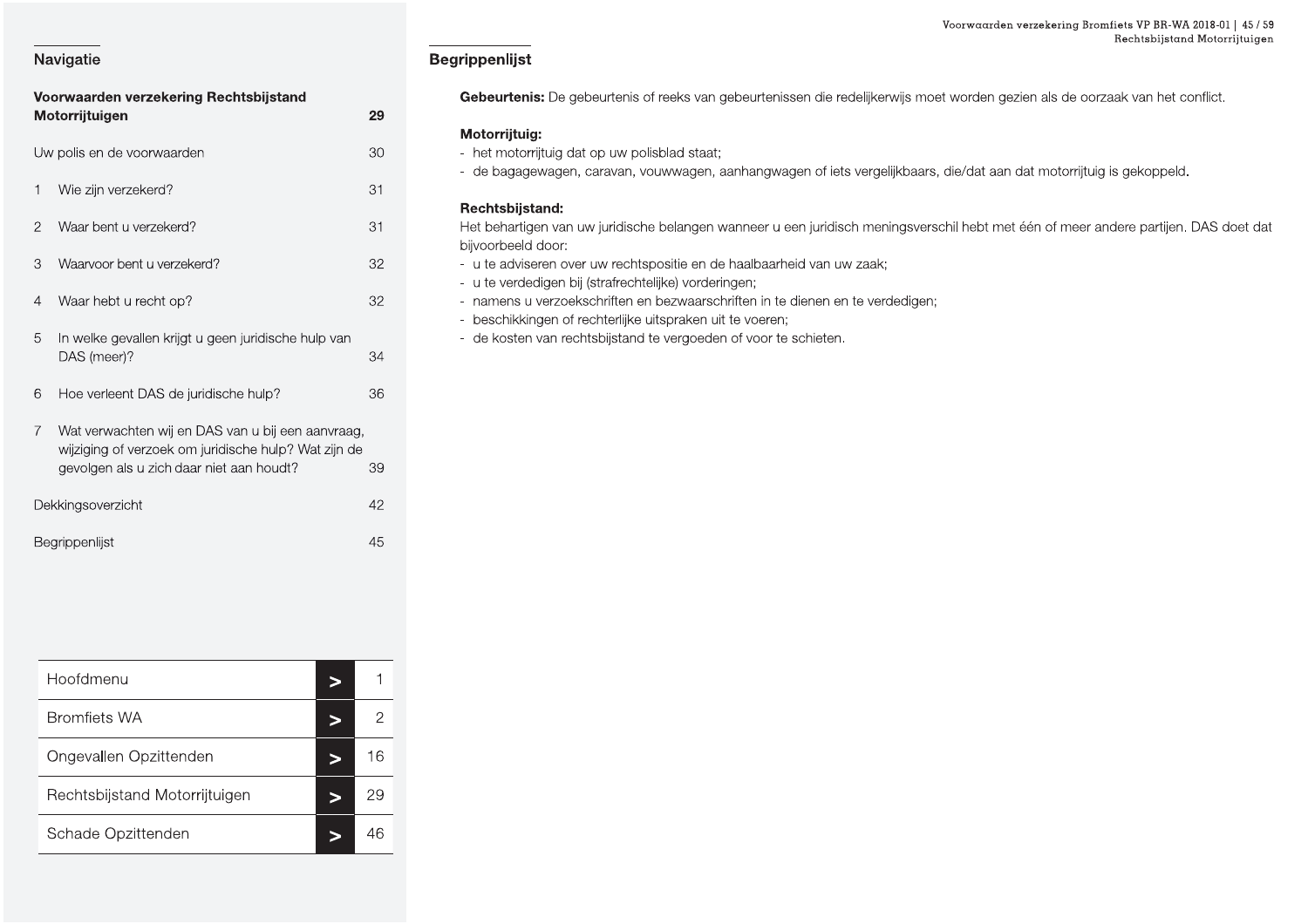### Voorwaarden verzekering Schade Opzittenden

(alleen verzekerd als dit op uw polisblad staat)

### Inhoud

| 1              | Wie zijn verzekerd?                             | 47 |
|----------------|-------------------------------------------------|----|
| $\overline{2}$ | In welke landen bent u verzekerd? Voor hoeveel  |    |
|                | bent u verzekerd?                               | 48 |
| 2.1            | In welke landen bent u verzekerd?               | 48 |
| 2.2            | Voor hoeveel bent u verzekerd?                  | 48 |
| 3              | Voor welke schade bent u verzekerd? En voor     |    |
|                | welke niet?                                     | 48 |
| 3.1            | Schade Opzittenden Basis                        | 49 |
| 3.2            | Schade Opzittenden Uitgebreid                   | 49 |
| 3.3            | Welke situaties zijn niet verzekerd?            | 51 |
| 4              | Hoe vergoeden wij uw schade?                    | 53 |
| 4.1            | Schade door lichamelijk letsel                  | 53 |
| 4.2            | Schade door overlijden                          | 53 |
| 4.3            | Schade aan spullen                              | 53 |
| 4.4            | Schade van meer dan 1 verzekerde                | 54 |
| 4.5            | Vergoeding door anderen                         | 54 |
| 5              | Hoe stellen wij de schade vast en hoe betalen   |    |
|                | wij de schade uit?                              | 54 |
| 5.1            | Vaststelling van de schade                      | 54 |
| 5.2            | Uitbetaling                                     | 55 |
| 5.3            | Tot wanneer kunt u op onze beslissing reageren? | 55 |
| 6              | Wat verwachten wij van u bij een aanvraag,      |    |
|                | wijziging of schade? Wat zijn de gevolgen als u |    |
|                | zich daar niet aan houdt?                       | 55 |

Uw verplichtingen  $6.1$ 55 6.2 Gevolgen als u zich niet aan uw verplichtingen houdt 56

| Wat als u tijdelijk een motor of bromfiets te leen krijgt<br>van de garage als uw eigen verzekerde motor of<br>bromfiets een onderhoudsbeurt krijgt of gerepareerd<br>wordt?<br>Wat als u uw verzekerde motor of bromfiets vervangt | 56 |
|-------------------------------------------------------------------------------------------------------------------------------------------------------------------------------------------------------------------------------------|----|
|                                                                                                                                                                                                                                     |    |
|                                                                                                                                                                                                                                     |    |
|                                                                                                                                                                                                                                     |    |
|                                                                                                                                                                                                                                     |    |
|                                                                                                                                                                                                                                     |    |
| door een andere motor of bromfiets?                                                                                                                                                                                                 | 57 |
| Wat als u uw verzekerde motor of bromfiets verkoopt?                                                                                                                                                                                | 57 |
| Wat als u als verzekeringnemer naar een ander adres                                                                                                                                                                                 |    |
| binnen Nederland verhuist?                                                                                                                                                                                                          | 57 |
| Wat als u naar het buitenland verhuist of uitwonend                                                                                                                                                                                 |    |
| wordt? Of als uw verzekerde motor of bromfiets een                                                                                                                                                                                  |    |
| buitenlands kenteken krijgt?                                                                                                                                                                                                        | 57 |
| Wat als uw verzekerde motor of bromfiets in het                                                                                                                                                                                     |    |
| buitenland is gestald?                                                                                                                                                                                                              | 58 |
| Wat als de verzekerde motor of bromfiets een andere                                                                                                                                                                                 |    |
| regelmatige bestuurder krijgt?                                                                                                                                                                                                      | 58 |
| Wat als u als verzekeringnemer overlijdt?                                                                                                                                                                                           | 58 |
| Wat als er sprake is van opzet of roekeloosheid?                                                                                                                                                                                    | 58 |
| Wat als het motorrijtuig wordt gebruikt voor criminele                                                                                                                                                                              |    |
| of strafbare activiteiten?                                                                                                                                                                                                          | 58 |
| Wat als de schade verband houdt met terrorisme?                                                                                                                                                                                     | 58 |
|                                                                                                                                                                                                                                     |    |

| Hoofdmenu                     |    |
|-------------------------------|----|
| <b>Bromfiets WA</b>           | 2  |
| Ongevallen Opzittenden        | 16 |
| Rechtsbijstand Motorrijtuigen | 29 |
| Schade Opzittenden            | 46 |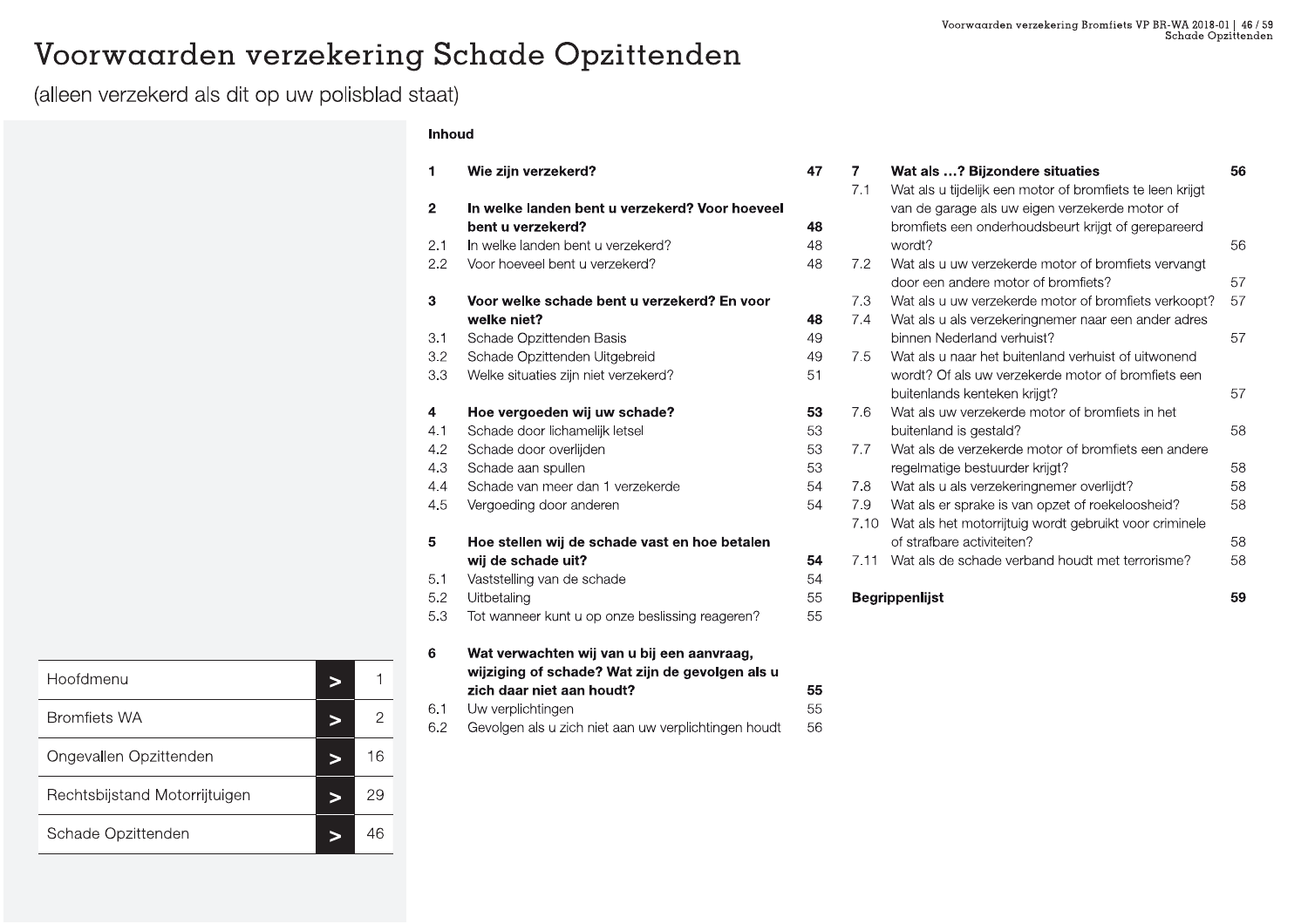|                | Voorwaarden verzekering Schade Opzittenden                                                                                 | 46 |
|----------------|----------------------------------------------------------------------------------------------------------------------------|----|
| 1              | Wie zijn verzekerd?                                                                                                        | 47 |
| $\overline{2}$ | In welke landen bent u verzekerd? Voor hoeveel<br>bent u verzekerd?                                                        | 48 |
| 3              | Voor welke schade bent u verzekerd? En voor<br>welke niet?                                                                 | 48 |
| 4              | Hoe vergoeden wij uw schade?                                                                                               | 53 |
| 5              | Hoe stellen wij de schade vast en hoe betalen<br>wij de schade uit?                                                        | 54 |
| 6              | Wat verwachten wij van u bij een aanvraag,<br>wijziging of schade? Wat zijn de gevolgen als u<br>zich daar niet aan houdt? | 55 |
| 7              | Wat als ? Bijzondere situaties                                                                                             | 56 |
|                | <b>Bearippenliist</b>                                                                                                      | 59 |

Voorwaarden<br>
27 Mavigatie<br>
27 Mavigatie Music Diversity Schade Opzittenden<br>
27 Mie afspraken die we met u maken over de verzekering staan op het polisblad. Bijvoorbeeld hoe lang de verwaarden<br>
27 Mie zijn verzekerd?<br>
27 Mi Voorwaarden verzekeri<br>Dolisblad. Bijvoorbeeld hoe lang de verspoorbeeld hoe lang de verspoorbeeld hoe lang de verspoording.<br>Disblad staan. Voorwaarden verzekering Bromfie<br>Dlisblad. Bijvoorbeeld hoe lang de verzekering<br>Opzittendenverzekering. Voor deze verzekerin<br>sblad staan. Voorwaarden verzekering Bromfiets VP BR-WA 20<br>Schade<br>jvoorbeeld hoe lang de verzekering loopt en well<br>enverzekering. Voor deze verzekering gelden ook<br>n. rden verzekering Bromfiets VP BR-WA 2018-01 | 47 / 59<br>Schade Opzittenden<br>De lang de verzekering loopt en welke<br>J. Voor deze verzekering gelden ook de

|                                                                                                    |              |                                                       |                                                                                                                                                                                                                                                                                                                                                      | Voorwaarden verzekering Bromfiets VP BR-WA 2018-01   47 / 59<br>Schade Opzittenden                                                                                                                                     |
|----------------------------------------------------------------------------------------------------|--------------|-------------------------------------------------------|------------------------------------------------------------------------------------------------------------------------------------------------------------------------------------------------------------------------------------------------------------------------------------------------------------------------------------------------------|------------------------------------------------------------------------------------------------------------------------------------------------------------------------------------------------------------------------|
| Navigatie                                                                                          |              | Uw polis en de voorwaarden                            |                                                                                                                                                                                                                                                                                                                                                      |                                                                                                                                                                                                                        |
| Voorwaarden verzekering Schade Opzittenden                                                         | 46           |                                                       | Alle afspraken die we met u maken over de verzekering staan op het polisblad. Bijvoorbeeld hoe lang de verzekering loopt en welke<br>dekkingen u hebt gekozen. Deze voorwaarden gelden voor de Schade Opzittendenverzekering. Voor deze verzekering gelden ook de<br>Algemene voorwaarden Voordeelpakket en de clausules die op het polisblad staan. |                                                                                                                                                                                                                        |
| Wie zijn verzekerd?                                                                                | 47           |                                                       |                                                                                                                                                                                                                                                                                                                                                      |                                                                                                                                                                                                                        |
| In welke landen bent u verzekerd? Voor hoeveel<br>$\overline{2}$<br>bent u verzekerd?              | 48           | Voordeelpakket.                                       | Wijken de voorwaarden van elkaar af? Of wijken de voorwaarden en de clausules van elkaar af? Dan gelden eerst de bepalingen en clausules<br>die op het polisblad staan. Daarna gelden deze voorwaarden Schade Opzittendenverzekering. En tenslotte gelden de Algemene voorwaarden                                                                    |                                                                                                                                                                                                                        |
| Voor welke schade bent u verzekerd? En voor<br>3<br>welke niet?                                    | 48           | Wie zijn verzekerd?                                   |                                                                                                                                                                                                                                                                                                                                                      |                                                                                                                                                                                                                        |
| Hoe vergoeden wij uw schade?<br>4                                                                  | 53           |                                                       | Wie er verzekerd zijn en welke dekking er voor hen geldt hangt af van de dekking die op uw polisblad staat.                                                                                                                                                                                                                                          |                                                                                                                                                                                                                        |
| 5<br>Hoe stellen wij de schade vast en hoe betalen<br>wij de schade uit?                           | 54           | hoofdstuk 3.2 (voor Schade Opzittenden Uitgebreid).   | In de tabel hieronder geven wij een overzicht. De exacte dekking kunt u vinden in hoofdstuk 3.1 (voor Schade Opzittenden Basis) en in                                                                                                                                                                                                                |                                                                                                                                                                                                                        |
| 6<br>Wat verwachten wij van u bij een aanvraag,<br>wijziging of schade? Wat zijn de gevolgen als u |              | Dekking op uw polisblad                               | Dan zijn verzekerd:                                                                                                                                                                                                                                                                                                                                  | Dan is er dekking voor een<br>verkeersongeval:                                                                                                                                                                         |
| zich daar niet aan houdt?                                                                          | 55           | <b>Schade Opzittenden</b><br><b>Basis</b>             | de gemachtigde bestuurder en gemachtigde passagiers                                                                                                                                                                                                                                                                                                  | met of in de directe nabijheid van<br>de verzekerde motor of bromfiets                                                                                                                                                 |
| Wat als ? Bijzondere situaties                                                                     | 56           | <b>Schade Opzittenden</b><br>Uitgebreid, eenpersoons  | de gemachtigde bestuurder en gemachtigde passagiers (dat kan ook de<br>persoon zijn die hieronder is genoemd)                                                                                                                                                                                                                                        | met of in de directe nabijheid van<br>de verzekerde motor of bromfiets                                                                                                                                                 |
| Begrippenlijst                                                                                     | 59           |                                                       | de persoon die de verzekering met ons afsluit en op uw polisblad staat<br>als verzekeringnemer                                                                                                                                                                                                                                                       | met of in de directe nabijheid van<br>andere motorrijtuigen dan de<br>verzekerde motor of bromfiets<br>als bestuurder of passagier van<br>een fiets<br>als voetganger<br>als passagier van een metro,<br>tram of trein |
|                                                                                                    |              | <b>Schade Opzittenden</b><br>Uitgebreid, meerpersoons | de gemachtigde bestuurder en gemachtigde passagiers (dat kunnen ook<br>de personen zijn die hieronder zijn genoemd)                                                                                                                                                                                                                                  | met of in de directe nabijheid van<br>de verzekerde motor of bromfiets                                                                                                                                                 |
| Hoofdmenu<br>>                                                                                     |              |                                                       | - de persoon die de verzekering met ons afsluit en op uw polisblad staat<br>als verzekeringnemer;                                                                                                                                                                                                                                                    | met of in de directe nabijheid van<br>andere motorrijtuigen dan de                                                                                                                                                     |
| <b>Bromfiets WA</b><br>>                                                                           | $\mathbf{2}$ |                                                       | de personen die met de verzekeringnemer in gezinsverband<br>samenwonen;<br>- hun minderjarige uitwonende kinderen;                                                                                                                                                                                                                                   | verzekerde motor of bromfiets<br>als bestuurder of passagier van<br>een fiets                                                                                                                                          |
| Ongevallen Opzittenden<br>$\geq$                                                                   | 16           |                                                       | - hun meerderjarige ongehuwde kinderen als ze uitwonend zijn omdat<br>ze stage lopen of dagonderwijs volgen. Dat mag ook in het buitenland<br>zijn, zolang ze maar in het Nederlandse bevolkingsregister staan                                                                                                                                       | als voetganger<br>als passagier van een metro,<br>tram of trein                                                                                                                                                        |
| Rechtsbijstand Motorrijtuigen<br>>                                                                 | 29           |                                                       | ingeschreven.                                                                                                                                                                                                                                                                                                                                        |                                                                                                                                                                                                                        |
| Schade Opzittenden<br>$\geq$                                                                       | 46           |                                                       | Met kinderen bedoelen wij eigen kinderen, geadopteerde kinderen,<br>pleegkinderen en stiefkinderen.                                                                                                                                                                                                                                                  |                                                                                                                                                                                                                        |

| Begrippenlijst                | 59                     | ongebreig, e                         |
|-------------------------------|------------------------|--------------------------------------|
|                               |                        |                                      |
|                               |                        | <b>Schade Opzit</b><br>Uitgebreid, m |
| Hoofdmenu                     | $\mathbf{1}$<br>$\geq$ |                                      |
| <b>Bromfiets WA</b>           | $\sqrt{2}$<br>$\geq$   |                                      |
| Ongevallen Opzittenden        | 16<br>$\qquad \qquad$  |                                      |
| Rechtsbijstand Motorrijtuigen | 29<br>$\qquad \qquad$  |                                      |
| Schade Opzittenden            | 46<br>$\geq$           |                                      |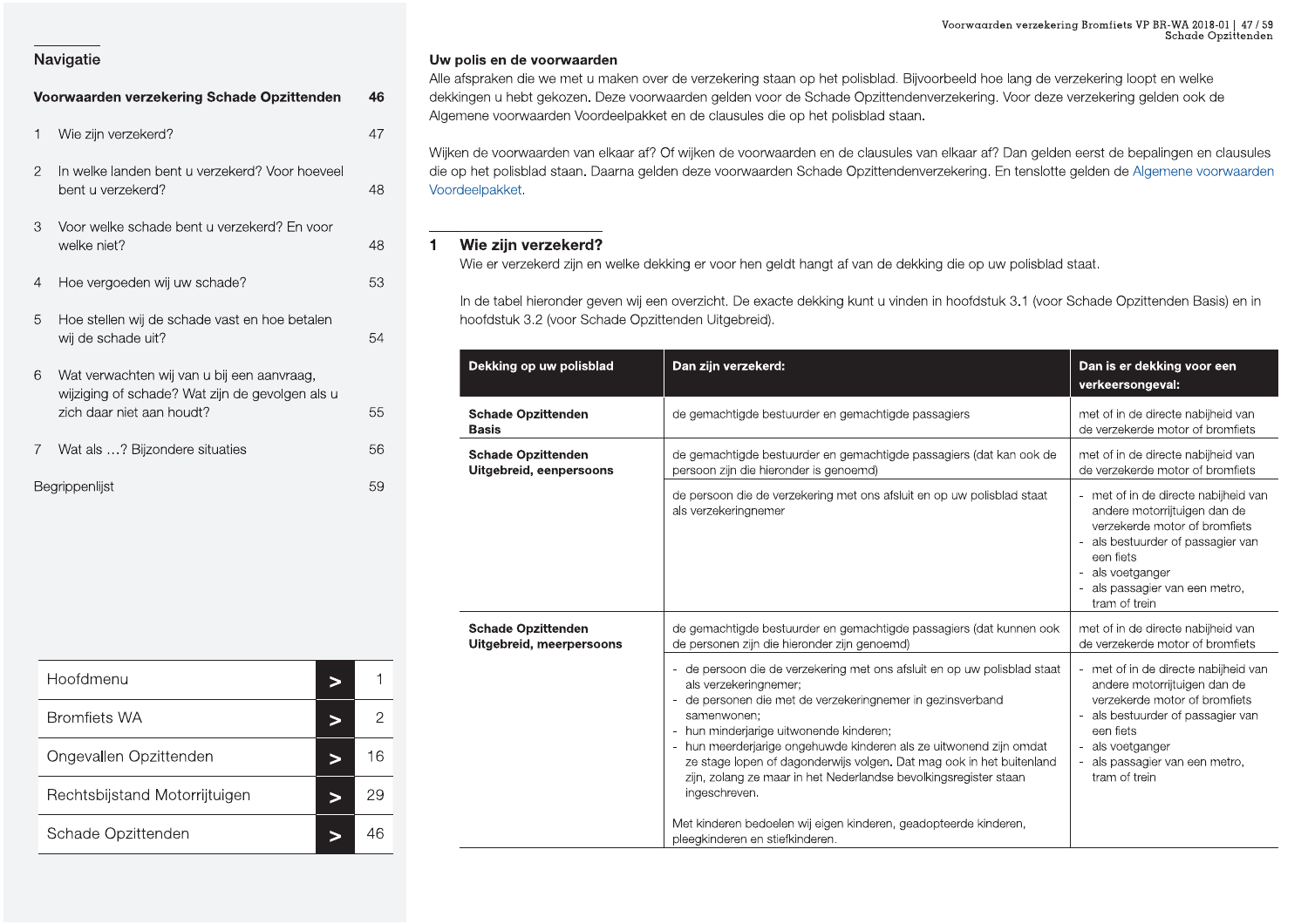|                                                                                                                                                                                                                                                                 | Voorwaarden verzekering Bromfiets VP BR-WA 2018-01   48 / 59<br>Schade Opzittenden                                                                                                                                                                                                                                                                                                                                                                                                                                                                                                                                                                                                                                                   |
|-----------------------------------------------------------------------------------------------------------------------------------------------------------------------------------------------------------------------------------------------------------------|--------------------------------------------------------------------------------------------------------------------------------------------------------------------------------------------------------------------------------------------------------------------------------------------------------------------------------------------------------------------------------------------------------------------------------------------------------------------------------------------------------------------------------------------------------------------------------------------------------------------------------------------------------------------------------------------------------------------------------------|
| Navigatie                                                                                                                                                                                                                                                       | Met de verzekerde motor bedoelen wij de motor die op uw polisblad staat.<br>Met de verzekerde bromfiets bedoelen wij de bromfiets die op uw polisblad staat. De bromfiets moet voldoen aan de wettelijke eisen.                                                                                                                                                                                                                                                                                                                                                                                                                                                                                                                      |
| Voorwaarden verzekering Schade Opzittenden<br>Wie zijn verzekerd?                                                                                                                                                                                               | 46<br>Met een verkeersongeval bedoelen wij een gebeurtenis waarbij schade wordt veroorzaakt door een aanrijding, een botsing, in het water raken,<br>omslaan, slippen of van de weg raken, of door blikseminslag, brand of ontploffing. Bij de gebeurtenis moet minstens één motorrijtuig, metro, tram of<br>47<br>trein betrokken zijn.                                                                                                                                                                                                                                                                                                                                                                                             |
| In welke landen bent u verzekerd? Voor hoeveel<br>$\overline{2}$<br>bent u verzekerd?<br>Voor welke schade bent u verzekerd? En voor<br>3<br>welke niet?                                                                                                        | 48<br>U en wij<br>In deze voorwaarden noemen we de verzekerden steeds 'u', maar niet als een bepaling alleen geldt voor de persoon die de<br>verzekering heeft afgesloten. In dat geval schrijven we 'u als verzekeringnemer'. We noemen ASR Schadeverzekering N.V. 'a.s.r.', 'we'<br>48<br>of 'wij'.                                                                                                                                                                                                                                                                                                                                                                                                                                |
| Hoe vergoeden wij uw schade?<br>$\overline{4}$                                                                                                                                                                                                                  | 53                                                                                                                                                                                                                                                                                                                                                                                                                                                                                                                                                                                                                                                                                                                                   |
| Hoe stellen wij de schade vast en hoe betalen<br>5<br>wij de schade uit?<br>Wat verwachten wij van u bij een aanvraag,<br>6<br>wijziging of schade? Wat zijn de gevolgen als u<br>zich daar niet aan houdt?<br>Wat als ? Bijzondere situaties<br>Begrippenlijst | In welke landen bent u verzekerd? Voor hoeveel bent u verzekerd?<br>$\mathbf{2}$<br>54<br>2.1 In welke landen bent u verzekerd?<br>U bent verzekerd in de landen die op uw Internationaal Motorrijtuigverzekeringsbewijs (de Groene Kaart) staan. U bent niet verzekerd in<br>de landen die op de Groene Kaart zijn doorgekruist.<br>55<br>2.2 Voor hoeveel bent u verzekerd?<br>56<br>U bent verzekerd voor maximaal het bedrag dat op uw polisblad staat.<br>59<br>Voor welke schade bent u verzekerd? En voor welke niet?<br>3<br>U bent verzekerd voor schade die u lijdt door een verkeersongeval.<br>Met schade bedoelen wij:<br>- schade door lichamelijk letsel, of<br>- schade door overlijden, of<br>- schade aan spullen. |
| Hoofdmenu<br>$\, >$                                                                                                                                                                                                                                             | Met lichamelijk letsel bedoelen wij dat uw gezondheid is aangetast door geweld van buitenaf. Het letsel moet objectief vastgesteld<br>kunnen worden door een arts.                                                                                                                                                                                                                                                                                                                                                                                                                                                                                                                                                                   |
| <b>Bromfiets WA</b><br>$\geq$                                                                                                                                                                                                                                   | Met spullen bedoelen wij de spullen uit uw particuliere huishouding die zich op het moment van het verkeersongeval bevinden in of op<br>$\overline{2}$<br>het betrokken motorrijtuig, de metro, de tram of de trein, of die u bij u draagt. En die door het verkeersongeval beschadigd raken. Met                                                                                                                                                                                                                                                                                                                                                                                                                                    |
| Ongevallen Opzittenden<br>$\geq$                                                                                                                                                                                                                                | spullen bedoelen wij niet: geld.<br>16                                                                                                                                                                                                                                                                                                                                                                                                                                                                                                                                                                                                                                                                                               |
| Rechtsbijstand Motorrijtuigen<br>$\,>$                                                                                                                                                                                                                          | De verzekerde gebeurtenissen staan in de tabellen hieronder genoemd. Voor welke gebeurtenissen u bent verzekerd hangt af van de<br>29<br>dekking die op uw polisblad staat:                                                                                                                                                                                                                                                                                                                                                                                                                                                                                                                                                          |
| Schade Opzittenden<br>$\, >$                                                                                                                                                                                                                                    | - Schade Opzittenden Basis (hoofdstuk 3.1);<br>46<br>- Schade Opzittenden Uitgebreid (hoofdstuk 3.2).                                                                                                                                                                                                                                                                                                                                                                                                                                                                                                                                                                                                                                |

Eegrippenlijst<br>
Sa **Voor welke**<br>
U bent verzek<br>
Met schade door<br>
- schade door<br>
- schade door<br>
- schade door<br>
- Schade Dopzittenden<br>
- Met spullen bedoe<br>
- Met spullen bedoe<br>
- Met spullen bedoe<br>
- Met spullen bedoe<br>
- Met

Voorwaarden verzekering Schade Opzittenden<br>
1 Wie zijn verzekerd?<br>
1 Wie zijn verzekerd?<br>
1 Wie zijn verzekerd?<br>
1 Wie zijn verzekerd?<br>
1 Wie zijn verzekerd?<br>
1 Wie zijn verzekerd?<br>
1 Wie zijn verzekerd?<br>
1 Wie zijn verzek Voorwaarden verzekeri<br>2014 Staat. De bromfiets moet voldoen aa<br>2014 Staat. De bromfiets moet voldoen aa<br>2015 wordt veroorzaakt door een aanrijding, eentploffing. Bij de gebeurtenis moet mins Voorwaarden verzekering Bromfie<br>ad staat. De bromfiets moet voldoen aan de wetteli<br>vordt veroorzaakt door een aanrijding, een botsing,<br>ntploffing. Bij de gebeurtenis moet minstens één mo Voorwaarden verzekering Bromfiets VP BR-WA 20<br>Schade<br>B bromfiets moet voldoen aan de wettelijke eisen.<br>Zaakt door een aanrijding, een botsing, in het water ra<br>ij de gebeurtenis moet minstens één motorrijtuig, metr rden verzekering Bromfiets VP BR-WA 2018-01 | 48 / 59<br>Schade Opzittenden<br>et voldoen aan de wettelijke eisen.<br>aanrijding, een botsing, in het water raken,<br>is moet minstens één motorrijtuig, metro, tram of

- 
- 
- 

- 
-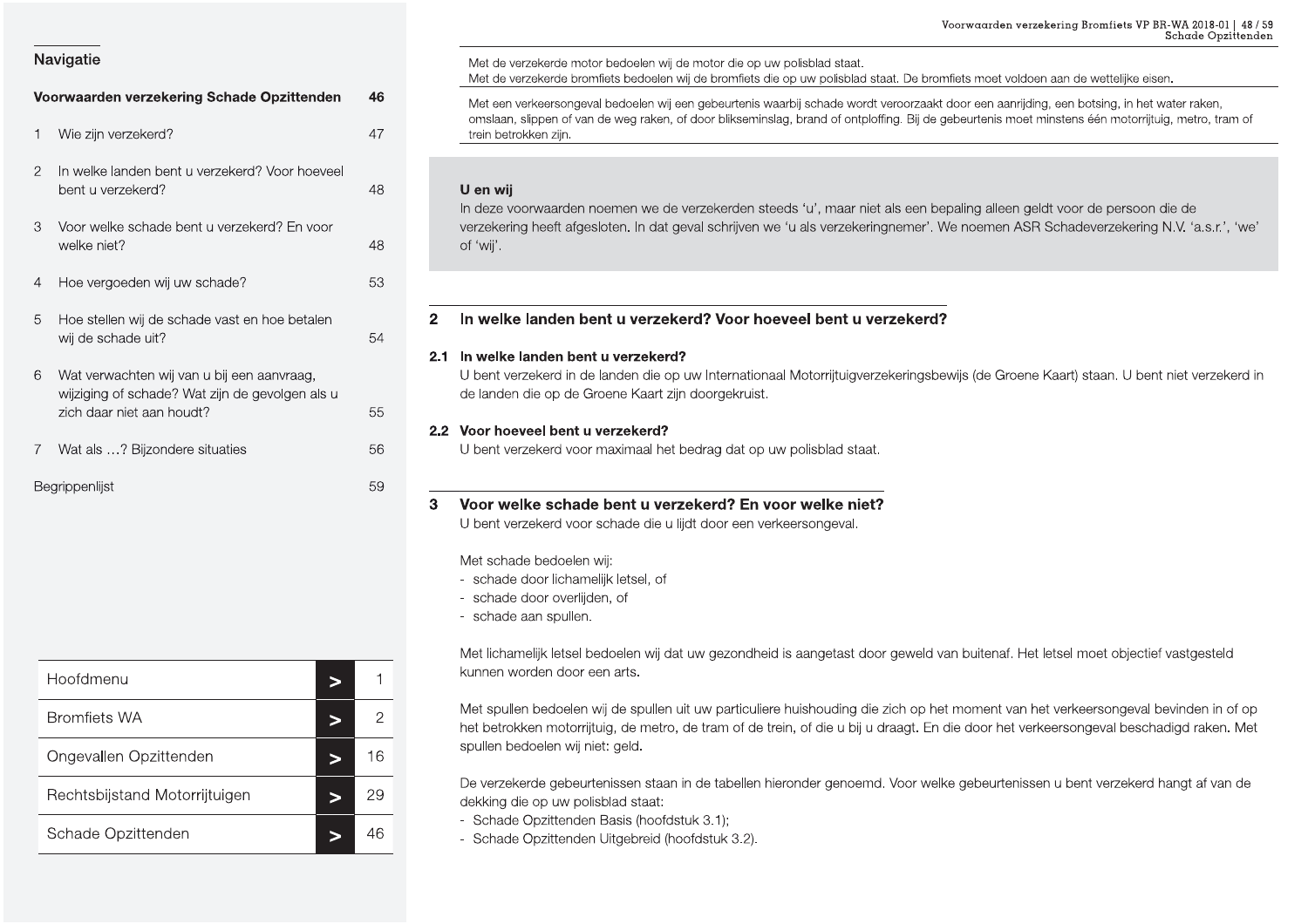|               | Voorwaarden verzekering Schade Opzittenden                                                                                 | 46 |
|---------------|----------------------------------------------------------------------------------------------------------------------------|----|
| 1             | Wie zijn verzekerd?                                                                                                        | 47 |
| $\mathcal{P}$ | In welke landen bent u verzekerd? Voor hoeveel<br>bent u verzekerd?                                                        | 48 |
| 3             | Voor welke schade bent u verzekerd? En voor<br>welke niet?                                                                 | 48 |
| 4             | Hoe vergoeden wij uw schade?                                                                                               | 53 |
| 5             | Hoe stellen wij de schade vast en hoe betalen<br>wij de schade uit?                                                        | 54 |
| 6             | Wat verwachten wij van u bij een aanvraag,<br>wijziging of schade? Wat zijn de gevolgen als u<br>zich daar niet aan houdt? | 55 |
| 7             | Wat als ? Bijzondere situaties                                                                                             | 56 |
|               | Begrippenlijst                                                                                                             | 59 |

### Let op:

Als op uw polisblad staat dat Schade Opzittenden Basis (zie hoofdstuk 3.1) is verzekerd, dan moet de verzekerde motor of bromfiets betrokken zijn.

Het moet gaan om een gebeurtenis die plotseling en onvoorzien is. Schade die ontstaat door langzaam inwerkende processen valt hier niet onder. De gebeurtenis moet plaatsvinden tijdens de looptijd van de verzekering. Een gebeurtenis is een voorval of een reeks van voorvallen die met elkaar verband houden, waardoor schade ontstaat. En bij het sluiten van de verzekering moet het voor u en voor ons onzeker zijn dat uit deze gebeurtenis schade zal ontstaan. Dit wordt ook wel het wettelijke vereiste van onzekerheid genoemd.

### 3.1 Schade Opzittenden Basis

Staat op uw polisblad dat Schade Opzittenden Basis is verzekerd? Dan bent u verzekerd voor schade veroorzaakt door gebeurtenissen in de tabel hieronder. We noemen hier ook de uitsluitingen en beperkingen die van toepassing zijn. Daarnaast gelden de algemene uitsluitingen die genoemd worden in de Algemene voorwaarden. Dit betekent dat u niet verzekerd bent voor schade door atoomkernreacties en molest. En ook niet als u fraude pleegt, of een betalingsachterstand hebt. De volledige informatie over algemene uitsluitingen leest u in de Algemene voorwaarden.

U bent ook niet verzekerd in de situaties die zijn beschreven in hoofdstuk 3.3.

| aebeurtenis                                                                                      | <b>Dekking</b>                                                                                                                                                                                                                                                                                                                                                                        | <b>Beperking of uitsluiting</b>                                                                                                                                                                                                                      |  |
|--------------------------------------------------------------------------------------------------|---------------------------------------------------------------------------------------------------------------------------------------------------------------------------------------------------------------------------------------------------------------------------------------------------------------------------------------------------------------------------------------|------------------------------------------------------------------------------------------------------------------------------------------------------------------------------------------------------------------------------------------------------|--|
| . Verkeersongeval tijdens<br>deelname aan het verkeer<br>met de verzekerde motor of<br>bromfiets | U bent verzekerd voor schade die u lijdt als bestuurder<br>of passagier van de verzekerde motor of bromfiets.                                                                                                                                                                                                                                                                         | Hebt u tijdens het verkeersongeval geen wettelijk<br>verplichte helm op? Dan vergoeden wij 75% van<br>het schadebedrag. Dit geldt alleen voor schade<br>door lichamelijk letsel. En als u kunt bewijzen dat                                          |  |
| Verkeersongeval in de directe<br>nabijheid van de verzekerde<br>motor of bromfiets               | U bent verzekerd voor schade die u lijdt als bestuurder<br>of passagier van de verzekerde motor of bromfiets:<br>- terwijl u opstapt of afstapt;<br>- terwijl u brandstof aan het bijvullen bent;<br>- terwijl u de accu voor de aandrijving aan het opladen<br>bent:<br>- terwijl u een noodreparatie aan de motor of<br>bromfiets uitvoert;<br>- terwijl u medeweggebruikers helpt. | het letsel niet is veroorzaakt of verergerd doordat<br>u geen helm droeg, vergoeden wij de schade<br>volledig.<br>U krijgt geen vergoeding voor schade aan uw<br>verzekerde motor of bromfiets en de accessoires<br>en onderdelen die daarbij horen. |  |

| Hoofdmenu                     |    |
|-------------------------------|----|
| <b>Bromfiets WA</b>           |    |
| Ongevallen Opzittenden        | 16 |
| Rechtsbijstand Motorrijtuigen | 29 |
| Schade Opzittenden            |    |

### 3.2 Schade Opzittenden Uitgebreid

Staat op uw polisblad dat Schade Opzittenden Uitgebreid is verzekerd? Dan bent u verzekerd voor schade veroorzaakt door gebeurtenissen in de tabel hieronder. We noemen hier ook de uitsluitingen en beperkingen die van toepassing zijn. Daarnaast gelden de algemene uitsluitingen die genoemd worden in de Algemene voorwaarden. Dit betekent dat u niet verzekerd bent voor schade door atoomkernreacties en molest. En ook niet als u fraude pleegt, of een betalingsachterstand hebt. De volledige informatie over algemene uitsluitingen leest u in de Algemene voorwaarden.

U bent ook niet verzekerd in de situaties die zijn beschreven in hoofdstuk 3.3.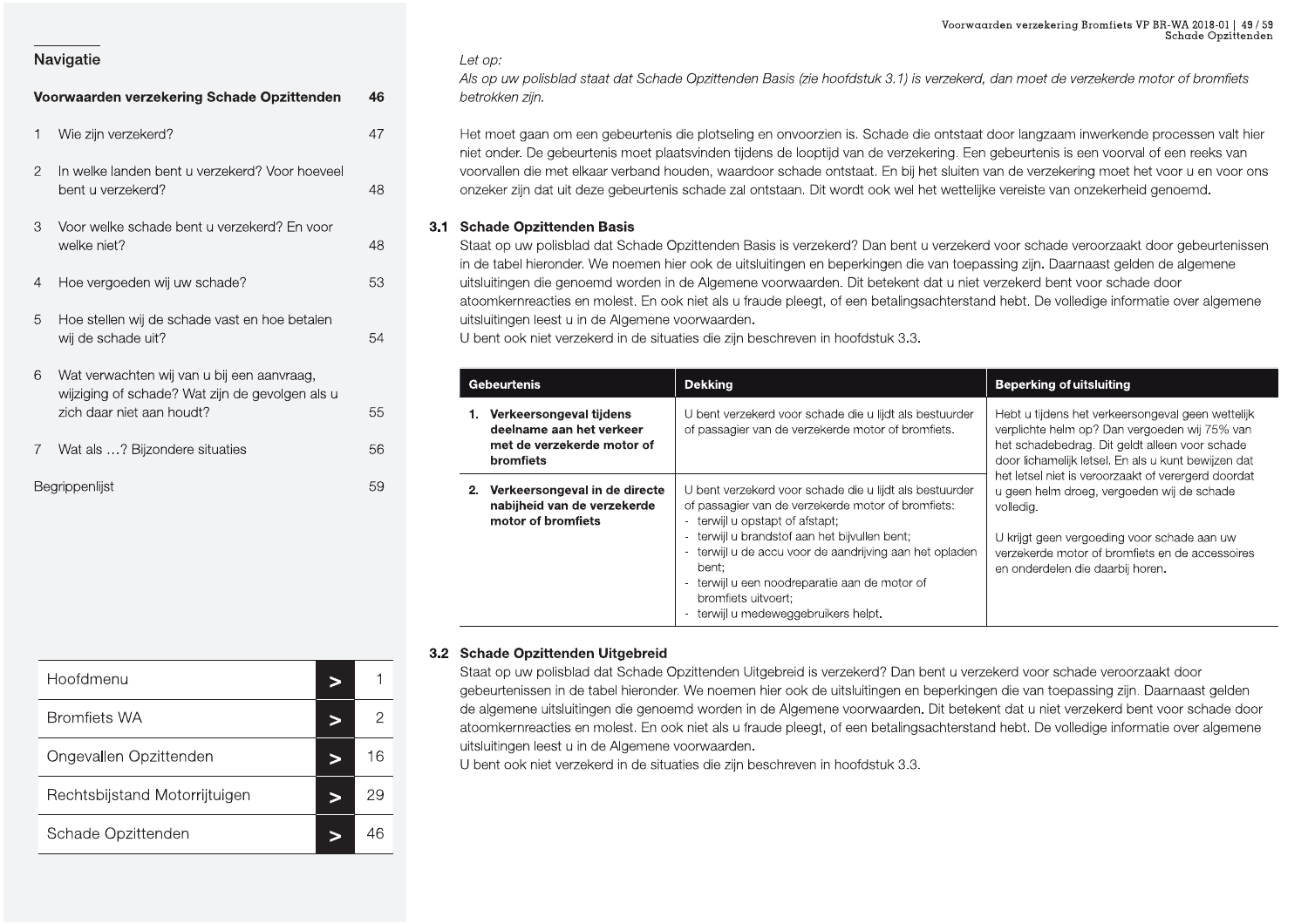Voorwaarden verzekering Bromfiets VP BR-WA 2018-01 | 50 / 59<br>Schade Opzittenden

**Beperking of uitsluiting** 

| Navigatie |  |
|-----------|--|

|                | Voorwaarden verzekering Schade Opzittenden                                                                                 | 46 |
|----------------|----------------------------------------------------------------------------------------------------------------------------|----|
| 1              | Wie zijn verzekerd?                                                                                                        | 47 |
| $\overline{2}$ | In welke landen bent u verzekerd? Voor hoeveel<br>bent u verzekerd?                                                        | 48 |
| 3              | Voor welke schade bent u verzekerd? En voor<br>welke niet?                                                                 | 48 |
| 4              | Hoe vergoeden wij uw schade?                                                                                               | 53 |
| 5              | Hoe stellen wij de schade vast en hoe betalen<br>wij de schade uit?                                                        | 54 |
| 6              | Wat verwachten wij van u bij een aanvraag,<br>wijziging of schade? Wat zijn de gevolgen als u<br>zich daar niet aan houdt? | 55 |
| 7              | Wat als ? Bijzondere situaties                                                                                             | 56 |
|                | Begrippenlijst                                                                                                             | 59 |

Gebeurtenis

**Dekking** 

| 1. Verkeersongeval tijdens<br>deelname aan het verkeer<br>met de verzekerde motor of<br>bromfiets                                      | U bent verzekerd voor schade die u lijdt als bestuurder<br>of passagier van de verzekerde motor of bromfiets.                                                                                                                                                                                                                                                                                                                     | Hebt u tijdens het verkeersongeval geen wettelijke<br>verplichte autogordel om of geen wettelijk<br>verplichte helm op? Dan vergoeden wij 75% van<br>het schadebedrag. Dit geldt alleen voor schade                                                                                                                  |
|----------------------------------------------------------------------------------------------------------------------------------------|-----------------------------------------------------------------------------------------------------------------------------------------------------------------------------------------------------------------------------------------------------------------------------------------------------------------------------------------------------------------------------------------------------------------------------------|----------------------------------------------------------------------------------------------------------------------------------------------------------------------------------------------------------------------------------------------------------------------------------------------------------------------|
| 2. Verkeersongeval in de directe<br>nabijheid van de verzekerde<br>motor of bromfiets                                                  | U bent verzekerd voor schade die u lijdt als bestuurder<br>of passagier van de verzekerde motor of bromfiets:<br>- terwijl u opstapt of afstapt;<br>- terwijl u brandstof aan het bijvullen bent;<br>- terwijl u de accu voor de aandrijving aan het opladen<br>bent:<br>- terwijl u een noodreparatie aan de motor of<br>bromfiets uitvoert;<br>- terwijl u medeweggebruikers helpt.                                             | door lichamelijk letsel. En als u kunt bewijzen dat<br>het letsel niet is veroorzaakt of verergerd doordat u<br>geen autogordel of helm droeg, vergoeden wij de<br>schade volledig.<br>U krijgt geen vergoeding voor schade aan de<br>betrokken motorrijtuigen en de accessoires en<br>onderdelen die daarbij horen. |
| 3. Verkeersongeval tijdens<br>deelname aan het verkeer<br>met een ander motorrijtuig<br>dan de verzekerde motor of<br><b>bromfiets</b> | U bent verzekerd voor schade die u lijdt als bestuurder<br>of passagier van een ander motorrijtuig dan de<br>verzekerde motor of bromfiets.<br>Met motorrijtuig bedoelen wij alle motorrijtuigen<br>zoals omschreven in artikel 1 van de Wet<br>Aansprakelijkheidsverzekeringen Motorrijtuigen<br>(W.A.M.). Behalve een fiets met elektrische<br>trapondersteuning (elektrische fiets).                                           |                                                                                                                                                                                                                                                                                                                      |
| 4. Verkeersongeval in de<br>directe nabijheid van een<br>ander motorrijtuig dan<br>de verzekerde motor of<br>bromfiets                 | U bent verzekerd voor schade die u lijdt als bestuurder<br>of passagier van een ander motorrijtuig dan de<br>verzekerde motor of bromfiets:<br>- terwijl u instapt, opstapt, uitstapt of afstapt;<br>- terwijl u brandstof aan het bijvullen bent;<br>- terwijl u de accu voor de aandrijving aan het opladen<br>bent:<br>- terwijl u een noodreparatie uitvoert aan het<br>motorrijtuig;<br>- terwijl u medeweggebruikers helpt. |                                                                                                                                                                                                                                                                                                                      |
| 5. Verkeersongeval tijdens<br>andere deelname aan het<br>verkeer                                                                       | U bent verzekerd voor schade die u lijdt:<br>- als bestuurder of passagier van een fiets;<br>als voetganger:<br>- als passagier van een metro, tram of trein.                                                                                                                                                                                                                                                                     |                                                                                                                                                                                                                                                                                                                      |

| Hoofdmenu                     |    |
|-------------------------------|----|
| <b>Bromfiets WA</b>           |    |
| Ongevallen Opzittenden        | 16 |
| Rechtsbijstand Motorrijtuigen | 29 |
| Schade Opzittenden            | 46 |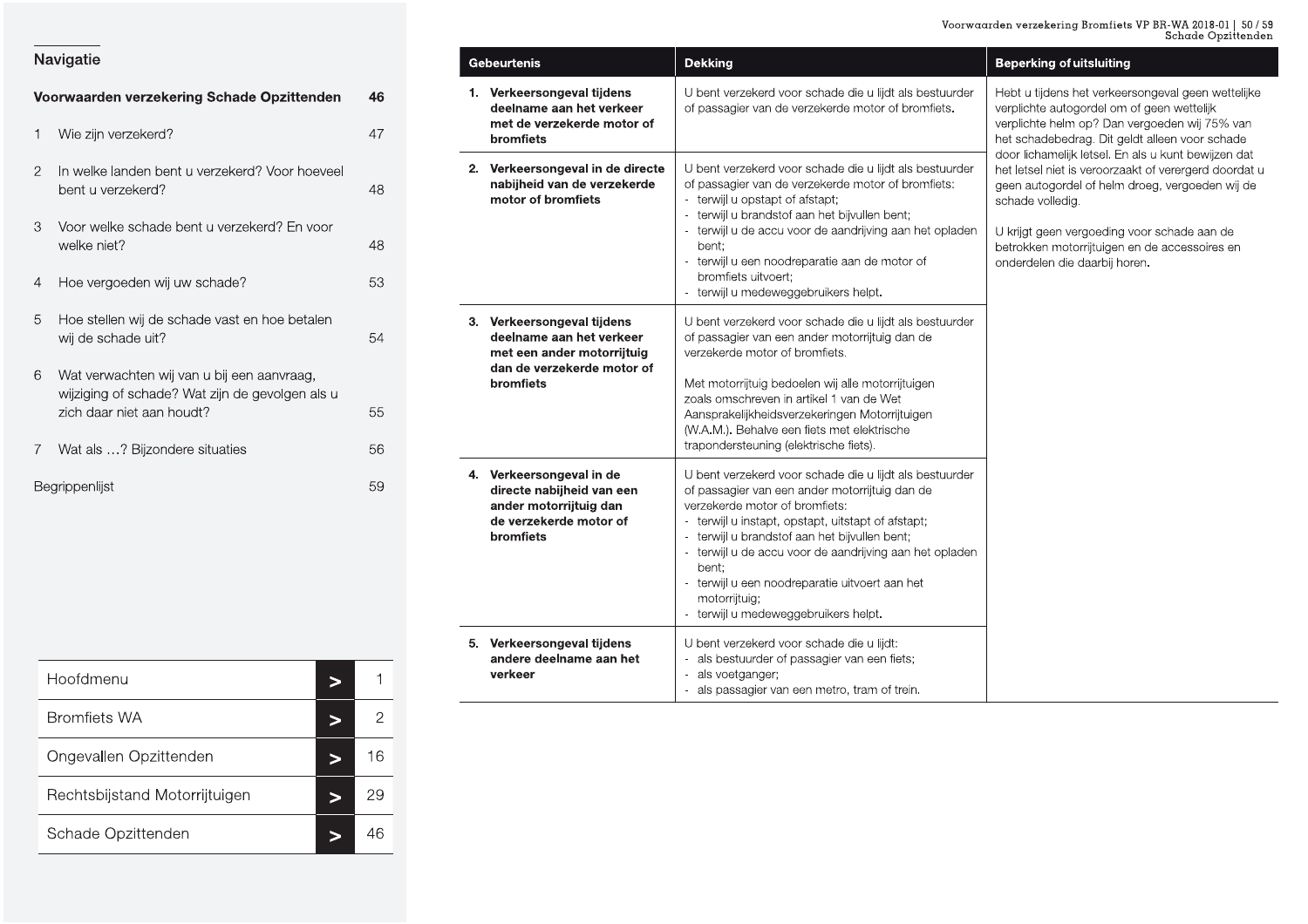### Voorwaarden verzekering Bromfiets VP BR-WA 2018-01 | 51 / 59<br>Schade Opzittenden

### Navigatie

|   | Voorwaarden verzekering Schade Opzittenden                                                                                 | 46 |
|---|----------------------------------------------------------------------------------------------------------------------------|----|
| 1 | Wie zijn verzekerd?                                                                                                        | 47 |
| 2 | In welke landen bent u verzekerd? Voor hoeveel<br>bent u verzekerd?                                                        | 48 |
| З | Voor welke schade bent u verzekerd? En voor<br>welke niet?                                                                 | 48 |
| 4 | Hoe vergoeden wij uw schade?                                                                                               | 53 |
| 5 | Hoe stellen wij de schade vast en hoe betalen<br>wij de schade uit?                                                        | 54 |
| 6 | Wat verwachten wij van u bij een aanvraag,<br>wijziging of schade? Wat zijn de gevolgen als u<br>zich daar niet aan houdt? | 55 |
| 7 | Wat als ? Bijzondere situaties                                                                                             | 56 |
|   | Begrippenlijst                                                                                                             | 59 |

| Hoofdmenu                     |    |
|-------------------------------|----|
| <b>Bromfiets WA</b>           |    |
| Ongevallen Opzittenden        | 16 |
| Rechtsbijstand Motorrijtuigen | 29 |
| Schade Opzittenden            |    |

### 3.3 Welke situaties zijn niet verzekerd?

Er zijn situaties waarin u niet bent verzekerd. Het maakt niet uit of de schade wel of niet door die situatie veroorzaakt of ontstaan is. Deze situaties vindt u in de tabel hieronder.

| Situatie                               | <b>Uitsluiting</b>                                                                                                                                                                                                                                                                                                                                                                                                                                                                                                                                                                                                                                                                                                                                                                                                                                                                                                                                                                                                                                                                                                                                                       |
|----------------------------------------|--------------------------------------------------------------------------------------------------------------------------------------------------------------------------------------------------------------------------------------------------------------------------------------------------------------------------------------------------------------------------------------------------------------------------------------------------------------------------------------------------------------------------------------------------------------------------------------------------------------------------------------------------------------------------------------------------------------------------------------------------------------------------------------------------------------------------------------------------------------------------------------------------------------------------------------------------------------------------------------------------------------------------------------------------------------------------------------------------------------------------------------------------------------------------|
| 1. Alcohol, geneesmiddelen<br>en drugs | U bent niet verzekerd:<br>- als de bestuurder van het motorrijtuig op het moment van de gebeurtenis zo onder invloed is van alcohol,<br>geneesmiddelen of drugs dat hij niet meer in staat moet worden geacht het motorrijtuig behoorlijk te besturen.<br>Dit geldt bijvoorbeeld als de bestuurder geneesmiddelen gebruikt waarop of waarbij een waarschuwing wordt<br>gegeven dat de gebruiker geen motorrijtuig mag besturen;<br>- als de bestuurder van het motorrijtuig bij aanhouding een ademtest of een urine- of bloedproef weigert;<br>- bij overmatig alcoholgebruik van de bestuurder van het motorrijtuig.<br>Met overmatig alcoholgebruik bedoelen wij:<br>- de bestuurder heeft zijn rijbewijs langer dan 5 jaar:<br>- een bloed-alcoholgehalte van 0,5 promille of hoger<br>- een adem-alcoholgehalte van 220 microgram of hoger<br>- de bestuurder heeft zijn rijbewijs korter dan 5 jaar of hij bestuurt het motorrijtuig onder wettelijk toezicht:<br>- een bloed-alcoholgehalte van 0,2 promille of hoger<br>- een adem-alcoholgehalte van 88 microgram of hoger<br>Is het motorrijtuig een bromfiets? Dan bedoelen wij met overmatig alcoholgebruik: |
|                                        | - de bestuurder is 24 jaar of ouder en heeft zijn rijbewijs langer dan 5 jaar:<br>- een bloed-alcoholgehalte van 0,5 promille of hoger<br>- een adem-alcoholgehalte van 220 microgram of hoger<br>- de bestuurder is jonger dan 24 jaar, of heeft zijn rijbewijs korter dan 5 jaar, of hij bestuurt de bromfiets onder<br>wettelijk toezicht:<br>- een bloed-alcoholgehalte van 0,2 promille of hoger<br>- een adem-alcoholgehalte van 88 microgram of hoger                                                                                                                                                                                                                                                                                                                                                                                                                                                                                                                                                                                                                                                                                                             |
|                                        | U bent wel verzekerd als u kunt aantonen dat u niets wist van deze situatie, of dat het tegen uw wil gebeurde en<br>dat u niets te verwijten valt.                                                                                                                                                                                                                                                                                                                                                                                                                                                                                                                                                                                                                                                                                                                                                                                                                                                                                                                                                                                                                       |
| 2. Geen (geldig) rijbewijs             | U bent niet verzekerd als de bestuurder van het motorrijtuig op het moment van de gebeurtenis geen geldig<br>wettelijk rijbewijs heeft voor het motorrijtuig.<br>U bent wel verzekerd:<br>- als de bestuurder vergeten is zijn rijbewijs op tijd te laten vernieuwen. Maar dan mag zijn rijbewijs niet langer dan<br>1 jaar verlopen zijn;<br>- als de bestuurder minder dan 2 maanden voor de gebeurtenis zijn rijbewijs heeft gehaald, maar het rijbewijs nog<br>niet heeft ontvangen;<br>- als de bestuurder het motorrijtuig onder toezicht bestuurt. De bestuurder en de toezichthouder moeten zich dan<br>wel houden aan de regels die daarover in de wet staan. En de bestuurder mag de toezichthouder niet betalen;                                                                                                                                                                                                                                                                                                                                                                                                                                              |
|                                        | - als u kunt aantonen dat u niets wist van deze situatie, of dat het tegen uw wil gebeurde en dat u niets te<br>verwijten valt;<br>- als het rijbewijs van de bestuurder is gestolen of als hij het verloren heeft.                                                                                                                                                                                                                                                                                                                                                                                                                                                                                                                                                                                                                                                                                                                                                                                                                                                                                                                                                      |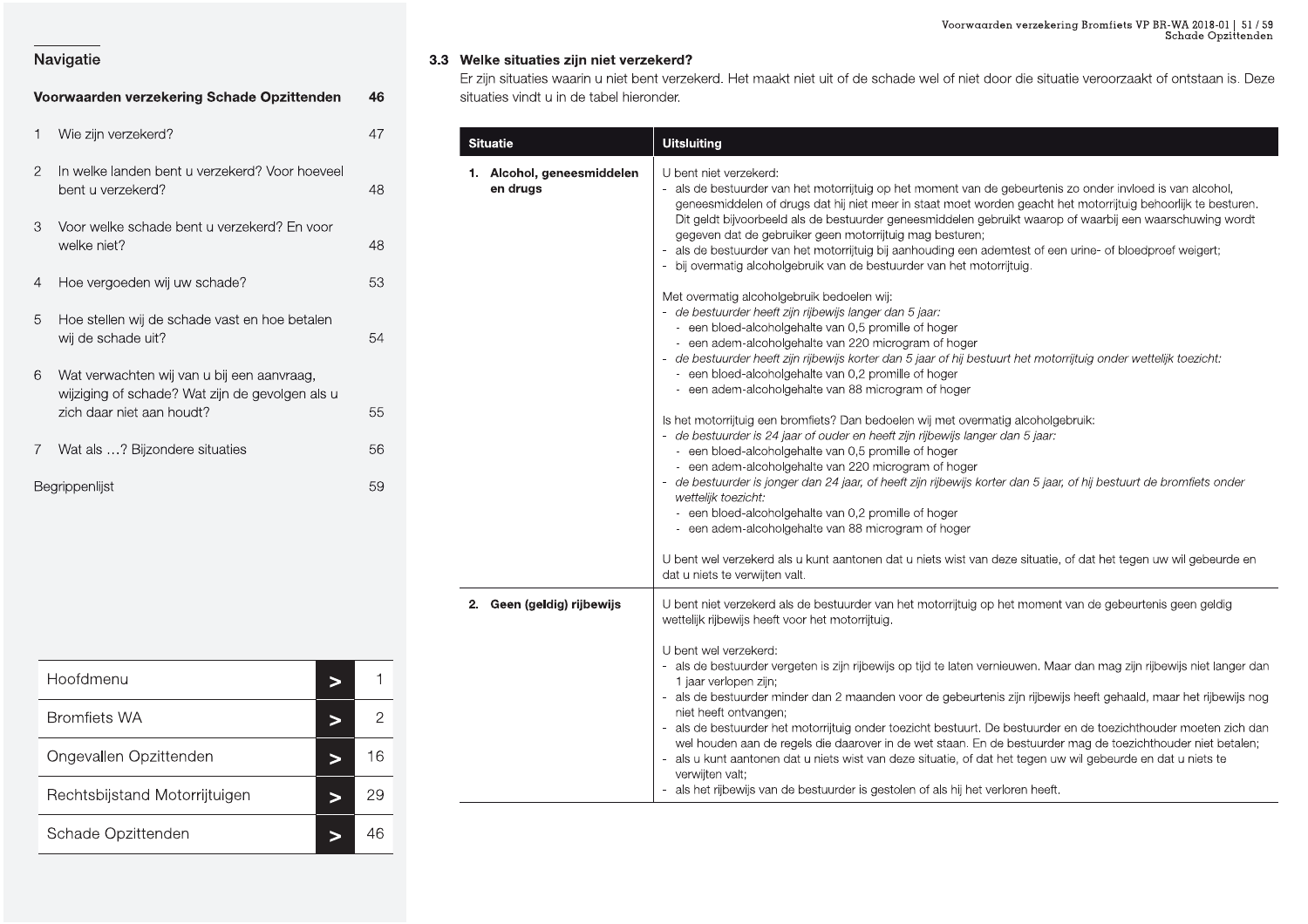### Voorwaarden verzekering Bromfiets VP BR-WA 2018-01 | 52 / 59<br>Schade Onzittenden

### Navigatie

|               | Voorwaarden verzekering Schade Opzittenden                                                                                 | 46 |
|---------------|----------------------------------------------------------------------------------------------------------------------------|----|
| 1             | Wie zijn verzekerd?                                                                                                        | 47 |
| $\mathcal{P}$ | In welke landen bent u verzekerd? Voor hoeveel<br>bent u verzekerd?                                                        | 48 |
| 3             | Voor welke schade bent u verzekerd? En voor<br>welke niet?                                                                 | 48 |
| 4             | Hoe vergoeden wij uw schade?                                                                                               | 53 |
| 5             | Hoe stellen wij de schade vast en hoe betalen<br>wij de schade uit?                                                        | 54 |
| 6             | Wat verwachten wij van u bij een aanvraag,<br>wijziging of schade? Wat zijn de gevolgen als u<br>zich daar niet aan houdt? | 55 |
| 7             | Wat als ? Bijzondere situaties                                                                                             | 56 |
|               | Begrippenlijst                                                                                                             | 59 |

| Hoofdmenu                     |    |
|-------------------------------|----|
| <b>Bromfiets WA</b>           | 2  |
| Ongevallen Opzittenden        | 16 |
| Rechtsbijstand Motorrijtuigen | 29 |
| Schade Opzittenden            |    |

|                                                        | pciidae Opzifienden                                                                                                                                                                                                                                                                                                                                                                                                                                                               |
|--------------------------------------------------------|-----------------------------------------------------------------------------------------------------------------------------------------------------------------------------------------------------------------------------------------------------------------------------------------------------------------------------------------------------------------------------------------------------------------------------------------------------------------------------------|
| <b>Situatie</b>                                        | <b>Uitsluiting</b>                                                                                                                                                                                                                                                                                                                                                                                                                                                                |
| 3. Geen officiële zitplaats                            | U bent niet verzekerd als u in of op een voertuig niet op een officiële zitplaats zit.                                                                                                                                                                                                                                                                                                                                                                                            |
|                                                        | Zitten er meer personen op een officiële zitplaats dan is toegestaan? Dan vergoeden wij ieder zijn schade naar<br>verhouding van het aantal toegestane en het aantal aanwezige passagiers.                                                                                                                                                                                                                                                                                        |
|                                                        | Let op:<br>Staat op uw polisblad dat Schade Opzittenden Uitgebreid is verzekerd? Dan bent u wel verzekerd als u in een bus,<br>metro, tram of trein staat.                                                                                                                                                                                                                                                                                                                        |
| 4. Geen rijbevoegdheid                                 | U bent niet verzekerd als op het moment van de gebeurtenis:<br>de bestuurder vanwege een wet niet bevoegd is om het motorrijtuig te besturen;<br>de bestuurder van het motorrijtuig vanwege een rechterlijke uitspraak de rijbevoegdheid is ontzegd;<br>- het motorrijtuig niet voldoet aan de eisen die vermeld staan op het rijbewijs van de bestuurder.<br>U bent wel verzekerd als u kunt aantonen dat u hier niets van wist, of dat het tegen uw wil gebeurde en dat u niets |
|                                                        | te verwijten valt.                                                                                                                                                                                                                                                                                                                                                                                                                                                                |
| 5. Geen toestemming voor<br>gebruik                    | U bent niet verzekerd als u geen toestemming hebt van een bevoegd persoon om het motorrijtuig te gebruiken als<br>bestuurder of als passagier.                                                                                                                                                                                                                                                                                                                                    |
| 6. Kenteken andere<br>motorrijtuig (ook) op uw<br>naam | Overkomt u een verkeersongeval met een ander motorrijtuig dan de verzekerde motor of bromfiets? Dan bent u<br>niet verzekerd als uit het Kentekenregister van de RDW blijkt dat op het moment van de gebeurtenis het kenteken<br>van het andere motorrijtuig (ook) op uw naam stond.                                                                                                                                                                                              |
| 7. Verhuur of lease                                    | U bent niet verzekerd tijdens het verhuren of leasen van de verzekerde motor of bromfiets aan een ander.                                                                                                                                                                                                                                                                                                                                                                          |
|                                                        | Met leasen bedoelen wij huren voor langere termijn, met de mogelijkheid om de gehuurde motor of bromfiets na<br>afloop van de huurtermijn te kopen.                                                                                                                                                                                                                                                                                                                               |
|                                                        | U bent als verzekeringnemer wel verzekerd als u kunt aantonen dat u daar niets van wist, of dat het tegen uw wil<br>gebeurde en dat u niets te verwijten valt.                                                                                                                                                                                                                                                                                                                    |
| 8. Wedstrijden                                         | U bent niet verzekerd tijdens de deelname aan of de voorbereiding van snelheidsritten en snelheidswedstrijden.                                                                                                                                                                                                                                                                                                                                                                    |
|                                                        | U bent wel verzekerd:<br>als u kunt aantonen dat u hier niets van wist, of dat het tegen uw wil gebeurde en dat u niets te verwijten valt;<br>tijdens betrouwbaarheidsritten en puzzelritten, waarbij snelheid geen rol speelt.                                                                                                                                                                                                                                                   |
| 9. Zakelijk gebruik                                    | U bent niet verzekerd als de verzekerde motor of bromfiets zakelijk wordt gebruikt.                                                                                                                                                                                                                                                                                                                                                                                               |
|                                                        | Met zakelijk gebruik bedoelen wij:<br>- vervoer van personen of van vracht tegen betaling<br>- gebruik van de motor of bromfiets als lesmotor of lesbromfiets                                                                                                                                                                                                                                                                                                                     |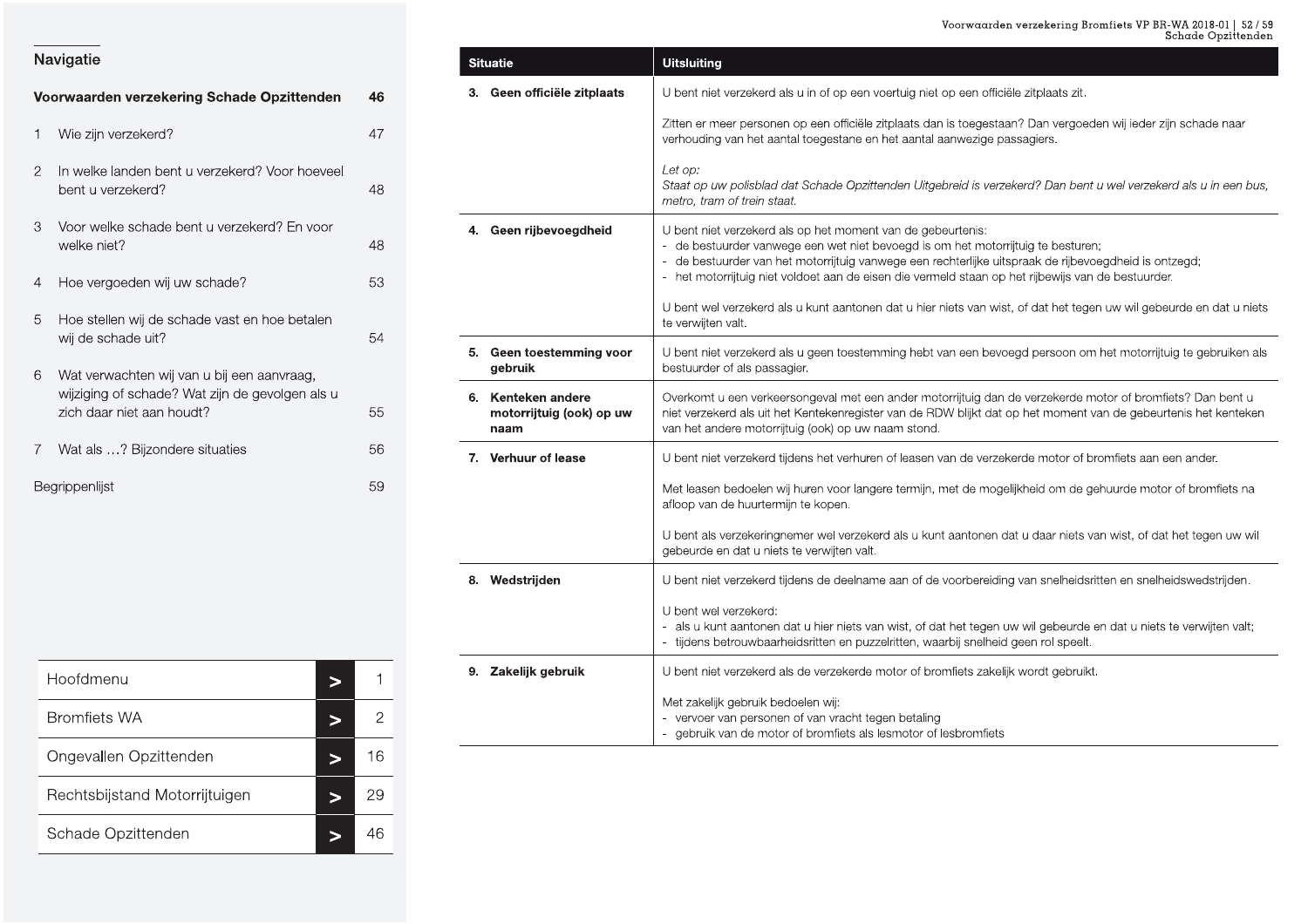|                                                                              |                | Voorwaarden verzekering Bromfiets VP BR-WA 2018-01   53 / 59<br>Schade Opzittenden                                                                                                                                                                                                          |
|------------------------------------------------------------------------------|----------------|---------------------------------------------------------------------------------------------------------------------------------------------------------------------------------------------------------------------------------------------------------------------------------------------|
| Navigatie                                                                    |                | Hoe vergoeden wij uw schade?<br>Hieronder leest u wat wij vergoeden als u een schade hebt die verzekerd is.                                                                                                                                                                                 |
| Voorwaarden verzekering Schade Opzittenden                                   | 46             |                                                                                                                                                                                                                                                                                             |
| Wie zijn verzekerd?                                                          | 47             | 4.1 Schade door lichamelijk letsel<br>Kunt u als gevolg van een verkeersongeval uw dagelijkse werkzaamheden niet meer volledig verrichten? Dan vergoeden wij bijvoorbeeld:                                                                                                                  |
| $\overline{2}$<br>In welke landen bent u verzekerd? Voor hoeveel             |                | - uw verlies van arbeidsvermogen;<br>- de medische kosten die uw zorgverzekeraar niet vergoedt;                                                                                                                                                                                             |
| bent u verzekerd?                                                            | 48             | - smartengeld.                                                                                                                                                                                                                                                                              |
| Voor welke schade bent u verzekerd? En voor<br>3<br>welke niet?              | 48             | Met smartengeld bedoelen wij een vergoeding voor de geleden pijn en verminderde levensvreugde, zoals die in vergelijkbare gevallen<br>door de rechter wordt toegewezen.                                                                                                                     |
| Hoe vergoeden wij uw schade?<br>4                                            | 53             | Let op:<br>Wij vergoeden geen kosten die anderen maken. Wij vergoeden wel de kosten die iemand anders voor u heeft gemaakt omdat u                                                                                                                                                          |
| Hoe stellen wij de schade vast en hoe betalen<br>5<br>wij de schade uit?     | 54             | lichamelijk letsel hebt. Voorwaarde is dat u recht zou hebben op vergoeding van deze kosten als u ze zelf had gemaakt. Bijvoorbeeld de<br>kosten die een ander maakt om u als gewonde naar een arts te vervoeren.                                                                           |
| Wat verwachten wij van u bij een aanvraag,<br>6                              |                | 4.2 Schade door overlijden                                                                                                                                                                                                                                                                  |
| wijziging of schade? Wat zijn de gevolgen als u<br>zich daar niet aan houdt? | 55             | Komt u te overlijden door het verkeersongeval? Dan vergoeden we het verlies van levensonderhoud waarmee uw nabestaanden te<br>maken krijgen doordat u overlijdt.<br>Met nabestaanden bedoelen wij:                                                                                          |
| Wat als ? Bijzondere situaties                                               | 56             | - uw echtgenoot (van wie u niet van tafel en bed gescheiden bent) of uw geregistreerd partner;<br>- uw minderjarige kinderen;                                                                                                                                                               |
| Begrippenlijst                                                               | 59             | - de familieleden of aangetrouwde familieleden voor wie u zorgde voor het verkeersongeval. Of voor wie u moest zorgen omdat de<br>rechter dat heeft bepaald;                                                                                                                                |
|                                                                              |                | - de mensen met wie u voor het verkeersongeval als gezin samenwoonde en voor wie u zorgde. Het moet dan wel aannemelijk zijn dat<br>die mensen dat niet zelf kunnen doen:                                                                                                                   |
|                                                                              |                | - de mensen met wie u voor het verkeersongeval als gezin samenwoonde en voor wie u de gemeenschappelijke huishouding deed. En<br>die nu extra kosten moeten maken om die huishouding anders te regelen.                                                                                     |
|                                                                              |                | Wij vergoeden ook de uitvaartkosten aan de mensen die de uitvaart betaald hebben. Maar alleen als de kosten niet onder een<br>begrafenisverzekering vallen. De kosten moeten wel redelijk zijn, dat wil zeggen: in overeenstemming met de levensomstandigheden van<br>de overleden persoon. |
| Hoofdmenu                                                                    |                | 4.3 Schade aan spullen                                                                                                                                                                                                                                                                      |
| <b>Bromfiets WA</b><br>⋗                                                     | $\overline{2}$ | Schadevergoeding in natura of in geld                                                                                                                                                                                                                                                       |
| Ongevallen Opzittenden<br>$\geq$                                             | 16             | Schade aan uw spullen vergoeden wij in natura of in geld. Als reparatie van de schade mogelijk is, laten wij uw spullen herstellen of<br>vergoeden wij de kosten van herstel van uw spullen. Als herstel van uw spullen even duur is als vervanging van uw spullen of duurder               |
| Rechtsbijstand Motorrijtuigen<br>$\geq$                                      | 29             | dan vervanging, dan vervangen wij uw spullen. Wij vervangen uw spullen door soortgelijke spullen van dezelfde soort en kwaliteit. Als dat<br>niet mogelijk is, krijgt u een vergoeding in geld.                                                                                             |
| Schade Opzittenden<br>$\geq$                                                 | 46             |                                                                                                                                                                                                                                                                                             |

| Begrippenlijst                          | 59           |     | - de familielec<br>rechter dat h<br>- de mensen i<br>die mensen<br>- de mensen i<br>die nu extra<br>Wij vergoeden<br>begrafenisverz<br>de overleden p |
|-----------------------------------------|--------------|-----|-------------------------------------------------------------------------------------------------------------------------------------------------------|
| Hoofdmenu<br>$\geq$                     | 1            | 4.3 | Schade aan s                                                                                                                                          |
| <b>Bromfiets WA</b><br>$\geq$           | $\mathbf{2}$ |     | Schadevergo                                                                                                                                           |
| Ongevallen Opzittenden<br>$\geq$        | 16           |     | Schade aan u<br>vergoeden wij                                                                                                                         |
| Rechtsbijstand Motorrijtuigen<br>$\geq$ | 29           |     | dan vervanging<br>niet mogelijk is                                                                                                                    |
| Schade Opzittenden<br>$\geq$            | 46           |     |                                                                                                                                                       |

- 
- 

- 
- 
- 
- 
-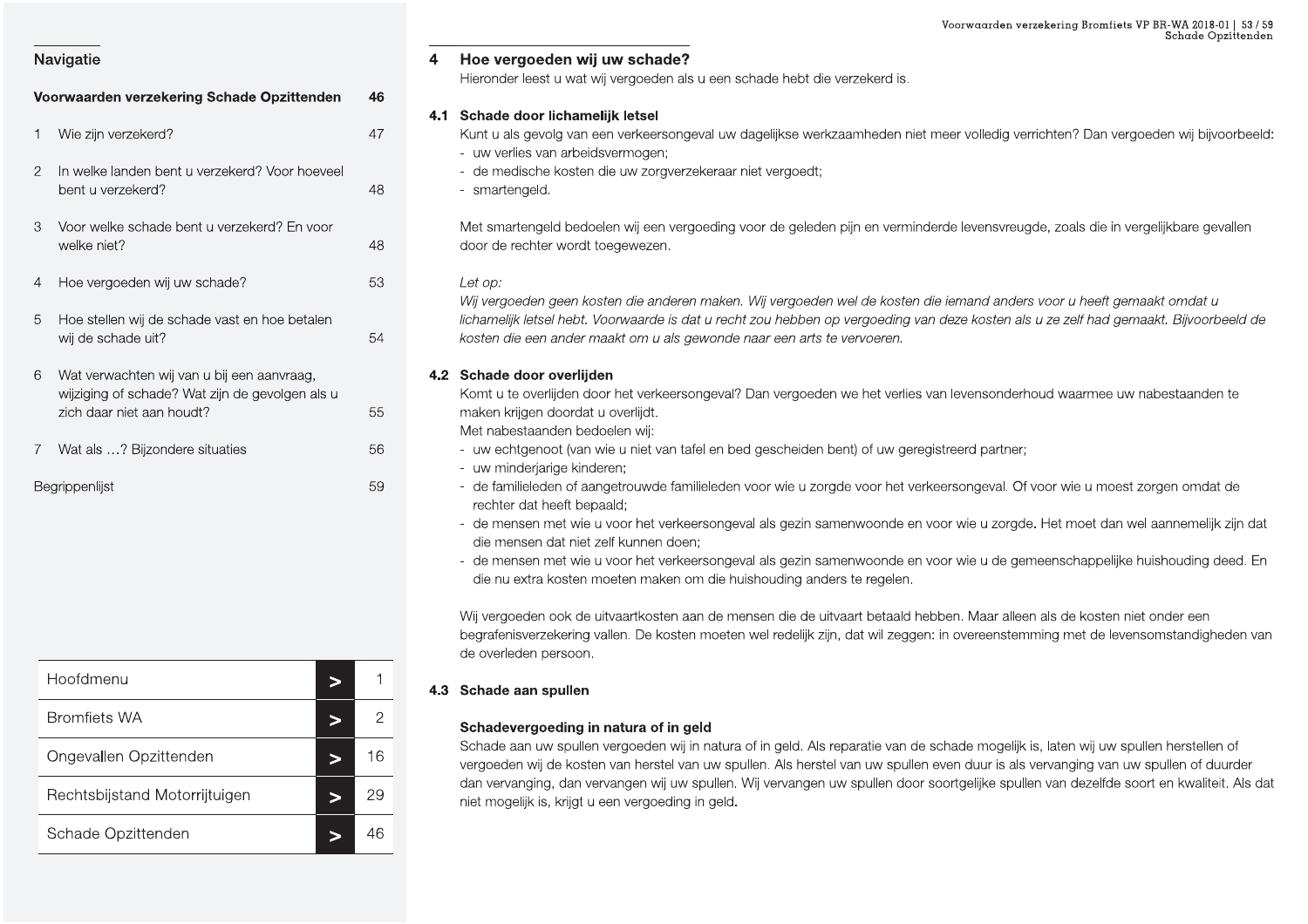|                                                                     |                | Voorwaarden verzekering Bromfiets VP BR-WA 2018-01   54 / 59<br>Schade Opzittenden                                                                                                                                                                                                                                                                                                                                                                                                                                                                                                                                                                                          |
|---------------------------------------------------------------------|----------------|-----------------------------------------------------------------------------------------------------------------------------------------------------------------------------------------------------------------------------------------------------------------------------------------------------------------------------------------------------------------------------------------------------------------------------------------------------------------------------------------------------------------------------------------------------------------------------------------------------------------------------------------------------------------------------|
| Navigatie                                                           |                | Vergoeding van de waarde van de spullen in geld                                                                                                                                                                                                                                                                                                                                                                                                                                                                                                                                                                                                                             |
| Voorwaarden verzekering Schade Opzittenden                          | 46             | Wij vergoeden de nieuwwaarde van de spullen.<br>Zijn uw spullen minder waard dan 40% van de nieuwwaarde? Of gebruikte u de spullen niet meer, of gebruikte u ze anders dan waarvoor<br>ze bedoeld zijn? Dan vergoeden wij de dagwaarde van de spullen.                                                                                                                                                                                                                                                                                                                                                                                                                      |
| Wie zijn verzekerd?                                                 | 47             | Met nieuwwaarde van de spullen bedoelen wij het bedrag dat nodig is om dezelfde en gelijkwaardige spullen nieuw te kopen.                                                                                                                                                                                                                                                                                                                                                                                                                                                                                                                                                   |
| In welke landen bent u verzekerd? Voor hoeveel<br>$\overline{2}$    |                |                                                                                                                                                                                                                                                                                                                                                                                                                                                                                                                                                                                                                                                                             |
| bent u verzekerd?                                                   | 48             | Met dagwaarde van de spullen bedoelen wij de nieuwwaarde net voor de gebeurtenis, verminderd met een bedrag voor<br>waardevermindering door ouderdom of slijtage.                                                                                                                                                                                                                                                                                                                                                                                                                                                                                                           |
| Voor welke schade bent u verzekerd? En voor<br>3<br>welke niet?     | 48             | 4.4 Schade van meer dan 1 verzekerde                                                                                                                                                                                                                                                                                                                                                                                                                                                                                                                                                                                                                                        |
|                                                                     |                | Is er meer dan 1 verzekerde die schade heeft? Per gebeurtenis vergoeden wij voor alle getroffen verzekerden samen maximaal het                                                                                                                                                                                                                                                                                                                                                                                                                                                                                                                                              |
| Hoe vergoeden wij uw schade?<br>4<br>5                              | 53             | verzekerde bedrag dat op uw polisblad staat. Is de totale schade hoger dan het verzekerde bedrag? Dan verdelen wij het verzekerde<br>bedrag over de getroffen verzekerden evenredig aan de schade die zij hebben.                                                                                                                                                                                                                                                                                                                                                                                                                                                           |
| Hoe stellen wij de schade vast en hoe betalen<br>wij de schade uit? | 54             | 4.5 Vergoeding door anderen                                                                                                                                                                                                                                                                                                                                                                                                                                                                                                                                                                                                                                                 |
| 6<br>Wat verwachten wij van u bij een aanvraag,                     |                | Wij vergoeden geen schade die u kunt terugkrijgen (of zou kunnen terugkrijgen als u deze verzekering niet had gehad) op een van de<br>volgende manieren:                                                                                                                                                                                                                                                                                                                                                                                                                                                                                                                    |
| wijziging of schade? Wat zijn de gevolgen als u                     |                | - via een bestaande garantieregeling of leveringsovereenkomst                                                                                                                                                                                                                                                                                                                                                                                                                                                                                                                                                                                                               |
| zich daar niet aan houdt?                                           | 55             | - via een wet, een regeling of een voorziening<br>- via een andere verzekering van uzelf (bijvoorbeeld via uw werkgever) of van een ander (bijvoorbeeld van een fabrikant, dealer of                                                                                                                                                                                                                                                                                                                                                                                                                                                                                        |
| Wat als ? Bijzondere situaties                                      | 56             | reparateur)                                                                                                                                                                                                                                                                                                                                                                                                                                                                                                                                                                                                                                                                 |
| Begrippenlijst                                                      | 59             | Een schade kan op meerdere verzekeringen verzekerd zijn. In dat geval geldt deze 'Na u-bepaling'. Deze bepaling is vooral van belang<br>voor verzekeraars die de schade op elkaar verhalen als de schade door beide verzekeringen kan worden vergoed.<br>Wij vergoeden alleen de schade of kosten die de andere verzekeraar niet vergoedt omdat de schade hoger is dan het bedrag waarvoor<br>u bij die verzekeraar bent verzekerd. Ook vergoeden wij geen schade of kosten die onder die andere verzekering gedekt zijn of gedekt<br>zouden zijn als u de verzekering bij ons niet had afgesloten. Wij vergoeden niet het eigen risico dat op de andere verzekering geldt. |
|                                                                     |                | Let op:<br>- Onder een andere verzekering verstaan wij in dit geval niet de aansprakelijkheidsverzekering van iemand die bij het verkeersongeval<br>betrokken was en op wie u de schade kunt verhalen.                                                                                                                                                                                                                                                                                                                                                                                                                                                                      |
|                                                                     |                | - Hebt u recht op vergoeding volgens een Wettelijke Aansprakelijkheidsverzekering (WA) van een motorrijtuig? En is die verzekering bij<br>ons gesloten? Dan vergoeden wij de schade op die verzekering.                                                                                                                                                                                                                                                                                                                                                                                                                                                                     |
| Hoofdmenu<br>⋗                                                      |                | - Krijgt u de schade al geheel of gedeeltelijk vergoed door een andere instantie (bijvoorbeeld uw zorgverzekeraar) of een andere                                                                                                                                                                                                                                                                                                                                                                                                                                                                                                                                            |
| <b>Bromfiets WA</b><br>⋗                                            | $\overline{2}$ | persoon? Dan kan die instantie of persoon geen beroep doen op deze verzekering.                                                                                                                                                                                                                                                                                                                                                                                                                                                                                                                                                                                             |
| Ongevallen Opzittenden<br>$\geq$                                    | 16             | Hoe stellen wij de schade vast en hoe betalen wij de schade uit?<br>5                                                                                                                                                                                                                                                                                                                                                                                                                                                                                                                                                                                                       |
| Rechtsbijstand Motorrijtuigen<br>$\geq$                             | 29             | 5.1 Vaststelling van de schade                                                                                                                                                                                                                                                                                                                                                                                                                                                                                                                                                                                                                                              |
| Schade Opzittenden<br>$\, >$                                        | 46             | Bij de berekening van de schade door lichamelijk letsel of schade aan spullen gaan we uit van de schade die u zou kunnen verhalen op<br>een persoon die aansprakelijk is voor de schade. Ook als u in uw situatie niemand aansprakelijk kunt stellen.                                                                                                                                                                                                                                                                                                                                                                                                                       |

| Begrippenlijst                          | 59             |     | Een schade ka<br>voor verzekera<br>Wij vergoeden<br>u bij die verzel<br>zouden zijn als<br>Let op: |
|-----------------------------------------|----------------|-----|----------------------------------------------------------------------------------------------------|
|                                         |                |     | Onder een<br>÷,<br>betrokken v<br>Hebt u rech                                                      |
| Hoofdmenu<br>$\geq$                     | 1              |     | ons geslote<br>Krijgt u de :                                                                       |
| <b>Bromfiets WA</b><br>$\geq$           | $\overline{c}$ |     | persoon? L                                                                                         |
| Ongevallen Opzittenden<br>$\geq$        | 16             | 5   | <b>Hoe stellen</b>                                                                                 |
| Rechtsbijstand Motorrijtuigen<br>$\geq$ | 29             | 5.1 | Vaststelling v                                                                                     |
| Schade Opzittenden<br>$\geq$            | 46             |     | Bij de bereken<br>een persoon o                                                                    |

Voorwaarden verzekering Schade Opzittenden<br>
1 Wij vergoeding van de waarde van de spullen in geld<br>
2 Zijn uw spullen minder waard dan 40% van de nieuwwaarde? Of gebruikte u de spullen niet meer, of<br>
2 bedoeld zijn? Dan ver Voorwaarden verzekeri<br>1<br>Gebruikte u de spullen niet meer, of<br>1. Voorwaarden verzekering Bromfie<br>Bebruikte u de spullen niet meer, of gebruikte u Voorwaarden verzekering Bromfiets VP BR-WA 20<br>Schade<br>I de spullen niet meer, of gebruikte u ze anders c rden verzekering Bromfiets VP BR-WA 2018-01 | 54 / 59<br>Schade Opzittenden<br>iet meer, of gebruikte u ze anders dan waarvoor

- 
- 
- 

- 
- 
-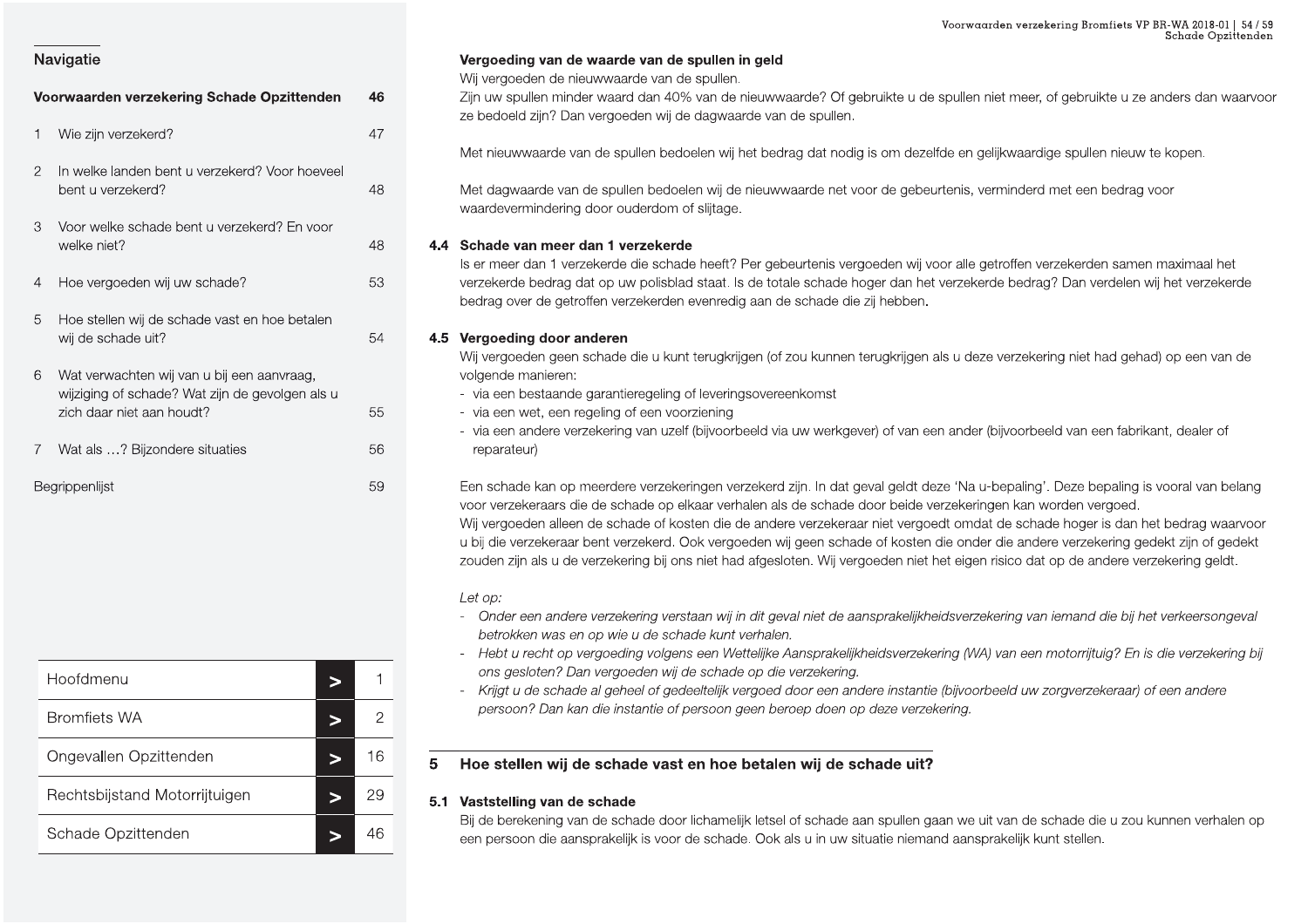|   | Voorwaarden verzekering Schade Opzittenden                                                                                 | 46 |
|---|----------------------------------------------------------------------------------------------------------------------------|----|
| 1 | Wie zijn verzekerd?                                                                                                        | 47 |
| 2 | In welke landen bent u verzekerd? Voor hoeveel<br>bent u verzekerd?                                                        | 48 |
| 3 | Voor welke schade bent u verzekerd? En voor<br>welke niet?                                                                 | 48 |
| 4 | Hoe vergoeden wij uw schade?                                                                                               | 53 |
| 5 | Hoe stellen wij de schade vast en hoe betalen<br>wij de schade uit?                                                        | 54 |
| 6 | Wat verwachten wij van u bij een aanvraag,<br>wijziging of schade? Wat zijn de gevolgen als u<br>zich daar niet aan houdt? | 55 |
| 7 | Wat als ? Bijzondere situaties                                                                                             | 56 |
|   | Begrippenlijst                                                                                                             | 59 |

Hoofdmenu  $\mathbf{1}$  $\geq$  $\overline{2}$ **Bromfiets WA**  $\geq$ Ongevallen Opzittenden 16  $\geq$ 29 Rechtsbijstand Motorrijtuigen  $\geq$ Schade Opzittenden 46  $\geq$ 

### Voorwaarden verzekering Bromfiets VP BR-WA 2018-01 | 55 / 59 Schade Opzittenden

### Schade door lichamelijk letsel of overlijden

Wij stellen vast hoeveel schade u hebt of hoeveel schade uw nabestaanden hebben. Of wij laten de schade vaststellen door een deskundige die wij aanwijzen.

### Schade aan spullen

Wij stellen vast hoeveel schade u hebt. Of wij laten de schade vaststellen door een deskundige die wij aanwijzen. U kunt ook een eigen deskundige kiezen die de schade namens u vaststelt, maar alleen als daar een redelijke aanleiding voor is. Bijvoorbeeld als u het niet eens bent met het schadebedrag dat onze deskundige heeft vastgesteld. Informeer ons voordat u een eigen deskundige inschakelt. Worden deze twee deskundigen het niet eens over het schadebedrag? Dan stelt een derde deskundige de omvang van de schade voor u en voor ons bindend vast. De derde deskundige blijft binnen de grenzen van de schadevaststelling die uw en onze deskundige gedaan hebben.

Wij vergoeden de redelijke kosten van alle deskundigen, op voorwaarde dat ze zich houden aan de Gedragscode Expertiseorganisaties of vergelijkbaar deskundig zijn op het gebied van schadevaststelling. Kosten die niet met de schadevaststelling te maken hebben, bijvoorbeeld kosten die uw eigen deskundige maakt voor belangenbehartiging, vergoeden wij alleen als er sprake is van een vergoedingsplicht volgens de wet.

### 5.2 Uitbetaling

Als wij hebben besloten dat u schadevergoeding krijgt, dan betalen wij de vergoeding zo snel mogelijk uit. Betalen wij het schadebedrag niet binnen 30 dagen nadat we alle gegevens ontvangen hebben om de schade te kunnen beoordelen? Dan hebt u vanaf dat moment recht op wettelijke rente.

### Voorschot

Kan de omvang van de schade nog niet helemaal worden vastgesteld? Dan krijgt u van ons een voorschot voor het gedeelte van de schade dat al wel vaststaat.

### 5.3 Tot wanneer kunt u op onze beslissing reageren?

Zodra wij uw verzoek om schadevergoeding beoordeeld hebben, krijgt u of uw gemachtigde van ons een mededeling met daarin ons definitieve standpunt. Dat kan zijn:

- wij delen u de vastgestelde schadevergoeding mee;

- wij wijzen uw verzoek om schadevergoeding af.

Bent u het niet eens met ons definitieve standpunt over de schadevergoeding, dan kunt u ons dat binnen 36 maanden laten weten. De termijn van 36 maanden gaat in op de dag dat u of uw gemachtigde onze mededeling heeft ontvangen. Na die termijn kunt u niet meer op ons standpunt terugkomen.

- Wat verwachten wij van u bij een aanvraag, wijziging of schade? Wat zijn de gevolgen als u zich 6 daar niet aan houdt?
- 6.1 Uw verplichtingen

### De juiste gegevens opgeven

U bent verplicht om bij het aanvragen en wijzigen van de verzekering de juiste gegevens te verstrekken. Bij het afsluiten van de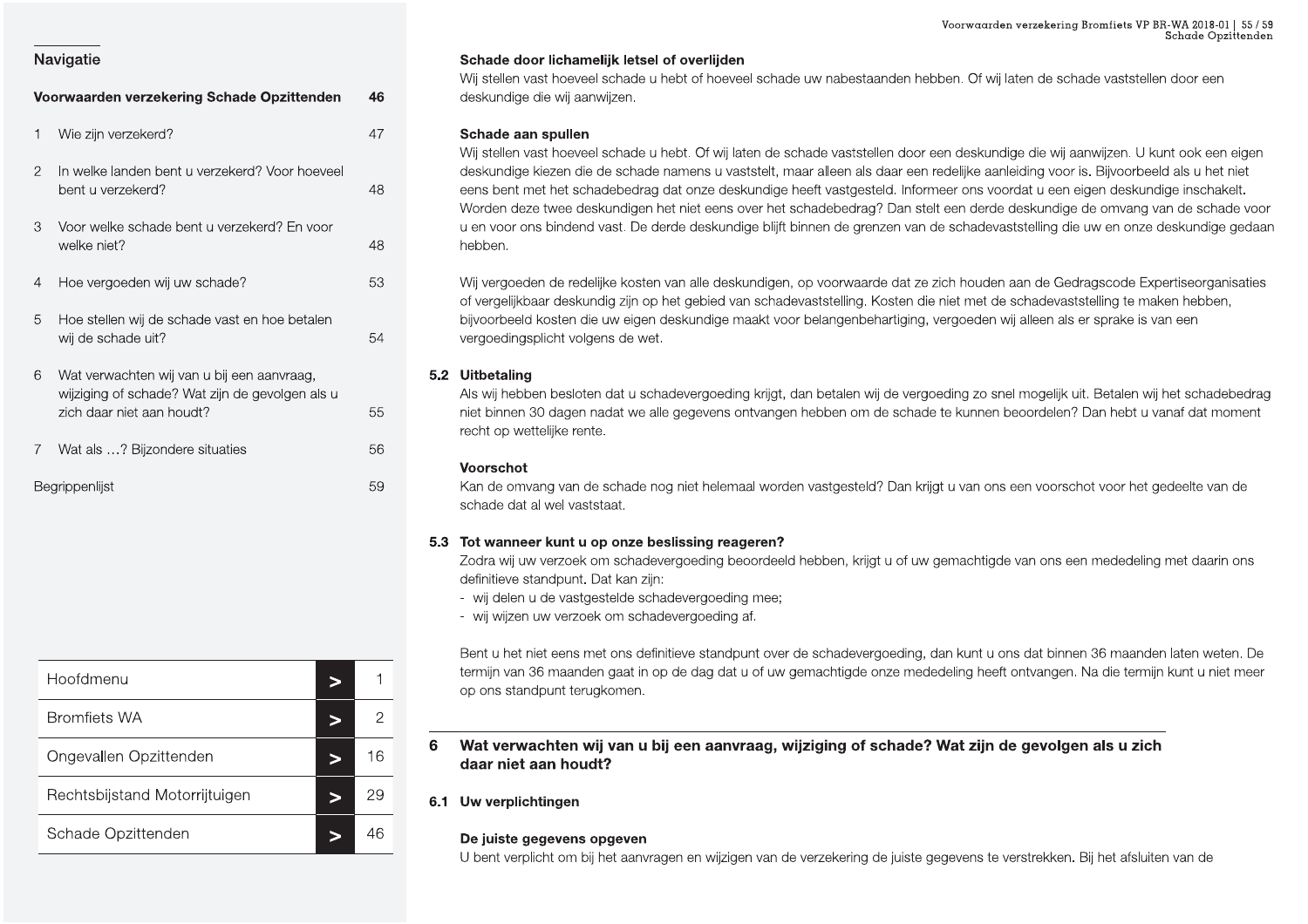|                | Voorwaarden verzekering Bromfiets VP BR-WA 2018-01   56 / 59<br>Schade Opzittenden                                                                                                                                                                                                                                                                                                                                                                                                                                |
|----------------|-------------------------------------------------------------------------------------------------------------------------------------------------------------------------------------------------------------------------------------------------------------------------------------------------------------------------------------------------------------------------------------------------------------------------------------------------------------------------------------------------------------------|
|                | verzekering baseren wij ons op de informatie die we van u en uw adviseur hebben ontvangen. Verandert er iets tijdens de looptijd van uw<br>verzekering? Geef dat dan altijd direct aan ons door, dan passen wij uw verzekering zo nodig aan.                                                                                                                                                                                                                                                                      |
| 46             |                                                                                                                                                                                                                                                                                                                                                                                                                                                                                                                   |
| 47             | Schade melden<br>U moet de schade melden zodra u ervan op de hoogte bent. Doet u dit niet op tijd, dan kan dat gevolgen hebben voor de vergoeding.<br>Bij een melding na 36 maanden hebt u geen recht meer op schadevergoeding.                                                                                                                                                                                                                                                                                   |
| 48             | U geeft ons alle informatie die wij nodig hebben om te beoordelen of u recht hebt op een schadevergoeding en zo ja: op welk                                                                                                                                                                                                                                                                                                                                                                                       |
| 48             | bedrag. Stuur originele bewijsstukken, gegevens en documenten zo snel mogelijk naar ons of naar de deskundige(n) die we hebben<br>ingeschakeld.                                                                                                                                                                                                                                                                                                                                                                   |
| 53             | U bent verplicht om bij het melden van de schade de juiste gegevens te verstrekken. Als u overlijdt geldt dit voor uw erfgenamen of<br>nabestaanden.                                                                                                                                                                                                                                                                                                                                                              |
|                | <b>Medewerking verlenen</b>                                                                                                                                                                                                                                                                                                                                                                                                                                                                                       |
|                | Hebt u schade? Dan vragen wij u om mee te werken. Dat betekent:<br>- U volgt aanwijzingen van ons of onze deskundigen op.                                                                                                                                                                                                                                                                                                                                                                                         |
| 55             | - U verleent uw volledige medewerking aan de afhandeling van de schade en onderzoeken. Hieronder valt bijvoorbeeld dat u ons de<br>namen van getuigen geeft als wij u daarom vragen.<br>- U doet niets wat onze belangen schaadt.                                                                                                                                                                                                                                                                                 |
| 56             | - U doet er alles aan wat u redelijkerwijs kunt doen om schade te voorkomen of te verminderen.<br>- U machtigt artsen en medisch adviseurs om de benodigde inlichtingen te verstrekken aan onze medisch adviseur.                                                                                                                                                                                                                                                                                                 |
| 59             | - U laat zich direct behandelen door een arts. U doet wat u kunt om uw herstel te bevorderen. En u doet niets wat uw herstel kan<br>vertragen.<br>- U laat het ons zo snel mogelijk schriftelijk weten als u hersteld bent of niet meer onder doktersbehandeling staat.<br>- U laat zich zo nodig onderzoeken door een onafhankelijke arts die onze medisch adviseur aanwijst.<br>- U laat het ons zo snel mogelijk weten als u naar het buitenland gaat, terwijl wij bezig zijn met uw verzoek om een uitkering. |
|                | Wijzigingen doorgeven<br>U bent verplicht om ons tijdens de looptijd van uw verzekering juist en op tijd te informeren als er iets gebeurt dat wij moeten weten.<br>Wanneer dat is leest u in hoofdstuk 7 'Wat als ? Bijzondere situaties'.                                                                                                                                                                                                                                                                       |
|                | 6.2 Gevolgen als u zich niet aan uw verplichtingen houdt<br>Houdt u zich niet aan de verplichtingen en schaadt u onze belangen? Dan vergoeden wij uw schade niet.                                                                                                                                                                                                                                                                                                                                                 |
|                |                                                                                                                                                                                                                                                                                                                                                                                                                                                                                                                   |
| $\overline{2}$ | Ontdekken wij achteraf dat de gegevens op uw aanvraag, wijzigingsverzoek, polisblad of schademelding niet kloppen, dan kan<br>dat gevolgen hebben voor de schadevergoeding en de voortzetting van de verzekering. Zo nodig passen wij uw premie en/of de<br>voorwaarden aan of beëindigen wij uw verzekering, eventueel met terugwerkende kracht. U krijgt daarvan bericht.                                                                                                                                       |
| 16             |                                                                                                                                                                                                                                                                                                                                                                                                                                                                                                                   |
| 29             | Wat als ? Bijzondere situaties                                                                                                                                                                                                                                                                                                                                                                                                                                                                                    |
| 46<br>$\geq$   | 7.1 Wat als u tijdelijk een motor of bromfiets te leen krijgt van de garage als uw eigen verzekerde motor of bromfiets een<br>onderhoudsbeurt krijgt of gerepareerd wordt?                                                                                                                                                                                                                                                                                                                                        |
|                | In welke landen bent u verzekerd? Voor hoeveel<br>54                                                                                                                                                                                                                                                                                                                                                                                                                                                              |

| Hoofdmenu<br>$\geq$                           |                |                                    |
|-----------------------------------------------|----------------|------------------------------------|
|                                               | 1              | 6.2 Gevolgen als<br>Houdt u zich r |
| <b>Bromfiets WA</b><br>$\geq$                 | $\overline{2}$ | Ontdekken wij<br>dat gevolgen h    |
| Ongevallen Opzittenden<br>16<br>$\geq$        |                | voorwaarden a                      |
| Rechtsbijstand Motorrijtuigen<br>29<br>$\geq$ | $\overline{7}$ | Wat als ?                          |
| Schade Opzittenden<br>46<br>$\geq$            | 7.1            | Wat als u tijd                     |
|                                               |                | onderhoudsb<br>Deze verzeker       |

Voorwaarden verzekering Schade Opzittenden<br>
Voorwaarden verzekering Schade Opzittenden<br>
1 Wie zijn verzekering Schade Opzittenden<br>
1 Wie zijn verzekering Schade Opzittenden<br>
1 Wie zijn verzekering 20 nodig aan.<br>
1 Wie zijn Voorwaarden verzekeri<br>adviseur hebben ontvangen. Veranc<br>wij uw verzekering zo nodig aan.<br>at u dit niet on tiid, dan kan dat gevo Voorwaarden verzekering Bromfie<br>adviseur hebben ontvangen. Verandert er iets<br>vij uw verzekering zo nodig aan.<br>tu dit niet op tijd, dan kan dat gevolgen bebb Voorwaarden verzekering Bromfiets VP BR-WA 20<br>Schade<br>ebben ontvangen. Verandert er iets tijdens de loc<br>ekering zo nodig aan.<br>on tijd, dan kan dat gevolgen bebben voor de ve rden verzekering Bromfiets VP BR-WA 2018-01 | 56 / 59<br>Schade Opzittenden<br>Igen. Verandert er iets tijdens de looptijd van uw<br>Jodig aan.<br>Tan dat gevolgen hebben voor de vergoeding.

- 
- 
- 
- 
- 
- 
- 
- 
- 

- 
-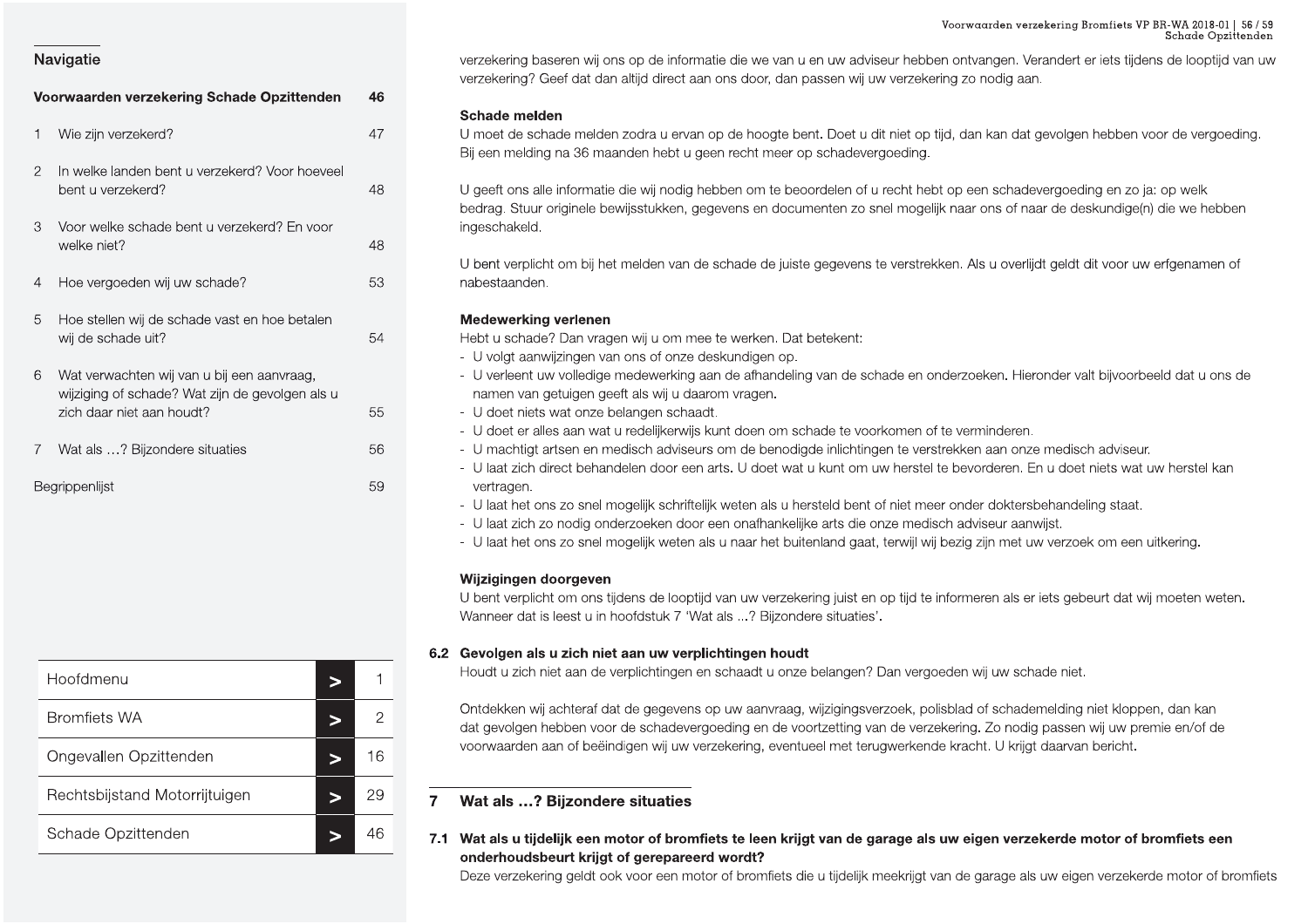|                                                                  |                | ${\tt Voorwaarden~verzekering~Bromfiets~VP~BR\text{-}WA~2018-01~ ~57/59}\\ {\tt Schade~Opzittenden}$                                                                                  |
|------------------------------------------------------------------|----------------|---------------------------------------------------------------------------------------------------------------------------------------------------------------------------------------|
| Navigatie                                                        |                | een onderhoudsbeurt krijgt of gerepareerd wordt. Wij zien dan de geleende motor of bromfiets tijdelijk als de verzekerde motor of                                                     |
|                                                                  |                | bromfiets. Zodra u de geleende motor of bromfiets weer inlevert, zien wij de geleende motor of bromfiets niet meer als de verzekerde                                                  |
| Voorwaarden verzekering Schade Opzittenden                       | 46             | motor of bromfiets. Zodra uw verzekering eindigt bent u niet meer verzekerd, ook niet bij gebruik van de geleende motor of bromfiets.                                                 |
| Wie zijn verzekerd?                                              | 47             | Let op:                                                                                                                                                                               |
|                                                                  |                | Dit geldt alleen:                                                                                                                                                                     |
| In welke landen bent u verzekerd? Voor hoeveel<br>$\overline{2}$ |                | - als er door de garage geen verzekering voor schade van de opzittenden voor die motor of bromfiets is afgesloten, of                                                                 |
| bent u verzekerd?                                                | 48             | - als de schade niet gedekt is op de eigen verzekering voor schade van de opzittenden van de garage.                                                                                  |
| Voor welke schade bent u verzekerd? En voor<br>3                 |                | Wij handelen de schade af volgens úw verzekering.                                                                                                                                     |
| welke niet?                                                      | 48             |                                                                                                                                                                                       |
|                                                                  |                | 7.2 Wat als u uw verzekerde motor of bromfiets vervangt door een andere motor of bromfiets?                                                                                           |
| Hoe vergoeden wij uw schade?<br>4                                | 53             | - Dan moet u dat binnen 8 dagen aan ons melden.<br>- Daarna kunnen wij de verzekering beëindigen of de premie en/of voorwaarden wijzigen. Als wij een voorstel doen om de verzekering |
| Hoe stellen wij de schade vast en hoe betalen<br>5               |                | voort te zetten, kunt u ons binnen 30 dagen laten weten of u de verzekering wilt beëindigen. De verzekering eindigt dan op de datum                                                   |
| wij de schade uit?                                               | 54             | die u in uw opzegbrief noemt.                                                                                                                                                         |
|                                                                  |                | - Informeert u ons niet binnen de 8 dagen over de verandering? Dan kan dat gevolgen hebben voor uw verzekering en de                                                                  |
| 6<br>Wat verwachten wij van u bij een aanvraag,                  |                | schadevergoeding:                                                                                                                                                                     |
| wijziging of schade? Wat zijn de gevolgen als u                  |                | - Gevolgen voor uw verzekering                                                                                                                                                        |
| zich daar niet aan houdt?                                        | 55             | De verzekering eindigt automatisch 30 dagen na de dag waarop de verandering heeft plaatsgevonden. Maar zouden wij de                                                                  |
| Wat als ? Bijzondere situaties                                   | 56             | verzekering voortzetten als we van de verandering op de hoogte waren geweest? Dan beëindigen wij de verzekering niet en loopt de<br>verzekering gewoon door.                          |
|                                                                  |                | - Gevolgen voor uw schadevergoeding                                                                                                                                                   |
| Begrippenlijst                                                   | 59             | - Zouden wij de verzekering alleen hebben voortgezet tegen een hogere premie of op andere voorwaarden als wij van de                                                                  |
|                                                                  |                | verandering op de hoogte waren? Dan vergoeden wij de schade op basis van die andere voorwaarden. En we vergoeden een                                                                  |
|                                                                  |                | schade in dezelfde verhouding als de premie van voor de verandering ten opzichte van de hogere premie.                                                                                |
|                                                                  |                | - Zouden wij de verzekering niet voortzetten als we van de verandering op de hoogte waren geweest? Dan vergoeden we de<br>schade niet.                                                |
|                                                                  |                |                                                                                                                                                                                       |
|                                                                  |                | 7.3 Wat als u uw verzekerde motor of bromfiets verkoopt?                                                                                                                              |
|                                                                  |                | Verkoopt u de verzekerde motor of bromfiets en eindigt uw verzekering daarom tussentijds? Dan moet u dit binnen 8 dagen aan ons                                                       |
|                                                                  |                | melden. Wij betalen dan de premie over het resterende deel van de verzekeringstermijn terug.                                                                                          |
| Hoofdmenu                                                        |                | 7.4 Wat als u als verzekeringnemer naar een ander adres binnen Nederland verhuist?                                                                                                    |
| $\geq$                                                           |                | Dan moet u dat binnen 30 dagen aan ons melden.                                                                                                                                        |
| <b>Bromfiets WA</b><br>⋗                                         | $\overline{c}$ | 7.5 Wat als u naar het buitenland verhuist of uitwonend wordt? Of als uw verzekerde motor of bromfiets een buitenlands                                                                |
|                                                                  |                | kenteken krijgt?                                                                                                                                                                      |
| Ongevallen Opzittenden<br>>                                      | 16             | - Dan moet u ons dat zo snel mogelijk melden.                                                                                                                                         |
| Rechtsbijstand Motorrijtuigen                                    | 29             | - De verzekering eindigt direct zodra u als verzekeringnemer naar het buitenland verhuist. De verzekering eindigt voor alle verzekerden.                                              |
| $\geq$                                                           |                | - De verzekering eindigt op de jaarlijkse verlengingsdatum van deze Schade Opzittendenverzekering zodra u als verzekerde uitwonend                                                    |
| Schade Opzittenden<br>$\geq$                                     | 46             | wordt of in het buitenland gaat wonen. De verzekering blijft geldig:<br>- als u een meeverzekerd kind bent, en                                                                        |
|                                                                  |                | - als u uitwonend bent vanwege een stage of het volgen van dagonderwijs, en                                                                                                           |
|                                                                  |                | - als u in het Nederlandse bevolkingsregister blijft ingeschreven.                                                                                                                    |
|                                                                  |                | - De verzekering eindigt direct zodra uw verzekerde motor of bromfiets een buitenlands kenteken heeft.                                                                                |
|                                                                  |                |                                                                                                                                                                                       |

|                                         | 59 | - Zouden<br>verande<br>schade<br>- Zouden<br>schade |
|-----------------------------------------|----|-----------------------------------------------------|
|                                         |    | 7.3 Wat als u uw<br>Verkoopt u de<br>melden. Wij be |
| Hoofdmenu<br>$\geq$                     | 1  | 7.4 Wat als u als<br>Dan moet u da                  |
| <b>Bromfiets WA</b><br>$\geq$           | 2  | 7.5 Wat als u naa                                   |
| Ongevallen Opzittenden<br>$\geq$        | 16 | kenteken krij<br>- Dan moet u                       |
| Rechtsbijstand Motorrijtuigen<br>$\geq$ | 29 | - De verzekeri<br>- De verzekeri                    |
| Schade Opzittenden<br>$\geq$            | 46 | wordt of in h<br>- als u een i                      |
|                                         |    | - als u uitwo<br>- als u in he<br>- De verzekeri    |

Voorwaarden verzekering Schade Opzittenden<br>
Voorwaarden verzekering Schade Opzittenden<br>
1 Wie zijn verzekering Schade Opzittenden<br>
1 Wie zijn verzekering Schade Opzittenden<br>
1 Mie zijn verzekering Schade Opzittenden<br>
46 mo Voorwaarden verzekeri<br>Figeleende motor of bromfiets tijdelijker<br>Figeleende motor of bromfiets<br>Figeleende motor of bromfiet<br>Figeleende motor of bromfiet<br>Figeleende motor of bromfiet<br>Figeleende motor of bromfiet<br>Figeleende m Voorwaarden verzekering Bromfie<br>geleende motor of bromfiets tijdelijk als de ver<br>ien wij de geleende motor of bromfiets niet m<br>verzekerd, ook niet bij gebruik van de geleend Voorwaarden verzekering Bromfiets VP BR-WA 20<br>Schade<br>motor of bromfiets tijdelijk als de verzekerde mot<br>geleende motor of bromfiets niet meer als de verzekerde motor of bromfiets niet meer als de verzekerde motor of b rden verzekering Bromfiets VP BR-WA 2018-01 | 57 / 59<br>Schade Opzittenden<br>mfiets tijdelijk als de verzekerde motor of<br>tor of bromfiets niet meer als de verzekerde<br>gebruik van de geleende motor of bromfiets.

- 
- 

- 
- 
- 
- 

- -
	-

- -
	-
	-
	-
	-
	-
	-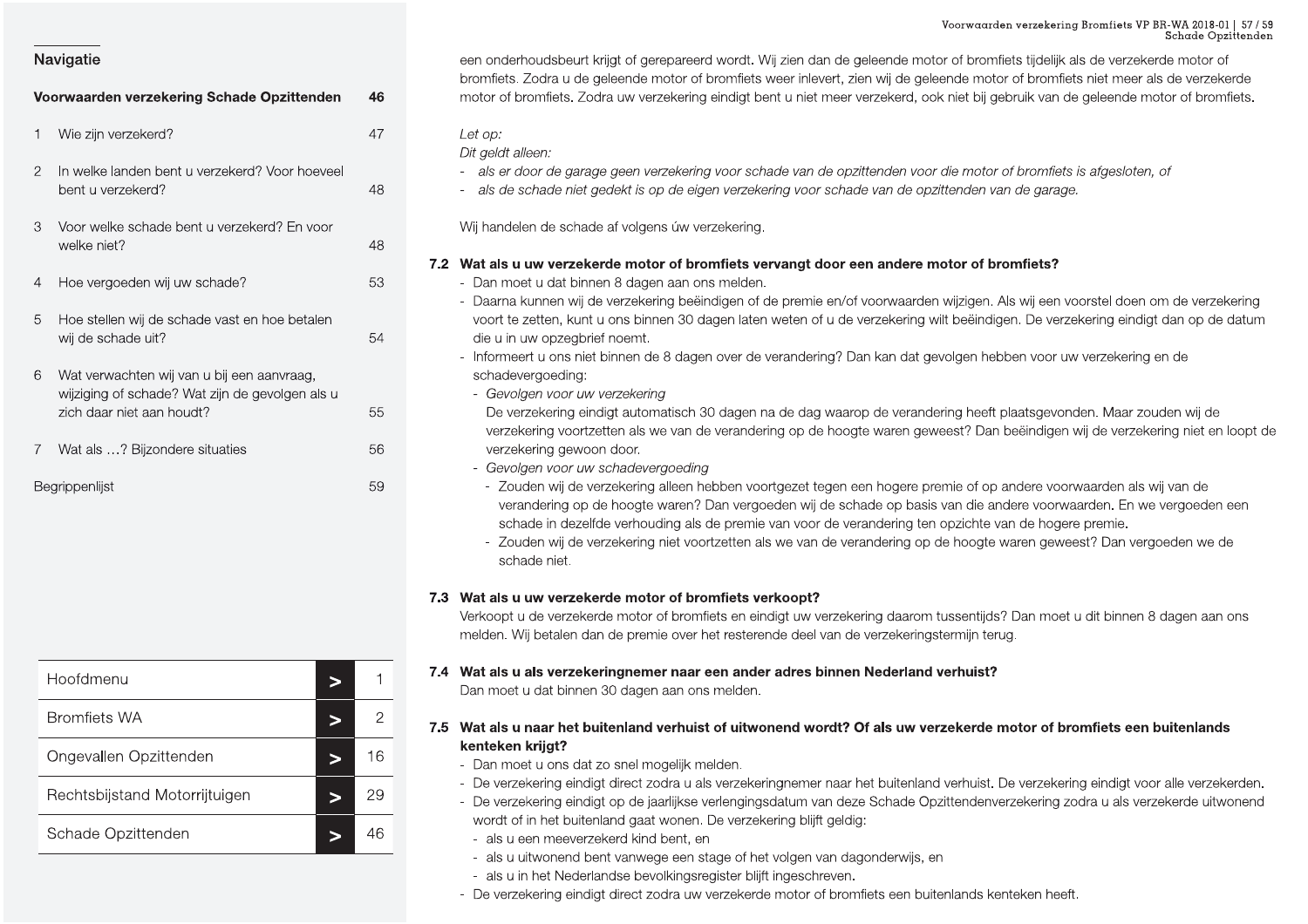### 7.6 Wat als uw verzekerde motor of bromfiets in het buitenland is gestald?

De verzekering eindigt op het moment dat uw verzekerde motor of bromfiets meer dan de helft van het jaar in het buitenland is gestald. Maar staat de motor of bromfiets gestald in een land binnen de Europese Unie? Dan eindigt de verzekering uiterlijk op de eerstvolgende jaarlijkse verlengingsdatum van uw verzekering.

### 7.7 Wat als de verzekerde motor of bromfiets een andere regelmatige bestuurder krijgt?

- Dan moet u dat zo snel mogelijk maar uiterlijk binnen 30 dagen aan ons melden.
- Daarna kunnen wij de verzekering beëindigen of de premie en/of voorwaarden wijzigen. Als wij een voorstel doen om de verzekering voort te zetten, kunt u ons binnen 30 dagen laten weten of u de verzekering wilt beëindigen. De verzekering eindigt dan op de datum die u in uw opzegbrief noemt.
- Informeert u ons niet binnen de 30 dagen over de verandering? Dan kan dat gevolgen hebben voor uw verzekering en de schadevergoeding:
	- Gevolgen voor uw verzekering

De verzekering eindigt automatisch 30 dagen na de dag waarop de verandering heeft plaatsgevonden. Maar zouden wij de verzekering voortzetten als we van de verandering op de hoogte waren geweest? Dan beëindigen wij de verzekering niet en loopt de verzekering gewoon door.

- Gevolgen voor uw schadevergoeding
- Zouden wij de verzekering alleen hebben voortgezet tegen een hogere premie of op andere voorwaarden als wij van de verandering op de hoogte waren? Dan vergoeden wij de schade op basis van die andere voorwaarden. En we vergoeden een schade in dezelfde verhouding als de premie van voor de verandering ten opzichte van de hogere premie.
- Zouden wij de verzekering niet voortzetten als we van de verandering op de hoogte waren geweest? Dan vergoeden we de schade niet.

### 7.8 Wat als u als verzekeringnemer overlijdt?

Als u overlijdt, eindigt de verzekering niet automatisch. Uw erfgenamen moeten uw overlijden zo snel mogelijk aan ons melden. Maar uiterlijk binnen 30 dagen.

### 7.9 Wat als er sprake is van opzet of roekeloosheid?

U bent niet verzekerd voor schade die ontstaat door opzet of roekeloosheid van u, de gemachtigde bestuurder, of de gemachtigde passagier van het motorrijtuig. Of voor schade waaraan u, de gemachtigde bestuurder of de gemachtigde passagier in ernstige mate schuldig bent/is. Dit wordt ook wel merkelijke schuld genoemd. Ook als u, de gemachtigde bestuurder of de gemachtigde passagier zich niet bewust was van uw/zijn roekeloosheid of schuld. U bent wel verzekerd als u kunt aantonen dat u hier niets van wist, of dat het tegen uw wil gebeurde en dat u niets te verwijten valt.

Is de schade veroorzaakt door een persoon die in uw opdracht of met uw goedkeuring handelde? En is de schade het gevolg van zijn opzet of roekeloosheid? Of is hij in ernstige mate schuldig aan de schade? Ook dan krijgt u geen vergoeding.

### 7.10 Wat als het motorrijtuig wordt gebruikt voor criminele of strafbare activiteiten?

U bent niet verzekerd als het motorrijtuig wordt gebruikt voor criminele of strafbare activiteiten. Meer hierover leest u in de Algemene voorwaarden. U bent wel verzekerd als u kunt aantonen dat u hier niets van wist, of dat het tegen uw wil gebeurde en dat u niets te verwijten valt.

### 7.11 Wat als de schade verband houdt met terrorisme?

Is de schade volgens deze voorwaarden verzekerd? En is de schade veroorzaakt door terrorisme? Dan krijgt u de schade vergoed

### **Navigatie**

|              | Voorwaarden verzekering Schade Opzittenden                                                                                 | 46 |
|--------------|----------------------------------------------------------------------------------------------------------------------------|----|
| $\mathbf{1}$ | Wie zijn verzekerd?                                                                                                        | 47 |
| 2            | In welke landen bent u verzekerd? Voor hoeveel<br>bent u verzekerd?                                                        | 48 |
| 3            | Voor welke schade bent u verzekerd? En voor<br>welke niet?                                                                 | 48 |
| 4            | Hoe vergoeden wij uw schade?                                                                                               | 53 |
| 5            | Hoe stellen wij de schade vast en hoe betalen<br>wij de schade uit?                                                        | 54 |
| 6            | Wat verwachten wij van u bij een aanvraag,<br>wijziging of schade? Wat zijn de gevolgen als u<br>zich daar niet aan houdt? | 55 |
| 7            | Wat als ? Bijzondere situaties                                                                                             | 56 |
|              | <b>Bearinnenlijst</b>                                                                                                      | 59 |

| Hoofdmenu                     |    |
|-------------------------------|----|
| <b>Bromfiets WA</b>           |    |
| Ongevallen Opzittenden        | 16 |
| Rechtsbijstand Motorrijtuigen | 29 |
| Schade Opzittenden            |    |